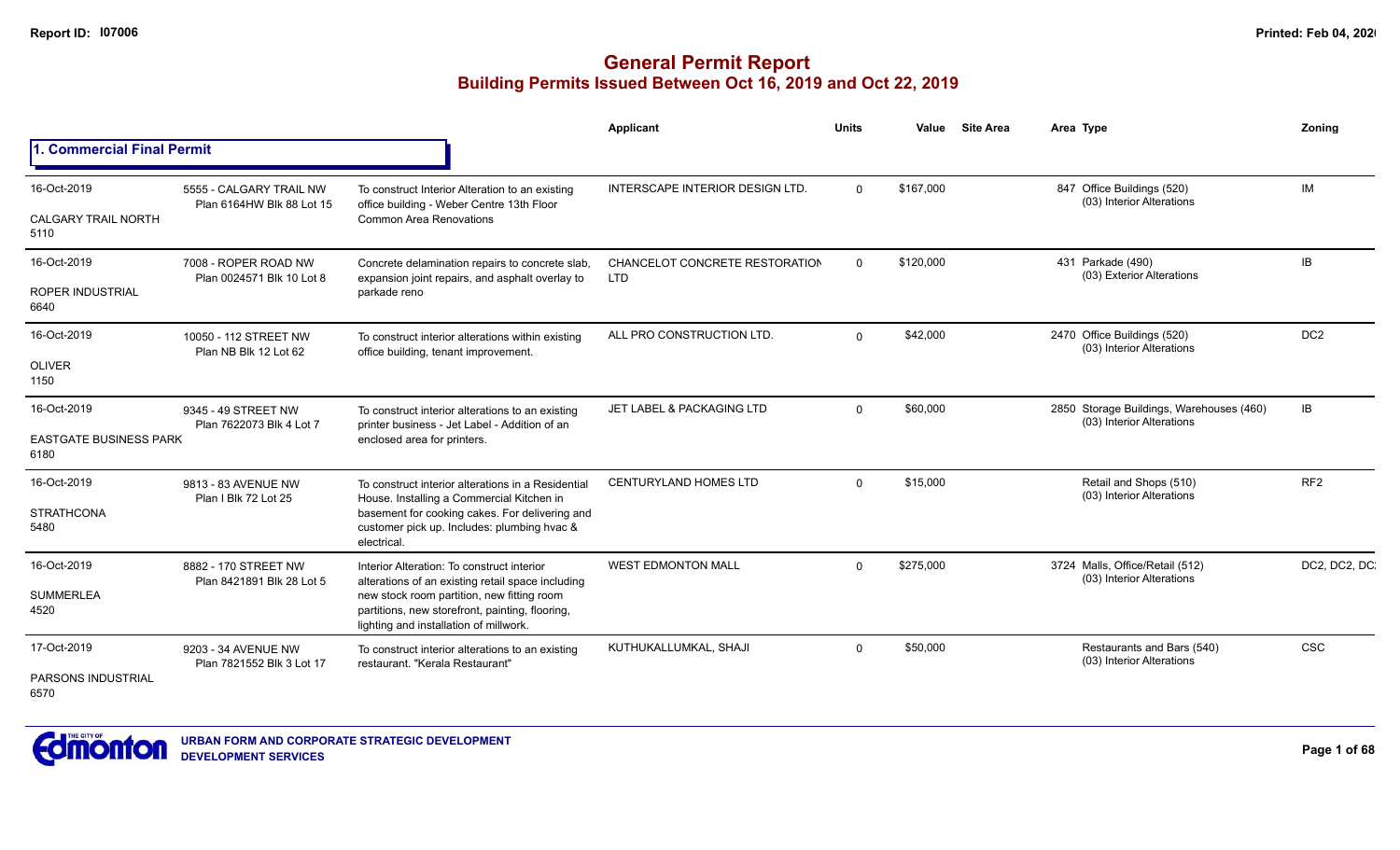|                                                |                                                                                |                                                                                                                                                                                                                                                                                                                                                                                                                                                                                                                                                                                                                                                                                                                                                                                                                                                                                                                                                                                                                                                                                                                                                                                                                                                                                                                                                                                                                                                                                                                                                                                                                                                                                                                                                                                       | Applicant | Units | Value | <b>Site Area</b> | Area Type | Zoning        |
|------------------------------------------------|--------------------------------------------------------------------------------|---------------------------------------------------------------------------------------------------------------------------------------------------------------------------------------------------------------------------------------------------------------------------------------------------------------------------------------------------------------------------------------------------------------------------------------------------------------------------------------------------------------------------------------------------------------------------------------------------------------------------------------------------------------------------------------------------------------------------------------------------------------------------------------------------------------------------------------------------------------------------------------------------------------------------------------------------------------------------------------------------------------------------------------------------------------------------------------------------------------------------------------------------------------------------------------------------------------------------------------------------------------------------------------------------------------------------------------------------------------------------------------------------------------------------------------------------------------------------------------------------------------------------------------------------------------------------------------------------------------------------------------------------------------------------------------------------------------------------------------------------------------------------------------|-----------|-------|-------|------------------|-----------|---------------|
| 1. Commercial Final Permit                     |                                                                                | DC <sub>1</sub><br>\$80,000<br>2228 Retail and Shops (510)<br>$\Omega$<br>To construct interior alterations for an initial<br>APEX DRAFTING & GRAPHIC LTD.<br>(03) Interior Alterations<br>fitup. (TAE KWON DO, Suite 109, main floor,<br>ANDREW NG<br>two 1 hour demising walls)<br>RA7<br>\$538,000<br>STREETSIDE DEVELOPMENTS<br>Row Houses (330)<br>$\Omega$<br>To construct 4 Dwellings (Building 25 - Units<br>$(01)$ New<br>#92-95) of Row Housing with attached garage<br><b>CSC</b><br>\$22,000<br>AMNOR PROFESSIONAL CENTRE INC<br>Mixed Use (522)<br>$\Omega$<br>To change the use from a General Retail Store<br>(03) Interior Alterations<br>to a Creation and Production Establishments<br>(dental lab)<br><b>CNC</b><br>\$40,000<br>Restaurants and Bars (540)<br>AY-STRUCTURE<br>$\mathbf 0$<br>To change the Use of the portion of an existing<br>(03) Interior Alterations<br>Assembly Occupancy (Restaurant) to a<br>Mercantile Occupancy and construct interior<br>alterations. (reducing the existing Public Space<br>of the SARENG Restaurant from 159.0 sq.m. to<br>114.7 sq.m.) - including installation of New MUA<br>and relocating the commercial kitchen to the<br>back of the suite<br>IB<br>\$160,000<br>Storage Buildings, Warehouses (460)<br>$\mathbf 0$<br>To construct exterior/interior alterations to<br>LEXON PROJECTS INC, (PLUMBING &<br>(03) Interior Alterations<br>existing general industrial suite - new HVAC<br>GAS)<br>sytem w/ new MUA appliance on roof and 2<br>new roof exhaust fans<br><b>LANDMARK COMMUNITIES INC</b><br>\$7,860,200<br>49126 Apartment Condos (315)<br>48<br>To construct an addition to an apartment<br>$(01)$ New<br>building on an existing parkade (48 dwelling<br>units) - Stonehaven Apartments, phase 2. |           |       |       |                  |           |               |
| 17-Oct-2019<br>AMBLESIDE<br>5505               | 6055C - ANDREWS WAY SW<br>Condo Common Area (Plan<br>1922220,1920337)          |                                                                                                                                                                                                                                                                                                                                                                                                                                                                                                                                                                                                                                                                                                                                                                                                                                                                                                                                                                                                                                                                                                                                                                                                                                                                                                                                                                                                                                                                                                                                                                                                                                                                                                                                                                                       |           |       |       |                  |           |               |
| 17-Oct-2019<br><b>TAMARACK</b><br>6443         | 1530C - TAMARACK<br><b>BOULEVARD NW</b><br>Condo Common Area (Plan<br>1624071) |                                                                                                                                                                                                                                                                                                                                                                                                                                                                                                                                                                                                                                                                                                                                                                                                                                                                                                                                                                                                                                                                                                                                                                                                                                                                                                                                                                                                                                                                                                                                                                                                                                                                                                                                                                                       |           |       |       |                  |           |               |
| 17-Oct-2019<br><b>ROPER INDUSTRIAL</b><br>6640 | 5003 - 55 AVENUE NW<br>Plan 1025566 Blk 3 Lot 9                                |                                                                                                                                                                                                                                                                                                                                                                                                                                                                                                                                                                                                                                                                                                                                                                                                                                                                                                                                                                                                                                                                                                                                                                                                                                                                                                                                                                                                                                                                                                                                                                                                                                                                                                                                                                                       |           |       |       |                  |           |               |
| 17-Oct-2019<br><b>BLUE QUILL</b><br>5060       | 320 - SADDLEBACK ROAD NW<br>Plan 1523167 Unit 1                                |                                                                                                                                                                                                                                                                                                                                                                                                                                                                                                                                                                                                                                                                                                                                                                                                                                                                                                                                                                                                                                                                                                                                                                                                                                                                                                                                                                                                                                                                                                                                                                                                                                                                                                                                                                                       |           |       |       |                  |           |               |
| 17-Oct-2019<br>NORWESTER INDUSTRIAL<br>4350    | 16803 - 118 AVENUE NW<br>Plan 9523515 Blk 9 Lot 3A                             |                                                                                                                                                                                                                                                                                                                                                                                                                                                                                                                                                                                                                                                                                                                                                                                                                                                                                                                                                                                                                                                                                                                                                                                                                                                                                                                                                                                                                                                                                                                                                                                                                                                                                                                                                                                       |           |       |       |                  |           |               |
| 18-Oct-2019<br><b>WALKER</b><br>6662           | 804C - WELSH DRIVE SW<br>Condo Common Area (Plan<br>1521156)                   |                                                                                                                                                                                                                                                                                                                                                                                                                                                                                                                                                                                                                                                                                                                                                                                                                                                                                                                                                                                                                                                                                                                                                                                                                                                                                                                                                                                                                                                                                                                                                                                                                                                                                                                                                                                       |           |       |       |                  |           | RA7, RSL, RF4 |

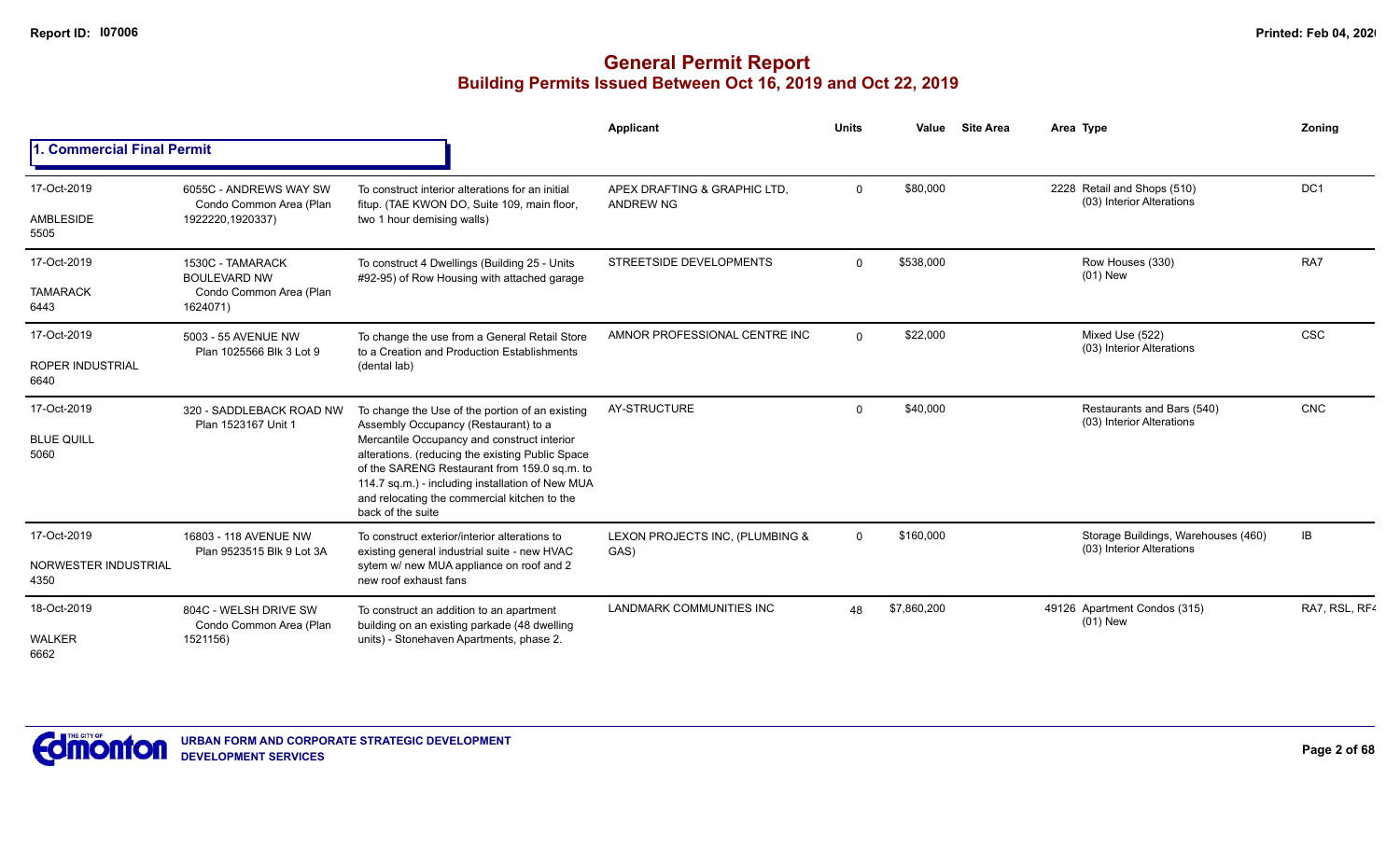|                                                                 |                                                         |                                                                                                                                                                                                                                                                                                     | Applicant                                               | <b>Units</b> | Value     | <b>Site Area</b> | Area Type                                                             | Zoning          |
|-----------------------------------------------------------------|---------------------------------------------------------|-----------------------------------------------------------------------------------------------------------------------------------------------------------------------------------------------------------------------------------------------------------------------------------------------------|---------------------------------------------------------|--------------|-----------|------------------|-----------------------------------------------------------------------|-----------------|
| 1. Commercial Final Permit                                      |                                                         |                                                                                                                                                                                                                                                                                                     |                                                         |              |           |                  |                                                                       |                 |
| 18-Oct-2019<br><b>CLAREVIEW TOWN CENTRE</b><br>2145             | 13756 - 50 STREET NW<br>Plan 0520351 Unit 4             | To construct interior alterations for a masage<br>clinic (initial fitup) - Bodytech 3 Therapeutic<br>Massage. - CRU 102                                                                                                                                                                             | <b>BODYTECH3</b>                                        | $\Omega$     | \$30,500  |                  | Retail and Shops (510)<br>(03) Interior Alterations                   | CB <sub>2</sub> |
| 18-Oct-2019<br>YOUNGSTOWN INDUSTRIAL<br>4660                    | 16951 - 109 AVENUE NW<br>Plan 1420266 Blk 1 Lot 35      | To construct interior alterations within existing<br>retail convenience store - fitup of TIM<br><b>HORTONS kiosk within Petro Canada Gas/Retail</b><br>Convenience                                                                                                                                  | <b>COLLIERS PROJECT LEADERS</b>                         | $\Omega$     | \$200,000 |                  | Retail and Shops (510)<br>(03) Interior Alterations                   | CB <sub>2</sub> |
| 18-Oct-2019<br>QUEEN ALEXANDRA<br>5330                          | 7726 - 107 STREET NW                                    | To construct interior alterations to convalescent<br>Plan 2060Q Blk 167 Lots 24-29 short term residential building - Ronald<br>McDonald House - new GM office, new<br>stationary storage room, doorway in existing<br>partition, coffee sink in office area                                         | <b>HIBCO CONSTRUCTION</b>                               | $\Omega$     | \$15,000  |                  | 540 Apartments (310)<br>(03) Interior Alterations                     | DC <sub>2</sub> |
| 18-Oct-2019<br><b>DOWNTOWN</b><br>1090                          | 10621 - 100 AVENUE NW<br>Plan NB Blk 6 Lots 47-50       | To construct interior alterations to an existing<br>building. Interior alterations to the 5th floor<br>Financial Building. New partitions, new interior<br>doors, millwork and finishes.                                                                                                            | <b>EMCEE CONSTRUCTION &amp; MANAGEMEI</b><br><b>LTD</b> | $\mathbf 0$  | \$85,500  |                  | 2826 Office Buildings (520)<br>(03) Interior Alterations              | <b>CMU</b>      |
| 18-Oct-2019<br><b>RIVER VALLEY</b><br><b>WALTERDALE</b><br>5390 | 9100 - WALTERDALE HILL NW<br>Plan 8620658 Blk 200 Lot 1 | To demolish an Accessory building (John<br>Walters Wood Shed)                                                                                                                                                                                                                                       | <b>LORAC CONSTRUCTION</b>                               | $\Omega$     | \$29,000  |                  | Storage Buildings, Warehouses (460)<br>(99) Demolition                | A, A            |
| 18-Oct-2019<br><b>PYLYPOW INDUSTRIAL</b><br>6590                | 4351 - 68 AVENUE NW<br>Plan 7621042 Blk 1 Lot E         | To construct Interior Alteration for a Jiu Jitsu<br>Academy - Brazilian Jiu Jitsu Academy (for<br>maximum 10 occupants. Interior alterations<br>include construction of change rooms and<br>barrier-free unisex washroom (no plumbing<br>alterations required, only enlarging existing<br>bathroom) | <b>PERMIT MASTERS</b>                                   | $\Omega$     | \$10,000  |                  | 2077 Indoor Recreational Buildings (560)<br>(03) Interior Alterations | IB              |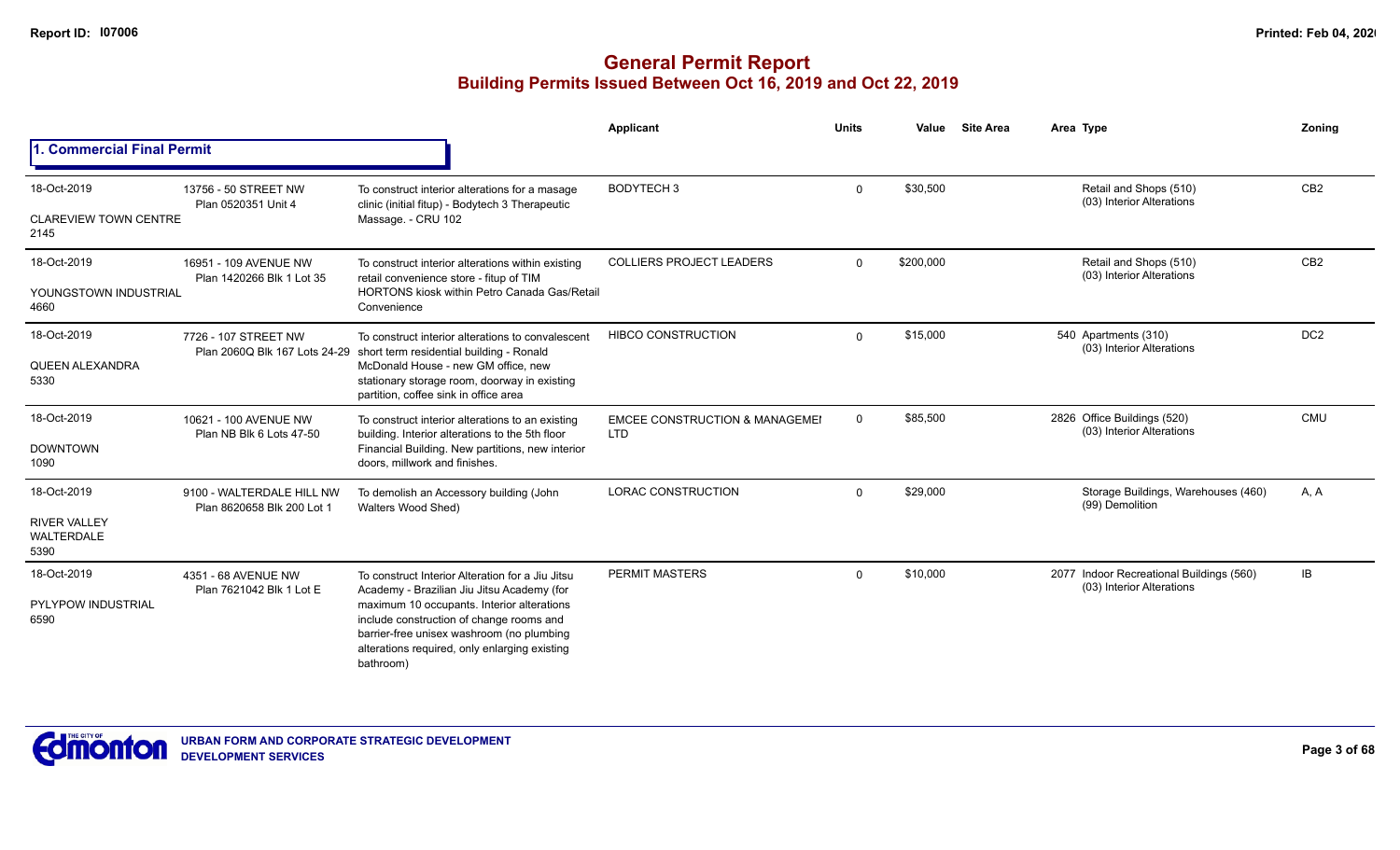|                                                                   |                                                      |                                                                                                                                                                                                                                                                                                                                         | Applicant                          | <b>Units</b>   | Value       | <b>Site Area</b> | Area Type                                                    | Zoning          |
|-------------------------------------------------------------------|------------------------------------------------------|-----------------------------------------------------------------------------------------------------------------------------------------------------------------------------------------------------------------------------------------------------------------------------------------------------------------------------------------|------------------------------------|----------------|-------------|------------------|--------------------------------------------------------------|-----------------|
| 1. Commercial Final Permit                                        |                                                      |                                                                                                                                                                                                                                                                                                                                         |                                    |                |             |                  |                                                              |                 |
| 18-Oct-2019<br><b>WEST SHEFFIELD</b><br><b>INDUSTRIAL</b><br>4600 | 16504 - 111 AVENUE NW<br>Plan 8821409 Blk 1 Lot 4    | To change the use from general industrial to<br>retail, and construct tenant fitup for - "Jobsite<br>Workwear", including flooring and arch.<br>finishes.                                                                                                                                                                               | <b>JOBSITE WORKWEAR</b>            | $\Omega$       | \$150,000   |                  | 4800 Retail and Shops (510)<br>(03) Interior Alterations     | <b>IB</b>       |
| 18-Oct-2019<br><b>SUMMERSIDE</b><br>6213                          | 3010 - SPENCE WYND SW<br>Plan 0620212 Blk 6 Lot 4MR  | To move on and attach 3 new modular<br>classrooms at the Father Michael Mireau<br>Elementary/Junior High School, part of permit<br>159571087-004, 1 on the west side of the<br>building and 2 on the east side of the building<br>creating 8 modular units total on each side,<br>update fire alarm system, update sprinkler<br>system. | JEN-COL CONSTRUCTION LTD           | $\Omega$       | \$248,400   |                  | Elementary Schools (620)<br>(02) Addition                    | US              |
| 18-Oct-2019<br>THE HAMPTONS<br>4461                               | 19910 - LESSARD ROAD NW<br>Plan 1421209 Blk 3 Lot 2  | To construct interior alterations - tenant fit up.<br>construction of universal toilet room and feature<br>wall - "Vaporound"                                                                                                                                                                                                           | DARTH VAPER INC., C/O NICK TARBINE | $\overline{0}$ | \$5,000     |                  | Mixed Use (522)<br>(03) Interior Alterations                 | CSC             |
| 18-Oct-2019<br><b>CAMERON HEIGHTS</b><br>4466                     | <b>NW</b><br>Plan 1424124 Blk 14 Lot 120             | 3191 - CAMERON HEIGHTS WAY To construct a Group Home (maximum 10<br>residents).                                                                                                                                                                                                                                                         | <b>RESCOM INC.</b>                 | $\Omega$       | \$1,500,000 |                  | 7468 Day Cares, Nursing Homes (650)<br>$(01)$ New            | <b>RSL</b>      |
| 18-Oct-2019<br>PLEASANTVIEW<br>5320                               | 5420 - CALGARY TRAIL NW<br>Plan 7521365 Blk 95 Lot 4 | To construct Interior Alteration: install new<br>HVAC dining room ventilation for an existing<br>restaurant (new rooftop MUA equipment)                                                                                                                                                                                                 | AACG LTD. O/A BILL SAFEHOUSE       | $\Omega$       | \$200,000   |                  | 9800 Restaurants and Bars (540)<br>(03) Interior Alterations | CB <sub>2</sub> |
| 18-Oct-2019<br><b>BARANOW</b><br>3020                             | 12350 - 137 AVENUE NW<br>Plan 8522444 Blk 35 Lot 34  | To construct interior alterations in PC Financial<br>within Superstore. Scope includes new<br>finishes, fixtures, millwork, lighting, and revised<br>HVAC to accommodate new layout. "Real<br>Canadian Superstore" # 1572 PCF Gen. 5                                                                                                    | <b>NEJMARK ARCHITECT</b>           | $\Omega$       | \$90,000    |                  | 366 Retail and Shops (510)<br>(03) Interior Alterations      | <b>CSC</b>      |

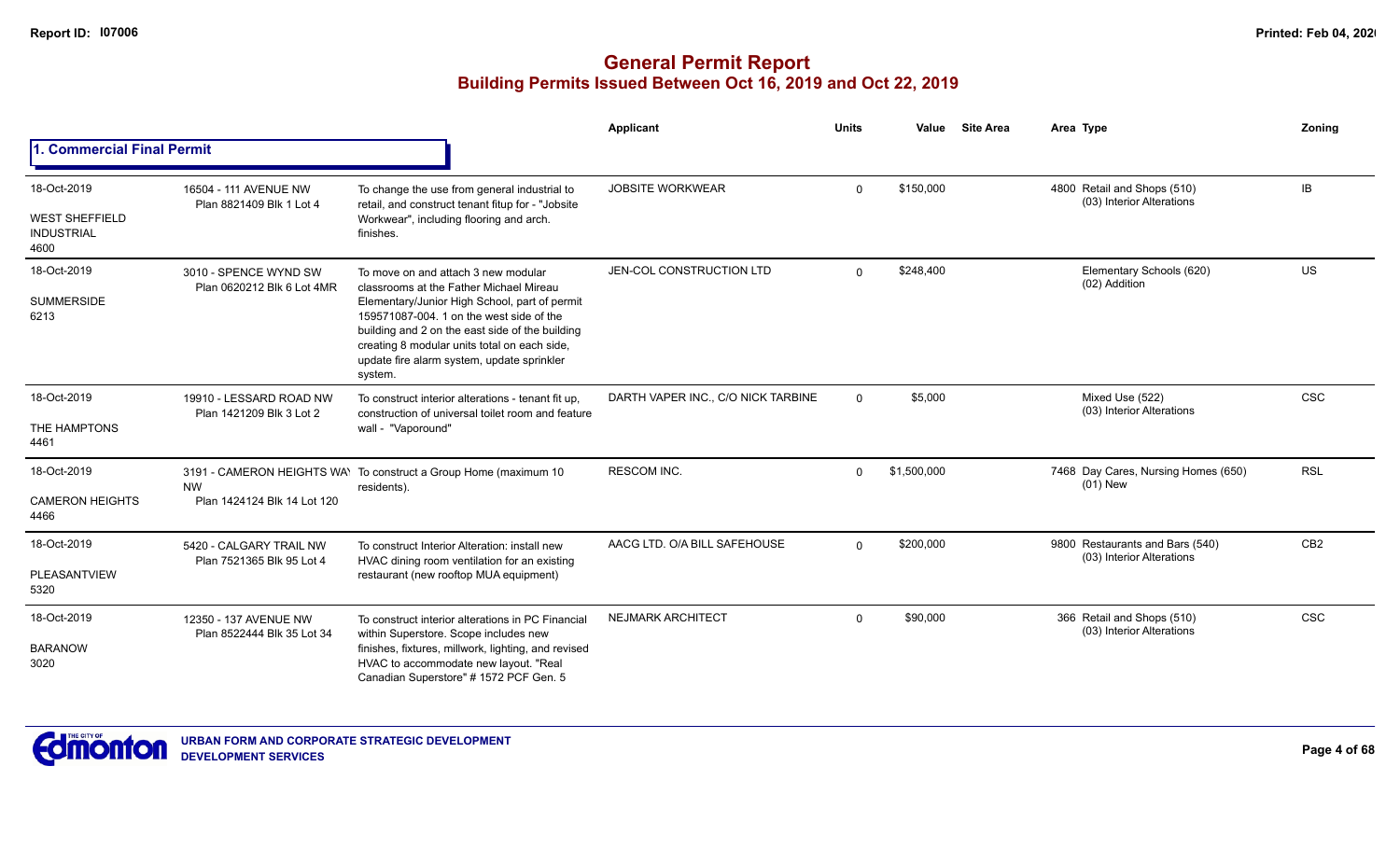|                                                                      |                                                                                                                                                                                                                   |                                                                                                                                             | Applicant                                       | <b>Units</b> | Value     | <b>Site Area</b> | Area Type                                                       | Zoning        |
|----------------------------------------------------------------------|-------------------------------------------------------------------------------------------------------------------------------------------------------------------------------------------------------------------|---------------------------------------------------------------------------------------------------------------------------------------------|-------------------------------------------------|--------------|-----------|------------------|-----------------------------------------------------------------|---------------|
| . Commercial Final Permit<br>11.                                     |                                                                                                                                                                                                                   |                                                                                                                                             |                                                 |              |           |                  |                                                                 |               |
| 21-Oct-2019<br><b>CENTRAL MCDOUGALL</b><br>1030                      | 10503 - KINGSWAY NW<br>Plan 1420932 Blk V Lot 1                                                                                                                                                                   | To construct interior alteration to bring CRU<br>back to shell.                                                                             | <b>WILMAX CONSTRUCTION LTD.</b>                 | $\Omega$     | \$17,000  |                  | 3583 Office Buildings (520)<br>(03) Interior Alterations        | CB2, CB2      |
| 21-Oct-2019<br><b>TAMARACK</b><br>6443                               | 1530C - TAMARACK<br><b>BOULEVARD NW</b><br>Condo Common Area (Plan<br>1624071)                                                                                                                                    | To Construct a 4 dwellings stacked row house.<br>(Building 96, Dwellings 96-99, Unit 98 and 99<br>are stacked)                              | STREETSIDE DEVELOPMENTS                         | $\Omega$     | \$351,800 |                  | Row Houses (330)<br>$(01)$ New                                  | RA7           |
| 21-Oct-2019<br><b>HAWIN PARK</b><br><b>ESTATE INDUSTRIAL</b><br>4190 | 15704 - 121A AVENUE NW<br>Plan 8332ET Blk 2 Lot 2                                                                                                                                                                 | To construct interior alterations - to add 1 new<br>office (MD Truck Repair)                                                                | MD TRUCK REPAIRS, MIKE & JANET<br><b>DUIKER</b> | $\Omega$     | \$3,000   |                  | 2562 Manufacturing Buildings (430)<br>(03) Interior Alterations | <b>IH</b>     |
| 21-Oct-2019<br><b>BRITANNIA YOUNGSTOWN</b><br>4060                   | 100 - MAYFIELD COMMON NW<br>Plan 9022549 Blk A                                                                                                                                                                    | To demise suite into 2 suites and to construct<br>Interior Alteration to one suite for a retail store. -<br>NOVA CANNABIS - MAYFIELD COMMON | <b>RICK BALBI ARCHITECT LTD.</b>                | $\Omega$     | \$250,000 |                  | 4803 Retail and Shops (510)<br>(03) Interior Alterations        | CSC           |
| 21-Oct-2019<br><b>WEST JASPER PLACE</b><br>4580                      | 14915 - STONY PLAIN ROAD<br><b>NW</b><br>Plan 9023127 Blk 61 Lot 8                                                                                                                                                | To construct Interior Alteration for a new<br>cannabis retail store - NOVA Cannabis - Jasper<br>Gate                                        | <b>RICK BALBI ARCHITECT LTD.</b>                | $\Omega$     | \$450,000 |                  | 1838 Retail and Shops (510)<br>(03) Interior Alterations        | CB1, DC2      |
| 21-Oct-2019<br><b>SUMMERLEA</b><br>4520                              | 8882 - 170 STREET NW<br>Plan 8421891 Blk 28 Lot 6<br>8882 - 170 STREET NW<br>Plan 8421891 Blk 28 Lot 5<br>8882 - 170 STREET NW<br>Plan 8322082 Blk 22 Lot 7<br>8882 - 170 STREET NW<br>Plan 8421542 Blk 22 Lot 6A | To construct interior alterations to an existing<br>building. Tenant fit up new office. Change of<br>use, CRU 1377, "IRemit"                | AB DESIGN INC                                   | $\Omega$     | \$60,000  |                  | Malls, Office/Retail (512)<br>(03) Interior Alterations         | DC2, DC2, DC. |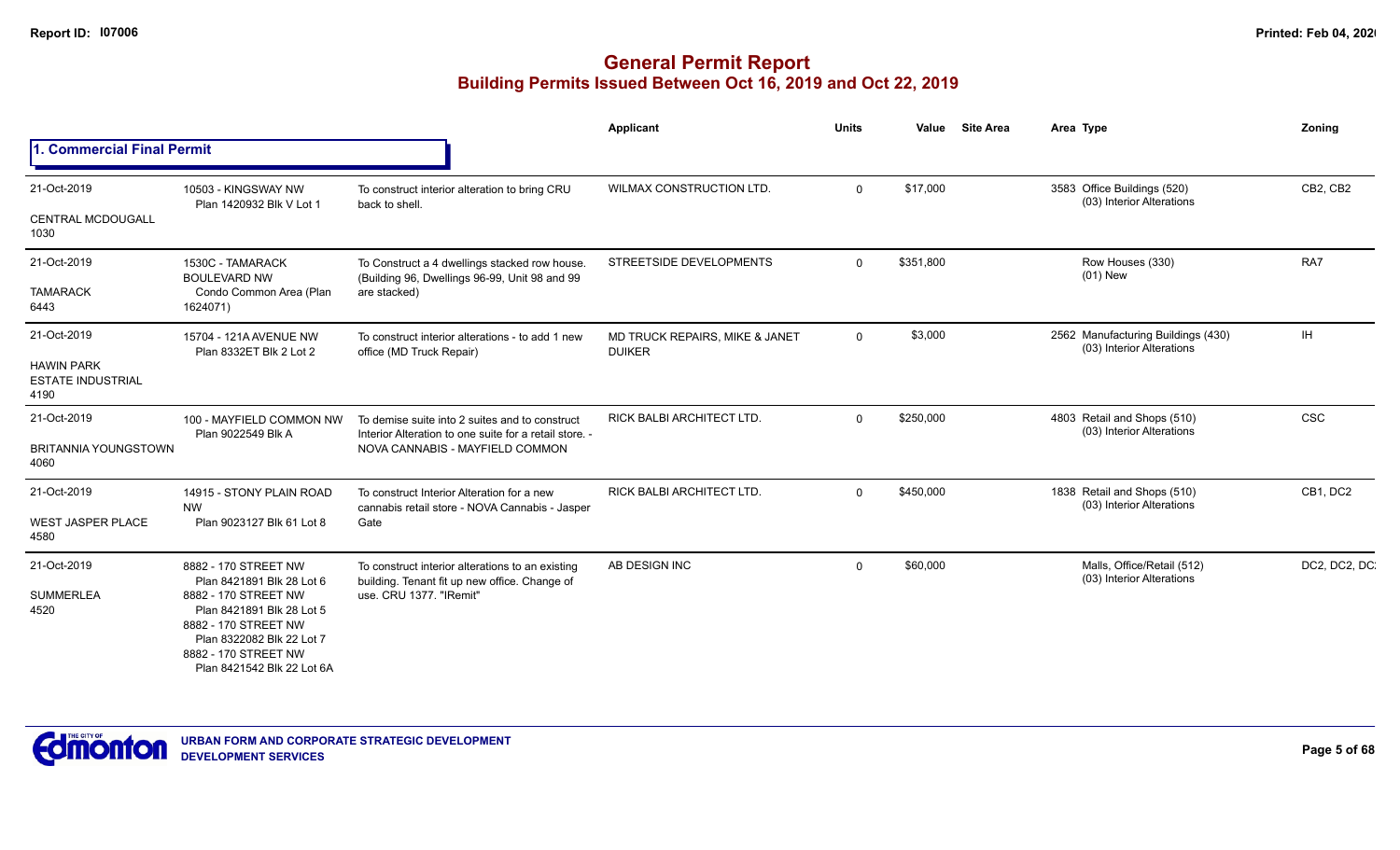|                                                     |                                                        |                                                                                                                                                                                                                                                                                                                                | Applicant                  | <b>Units</b> | Value       | <b>Site Area</b> | Area Type                                                             | Zonina          |
|-----------------------------------------------------|--------------------------------------------------------|--------------------------------------------------------------------------------------------------------------------------------------------------------------------------------------------------------------------------------------------------------------------------------------------------------------------------------|----------------------------|--------------|-------------|------------------|-----------------------------------------------------------------------|-----------------|
| 1. Commercial Final Permit                          |                                                        |                                                                                                                                                                                                                                                                                                                                |                            |              |             |                  |                                                                       |                 |
| 21-Oct-2019<br>MITCHELL INDUSTRIAL<br>4330          | 12110 - 154 STREET NW<br>Plan 0523352 Blk 1 Lot 28     | To construct Interior Alteration - two tenant<br>demising walls, one barrier free washroom,<br>two overhead unit heaters, sprinkler<br>modifications, underground plumbing, one<br>electric water heater, supply and install one<br>new 600V 200A panel and one 75KVA<br>transformer, and extend existing fire alarm<br>system | <b>SYNERGY PROJECTS</b>    | $\Omega$     | \$108,000   |                  | 4801 Storage Buildings, Warehouses (460)<br>(03) Interior Alterations | IL              |
| 21-Oct-2019<br>THE ORCHARDS<br>AT ELLERSLIE<br>6216 | 2720 - ORCHARDS ROAD SW<br>Plan 1822472 Blk 33 Lot 1MR | To construct FOOTINGS & FOUNDATION ONLY<br>for future education building (Divine Mercy<br>Catholic Elementary School K-6).                                                                                                                                                                                                     | ACI ARCHITECTURE INC       | $\Omega$     | \$15,000    |                  | 51021 Elementary Schools (620)<br>(04) Footing & Foundation           | <b>US</b>       |
| 21-Oct-2019<br><b>DOWNTOWN</b><br>1090              | 10123 - 99 STREET NW<br>Plan 7621103 Blk H Lot 1       | To construct Interior Alteration of an existing<br>office - Mussieux & Callioux Law                                                                                                                                                                                                                                            | SPACE STUDIO INC           | $\Omega$     | \$150,000   |                  | 3907 Office Buildings (520)<br>(03) Interior Alterations              | CCA             |
| 21-Oct-2019<br><b>BLATCHFORD AREA</b><br>1111       | 11762 - 106 STREET NW<br>Plan 0020707 Lot C            | To construct interior renovations to an existing<br>office building (NAITSA main floor Offices), and<br>to install new air handling unit on the roof top                                                                                                                                                                       | DELNOR CONSTRUCTION LTD    | $\Omega$     | \$2,500,000 |                  | Office Buildings (520)<br>(03) Interior Alterations                   | UI              |
| 21-Oct-2019<br><b>TAMARACK</b><br>6443              | 845 - TAMARACK WAY NW<br>Plan 5886RS Lot A             | To construct a 8 plex cinema - Landmark Movie<br>Theatre.                                                                                                                                                                                                                                                                      | MALLEN GOWING BERZINS ARCH | $\Omega$     | \$8,250,000 |                  | 35629 Theatre and Performing Arts Ctrs (550)<br>$(01)$ New            | DC <sub>1</sub> |
| 22-Oct-2019<br><b>MCCAULEY</b><br>1140              | 10824 - 97 STREET NW<br>Plan NA Blk 16 Lots 7-8        | To construct interior alterations - Kitchen<br>Ventilation for a Minor Eating and Drinking<br>Establishment.                                                                                                                                                                                                                   | UNIVERSAL CONSTRUCTION     | $\Omega$     | \$36,000    |                  | Restaurants and Bars (540)<br>(03) Interior Alterations               | CB <sub>2</sub> |

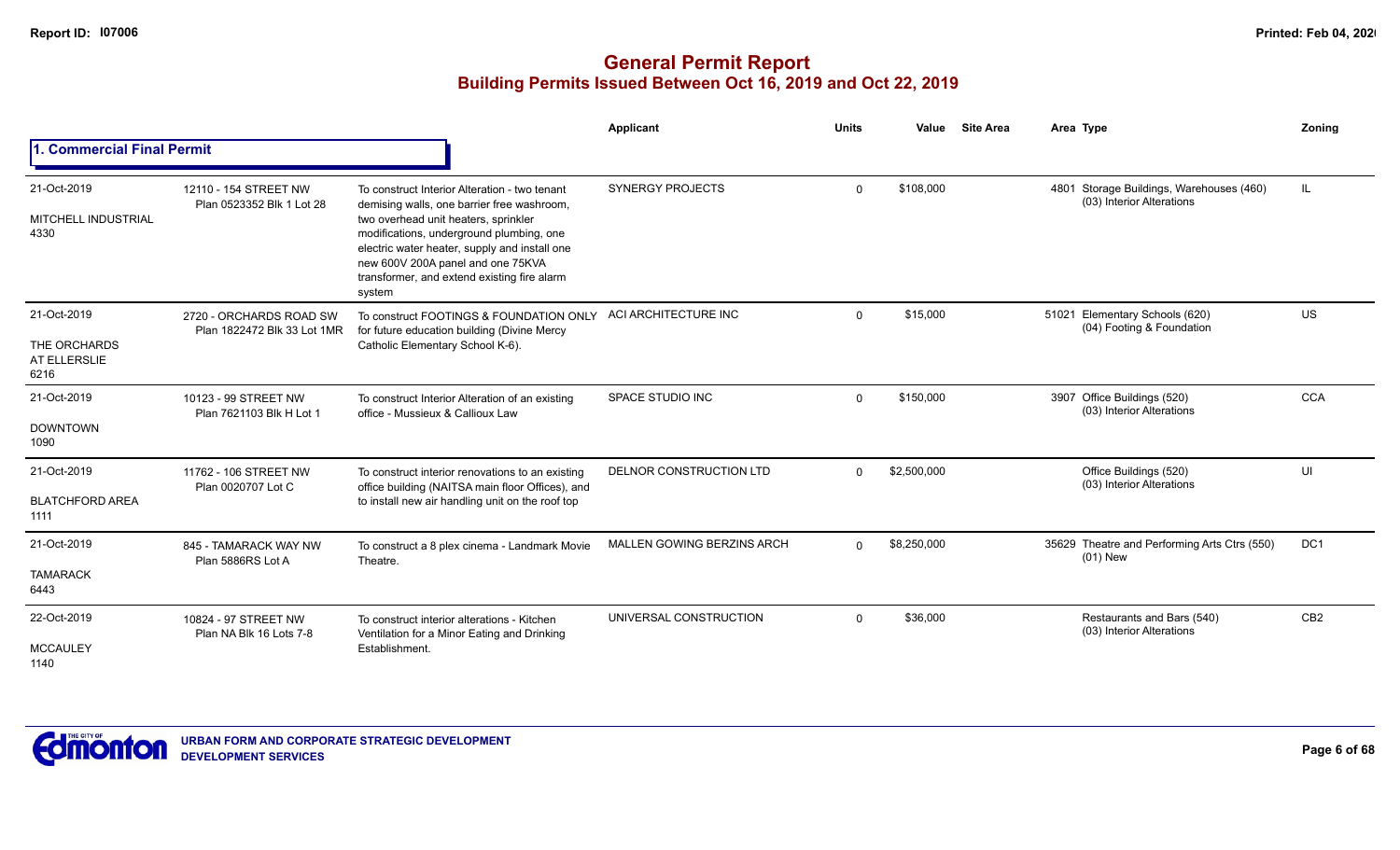|                                         |                                                                       |                                                                                                                                                                                           | Applicant                   | <b>Units</b> | Value        | <b>Site Area</b> | Area Type                                                       | Zoning          |
|-----------------------------------------|-----------------------------------------------------------------------|-------------------------------------------------------------------------------------------------------------------------------------------------------------------------------------------|-----------------------------|--------------|--------------|------------------|-----------------------------------------------------------------|-----------------|
| <b>1. Commercial Final Permit</b>       |                                                                       |                                                                                                                                                                                           |                             |              |              |                  |                                                                 |                 |
| 22-Oct-2019<br><b>OLIVER</b>            | 10020 - 115 STREET NW<br>Plan B3 Blk 15 Lots 62-64                    | To construct interior alterations to an existing<br>building. Removal of some interior walls in<br>preparation for future interior alterations                                            | <b>BOARDWALK</b>            | $\Omega$     | \$10,000     |                  | 700 Apartments (310)<br>(03) Interior Alterations               | RA <sub>9</sub> |
| 1150                                    |                                                                       |                                                                                                                                                                                           |                             |              |              |                  |                                                                 |                 |
| 22-Oct-2019                             | 6410 - 104 STREET NW<br>Plan 3553P Blk 33 Lots 6-7                    | To construct a 3 storey Mixed-use Building<br>(main floor - Professional, Financial and Office                                                                                            | 1728610 ALBERTA LTD.        | 6            | \$1,100,100  |                  | Apartments (310)<br>$(01)$ New                                  | DC1, DC1        |
| ALLENDALE<br>5010                       |                                                                       | Support Services, second floor and third floor -<br>6 Dwellings Apartment Housing). 1 Make up air<br>unit, 1 roof top unit, 2 gas meters,                                                 |                             |              |              |                  |                                                                 |                 |
| 22-Oct-2019                             | 9808 - 148 STREET NW<br>Plan 4590W Blk 77 Lots 8-10                   | To construct a Group Home (care facility-<br>hospice) (maximum 12 residents) and to                                                                                                       | <b>S2 ARCHITECTURE</b>      |              | \$5,376,700  |                  | 29063 Day Cares, Nursing Homes (650)<br>$(01)$ New              | DC <sub>2</sub> |
| <b>CRESTWOOD</b><br>3140                |                                                                       | operate a Health Services.                                                                                                                                                                |                             |              |              |                  |                                                                 |                 |
| 22-Oct-2019<br><b>AMBLESIDE</b><br>5505 | 6055C - ANDREWS WAY SW<br>Condo Common Area (Plan<br>1922220,1920337) | To Change the Use from a Profession, Financial N/A<br>and Office Support Services to a Health<br>Services use (Massage & Acupuncture<br>Treatment) and to construct interior alterations. |                             | $\Omega$     | \$20,000     |                  | 1044 Office Buildings (520)<br>(03) Interior Alterations        | DC <sub>1</sub> |
| 22-Oct-2019                             | 14750 - MARK MESSIER TRAIL                                            | To Construct Interior Alterations to existing                                                                                                                                             | PLANWORKS ARCHITECTURE INC  | $\Omega$     | \$500,000    |                  | 11680 Retail - Motor Vehicle (570)<br>(03) Interior Alterations | IB              |
| <b>MISTATIM INDUSTRIAL</b><br>4320      | <b>NW</b><br>Plan 8721894 Blk B Lot 3D                                | commercial Retail Building - "City Ford" - tenant<br>improvement                                                                                                                          |                             |              |              |                  |                                                                 |                 |
| 22-Oct-2019                             | 14010 - 164 STREET NW                                                 | To construct an industrial building SHELL ONLY                                                                                                                                            | DAWSON WALLACE CONSTRUCTION | $\Omega$     | \$13,940,000 |                  | 216895 Storage Buildings, Warehouses (460)<br>$(01)$ New        | IL, IL, IL, IL  |
| <b>MISTATIM INDUSTRIAL</b><br>4320      | Plan 1425752 Blk 7 Lot 1                                              | - Apex 1 Warehouse.                                                                                                                                                                       |                             |              |              |                  |                                                                 |                 |
| 22-Oct-2019                             | 11350 - 128 STREET NW<br>Plan 0020234 Blk 6 Lot 21                    | To construct FOOTINGS AND FOUNDATIONS<br>ONLY (underground parkade) for future                                                                                                            | ABBEY LANE INC              | $\Omega$     | \$3,616,700  |                  | Parkade (490)<br>$(01)$ New                                     | DC <sub>2</sub> |
| <b>INGLEWOOD</b><br>3240                |                                                                       | apartment building - Greenstone Park.                                                                                                                                                     |                             |              |              |                  |                                                                 |                 |

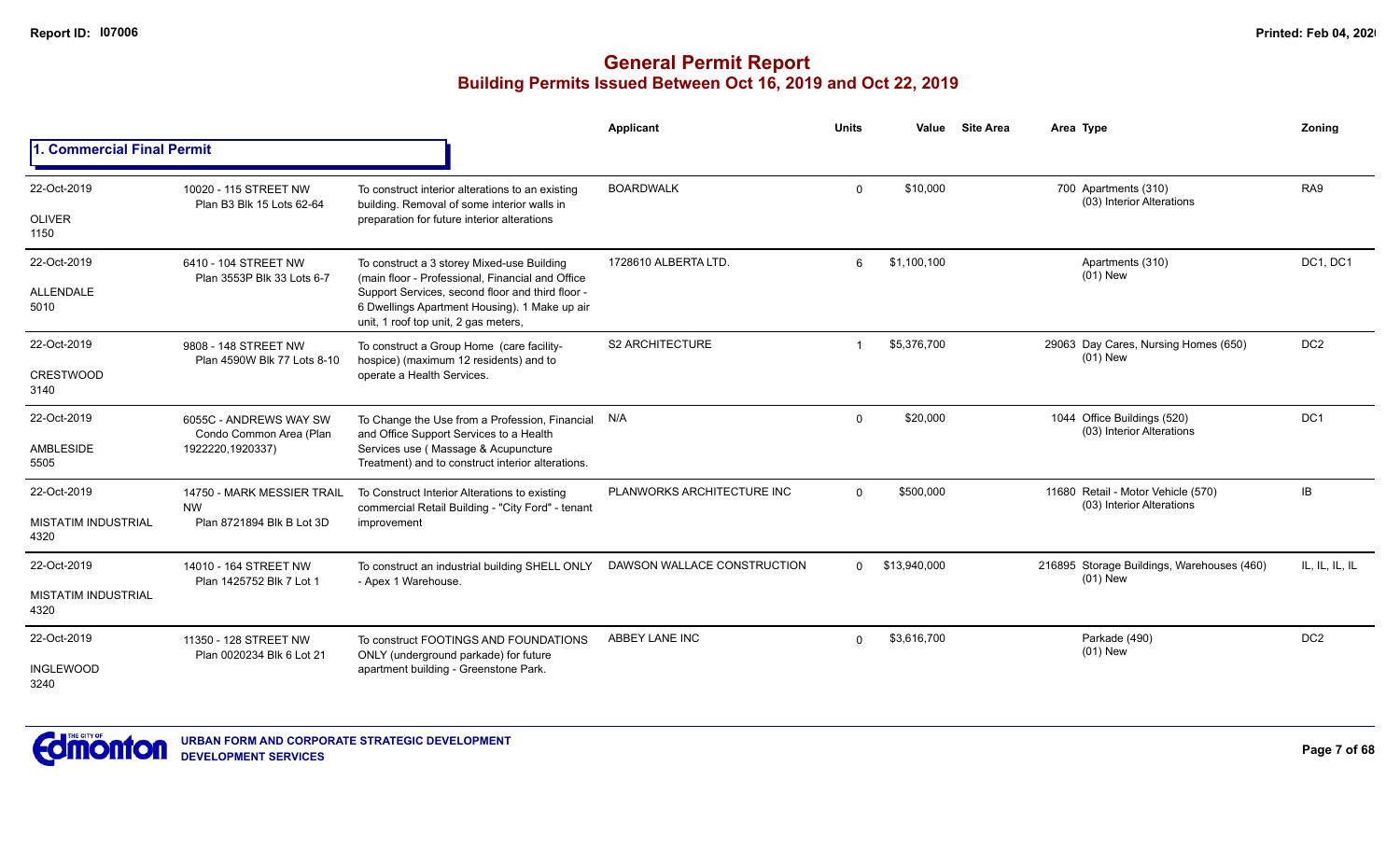|                                                            |                                                      |                                                                                                                                                                                                      | <b>Applicant</b>                 | Units          | Value     | <b>Site Area</b> | Area Type                                                           | Zoning     |
|------------------------------------------------------------|------------------------------------------------------|------------------------------------------------------------------------------------------------------------------------------------------------------------------------------------------------------|----------------------------------|----------------|-----------|------------------|---------------------------------------------------------------------|------------|
| 1. Commercial Final Permit                                 |                                                      |                                                                                                                                                                                                      |                                  |                |           |                  |                                                                     |            |
| 22-Oct-2019<br>MCNAMARA INDUSTRIAL<br>4300                 | 10833 - 178 STREET NW<br>Plan 7721110 Blk 8 Lot 17   | To construct Interior Alteration to an existing<br>suite - addition of a barrier free washroom                                                                                                       | DURABUILT WINDOWS AND DOORS      | $\Omega$       | \$14,000  |                  | 48 Office Buildings (520)<br>(03) Interior Alterations              | <b>IM</b>  |
| 6. House Building Permit                                   |                                                      |                                                                                                                                                                                                      |                                  |                |           |                  |                                                                     |            |
| 16-Oct-2019<br>CAVANAGH<br>5467                            | Plan 1822233 Blk 6 Lot 47                            | 2763 - COLLINS CRESCENT SW To construct a Single Detached House with<br>front attached Garage and Unenclosed Front<br>Porch.                                                                         | <b>EXCEL HOMES</b>               |                | \$214,000 |                  | 1861 Single Detached House (110)<br>(01) Building - New<br>2-storey | <b>RMD</b> |
| 16-Oct-2019<br>ALBERTA AVENUE<br>1010                      | 11507 - 96 STREET NW<br>Plan RN43 Blk 17 Lot 3       | To construct a Semi-detached House with<br>Unenclosed Front Porch(s) and to develop<br>Secondary Suite(s) in the Basement (each uni:<br>1 bedroom, 1 bathroom, furnace room,<br>kitchen/living area  | SQUARELAND MANAGEMENT LTD        | $\overline{2}$ | \$256,000 |                  | 2226 Semi-Detached House (210)<br>(01) Building - New<br>2-storey   | RF3        |
| 16-Oct-2019<br><b>DESROCHERS AREA</b><br>5463              | 1060 - DANIELS LOOP SW<br>Plan 1820558 Blk 4 Lot 100 | To construct a Single Detached House with<br>front attached Garage, Unenclosed Front<br>Porch, Side door, and to install a Renewable<br>Energy Device (6 Solar-electric (PV) panels on<br>the roof). | JAYMAN MASTERBUILT INC           |                | \$216,300 |                  | 1881 Single Detached House (110)<br>(01) Building - New<br>2-storey | RMD, RMD   |
| 16-Oct-2019<br><b>KESWICK AREA</b><br>5576                 | 2393 - KELLY CIRCLE SW<br>Plan 1723548 Blk 13 Lot 29 | To construct a Single Detached House with<br>veranda.                                                                                                                                                | <b>LANDMARK LEGACY HOMES INC</b> | $\overline{1}$ | \$164,700 |                  | 1432 Single Detached House (110)<br>(01) Building - New<br>2-storey | <b>RPL</b> |
| 16-Oct-2019<br>THE ORCHARDS AT<br><b>ELLERSLIE</b><br>6216 | 3719 - CHERRY LOOP SW<br>Plan 1722652 Blk 16 Lot 10  | To construct a Single Detached House with<br>front attached Garage, rear uncovered deck<br>(3.35m x 3.05m) and Unenclosed Front Porch.                                                               | <b>HOMES BY AVI</b>              | $\mathbf 1$    | \$222,600 |                  | 1936 Single Detached House (110)<br>(01) Building - New<br>2-storey | RMD, RMD   |

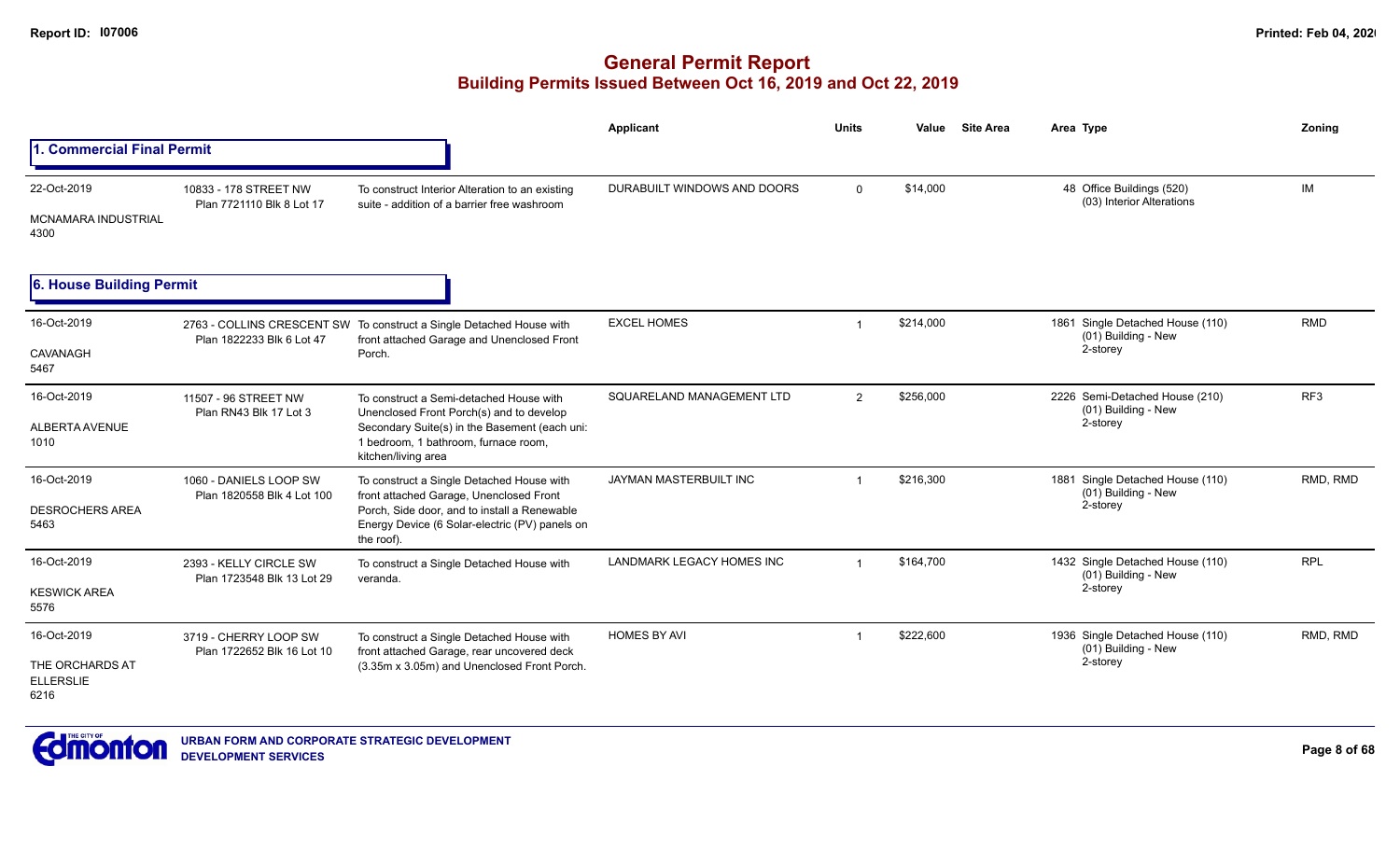|                                                            |                                                              |                                                                                                                                                                                                                              | Applicant                       | <b>Units</b>   | Value       | <b>Site Area</b> | Area Type                                                           | Zoning        |
|------------------------------------------------------------|--------------------------------------------------------------|------------------------------------------------------------------------------------------------------------------------------------------------------------------------------------------------------------------------------|---------------------------------|----------------|-------------|------------------|---------------------------------------------------------------------|---------------|
| 6. House Building Permit                                   |                                                              |                                                                                                                                                                                                                              |                                 |                |             |                  |                                                                     |               |
| 16-Oct-2019<br><b>GLENRIDDING RAVINE</b><br>5579           | 16607 - 30 AVENUE SW<br>Plan 1922383 Blk 5 Lot 14            | To construct a Single Detached House with rear<br>uncovered deck (3.05m x 3.05m) and<br>Unenclosed Front Porch.                                                                                                              | ROHIT COMMUNITIES INC           |                | \$181,500   |                  | 1578 Single Detached House (110)<br>(01) Building - New<br>2-storey | <b>RMD</b>    |
| 16-Oct-2019<br><b>KESWICK AREA</b><br>5576                 | 6086 - KING LANDING SW<br>Plan 1723517 Blk 3 Lot 16          | To construct a Single Detached House with<br>front attached Garage, Unenclosed Front<br>Porch, rear uncovered deck (3.35m x 2.90m)<br>and Electric Fireplace.                                                                | <b>KANVI HOMES</b>              | -1             | \$310,200   |                  | 2697 Single Detached House (110)<br>(01) Building - New<br>2-storey | RSL, RSL      |
| 16-Oct-2019<br>THE ORCHARDS AT<br><b>ELLERSLIE</b><br>6216 | SW<br>Plan 1822450 Blk 16 Lot 87                             | 2985 - CHOKECHERRY COMMO To construct a Single Detached House with<br>front attached Garage and Unenclosed Front<br>Porch.                                                                                                   | <b>HOMES BY AVI</b>             |                | \$340,200   |                  | 2958 Single Detached House (110)<br>(01) Building - New<br>2-storey | <b>RMD</b>    |
| 16-Oct-2019<br><b>LAUREL</b><br>6444                       | 1827 - 24 STREET NW<br>Plan 1920713 Blk 14 Lot 14            | To construct a Single Detached House with<br>Unenclosed Front Porch, rear uncovered deck<br>(3.45m x 3.05m), and Side door.                                                                                                  | <b>CRANSTON CRAFSTMAN LTD.</b>  |                | \$192,500   |                  | 1674 Single Detached House (110)<br>(01) Building - New<br>2-storey | <b>RPL</b>    |
| 16-Oct-2019<br><b>WALKER</b><br>6662                       | 2072 - WONNACOTT WAY SW<br>Plan 1920716 Blk 9 Lot 5          | To construct a 4 Unit 3 storey Row-house<br>(Units 18-21) with attached garages.                                                                                                                                             | <b>MATTAMY HOMES</b>            | $\Delta$       | \$709,100   |                  | 6166 Row House Condo (335)<br>(01) Building - New                   | RA7, RF6, RF6 |
| 16-Oct-2019<br><b>WINDERMERE</b><br>5570                   | 911 - 177 STREET SW<br>Plan 1525626 Blk 18 Lot 10            | To construct a Single Detached House with<br>front attached Garage, Unenclosed Front<br>Porch, rear uncovered deck (3.05m x 3.66m),<br>Secondary Suite, (2 bedrooms, 1 bathroom,<br>mechanical room, kitchen) and Side Door. | STERLING HOMES EDMONTON LTD.    | $\overline{2}$ | \$270,300   |                  | 2350 Single Detached House (110)<br>(01) Building - New<br>2-storey | DC1           |
| 16-Oct-2019<br><b>WALKER</b><br>6662                       | 804C - WELSH DRIVE SW<br>Condo Common Area (Plan<br>1521156) | To Construct a 9 Unit Row-house (units 87-95)                                                                                                                                                                                | <b>LANDMARK COMMUNITIES INC</b> | 9              | \$1,448,200 |                  | 12593 Row House Condo (335)<br>(01) Building - New                  | RA7, RSL, RF4 |

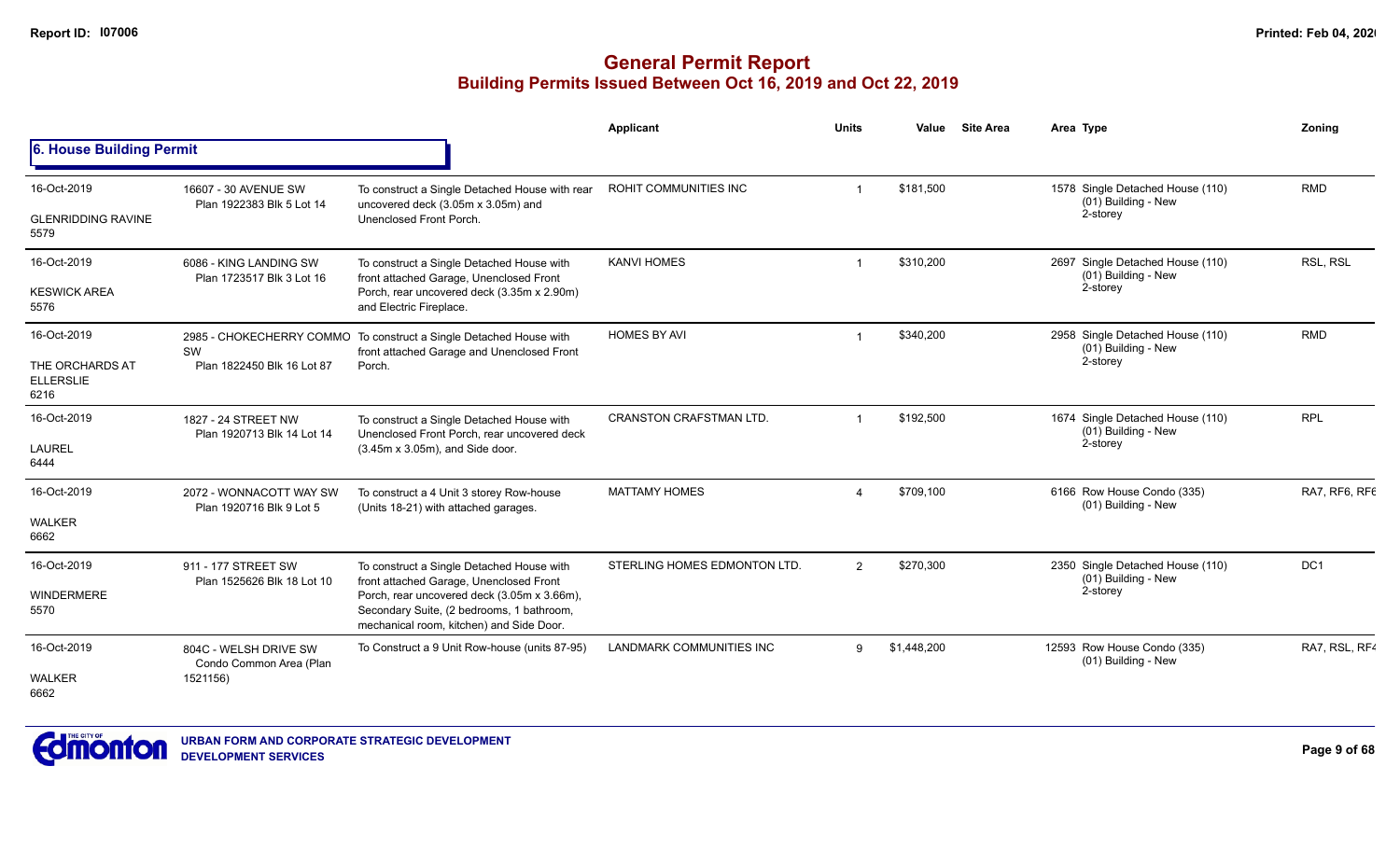|                                                     |                                                                      |                                                                                                                                                                       | Applicant                        | <b>Units</b> | Value     | <b>Site Area</b> | Area Type                                                             | Zoning        |
|-----------------------------------------------------|----------------------------------------------------------------------|-----------------------------------------------------------------------------------------------------------------------------------------------------------------------|----------------------------------|--------------|-----------|------------------|-----------------------------------------------------------------------|---------------|
| 6. House Building Permit                            |                                                                      |                                                                                                                                                                       |                                  |              |           |                  |                                                                       |               |
| 16-Oct-2019<br>SECORD<br>4487                       | 22343 - 94 AVENUE NW<br>Plan 1723442 Blk 14 Lot 48                   | To construct a Single Detached House with<br>front attached Garage, Unenclosed Front Porch<br>and Basement development (NOT to be used as<br>an additional Dwelling). | <b>COVENTRY HOMES INC</b>        |              | \$241,400 |                  | 2099 Single Detached House (110)<br>(01) Building - New<br>2-storey   | <b>RMD</b>    |
| 16-Oct-2019<br>SECORD<br>4487                       | 22711 - 96 AVENUE NW<br>Plan 1920924 Blk 18 Lot 86                   | To construct a Single Detached House with<br>front attached Garage and Unenclosed Front<br>Porch.                                                                     | DAYTONA HOMES INC                |              | \$215,300 |                  | 1872 Single Detached House (110)<br>(01) Building - New<br>2-storey   | <b>RMD</b>    |
| 16-Oct-2019<br><b>CRYSTALLINA NERA WEST</b><br>2463 | 7411 - 178 AVENUE NW<br>Plan 1920842 Blk 10 Lot 20                   | To construct a Single Detached House with<br>front attached Garage and Unenclosed Front<br>Porch.                                                                     | <b>COVENTRY HOMES INC</b>        |              | \$245,400 |                  | 2134 Single Detached House (110)<br>$(01)$ Building - New<br>2-storey | DC1, DC1      |
| 16-Oct-2019<br>ALLARD<br>5458                       | 735C - ALLARD BOULEVARD<br>SW<br>Condo Common Area (Plan<br>1820547) | To construct 5 Dwellings of Row Housing with<br>attached Garages (Units 3615-3623)                                                                                    | PARK HOMES INC                   | 5            | \$899,000 |                  | 7817 Row House (330)<br>(01) Building - New<br>3-storey               | RA7           |
| 16-Oct-2019<br><b>EDGEMONT</b><br>4462              | 6508 - ELSTON LOOP NW<br>Plan 1621123 Blk 7 Lot 13                   | To construct a Single Detached House with<br>front attached Garage and Unenclosed Front<br>Porch.                                                                     | <b>ROHIT COMMUNITIES INC</b>     |              | \$245,400 |                  | 2134 Single Detached House (110)<br>$(01)$ Building - New<br>2-storey | <b>RSL</b>    |
| 16-Oct-2019<br><b>WALKER</b><br>6662                | 804 - WELSH DRIVE SW<br>Plan 0729907 Blk 1 Lot 22                    | To construct a 6 unit Row House (Building<br>#121)                                                                                                                    | <b>LANDMARK COMMUNITIES INC</b>  | 6            | \$897,000 |                  | 7800 Row House Condo (335)<br>(01) Building - New                     | RA7, RSL, RF4 |
| 17-Oct-2019<br><b>CHAPPELLE AREA</b><br>5462        | 7057 - CHIVERS LOOP SW<br>Plan 1823308 Blk 34 Lot 40                 | To construct a Single Detached House with<br>front attached Garage, fireplace, Unenclosed<br>Front Porch and rear uncovered deck (3.66m x<br>$3.05m$ ).               | KLAIR CUSTOM HOMES (EDMONTON) L' |              | \$231,600 |                  | 2014 Single Detached House (110)<br>(01) Building - New<br>2-storey   | RSL, RSL      |

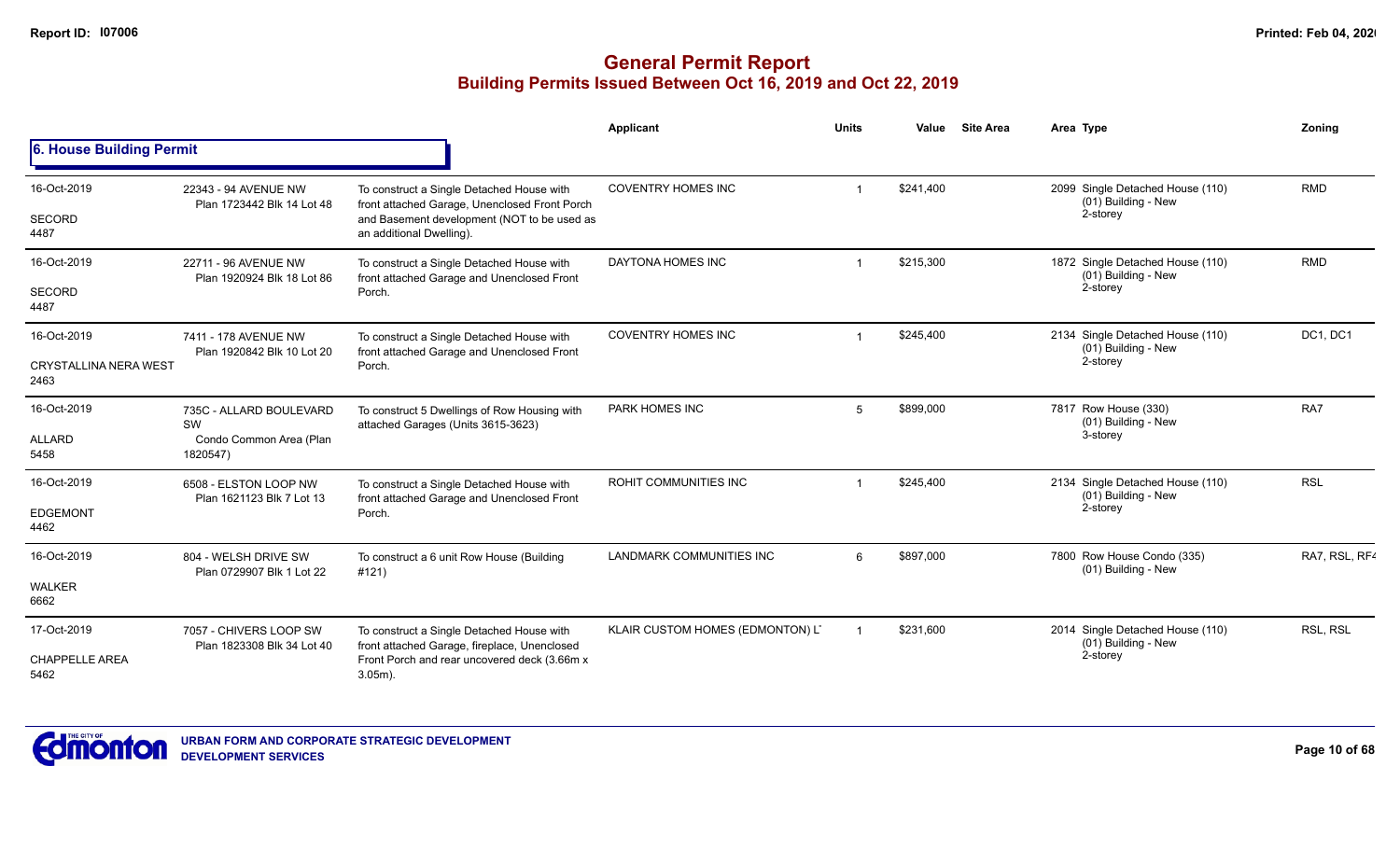|                                                            |                                                                                                                              |                                                                                                                                                                                                                                                                                                            | Applicant                   | <b>Units</b>           | Value       | <b>Site Area</b> | Area Type                                                           | Zonina        |
|------------------------------------------------------------|------------------------------------------------------------------------------------------------------------------------------|------------------------------------------------------------------------------------------------------------------------------------------------------------------------------------------------------------------------------------------------------------------------------------------------------------|-----------------------------|------------------------|-------------|------------------|---------------------------------------------------------------------|---------------|
| <b>6. House Building Permit</b>                            |                                                                                                                              |                                                                                                                                                                                                                                                                                                            |                             |                        |             |                  |                                                                     |               |
| 17-Oct-2019<br>THE ORCHARDS AT<br><b>ELLERSLIE</b><br>6216 | 299 - ORCHARDS BOULEVARD<br>SW<br>Plan 1822472 Blk 22 Lot 15<br>297 - ORCHARDS BOULEVARD<br>SW<br>Plan 1822472 Blk 22 Lot 16 | To construct a Semi-Detached House with rear<br>uncovered decks (3.20m x 2.29m), Uncovered<br>Front Porches and to develop Secondary Suites<br>in the Basement (each unit - 2 bedroom,<br>bathroom, furnace room, kitchen/living area)                                                                     | FIVE STAR HOMES INC         | $\boldsymbol{\Lambda}$ | \$408,900   |                  | 3556 Semi-Detached House (210)<br>(01) Building - New<br>2-storey   | RF4           |
| 17-Oct-2019<br><b>EBBERS</b><br>2251                       | 936 - EBBERS CRESCENT NW<br>Plan 1524148 Blk 7 Lot 96                                                                        | To construct a Single Detached House with<br>front attached Garage, Unenclosed Front<br>Porch, rear uncovered deck (3.66m x 3.05m<br>@2.85m in Height), Basement development<br>(NOT to be used as an additional Dwelling)(1<br>bedroom, 1 bathroom, mechanical room),<br>fireplace, and walkout Basement. | PARK ROYAL HOMES (2016) LTD |                        | \$197.200   |                  | 1715 Single Detached House (110)<br>(01) Building - New<br>2-storey | <b>RSL</b>    |
| 17-Oct-2019<br><b>CRYSTALLINA NERA WEST</b><br>2463        | 8009 - 174A AVENUE NW<br>Plan 1822549 Blk 16 Lot 31                                                                          | To construct a Single Detached House with<br>front attached Garage, fireplace, rear<br>uncovered deck (3.96m x 3.05m), Unenclosed<br>Front Porch and Side door.                                                                                                                                            | ROYAL LUXURY HOMES LTD      |                        | \$253,000   |                  | 2200 Single Detached House (110)<br>(01) Building - New<br>2-storey | <b>RMD</b>    |
| 17-Oct-2019<br>THE UPLANDS<br>4464                         | 2711 - 204 STREET NW<br>Plan 1721594 Blk 3 Lot 38                                                                            | To construct a Single Detached House with<br>front attached Garage, Unenclosed Front<br>Porch, rear uncovered deck (3.05m x 2.74m),<br>Secondary Suite in the basement, and walkout<br>Basement. 1 Bedroom, 1 Living Room, 1<br>Bathroom, 1 Mech Room.                                                     | <b>COVENTRY HOMES INC</b>   | 2                      | \$241.000   |                  | 2096 Single Detached House (110)<br>(01) Building - New<br>2-storey | <b>RSL</b>    |
| 17-Oct-2019<br><b>SECORD</b><br>4487                       | 9207 - 223 STREET NW<br>Plan 1922399 Blk 14 Lot 121                                                                          | To construct a Single Detached House with<br>front attached Garage and Unenclosed Front<br>Porch and install a Renewable Energy Device<br>(6 Solar-electric (PV) panels on the roof).                                                                                                                      | JAYMAN MASTERBUILT INC      |                        | \$205,600   |                  | 1788 Single Detached House (110)<br>(01) Building - New<br>2-storey | <b>RMD</b>    |
| 17-Oct-2019<br><b>WALKER</b><br>6662                       | 2072 - WONNACOTT WAY SW<br>Plan 1920716 Blk 9 Lot 5                                                                          | To construct a 6 Unit Row-House with<br>aatached garages (3 storeys) - (Units 12-17)<br>(COMPLEX)                                                                                                                                                                                                          | <b>MATTAMY HOMES</b>        | 6                      | \$1,095,700 |                  | 9528 Row House Condo (335)<br>(01) Building - New                   | RA7, RF6, RF6 |

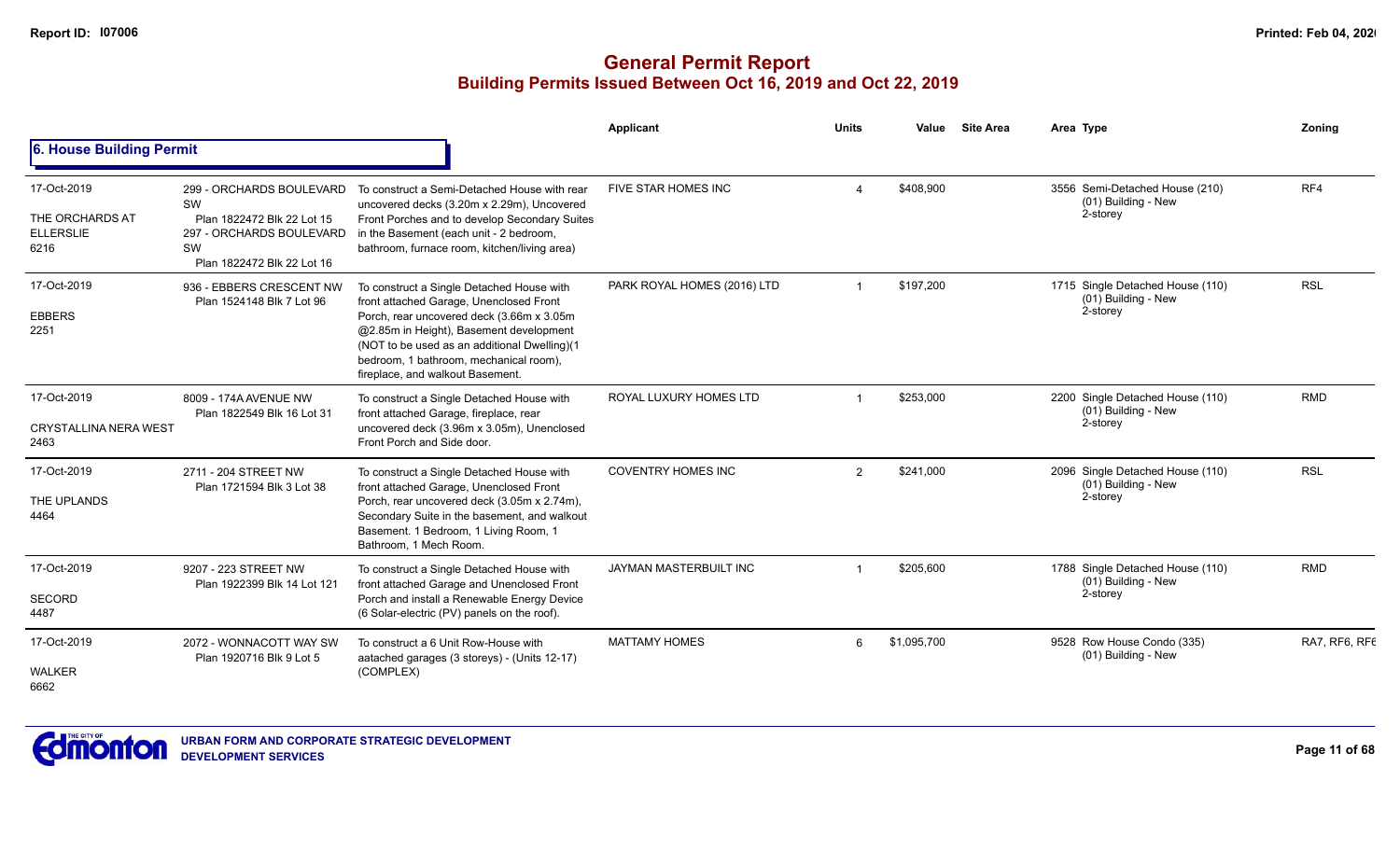|                                                            |                                                                                                                                                                                                                      |                                                                                                                                                                          | <b>Applicant</b>                  | <b>Units</b> | Value     | <b>Site Area</b> | Area Type                                                           | Zoning          |
|------------------------------------------------------------|----------------------------------------------------------------------------------------------------------------------------------------------------------------------------------------------------------------------|--------------------------------------------------------------------------------------------------------------------------------------------------------------------------|-----------------------------------|--------------|-----------|------------------|---------------------------------------------------------------------|-----------------|
| 6. House Building Permit                                   |                                                                                                                                                                                                                      |                                                                                                                                                                          |                                   |              |           |                  |                                                                     |                 |
| 17-Oct-2019<br><b>CY BECKER</b><br>2611                    | 17512 - 47 STREET NW<br>Plan 1823038 Blk 19 Lot 101                                                                                                                                                                  | To construct a Single Detached House with<br>front attached Garage and Unenclosed Front<br>Proch.                                                                        | <b>COVENTRY HOMES INC</b>         |              | \$241,800 |                  | 2103 Single Detached House (110)<br>(01) Building - New<br>2-storey | <b>RSL</b>      |
| 17-Oct-2019<br><b>SHERBROOKE</b><br>3410                   | 11901 - 128 STREET NW<br>Plan 4068HW Blk 1 Lot 30                                                                                                                                                                    | To construct a Single Detached House with<br>Unenclosed Front Porch, rear uncovered deck<br>(5.23m x 1.83m), rear landing (1.22m x 4.72m),<br>and fireplace.             | AVANTE PROPERTY DEVELOPMENTS LT   |              | \$374,000 |                  | 3117 Single Detached House (110)<br>(01) Building - New<br>2-storey | RF <sub>1</sub> |
| 17-Oct-2019<br><b>TRUMPETER AREA</b><br>4471               | 12831 - 204 STREET NW<br>Plan 1624048 Blk 6 Lot 36<br>12827 - 204 STREET NW<br>Plan 1624048 Blk 6 Lot 37<br>12823 - 204 STREET NW<br>Plan 1624048 Blk 6 Lot 38<br>12819 - 204 STREET NW<br>Plan 1624048 Blk 6 Lot 39 | To construct a 4 unit Row Housing Development<br>with Unenclosed Front Porches.                                                                                          | PACESETTER HOMES LTD              |              | \$588,700 |                  | 5119 Row House (330)<br>(01) Building - New                         | RF <sub>5</sub> |
| 17-Oct-2019<br>NORTH GLENORA<br>3310                       | 10959 - 138 STREET NW<br>Plan 1922469 Blk 9 Lot 37A                                                                                                                                                                  | To construct a Single Detached House with<br>Unenclosed Front Porch and rear uncovered<br>deck (4.14m x 5.49m).                                                          | 1914202 ALBERTA LTD               |              | \$206,100 |                  | 1792 Single Detached House (110)<br>(01) Building - New<br>2-storey | RF <sub>1</sub> |
| 17-Oct-2019<br>KING EDWARD PARK<br>6360                    | 7538 - 81 AVENUE NW<br>Plan 2061HW Blk 62 Lot 5                                                                                                                                                                      | To construct a Semi-Detached House with<br>fireplace and uncovered decks (B: 3.08m x)<br>5.18m / A: 2.47m x 5.18m) and front decks<br>$(1.37m \times 1.52m$ both sides). | REDBRICK REAL ESTATE SERVICES INC | 2            | \$375,400 |                  | 3264 Semi-Detached House (210)<br>(01) Building - New<br>2-storey   | RF <sub>3</sub> |
| 17-Oct-2019<br>THE ORCHARDS AT<br><b>ELLERSLIE</b><br>6216 | 3041 - CHOKECHERRY COMMO<br>SW<br>Plan 1822450 Blk 16 Lot 60                                                                                                                                                         | To construct a Single Detached House with<br>front attached Garage and Unenclosed Front<br>Porch.                                                                        | <b>EXCEL HOMES</b>                |              | \$258,200 |                  | 2245 Single Detached House (110)<br>(01) Building - New<br>2-storey | <b>RMD</b>      |

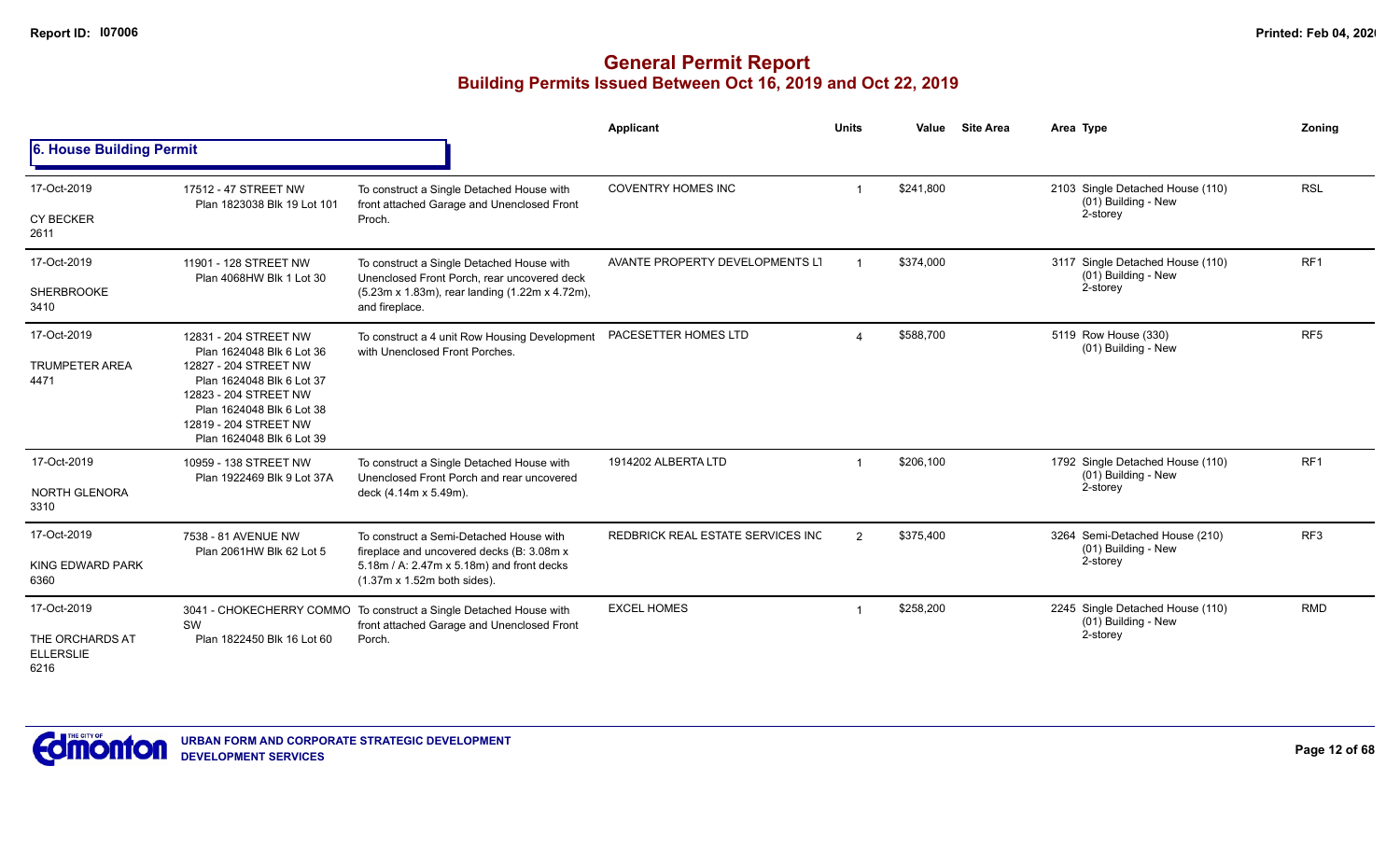|                                                            |                                                                                                                                                                                    |                                                                                                                                                                                                                                                                              | Applicant                   | <b>Units</b>   | Value     | <b>Site Area</b> | Area Type                                                           | Zoning          |
|------------------------------------------------------------|------------------------------------------------------------------------------------------------------------------------------------------------------------------------------------|------------------------------------------------------------------------------------------------------------------------------------------------------------------------------------------------------------------------------------------------------------------------------|-----------------------------|----------------|-----------|------------------|---------------------------------------------------------------------|-----------------|
| 6. House Building Permit                                   |                                                                                                                                                                                    |                                                                                                                                                                                                                                                                              |                             |                |           |                  |                                                                     |                 |
| 17-Oct-2019<br><b>SUMMERSIDE</b><br>6213                   | Plan 1820913 Blk 47 Lot 10                                                                                                                                                         | 4420 - SUZANNA CRESCENT SV To construct a Single Detached House with<br>front attached Garage, Unenclosed Front<br>Porch, secondary suite and fireplace.                                                                                                                     | FIVE STAR HOMES INC         | $\overline{2}$ | \$342,800 |                  | 2981 Single Detached House (110)<br>(01) Building - New<br>2-storey | <b>RSL</b>      |
| 17-Oct-2019<br>ALLARD<br>5458                              | 4611 - ALWOOD WAY SW<br>Plan 1823179 Blk 19 Lot 29                                                                                                                                 | To construct a Single Detached House with<br>Unenclosed Front Porch and to install a<br>Renewable Energy Device (6 Solar-electric<br>(PV) panels on the roof).                                                                                                               | JAYMAN MASTERBUILT INC      | -1             | \$186,000 |                  | 1617 Single Detached House (110)<br>(01) Building - New<br>2-storey | <b>RMD</b>      |
| 17-Oct-2019<br>THE ORCHARDS AT<br><b>ELLERSLIE</b><br>6216 | 303 - ORCHARDS BOULEVARD<br>SW<br>Plan 1822472 Blk 22 Lot 13<br>301 - ORCHARDS BOULEVARD<br>SW<br>Plan 1822472 Blk 22 Lot 14                                                       | To construct a Semi-Detached House with<br>Unenclosed Front Porches, rear uncovered<br>decks (Lots 13 & 14 - 3.20m x 2.29m), Side<br>Doors, and to develop Secondary Suites in the<br>Basement - each units (2 bedrooms, 1<br>bathroom, furnace room, kitchen & living area) | FIVE STAR HOMES INC         |                | \$407,800 |                  | 3546 Semi-Detached House (210)<br>(01) Building - New<br>2-storey   | RF4             |
| 17-Oct-2019<br><b>ROSENTHAL</b><br>4750                    | 8716 - 219 STREET NW<br>Plan 1523141 Blk 3 Lot 64                                                                                                                                  | To construct a Single Detached House with<br>front attached Garage, Unenclosed Front<br>Porch, rear covered roof (3.66m x 4.27m) and<br>fireplace.                                                                                                                           | <b>BLACKSTONE HOMES LTD</b> |                | \$315,900 |                  | 2747 Single Detached House (110)<br>(01) Building - New<br>2-storey | <b>RSL</b>      |
| 17-Oct-2019<br><b>SECORD</b><br>4487                       | Plan 1723442 Blk 16 Lot 104<br>Plan 1723442 Blk 16 Lot 105<br>822 - SECORD BOULEVARD NW<br>Plan 1723442 Blk 16 Lot 106<br>824 - SECORD BOULEVARD NW<br>Plan 1723442 Blk 16 Lot 107 | 818 - SECORD BOULEVARD NW To construct a 4 unit Row Housing Development<br>with uncovered deck (Lot 104 - 3.05 m x 3.05<br>820 - SECORD BOULEVARD NW m), Unenclosed Front Porches and to develop a<br>Secondary Suite in the Basement (Lot 104).                             | CRIMSON COVE HOMES INC      | $\overline{5}$ | \$696.800 |                  | 6059 Row House (330)<br>(01) Building - New                         | RF <sub>5</sub> |
| 17-Oct-2019<br><b>SECORD</b><br>4487                       | 9247 - 223 STREET NW<br>Plan 1920570 Blk 14 Lot 111                                                                                                                                | To construct a Single Detached House with<br>front attached Garage, fireplace and<br>Unenclosed Front Porch.                                                                                                                                                                 | <b>COVENTRY HOMES INC</b>   |                | \$212,400 |                  | 1847 Single Detached House (110)<br>(01) Building - New<br>2-storey | <b>RMD</b>      |

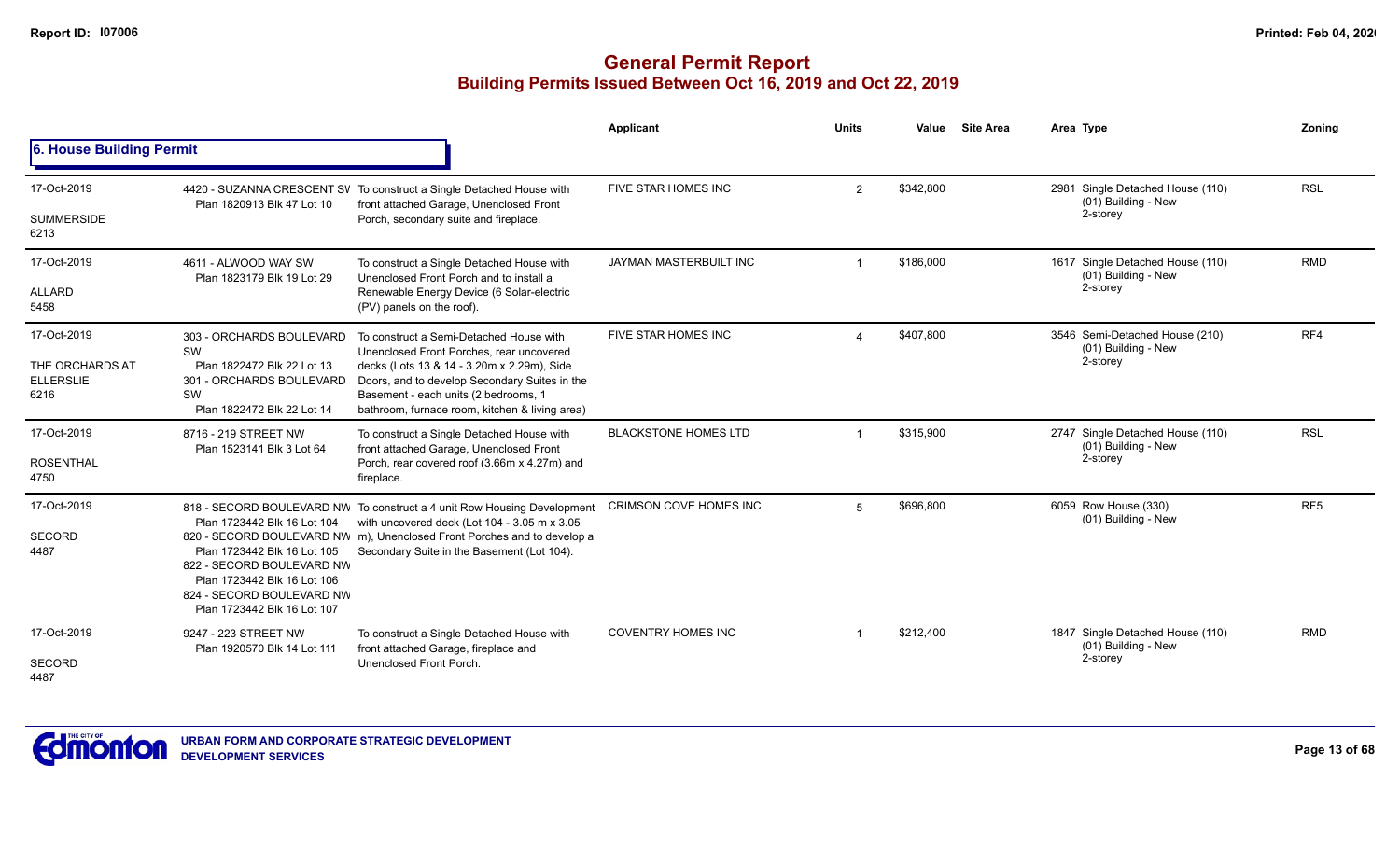|                                                  |                                                                                                                                                                                                                                                                                                |                                                                                                                                                                            | <b>Applicant</b>                               | <b>Units</b>   | Value     | <b>Site Area</b> | Area Type                                                           | Zoning          |
|--------------------------------------------------|------------------------------------------------------------------------------------------------------------------------------------------------------------------------------------------------------------------------------------------------------------------------------------------------|----------------------------------------------------------------------------------------------------------------------------------------------------------------------------|------------------------------------------------|----------------|-----------|------------------|---------------------------------------------------------------------|-----------------|
| 6. House Building Permit                         |                                                                                                                                                                                                                                                                                                |                                                                                                                                                                            |                                                |                |           |                  |                                                                     |                 |
| 17-Oct-2019                                      | 1938 - 20 STREET NW<br>Plan 1920713 Blk 10 Lot 38                                                                                                                                                                                                                                              | To construct a Single Detached House with<br>front attached Garage, Unenclosed Front                                                                                       | 1309312 ALBERTA LTD O/A GOLDEN<br><b>HOMES</b> | $\overline{1}$ | \$400,200 |                  | 3480 Single Detached House (110)<br>(01) Building - New             | <b>RSL</b>      |
| <b>LAUREL</b><br>6444                            |                                                                                                                                                                                                                                                                                                | Porch, rear covered deck (3.66m x 7.16m), rear<br>balcony fireplace(s), and side door.                                                                                     |                                                |                |           |                  | 2-storey                                                            |                 |
| 17-Oct-2019                                      | 22007 - 85 AVENUE NW<br>Plan 1922259 Blk 20 Lot 6                                                                                                                                                                                                                                              | To construct a Single Detached House with<br>front attached Garage, Unenclosed Front                                                                                       | <b>AKASH HOMES LTD</b>                         |                | \$173,900 |                  | 1512 Single Detached House (110)<br>(01) Building - New             | <b>RMD</b>      |
| <b>ROSENTHAL</b><br>4750                         |                                                                                                                                                                                                                                                                                                | Porch, uncovered deck and Side Door.                                                                                                                                       |                                                |                |           |                  | 2-storey                                                            |                 |
| 18-Oct-2019                                      | 1388 - KESWICK DRIVE SW<br>Plan 1920145 Blk 6 Lot 52                                                                                                                                                                                                                                           | To construct a Row Housing Development with                                                                                                                                | ROHIT COMMUNITIES INC                          | $\Delta$       | \$627,900 |                  | 5460 Row House (330)<br>(01) Building - New                         | DC <sub>1</sub> |
| <b>KESWICK AREA</b><br>5576                      | 1390 - KESWICK DRIVE SW<br>Plan 1920145 Blk 6 Lot 53<br>1392 - KESWICK DRIVE SW<br>Plan 1920145 Blk 6 Lot 54<br>1394 - KESWICK DRIVE SW<br>Plan 1920145 Blk 6 Lot 55                                                                                                                           | Unenclosed Front Porch(s) and rear uncovered<br>deck (Lot 52 and 55 - 2.44m x 3.05m, Lot 53<br>and 54 - 2.74m x 2.74m).                                                    |                                                |                |           |                  | 2-storey                                                            |                 |
| 18-Oct-2019<br><b>GLENRIDDING RAVINE</b><br>5579 | 569 - GLENRIDDING RAVINE<br>DRIVE SW<br>Plan 1921203 Blk 3 Lot 24<br>571 - GLENRIDDING RAVINE<br><b>DRIVE SW</b><br>Plan 1921203 Blk 3 Lot 25<br>573 - GLENRIDDING RAVINE<br><b>DRIVE SW</b><br>Plan 1921203 Blk 3 Lot 26<br>575 - GLENRIDDING RAVINE<br>DRIVE SW<br>Plan 1921203 Blk 3 Lot 27 | To construct a 4 Dwelling unit Row House with<br>Unenclosed Front Porches and rear uncovered<br>decks (Lots 24 & 27 - 3.05 m x 2.44 m, Lots 25<br>& 26 - 2.74 m x 2.74 m). | ROHIT COMMUNITIES INC                          | $\Delta$       | \$628,800 |                  | 5468 Row House (330)<br>(01) Building - New<br>2-storey             | DC <sub>1</sub> |
| 18-Oct-2019<br><b>WESTMOUNT</b><br>3440          | 10911 - 131 STREET NW<br>Plan 6303ET Blk 1 Lot 13                                                                                                                                                                                                                                              | To construct a Single Detached House with<br>front landing, rear balcony, fireplace, rear<br>uncovered deck (5.18 m x 3.05 m), and<br>Secondary Suite in the Basement.     | FANKHANEL DEVELOPMENTS INC                     | 2              | \$219,900 |                  | 1912 Single Detached House (110)<br>(01) Building - New<br>2-storey | RF <sub>1</sub> |

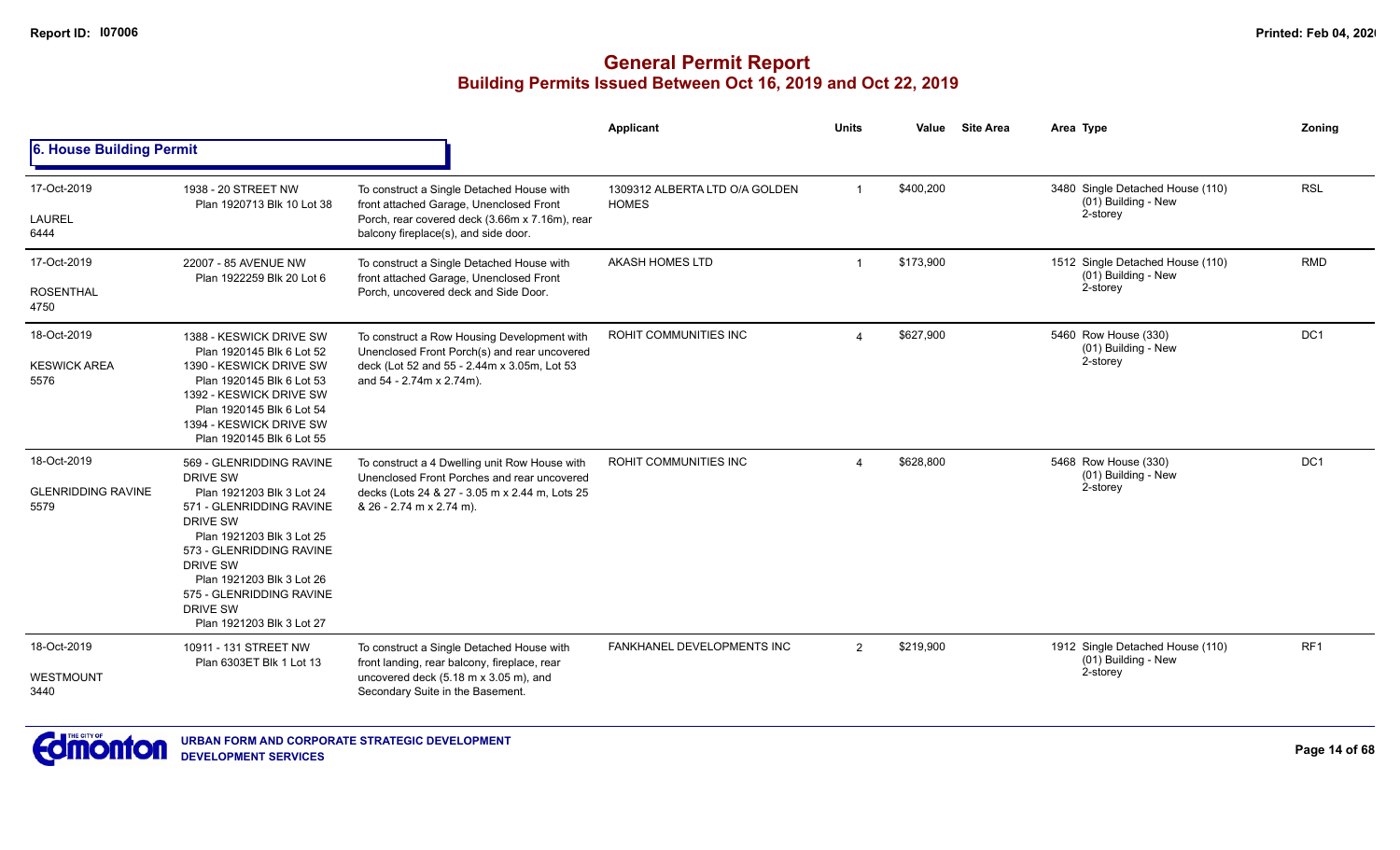|                                                   |                                                                                                                                                                                                                    |                                                                                                                                                                 | Applicant                       | <b>Units</b>   | Value       | <b>Site Area</b> | Area Type                                                           | Zonina          |
|---------------------------------------------------|--------------------------------------------------------------------------------------------------------------------------------------------------------------------------------------------------------------------|-----------------------------------------------------------------------------------------------------------------------------------------------------------------|---------------------------------|----------------|-------------|------------------|---------------------------------------------------------------------|-----------------|
| 6. House Building Permit                          |                                                                                                                                                                                                                    |                                                                                                                                                                 |                                 |                |             |                  |                                                                     |                 |
| 18-Oct-2019<br>THE UPLANDS<br>4464                | 2604 - 201 STREET NW<br>Plan 1920033 Blk 12 Lot 8<br>2606 - 201 STREET NW<br>Plan 1920033 Blk 12 Lot 9<br>2608 - 201 STREET NW<br>Plan 1920033 Blk 12 Lot 10<br>2610 - 201 STREET NW<br>Plan 1920033 Blk 12 Lot 11 | To construct a 4 unit Row Housing Development<br>with Unenclosed Front Porches.                                                                                 | <b>COVENTRY HOMES INC</b>       | $\overline{4}$ | \$659,800   |                  | 5737 Row House (330)<br>(01) Building - New<br>2-storey             | RF <sub>5</sub> |
| 18-Oct-2019<br><b>STEWART GREENS</b><br>4486      | 20746 - 99A AVENUE NW<br>Plan 1524703 Blk 5 Lot 50                                                                                                                                                                 | To construct a Single Detached House with<br>front attached Garage, rear uncovered deck<br>(3.05m x 3.05m) and Unenclosed Front Porch<br>and                    | <b>KIRKLAND HOMES LTD</b>       |                | \$174,500   |                  | 1517 Single Detached House (110)<br>(01) Building - New<br>2-storey | <b>RMD</b>      |
| 18-Oct-2019<br><b>GLENRIDDING HEIGHTS</b><br>5578 | 1010 - RABBIT HILL ROAD SW<br>Plan 1525533 Blk 5 Lot 110                                                                                                                                                           | To construct a 7 Unit Row House (BLDG 54,<br>Units 54-60)                                                                                                       | LANDMARK COMMUNITIES INC        | $\overline{7}$ | \$1,126,500 |                  | 9796 Row House Condo (335)<br>(01) Building - New<br>3-storey       | RA7             |
| 18-Oct-2019<br>CAVANAGH<br>5467                   | Plan 1722824 Blk 13 Lot 8                                                                                                                                                                                          | 254 - CAVANAGH COMMON SW To construct a Single Detached House with<br>front attached Garage, Unenclosed Front Porch<br>and rear uncovered deck (3.05m x 3.05m). | ROHIT COMMUNITIES INC           |                | \$242,300   |                  | 2107 Single Detached House (110)<br>(01) Building - New<br>2-storey | <b>RSL</b>      |
| 18-Oct-2019<br><b>GLENRIDDING HEIGHTS</b><br>5578 | 1010C - RABBIT HILL ROAD SW<br>Condo Common Area (Plan<br>1920491)                                                                                                                                                 | To construct a 6 unit Row House (units<br>#116-121)                                                                                                             | <b>LANDMARK COMMUNITIES INC</b> | 6              | \$897,000   |                  | 7800 Row House Condo (335)<br>(01) Building - New<br>3-storey       | RA7             |
| 21-Oct-2019<br><b>CY BECKER</b><br>2611           | 3826 - 171A AVENUE NW<br>Plan 1425758 Blk 18 Lot 66                                                                                                                                                                | To construct a Single Detached House with<br>front attached Garage and Unenclosed Front<br>Porch.                                                               | PACESETTER HOMES LTD            |                | \$167,700   |                  | 1458 Single Detached House (110)<br>(01) Building - New<br>2-storey | DC <sub>1</sub> |

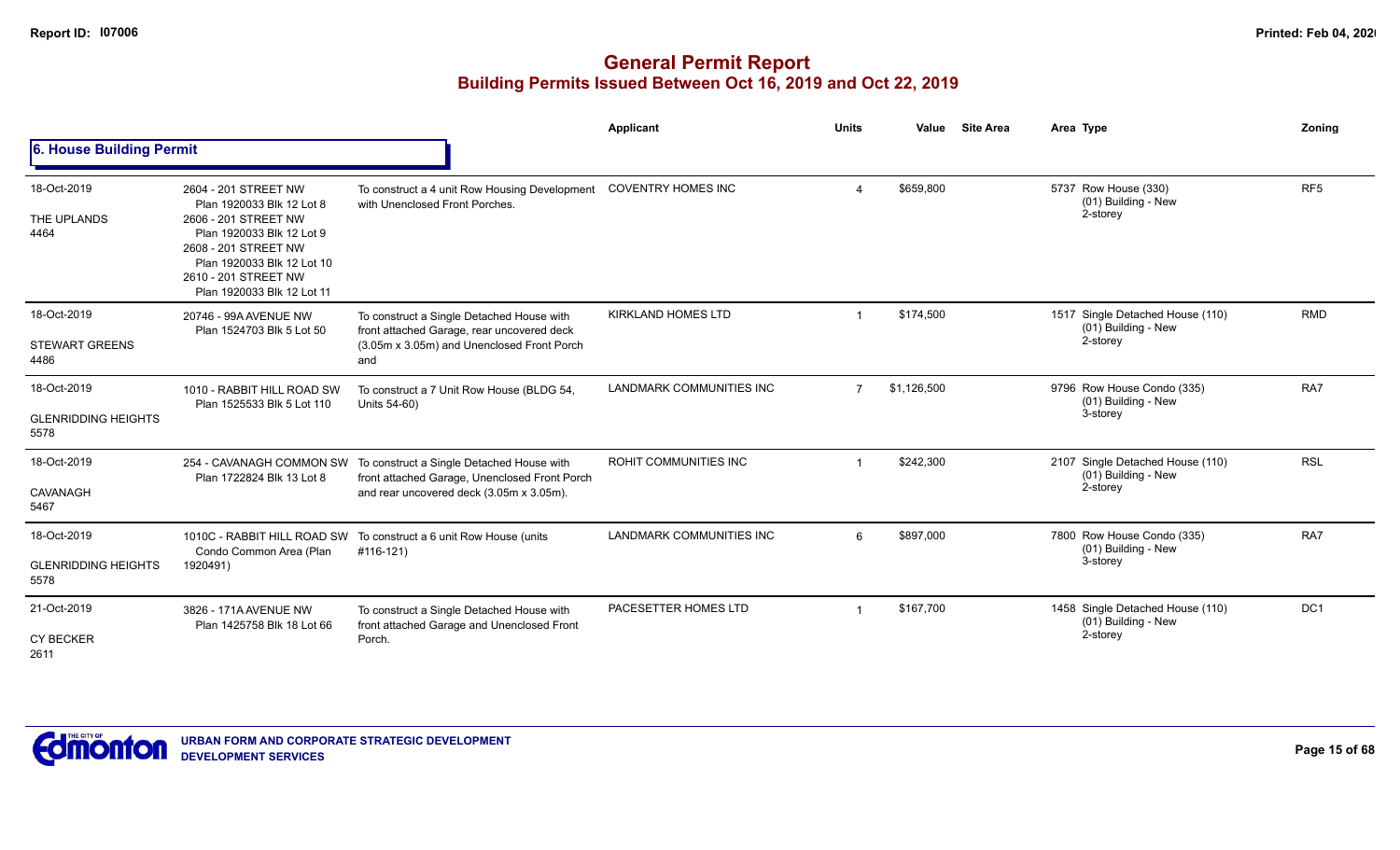|                                             |                                                     |                                                                                           | <b>Applicant</b>              | <b>Units</b> | Value     | <b>Site Area</b> | Area Type                                                 | Zoning          |
|---------------------------------------------|-----------------------------------------------------|-------------------------------------------------------------------------------------------|-------------------------------|--------------|-----------|------------------|-----------------------------------------------------------|-----------------|
| 6. House Building Permit                    |                                                     |                                                                                           |                               |              |           |                  |                                                           |                 |
| 21-Oct-2019                                 | 20715 - 99B AVENUE NW<br>Plan 1920902 Blk 5 Lot 64  | To construct a Single Detached House with<br>front attached Garage and Unenclosed Front   | CITY HOMES MASTER BUILDER INC |              | \$207,500 |                  | 1804 Single Detached House (110)<br>(01) Building - New   | <b>RMD</b>      |
| <b>STEWART GREENS</b><br>4486               |                                                     | Porch.                                                                                    |                               |              |           |                  | 2-storey                                                  |                 |
| 21-Oct-2019                                 | 6099 - KING LANDING SW<br>Plan 1723517 Blk 4 Lot 1  | To construct a Single Detached House with<br>front attached Garage and Unenclosed Front   | <b>KANVI HOMES</b>            |              | \$283,200 |                  | 2463 Single Detached House (110)<br>$(01)$ Building - New | <b>RSL</b>      |
| <b>KESWICK AREA</b><br>5576                 |                                                     | Porch.                                                                                    |                               |              |           |                  | 2-storey                                                  |                 |
| 21-Oct-2019                                 | 8642 - MAYDAY WYND SW<br>Plan 1820076 Blk 3 Lot 10  | To construct a Single Detached House with<br>front attached Garage, fireplace, Unenclosed | <b>ART HOMES</b>              |              | \$253,000 |                  | 2200 Single Detached House (110)<br>(01) Building - New   | DC1             |
| THE ORCHARDS AT<br><b>ELLERSLIE</b><br>6216 |                                                     | Front Porch, rear uncovered deck (3.66m x<br>3.05m) and Side door.                        |                               |              |           | 2-storey         |                                                           |                 |
| 21-Oct-2019                                 | 6510 - ELSTON LOOP NW<br>Plan 1621123 Blk 7 Lot 12  | To construct a Single Detached House with<br>front attached Garage, and Unenclosed Front  | <b>ROHIT COMMUNITIES INC</b>  |              | \$258,200 |                  | 2245 Single Detached House (110)<br>(01) Building - New   | <b>RSL</b>      |
| <b>EDGEMONT</b><br>4462                     |                                                     | Porch.                                                                                    |                               |              |           |                  | 2-storey                                                  |                 |
| 21-Oct-2019                                 | 3830 - 171A AVENUE NW<br>Plan 1425758 Blk 18 Lot 67 | To construct a Single Detached House with<br>front attached Garage and Unenclosed Front   | PACESETTER HOMES LTD          |              | \$157,100 |                  | 1366 Single Detached House (110)<br>$(01)$ Building - New | DC <sub>1</sub> |
| CY BECKER<br>2611                           |                                                     | Porch.                                                                                    |                               |              |           |                  | 2-storey                                                  |                 |
| 21-Oct-2019                                 | 828 - 176 STREET SW                                 | To construct a Single Detached House with<br>front attached Garage, fireplace, Unenclosed | STERLING HOMES EDMONTON LTD.  | 2            | \$344,000 |                  | 2991 Single Detached House (110)<br>(01) Building - New   | DC1             |
| <b>WINDERMERE</b><br>5570                   | Plan 1525626 Blk 18 Lot 26                          | Front Porch, Side door and to develop a<br>Secondary Suite in the Basement.               |                               |              |           |                  | 2-storey                                                  |                 |
| 21-Oct-2019                                 | 22111 - 85 AVENUE NW<br>Plan 1723490 Blk 20 Lot 11  | To construct a Single Detached House with<br>front attached Garage and Unenclosed Front   | <b>LANDMARK CLASSIC INC</b>   |              | \$195,700 |                  | 1702 Single Detached House (110)<br>(01) Building - New   | <b>RMD</b>      |
| <b>ROSENTHAL</b><br>4750                    |                                                     | Porch.                                                                                    |                               |              |           |                  | 2-storey                                                  |                 |

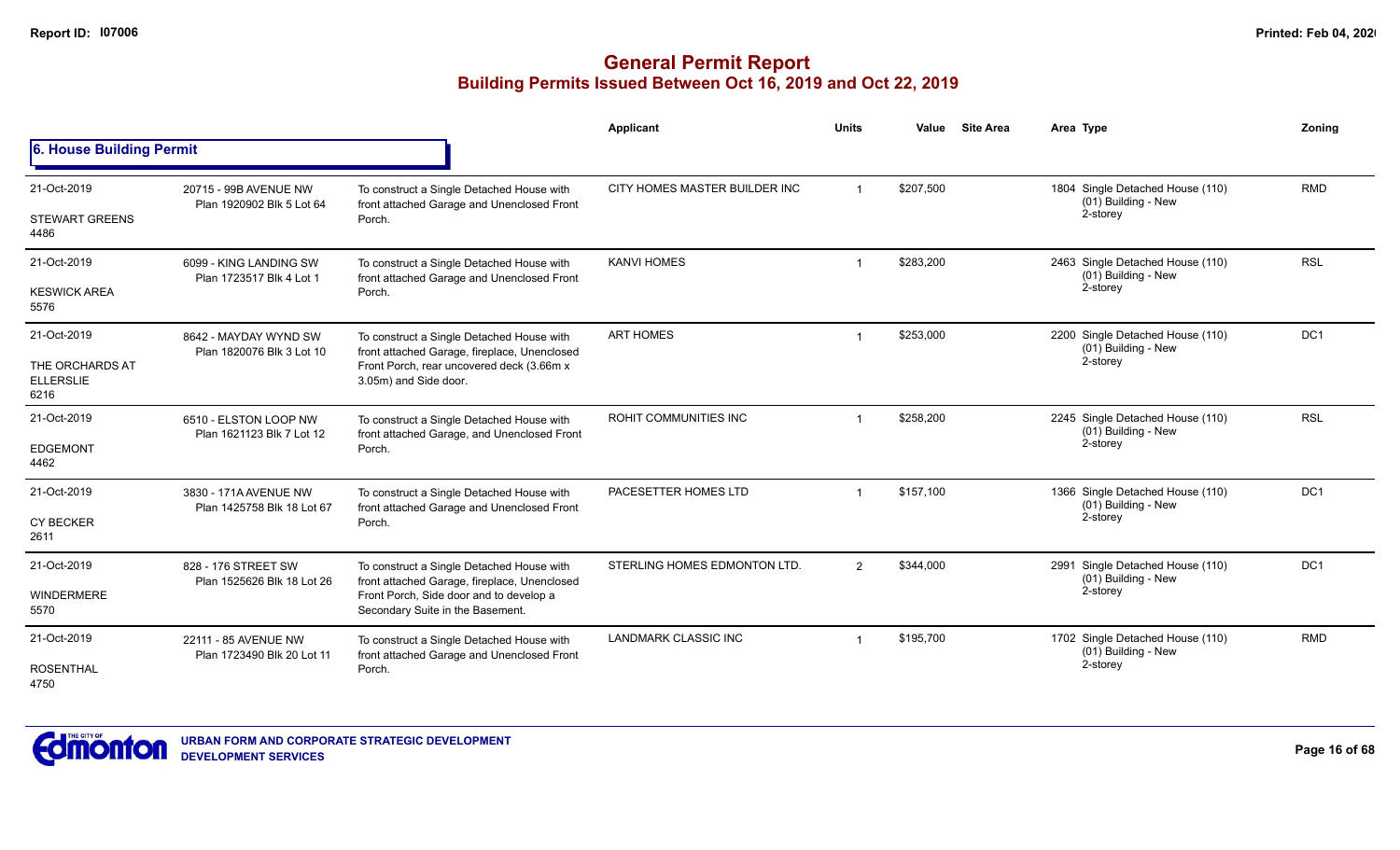|                                                            |                                                                                                                                |                                                                                                                                  | Applicant                               | <b>Units</b>  | Value     | <b>Site Area</b> | Area Type                                                           | Zoning     |
|------------------------------------------------------------|--------------------------------------------------------------------------------------------------------------------------------|----------------------------------------------------------------------------------------------------------------------------------|-----------------------------------------|---------------|-----------|------------------|---------------------------------------------------------------------|------------|
| 6. House Building Permit                                   |                                                                                                                                |                                                                                                                                  |                                         |               |           |                  |                                                                     |            |
| 21-Oct-2019<br><b>KESWICK AREA</b>                         | 6110 - KING LANDING SW<br>Plan 1723517 Blk 3 Lot 4                                                                             | To construct a Single Detached House with<br>front attached Garage and Unenclosed Front<br>Porch.                                | <b>EXCEL HOMES</b>                      |               | \$233,200 |                  | 2028 Single Detached House (110)<br>(01) Building - New<br>2-storey | <b>RSL</b> |
| 5576                                                       |                                                                                                                                |                                                                                                                                  |                                         |               |           |                  |                                                                     |            |
| 21-Oct-2019                                                | 4619 - ALWOOD WAY SW<br>Plan 1823179 Blk 19 Lot 33                                                                             | To construct a Single Detached House with<br>Unenclosed Front Porch. Side door and to install                                    | JAYMAN MASTERBUILT INC                  |               | \$186,000 |                  | 1617 Single Detached House (110)<br>(01) Building - New             | <b>RMD</b> |
| ALLARD<br>5458                                             |                                                                                                                                | a Renewable Energy Device (6 Solar-electric<br>(PV) panels on the roof).                                                         |                                         |               |           |                  | 2-storey                                                            |            |
| 21-Oct-2019                                                | Plan 1823306 Blk 34 Lot 69                                                                                                     | 7328 - CHIVERS CRESCENT SW To construct a Single Detached House with<br>front attached Garage, fireplace and                     | <b>BEDROCK HOMES LTD</b>                |               | \$274,600 |                  | 2388 Single Detached House (110)<br>$(01)$ Building - New           | <b>RMD</b> |
| <b>CHAPPELLE AREA</b><br>5462                              |                                                                                                                                | Unenclosed Front Porch.                                                                                                          |                                         |               |           |                  | 2-storey                                                            |            |
| 21-Oct-2019<br>THE ORCHARDS AT<br><b>ELLERSLIE</b><br>6216 | 2747 - CHOKECHERRY PLACE<br>SW<br>Plan 1722245 Blk 14 Lot 125<br>2745 - CHOKECHERRY PLACE<br>SW<br>Plan 1722245 Blk 14 Lot 126 | To construct a Semi-detached House with front<br>attached Garages and Unenclosed Front<br>Porches.                               | <b>BROOKFIELD RESIDENTIAL PROPERTIE</b> | 2             | \$383,800 |                  | 3337 Semi-Detached House (210)<br>(01) Building - New<br>2-storey   | RF4        |
| 21-Oct-2019                                                | 313 - 39 AVENUE NW<br>Plan 1822333 Blk 16 Lot 7                                                                                | To construct a Semi-detached House with front<br>attached Garages, Unenclosed Front Porches,                                     | <b>LOOK MASTER BUILDER EDMONTON IN</b>  | 2             | \$328,600 |                  | 2857 Semi-Detached House (210)<br>(01) Building - New               | <b>RMD</b> |
| <b>MAPLE</b><br>6441                                       | 311 - 39 AVENUE NW<br>Plan 1822333 Blk 16 Lot 8                                                                                | rear uncovered decks (both Lots 3.05m x<br>3.05m), and side doors.                                                               |                                         |               |           |                  | 2-storey                                                            |            |
| 21-Oct-2019                                                | 5734 - GREENOUGH LANDING<br><b>NW</b>                                                                                          | To construct a Single Detached House with                                                                                        | <b>CRIMSON COVE HOMES INC</b>           |               | \$323,700 |                  | 2815 Single Detached House (110)<br>(01) Building - New             | <b>RSL</b> |
| <b>GRANVILLE</b><br>4551                                   | Plan 1720859 Blk 8 Lot 16                                                                                                      | front attached Garage, balcony, rear covered<br>deck (9.14m x 3.66m), fireplace, Unenclosed<br>Front Porch and walkout Basement. |                                         |               |           |                  | 2-storey                                                            |            |
| 21-Oct-2019                                                | 9036 - COOPER LINK SW<br>Plan 1723094 Blk 19 Lot 12                                                                            | To construct a Semi-detached House with front<br>attached Garages and Unenclosed Front                                           | STERLING HOMES EDMONTON LTD.            | $\mathcal{P}$ | \$358,900 |                  | 3121 Semi-Detached House (210)<br>(01) Building - New               | <b>RMD</b> |
| <b>CHAPPELLE AREA</b><br>5462                              | 9034 - COOPER LINK SW<br>Plan 1723094 Blk 19 Lot 13                                                                            | Porches.                                                                                                                         |                                         |               |           |                  | 2-storey                                                            |            |

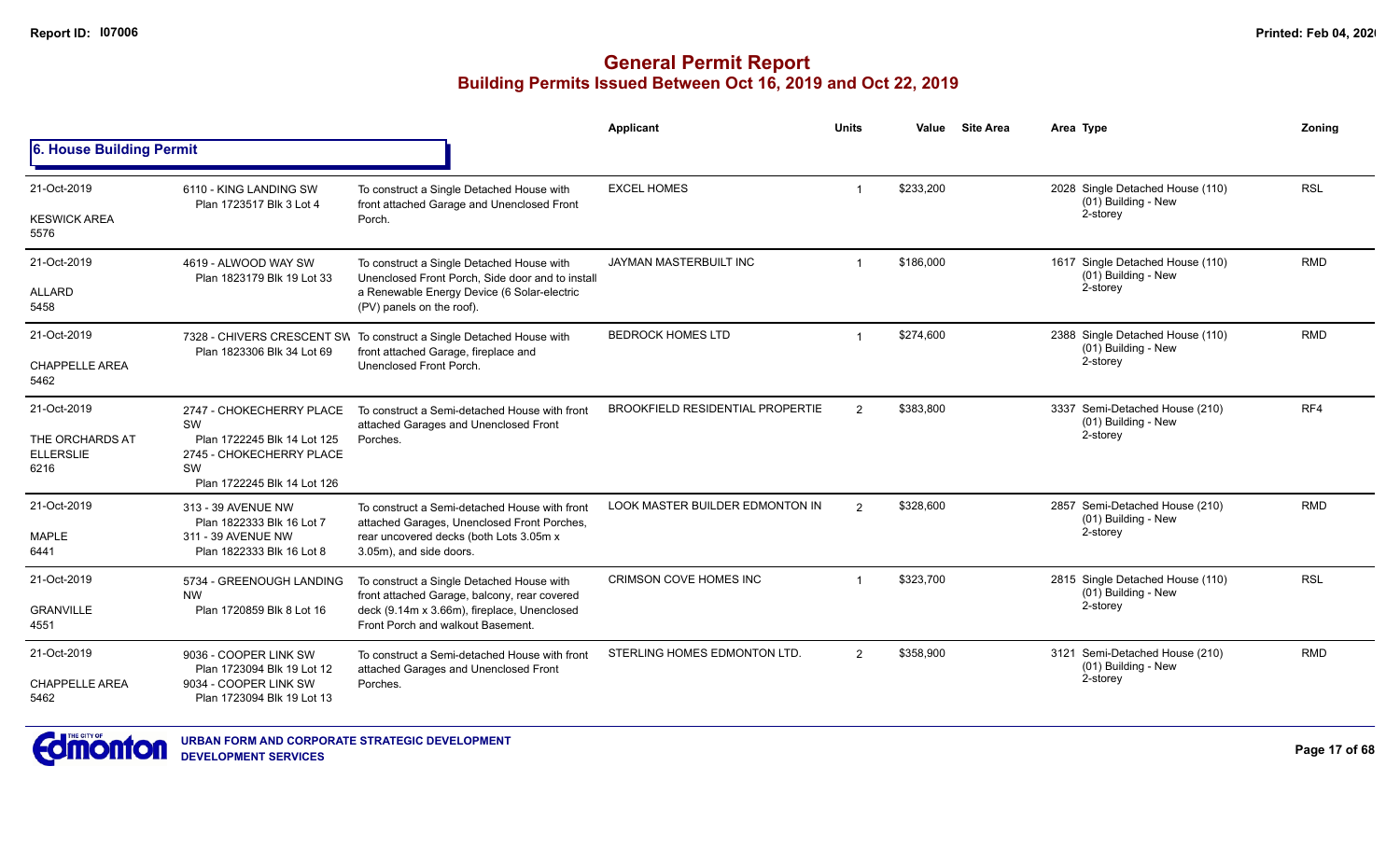|                                               |                                                                                                                                                                                                                              |                                                                                                                                                                                                                                                                                                       | Applicant                    | <b>Units</b>             | Value     | <b>Site Area</b> | Area Type                                                           | Zoning          |
|-----------------------------------------------|------------------------------------------------------------------------------------------------------------------------------------------------------------------------------------------------------------------------------|-------------------------------------------------------------------------------------------------------------------------------------------------------------------------------------------------------------------------------------------------------------------------------------------------------|------------------------------|--------------------------|-----------|------------------|---------------------------------------------------------------------|-----------------|
| 6. House Building Permit                      |                                                                                                                                                                                                                              |                                                                                                                                                                                                                                                                                                       |                              |                          |           |                  |                                                                     |                 |
| 21-Oct-2019<br><b>MCCONACHIE AREA</b><br>2521 | 16813 - 65 STREET NW<br>Plan 1723411 Blk 12 Lot 30<br>16811 - 65 STREET NW<br>Plan 1723411 Blk 12 Lot 31                                                                                                                     | To construct a Semi-Detached House with front<br>attached Garages, Unenclosed Front Porches,<br>and rear uncovered decks (both Lots - 3.05m x<br>$3.05m$ ).                                                                                                                                           | NEEL'S CUSTOM HOMES LTD      | 2                        | \$365,200 |                  | 3176 Semi-Detached House (210)<br>(01) Building - New<br>2-storey   | <b>RMD</b>      |
| 17-Oct-2019<br><b>KESWICK AREA</b><br>5576    | 7706 - KORULUK LANE SW<br>Plan 1920145 Blk 9 Lot 10<br>7704 - KORULUK LANE SW<br>Plan 1920145 Blk 9 Lot 11                                                                                                                   | To construct a Semi-Detached House with rear<br>attached Garages, Unenclosed Front Porches,<br>balconies (above garage), Side Doors, and to<br>develop Secondary Suites in the Basement (<br>Lot 10 - 1 bedroom, 1 bathroom, mechanical<br>room) (Lot 11- 1 bedroom, 1 bathroom,<br>mechanical room). | <b>VICTORY HOMES LTD</b>     | $\boldsymbol{\varDelta}$ | \$383,000 |                  | 3330 Semi-Detached House (210)<br>(01) Building - New<br>2-storey   | DC1             |
| 18-Oct-2019<br><b>KESWICK AREA</b><br>5576    | 1380 - KESWICK DRIVE SW<br>Plan 1920145 Blk 6 Lot 48<br>1382 - KESWICK DRIVE SW<br>Plan 1920145 Blk 6 Lot 49<br>1384 - KESWICK DRIVE SW<br>Plan 1920145 Blk 6 Lot 50<br>1386 - KESWICK DRIVE SW<br>Plan 1920145 Blk 6 Lot 51 | To construct a Row Housing Development with<br>Unenclosed Front Porch(s) and rear uncovered<br>deck (Lot 48 and 51 - 2.44m x 3.05m, Lot 49<br>and 50 - 2.74m x 2.74m).                                                                                                                                | <b>ROHIT COMMUNITIES INC</b> |                          | \$627,900 |                  | 5460 Row House (330)<br>(01) Building - New<br>2-storey             | DC <sub>1</sub> |
| 18-Oct-2019<br>THE UPLANDS<br>4464            | 20039 - 26 AVENUE NW<br>Plan 1920033 Blk 11 Lot 21                                                                                                                                                                           | To construct a Single Detached House with<br>front attached Garage, Unenclosed Front Porch<br>and to install a Renewable Energy Device (12<br>Solar-electric (PV) panels on the roof).                                                                                                                | JAYMAN MASTERBUILT INC       |                          | \$260,000 |                  | 2261 Single Detached House (110)<br>(01) Building - New<br>2-storey | DC <sub>1</sub> |
| 18-Oct-2019<br><b>CY BECKER</b><br>2611       | 1008 - CY BECKER ROAD NW<br>Plan 1823038 Blk 19 Lot 52                                                                                                                                                                       | To construct a Single Detached House with<br>front attached Garage and Unenclosed Front<br>Porch.                                                                                                                                                                                                     | <b>COVENTRY HOMES INC</b>    |                          | \$187,700 |                  | 1632 Single Detached House (110)<br>(01) Building - New<br>2-storey | DC1             |
| 18-Oct-2019<br><b>EDGEMONT</b><br>4462        | 1643 - ERKER WAY NW<br>Plan 1920341 Blk 4 Lot 31                                                                                                                                                                             | To construct a Single Detached House with<br>front attached Garage and Unenclosed Front<br>Porch.                                                                                                                                                                                                     | STERLING HOMES EDMONTON LTD. | $\overline{1}$           | \$267,300 |                  | 2324 Single Detached House (110)<br>(01) Building - New<br>2-storey | DC <sub>1</sub> |

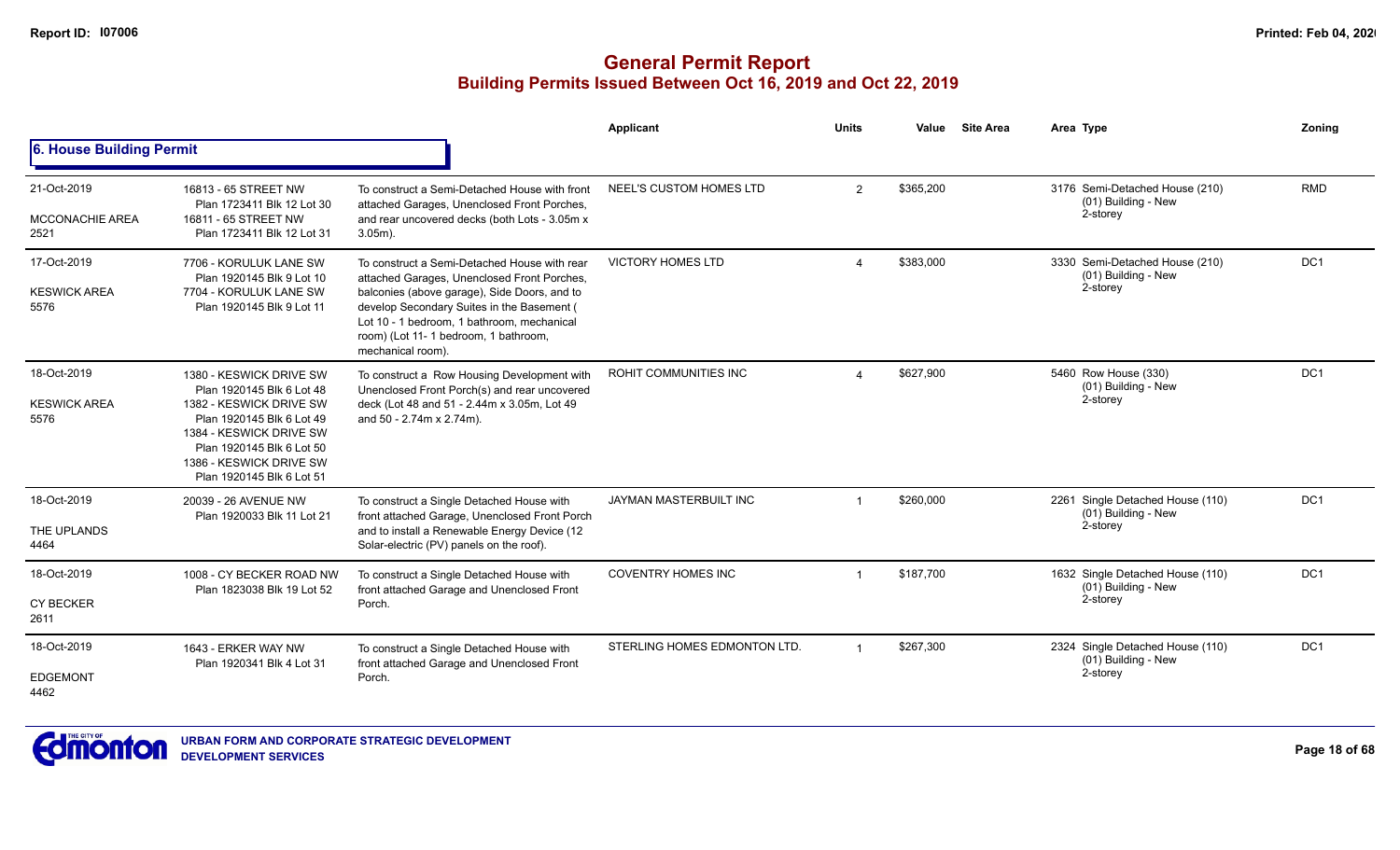|                                                  |                                                                                                                                                                                                                                                                                  |                                                                                                                                                                                                                                                 | Applicant                                    | <b>Units</b>   | Value     | <b>Site Area</b> | Area Type                                                           | Zoning          |
|--------------------------------------------------|----------------------------------------------------------------------------------------------------------------------------------------------------------------------------------------------------------------------------------------------------------------------------------|-------------------------------------------------------------------------------------------------------------------------------------------------------------------------------------------------------------------------------------------------|----------------------------------------------|----------------|-----------|------------------|---------------------------------------------------------------------|-----------------|
| 6. House Building Permit                         |                                                                                                                                                                                                                                                                                  |                                                                                                                                                                                                                                                 |                                              |                |           |                  |                                                                     |                 |
| 18-Oct-2019<br>CHARLESWORTH<br>6661              | 404 - 41 STREET SW<br>Plan 1723655 Blk 9 Lot 11<br>406 - 41 STREET SW<br>Plan 1723655 Blk 9 Lot 12<br>408 - 41 STREET SW<br>Plan 1723655 Blk 9 Lot 13<br>410 - 41 STREET SW<br>Plan 1723655 Blk 9 Lot 14                                                                         | To construct a 4 Dwelling Row Housing<br>Development with front attached Garages,<br>Retaining Wall and Unenclosed Front Porches.                                                                                                               | <b>BEDROCK HOMES LTD</b>                     | $\overline{4}$ | \$649,400 |                  | 5647 Row House (330)<br>(01) Building - New<br>2-storey             | <b>RMD</b>      |
| 18-Oct-2019<br>KING EDWARD PARK<br>6360          | 8321 - 80 AVENUE NW<br>Plan 1820614 Blk 13 Lot 25B                                                                                                                                                                                                                               | To construct a Single Detached House with<br>fireplace, Unenclosed Front Porch, rear<br>uncovered deck (3.05m x 5.13m), Side Door<br>and to develop a Secondary Suite in the<br>Basement (2 bedrooms, 1 bathroom,<br>mechanical room, kitchen). | MARBLE CONSTRUCTION DEVELOPMEI<br><b>LTD</b> | 2              | \$207,500 |                  | 1804 Single Detached House (110)<br>(01) Building - New<br>2-storey | RF <sub>3</sub> |
| 21-Oct-2019<br><b>MAPLE</b><br>6441              | 255 - 39 AVENUE NW<br>Plan 1822333 Blk 16 Lot 17<br>251 - 39 AVENUE NW<br>Plan 1822333 Blk 16 Lot 18                                                                                                                                                                             | To construct a Semi-Detached House with front<br>attached Garages, Unenclosed Front Porches,<br>rear uncovered decks (both Lots - 3.05m x<br>3.05m), and Side doors.                                                                            | <b>LOOK MASTER BUILDER EDMONTON IN</b>       | 2              | \$328,600 |                  | 2857 Semi-Detached House (210)<br>(01) Building - New<br>2-storey   | <b>RMD</b>      |
| 21-Oct-2019<br><b>GLENRIDDING RAVINE</b><br>5579 | 561 - GLENRIDDING RAVINE<br>DRIVE SW<br>Plan 1921203 Blk 3 Lot 20<br>563 - GLENRIDDING RAVINE<br>DRIVE SW<br>Plan 1921203 Blk 3 Lot 21<br>565 - GLENRIDDING RAVINE<br>DRIVE SW<br>Plan 1921203 Blk 3 Lot 22<br>567 - GLENRIDDING RAVINE<br>DRIVE SW<br>Plan 1921203 Blk 3 Lot 23 | To construct a 4 Dwelling unit Row House with<br>Unenclosed Front Porches and rear uncovered<br>decks (Lots 24 & 27 - 3.05 m x 2.44 m, Lots 25<br>& 26 - 2.74 m x 2.74 m).                                                                      | <b>ROHIT COMMUNITIES INC</b>                 |                | \$628,800 |                  | 5468 Row House (330)<br>(01) Building - New<br>2-storey             | DC <sub>1</sub> |

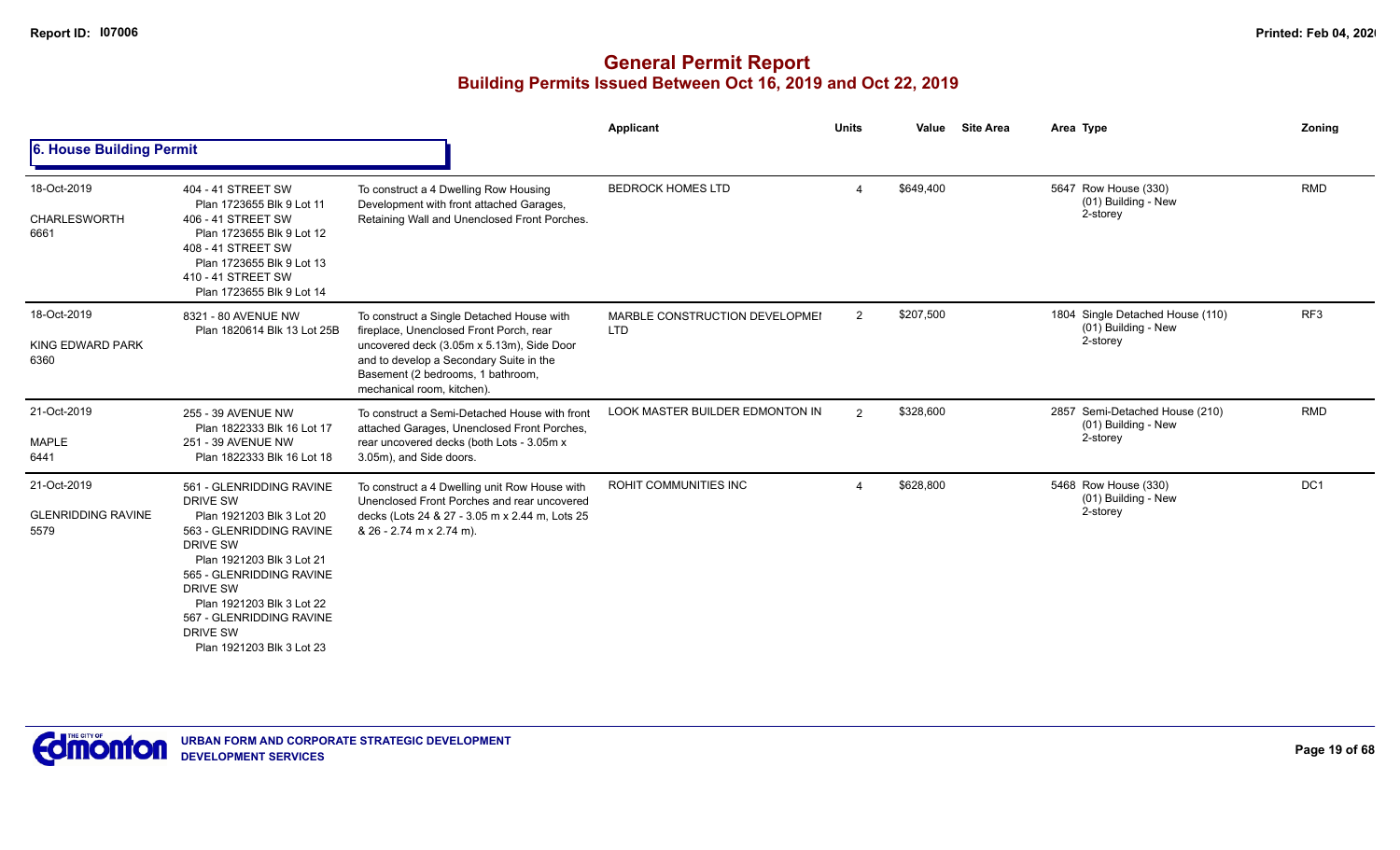|                                                     |                                                                                                      |                                                                                                                                                                                                                                                                                                      | Applicant                               | <b>Units</b>   | Value     | <b>Site Area</b> | Area Type                                                           | Zoning          |
|-----------------------------------------------------|------------------------------------------------------------------------------------------------------|------------------------------------------------------------------------------------------------------------------------------------------------------------------------------------------------------------------------------------------------------------------------------------------------------|-----------------------------------------|----------------|-----------|------------------|---------------------------------------------------------------------|-----------------|
| 6. House Building Permit                            |                                                                                                      |                                                                                                                                                                                                                                                                                                      |                                         |                |           |                  |                                                                     |                 |
| 21-Oct-2019<br><b>SCHONSEE</b><br>2700              | 17148 - 74 STREET NW<br>Plan 1223878 Blk 8 Lot 35                                                    | To construct a Single Detached House with<br>front attached Garage, Unenclosed Front<br>Porch, rear balcony (4.42m x 2.13m), rear<br>covered deck (4.42m x 2.74m), Basement<br>development (NOT to be used as an additional<br>Dwelling) (2 bedrooms, 1 bathroom, mechanical<br>room) and fireplace. | WHITE EAGLE HOMES LTD                   |                | \$299,900 |                  | 2608 Single Detached House (110)<br>(01) Building - New<br>2-storey | <b>RSL</b>      |
| 21-Oct-2019<br><b>KESWICK AREA</b><br>5576          | 2485 - KELLY CIRCLE SW<br>Plan 1723548 Blk 13 Lot 1                                                  | To construct a Single Detached House with<br>Unenclosed Front Porch.                                                                                                                                                                                                                                 | LANDMARK LEGACY HOMES INC               |                | \$193,100 |                  | 1679 Single Detached House (110)<br>(01) Building - New<br>2-storey | <b>RPL</b>      |
| 21-Oct-2019<br><b>CRYSTALLINA NERA WEST</b><br>2463 | 7339 - 178 AVENUE NW<br>Plan 1920842 Blk 10 Lot 27                                                   | To construct a Single Detached House with<br>front attached Garage and Unenclosed Front<br>Porch.                                                                                                                                                                                                    | DAYTONA HOMES INC                       |                | \$215,300 |                  | 1872 Single Detached House (110)<br>(01) Building - New<br>2-storey | DC1, DC1        |
| 21-Oct-2019<br><b>CY BECKER</b><br>2611             | 3822 - 171A AVENUE NW<br>Plan 1425758 Blk 18 Lot 65                                                  | To construct a Single Detached House with<br>front attached Garage and Unenclosed Front<br>Porch.                                                                                                                                                                                                    | PACESETTER HOMES LTD                    |                | \$179,400 |                  | 1560 Single Detached House (110)<br>(01) Building - New<br>2-storey | DC <sub>1</sub> |
| 21-Oct-2019<br><b>CHAPPELLE AREA</b><br>5462        | 4226 - CHICHAK CLOSE SW<br>Plan 1822794 Blk 10 Lot 121                                               | To construct a Single Detached House with<br>front attached Garage and Unenclosed Front<br>Porch.                                                                                                                                                                                                    | <b>BROOKFIELD RESIDENTIAL PROPERTIE</b> |                | \$263,900 |                  | 2295 Single Detached House (110)<br>(01) Building - New<br>2-storey | <b>RMD</b>      |
| 22-Oct-2019<br>LAUREL<br>6444                       | 2641 - 12 AVENUE NW<br>Plan 1723189 Blk 8 Lot 41<br>2639 - 12 AVENUE NW<br>Plan 1723189 Blk 8 Lot 42 | To construct a Semi-detached House with front<br>attached Garages and Unenclosed Front<br>Porches.                                                                                                                                                                                                   | STERLING HOMES EDMONTON LTD.            | $\overline{2}$ | \$353,900 |                  | 3077 Semi-Detached House (210)<br>(01) Building - New<br>2-storey   | RF4             |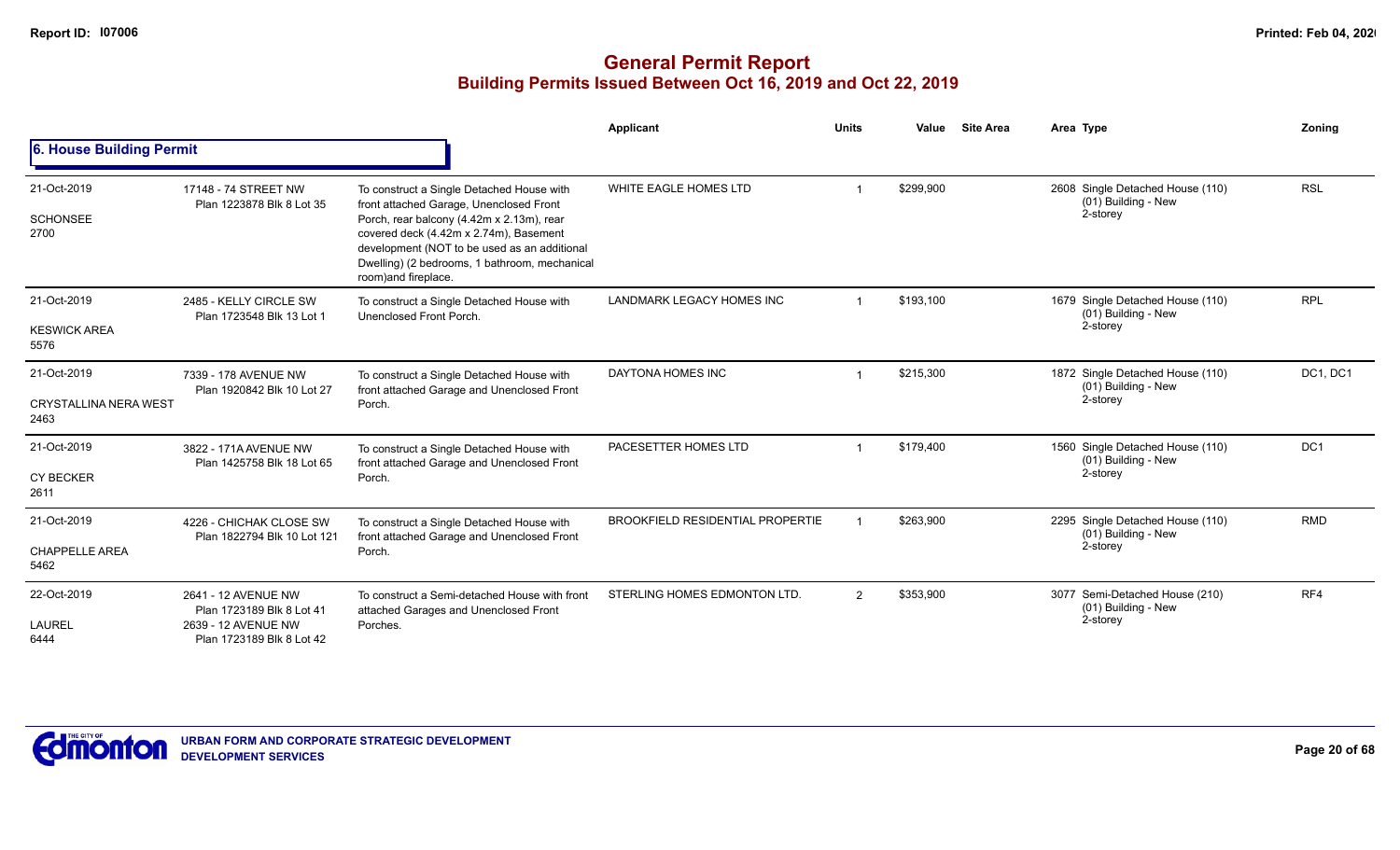|                                         |                                                       |                                                                                                                                                          | Applicant                     | Units          | Value     | <b>Site Area</b>                                        | Area Type                                                           | Zoning     |
|-----------------------------------------|-------------------------------------------------------|----------------------------------------------------------------------------------------------------------------------------------------------------------|-------------------------------|----------------|-----------|---------------------------------------------------------|---------------------------------------------------------------------|------------|
| 6. House Building Permit                |                                                       |                                                                                                                                                          |                               |                |           |                                                         |                                                                     |            |
| 22-Oct-2019<br><b>SOUTH TERWILLEGAR</b> | 9378 - SIMPSON DRIVE NW<br>Plan 1920913 Blk 97 Lot 81 | To construct a Single Detached House with<br>front attached Garage and Unenclosed Front                                                                  | <b>ACTIVE HOMES LTD</b>       | -1             | \$240,600 |                                                         | 2092 Single Detached House (110)<br>(01) Building - New<br>2-storey | <b>RMD</b> |
| 5642                                    |                                                       | Porch.                                                                                                                                                   |                               |                |           |                                                         |                                                                     |            |
| 22-Oct-2019                             | 6331 - 174 AVENUE NW<br>Plan 1822646 Blk 13 Lot 74    | To construct a Single Detached House with<br>front attached Garage, fireplace, Unenclosed                                                                | MORRISON HOMES (EDMONTON) LTD |                | \$251,600 |                                                         | 2188 Single Detached House (110)<br>(01) Building - New             | <b>RMD</b> |
| MCCONACHIE AREA<br>2521                 |                                                       | Front Porch and rear uncovered deck (3.96m x<br>$2.74m$ ).                                                                                               |                               |                |           |                                                         | 2-storey                                                            |            |
| 22-Oct-2019                             | 4053 - KINSELLA WAY SW<br>Plan 1920220 Blk 3 Lot 10   | To construct a Single Detached House with<br>front attached Garage, Unenclosed Front Porch                                                               | <b>COVENTRY HOMES INC</b>     | $\overline{1}$ | \$242,300 |                                                         | 2107 Single Detached House (110)<br>(01) Building - New             | <b>RMD</b> |
| <b>KESWICK AREA</b><br>5576             |                                                       | and fireplace.                                                                                                                                           |                               |                |           | 2-storey                                                |                                                                     |            |
| 22-Oct-2019                             | 4025 - KINSELLA WAY SW<br>Plan 1920220 Blk 3 Lot 6    | To construct a Single Detached House with<br>front attached Garage, fireplace, and                                                                       | <b>COVENTRY HOMES INC</b>     |                | \$216,700 |                                                         | 1884 Single Detached House (110)<br>(01) Building - New             | RMD, RMD   |
| <b>KESWICK AREA</b><br>5576             |                                                       | Unenclosed Front Porch.                                                                                                                                  |                               |                |           |                                                         |                                                                     |            |
| 22-Oct-2019                             | 3834 - 171A AVENUE NW<br>Plan 1425758 Blk 18 Lot 68   | To construct a Single Detached House with<br>front attached Garage and Unenclosed Front                                                                  | PACESETTER HOMES LTD          |                | \$188,900 | 1643 Single Detached House (110)<br>(01) Building - New | DC <sub>1</sub>                                                     |            |
| <b>CY BECKER</b><br>2611                |                                                       | Porch.                                                                                                                                                   |                               | 2-storey       |           |                                                         |                                                                     |            |
| 22-Oct-2019                             | 20719 - 99B AVENUE NW                                 | To construct a Single Detached House with<br>front attached Garage and Unenclosed Front                                                                  | CITY HOMES MASTER BUILDER INC | $\mathbf{1}$   | \$207.500 |                                                         | 1804 Single Detached House (110)<br>(01) Building - New             | <b>RMD</b> |
| <b>STEWART GREENS</b><br>4486           | Plan 1920902 Blk 5 Lot 65                             | Porch.                                                                                                                                                   |                               |                |           |                                                         | 2-storey                                                            |            |
| 22-Oct-2019                             | 1244 - WATT DRIVE SW                                  | To construct a Single Detached House with<br>front attached Garage, Unenclosed Front                                                                     | MORRISON HOMES (EDMONTON) LTD | $\overline{2}$ | \$297,600 |                                                         | 2588 Single Detached House (110)<br>(01) Building - New             | <b>RSL</b> |
| <b>WALKER</b><br>6662                   | Plan 1525739 Blk 8 Lot 99                             | Porch, rear uncovered deck (3.51m x 3.05m),<br>Secondary Suite (2 bedrooms, 1 bathroom,<br>mechanical room, kitchen), fireplace and<br>walkout Basement. |                               |                |           | 2-storey                                                |                                                                     |            |

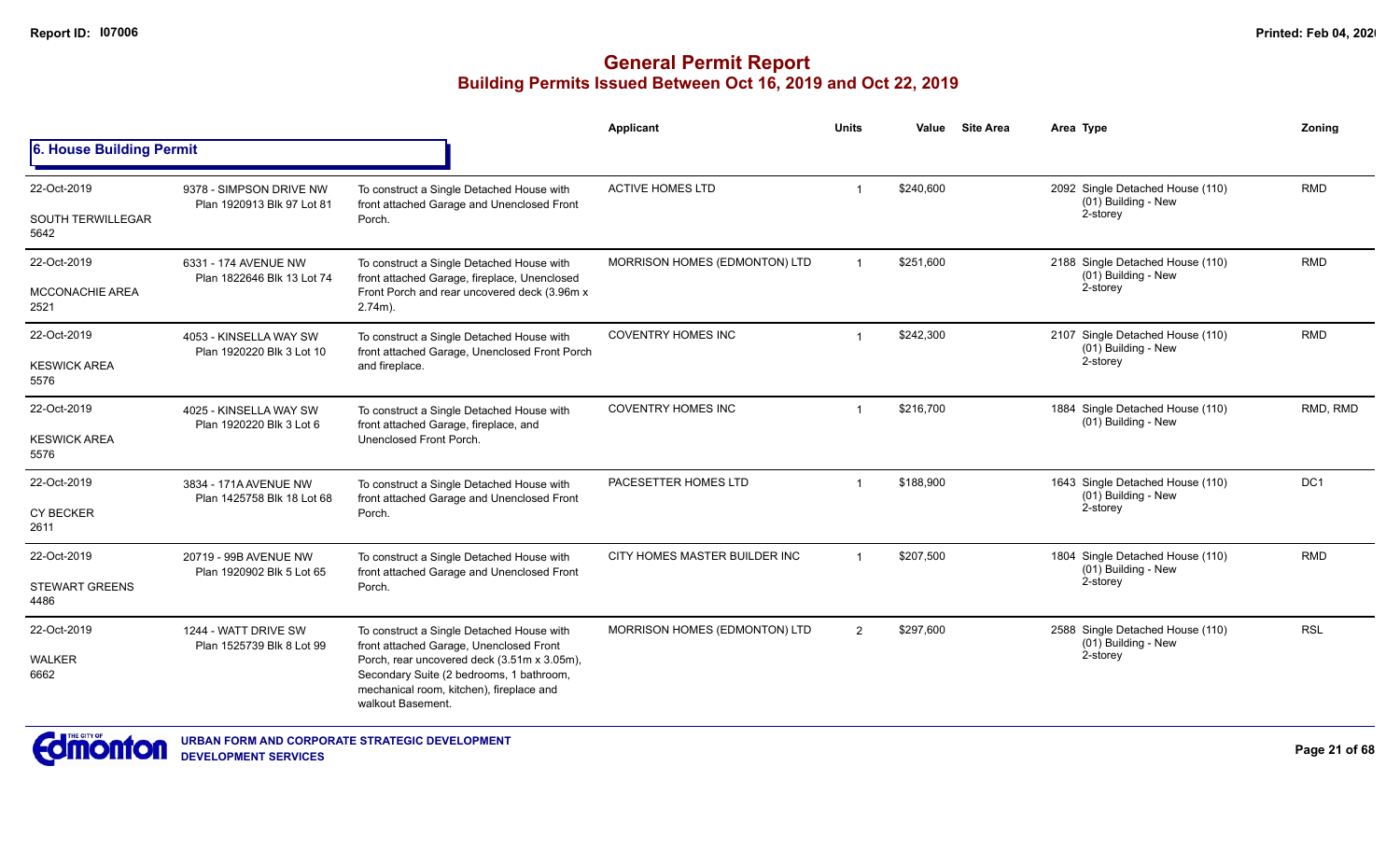|                                                  |                                                                                                              |                                                                                                                                                                                                                                                            | Applicant                   | <b>Units</b>   | Value     | <b>Site Area</b> | Area Type                                                           | Zoning     |
|--------------------------------------------------|--------------------------------------------------------------------------------------------------------------|------------------------------------------------------------------------------------------------------------------------------------------------------------------------------------------------------------------------------------------------------------|-----------------------------|----------------|-----------|------------------|---------------------------------------------------------------------|------------|
| 6. House Building Permit                         |                                                                                                              |                                                                                                                                                                                                                                                            |                             |                |           |                  |                                                                     |            |
| 22-Oct-2019<br><b>MCCONACHIE AREA</b><br>2521    | 17907 - 60 STREET NW<br>Plan 1623830 Blk 21 Lot 25                                                           | To construct a Single Detached House with<br>fireplace, Unenclosed Front Porch, rear<br>uncovered deck (3.51m x 3.05m) and Side<br>door.                                                                                                                   | <b>BROOKLINE HOMES LTD</b>  |                | \$197,300 |                  | 1716 Single Detached House (110)<br>(01) Building - New<br>2-storey | <b>RPL</b> |
| 22-Oct-2019<br><b>GLENRIDDING RAVINE</b><br>5579 | 1360 - 157 STREET SW<br>Plan 1723488 Blk 19 Lot 8                                                            | To construct a Single Detached House with<br>front attached Garage, Unenclosed Front<br>Porch, fireplace, and Side Entry.                                                                                                                                  | PARKWOOD MASTER BUILDER INC |                | \$249,900 |                  | 2173 Single Detached House (110)<br>(01) Building - New<br>2-storey | <b>RSL</b> |
| 21-Oct-2019<br><b>WALKER</b><br>6662             | 2033 - WONNACOTT WAY SW<br>Plan 1624309 Blk 22 Lot 7<br>2035 - WONNACOTT WAY SW<br>Plan 1624309 Blk 22 Lot 8 | To construct a Semi-Detached House with front<br>attached Garage (Lot 7), Unenclosed Front<br>Porches, and rear uncovered decks (Lot 7 -<br>3.20m x 2.44m, Lot 8 - 2.90m x 2.90m).                                                                         | AKASH HOMES LTD             | $\overline{2}$ | \$336,000 |                  | 2922 Semi-Detached House (210)<br>(01) Building - New<br>2-storey   | RF4        |
| 21-Oct-2019<br>WALKER<br>6662                    | SW<br>Plan 1624309 Blk 22 Lot 21<br>SW<br>Plan 1624309 Blk 22 Lot 22                                         | 2339 - WONNACOTT CRESCEN To construct a Semi-Detached House with front<br>attached Garage (Lot 22), Unenclosed Front<br>Porch(s), rear uncovered deck (Lot 21 - 2.90m<br>2337 - WONNACOTT CRESCEN x 2.90m, Lot 22 - 3.20m x 3.05m) and Side<br>$door(s)$ . | AKASH HOMES LTD             | 2              | \$338,100 |                  | 2940 Semi-Detached House (210)<br>(01) Building - New<br>2-storey   | RF4        |
| 22-Oct-2019<br><b>SCHONSEE</b><br>2700           | 17309 - 78 STREET NW<br>Plan 1525206 Blk 4 Lot 64<br>17307 - 78 STREET NW<br>Plan 1525206 Blk 4 Lot 65       | To construct a Semi-Detached House with front<br>attached Garages and Unenclosed Front<br>Porches.                                                                                                                                                         | <b>BEDROCK HOMES LTD</b>    | $\overline{2}$ | \$356,500 |                  | 3100 Semi-Detached House (210)<br>(01) Building - New<br>2-storey   | RF4        |
| 22-Oct-2019<br><b>CY BECKER</b><br>2611          | 4619 - 175 AVENUE NW<br>Plan 1823038 Blk 19 Lot 83                                                           | To construct a Single Detached House with<br>front attached Garage, Basement development<br>(NOT to be used as an additional Dwelling),<br>Unenclosed Front Porch and rear uncovered<br>deck (7.16m x 3.05m).                                              | <b>DOLCE VITA HOMES</b>     |                | \$248,400 |                  | 2160 Single Detached House (110)<br>(01) Building - New<br>2-storey | <b>RSL</b> |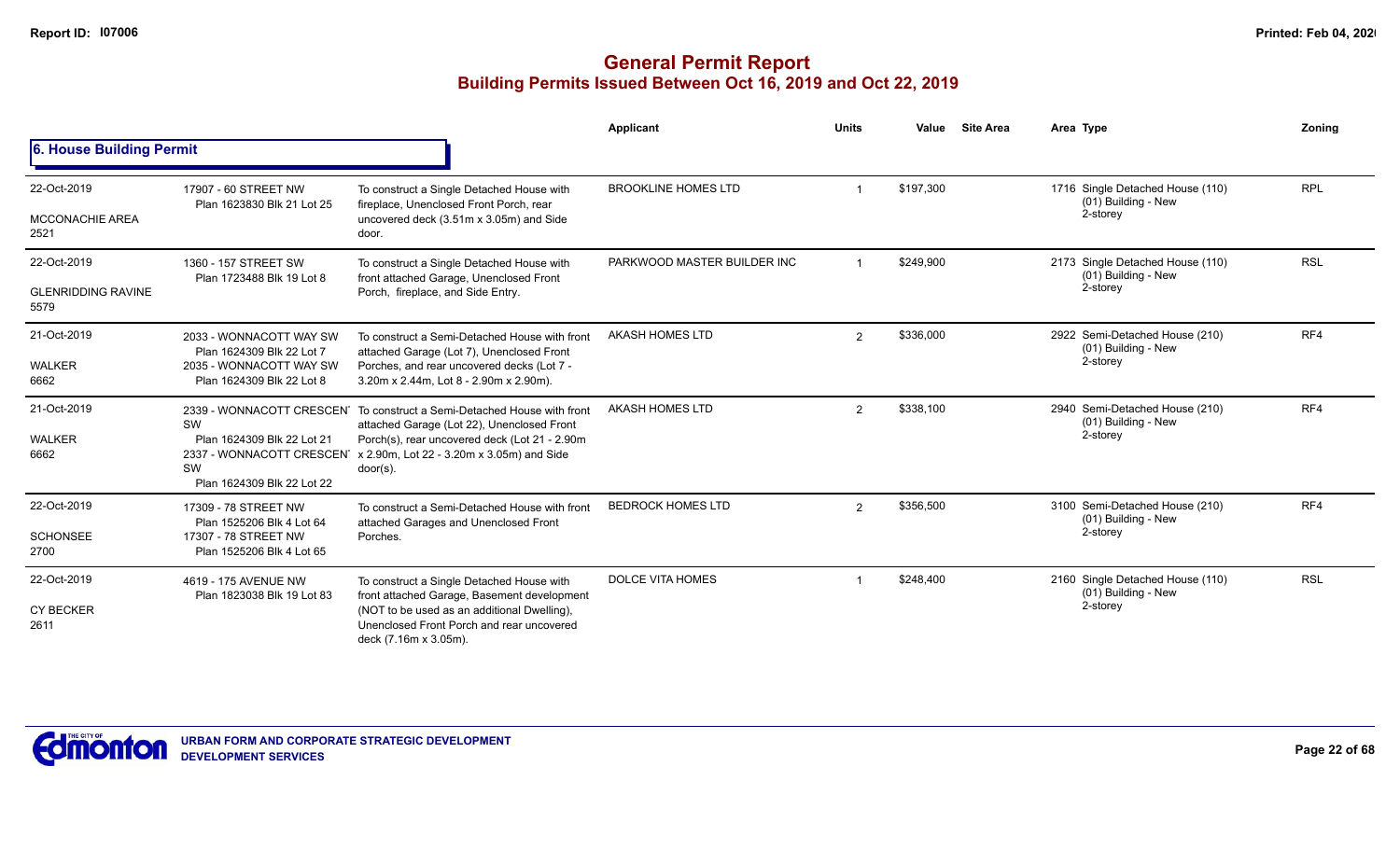|                                      |                                                        |                                                                                                                                                                               | <b>Applicant</b>              | <b>Units</b> | Value                                        | <b>Site Area</b>                 | Area Type                                               | Zonina          |
|--------------------------------------|--------------------------------------------------------|-------------------------------------------------------------------------------------------------------------------------------------------------------------------------------|-------------------------------|--------------|----------------------------------------------|----------------------------------|---------------------------------------------------------|-----------------|
| 6. House Building Permit             |                                                        |                                                                                                                                                                               |                               |              |                                              |                                  |                                                         |                 |
| 22-Oct-2019                          | 12220 - 177 AVENUE NW                                  | To construct a Single Detached House with                                                                                                                                     | STERLING HOMES EDMONTON LTD.  |              | \$267,100                                    |                                  | 2323 Single Detached House (110)                        | DC <sub>1</sub> |
| <b>RAPPERSWILL</b><br>3370           | Plan 1525031 Blk 108 Lot 93                            | front attached Garage, Unenclosed Front<br>Porch, and Side door.                                                                                                              |                               |              |                                              |                                  | (01) Building - New<br>2-storey                         |                 |
| 22-Oct-2019                          | 7424 - 178 AVENUE NW<br>Plan 1920842 Blk 9 Lot 33      | To construct a Single Detached House with<br>fireplace and Unenclosed Front Porch                                                                                             | <b>IMPACT HOMES LTD</b>       |              | \$189,900                                    |                                  | 1651 Single Detached House (110)<br>(01) Building - New | RPL, RPL, RPI   |
| <b>CRYSTALLINA NERA WEST</b><br>2463 |                                                        |                                                                                                                                                                               |                               |              |                                              |                                  | 2-storey                                                |                 |
| 22-Oct-2019                          | 1133 - HAINSTOCK GREEN SW<br>Plan 1325161 Blk 4 Lot 16 | To construct a Single Detached House with<br>front attached Garage, Unenclosed Front                                                                                          | URBAN EDGE HOMES LTD          |              | \$219,900                                    |                                  | 1912 Single Detached House (110)<br>(01) Building - New | <b>RSL</b>      |
| <b>HAYS RIDGE AREA</b><br>5465       |                                                        | Porch, rear covered deck (3.89m x 4.27m), rear<br>uncovered deck (3.89m x 3.86m), walkout<br>Basement and Basement development (NOT to<br>be used as an additional Dwelling). |                               |              |                                              | bungalow                         |                                                         |                 |
| 22-Oct-2019                          | 20119 - 26 AVENUE NW<br>Plan 1920033 Blk 11 Lot 14     | To construct a Single Detached House with<br>front attached Garage and Unenclosed Front                                                                                       | <b>COVENTRY HOMES INC</b>     |              | \$195,600<br>(01) Building - New<br>2-storey | 1701 Single Detached House (110) | DC <sub>1</sub>                                         |                 |
| THE UPLANDS<br>4464                  |                                                        | Porch.                                                                                                                                                                        |                               |              |                                              |                                  |                                                         |                 |
| Oct-2019                             | 20940 - 130 AVENUE NW                                  | To construct a Single Detached House with<br>fireplace, Unenclosed Front Porch, and to install                                                                                | <b>JAYMAN MASTERBUILT INC</b> |              | \$186,000                                    |                                  | 1617 Single Detached House (110)                        | DC <sub>1</sub> |
| <b>TRUMPETER AREA</b><br>4471        | Plan 1823379 Blk 16 Lot 7                              | a Renewable Energy Device to a Single<br>Detached House (6 Solar-electric (PV) panels<br>on the roof).                                                                        |                               |              |                                              |                                  | (01) Building - New<br>2-storey                         |                 |
| 22-Oct-2019                          | 1815 - TANAGER CLOSE NW<br>Plan 1820197 Blk 8 Lot 17   | To construct a Single Detached House with<br>front attached Garage, fireplace, rear                                                                                           | <b>BLACKSTONE HOMES LTD</b>   |              | \$203,200                                    |                                  | 1767 Single Detached House (110)<br>(01) Building - New | <b>RSL</b>      |
| <b>STARLING</b><br>4474              |                                                        | uncovered deck (3.05m x 3.66m) and SIDE<br>DOOR.                                                                                                                              |                               |              |                                              |                                  | 2-storey                                                |                 |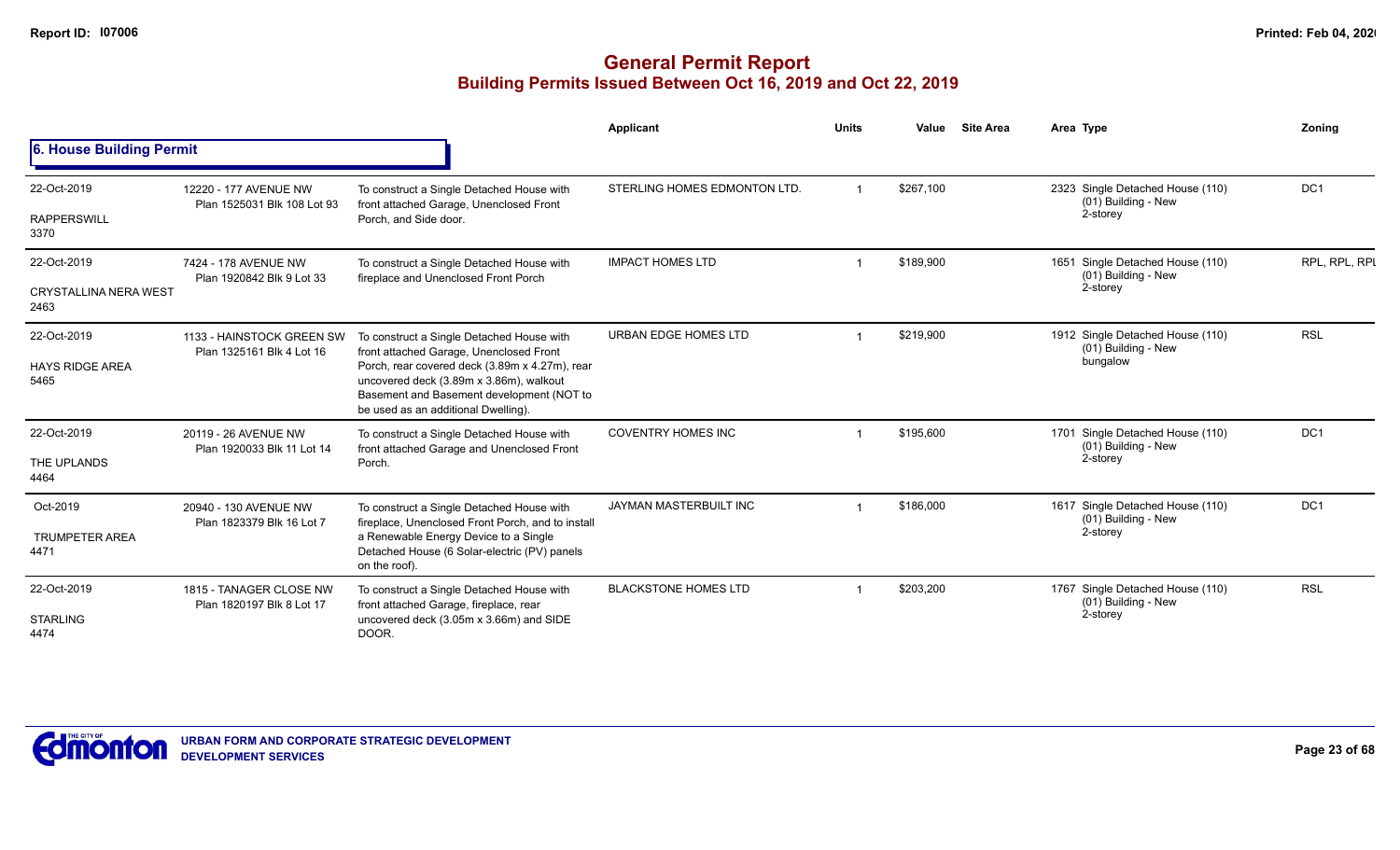|                                                   |                                                                                                                |                                                                                                                                                                                                                 | Applicant                        | <b>Units</b> | Value     | <b>Site Area</b> | Area Type                                                             | Zonina          |
|---------------------------------------------------|----------------------------------------------------------------------------------------------------------------|-----------------------------------------------------------------------------------------------------------------------------------------------------------------------------------------------------------------|----------------------------------|--------------|-----------|------------------|-----------------------------------------------------------------------|-----------------|
| 6. House Building Permit                          |                                                                                                                |                                                                                                                                                                                                                 |                                  |              |           |                  |                                                                       |                 |
| 22-Oct-2019<br><b>CHAPPELLE AREA</b><br>5462      | 6341 - CARTMELL ROAD SW<br>Plan 1820782 Blk 28 Lot 29<br>6343 - CARTMELL ROAD SW<br>Plan 1820782 Blk 28 Lot 30 | To construct a Semi-detached House with front<br>attached Garages and Unenclosed Front<br>Porches.                                                                                                              | KLAIR CUSTOM HOMES (EDMONTON) L' | 2            | \$361,200 |                  | 3141 Semi-Detached House (210)<br>(01) Building - New<br>2-storey     | RF4             |
| 22-Oct-2019<br><b>GLENRIDDING RAVINE</b><br>5579  | 2076 - 159 STREET SW<br>Plan 1823043 Blk 17 Lot 21                                                             | To construct a Single Detached House with<br>Unenclosed Front Porch and Basement<br>development (NOT to be used as an additional<br>Dwelling) (1 bedroom, 1 bathroom, mechanical<br>room).                      | <b>LANDMARK LEGACY HOMES INC</b> |              | \$176,300 |                  | 1533 Single Detached House (110)<br>$(01)$ Building - New<br>2-storey | <b>RPL</b>      |
| 7. Other Misc. Building Permits                   |                                                                                                                |                                                                                                                                                                                                                 |                                  |              |           |                  |                                                                       |                 |
| 18-Oct-2019<br><b>GLENRIDDING HEIGHTS</b><br>5578 | 16827 - 18 AVENUE SW<br>Plan 1623675 Blk 4 Lot 87<br>16825 - 18 AVENUE SW<br>Plan 1623675 Blk 4 Lot 88         | To construct exterior and interior alterations to a<br>Semi-detached house (changed front setback,<br>added a rear uncovered deck (Lot 87), revised<br>windows and doors (Lot 87), interior layout<br>changes). | <b>CRIMSON COVE HOMES INC</b>    | $\Omega$     | \$1,000   |                  | 828 Semi-Detached House (210)<br>(03) Exterior Alterations            | <b>RMD</b>      |
| 18-Oct-2019<br><b>ROSSLYN</b><br>3390             | 10924 - 135A AVENUE NW<br>Plan 6280KS Blk 24 Lot 24                                                            | To develop a Secondary Suite on the Second<br>Floor of a Single Detached House (New Suite).                                                                                                                     | N/A                              |              | \$20,000  |                  | 500 Single Detached House (110)<br>(07) Add Suites to Single Dwelling | RF <sub>1</sub> |
| 22-Oct-2019<br><b>CANORA</b><br>4090              | 10308 - 152 STREET NW<br>Plan 4526AE Blk 37 Lot 19                                                             | To construct exterior alterations (enlarge<br>Basement bedroom windows and interior<br>alterations (relocate door to bedroom1) in the<br>Basement Suites of a Semi-detached House.                              | PERMIT MASTERS                   | $\Omega$     | \$500     |                  | 500 Semi-Detached Condo (215)<br>(03) Exterior Alterations            | RF <sub>2</sub> |
| 22-Oct-2019<br><b>CANORA</b><br>4090              | 10308 - 152 STREET NW<br>Plan 4526AE Blk 37 Lot 19                                                             | To construct exterior alterations (enlarge<br>Basement bedroom windows and interior<br>alterations (relocate door to bedroom1) in the<br>Basement Suites of a Semi-detached House.                              | <b>PERMIT MASTERS</b>            | $\Omega$     | \$500     |                  | 500 Semi-Detached House (210)<br>(03) Exterior Alterations            | RF <sub>2</sub> |

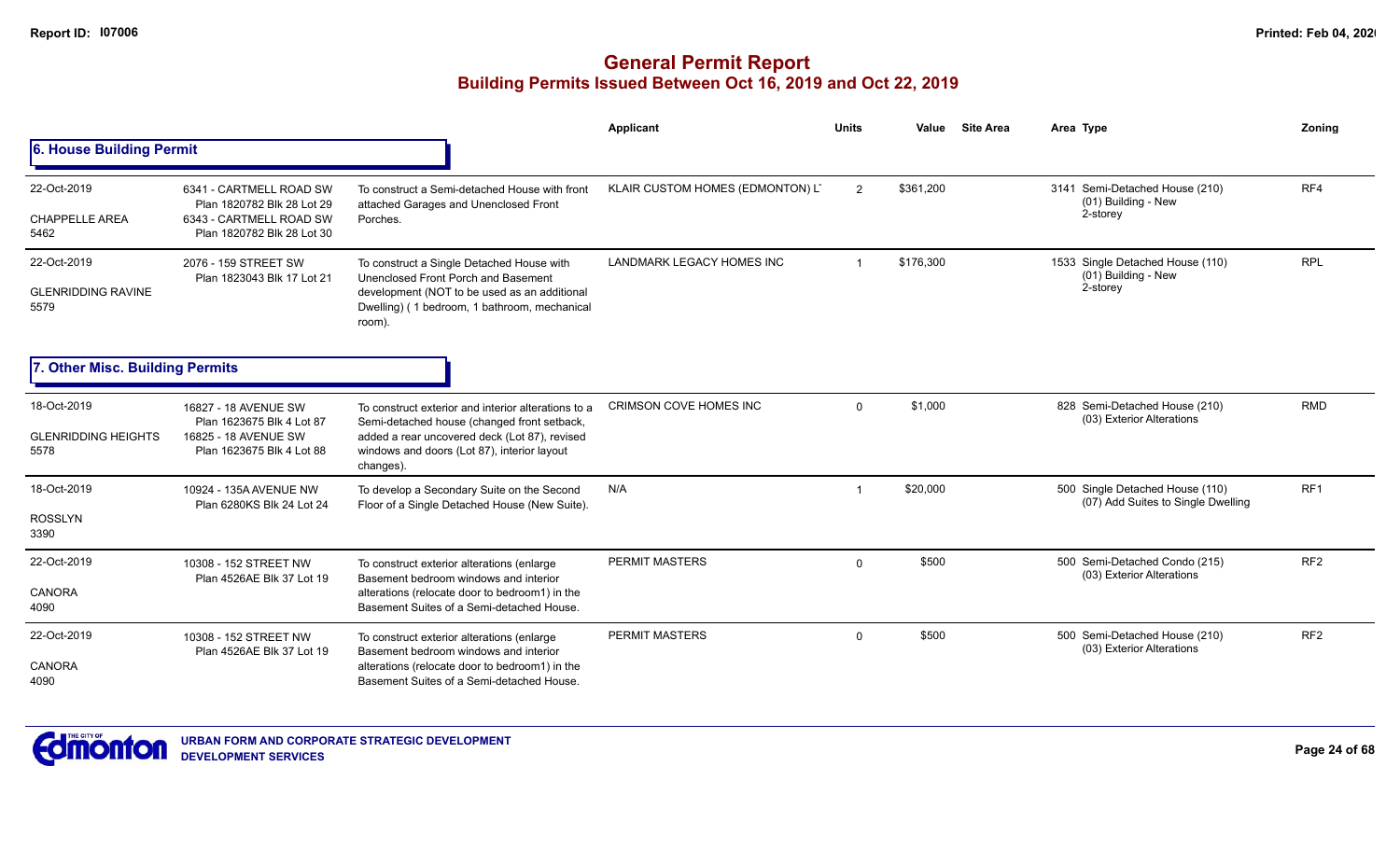|                                         |                                                                                                        |                                                                                  | Applicant                  | <b>Units</b> | Value   | <b>Site Area</b> | Area Type                                       | Zoning          |
|-----------------------------------------|--------------------------------------------------------------------------------------------------------|----------------------------------------------------------------------------------|----------------------------|--------------|---------|------------------|-------------------------------------------------|-----------------|
| <b>Accessory Building Combo Permit</b>  |                                                                                                        |                                                                                  |                            |              |         |                  |                                                 |                 |
| 21-Oct-2019                             | 15202 - 108 AVENUE NW<br>Plan 3813HW Blk 32 Lot 3                                                      | To construct an Accessory building (detached<br>Garages, 12.83m x 6.42m).        | SKYLER FINE HOMES INC      | $\mathbf 0$  | \$9,700 | 690.62           | Detached Garage (010)<br>$(01)$ New             | RF3             |
| <b>HIGH PARK</b><br>4200                |                                                                                                        |                                                                                  |                            |              |         |                  |                                                 |                 |
| 22-Oct-2019<br><b>INGLEWOOD</b><br>3240 | 11128 - 122 STREET NW<br>Plan 4504AJ Blk 2 Lot 6<br>11130 - 122 STREET NW<br>Plan 1822302 Blk 2 Lot 6A | To construct an Accessory Building (detached<br>garage, 5.79m x 6.71m)           | SWISH DEVELOPMENTS INC     | $\mathbf 0$  | \$4,800 | 327.45           | Detached Garage (010)<br>$(01)$ New             | RF <sub>3</sub> |
| <b>Home Improvement Permit</b>          |                                                                                                        |                                                                                  |                            |              |         |                  |                                                 |                 |
| 16-Oct-2019<br>PLEASANTVIEW<br>5320     | 10724 - 60 AVENUE NW<br>Plan 4630MC Blk 14 Lot 72                                                      | To demolish a Single Detached House and<br>detached Garage.                      | N/A                        | $\mathbf 0$  | \$3,300 |                  | Detached Garage(010)<br>(99) Demolition         | RF1             |
| 16-Oct-2019<br>PLEASANTVIEW<br>5320     | 10724 - 60 AVENUE NW<br>Plan 4630MC Blk 14 Lot 72                                                      | To demolish a Single Detached House and<br>detached Garage.                      | N/A                        | $-1$         | \$6,400 |                  | Single Detached House (110)<br>(99) Demolition  | RF <sub>1</sub> |
| 17-Oct-2019<br>WESTWOOD<br>1250         | 12322 - 101 STREET NW<br>Plan 1921345 Blk 16 Lot 16B                                                   | To construct an Accessory Building (detached<br>Garage (5.7m x 5.8m)).           | <b>TECH VIEW HOMES LTD</b> | $\mathbf 0$  | \$5,400 |                  | 33 Detached Garage (010)<br>(01) Building - New | RF3             |
| 17-Oct-2019<br>WESTMOUNT<br>3440        | 10911 - 131 STREET NW<br>Plan 6303ET Blk 1 Lot 13                                                      | To demolish a Single Detached House and<br>Accessory building (detached Garage). | FANKHANEL DEVELOPMENTS INC | $\Omega$     | \$3,400 |                  | Detached Garage(010)<br>(99) Demolition         | RF <sub>1</sub> |

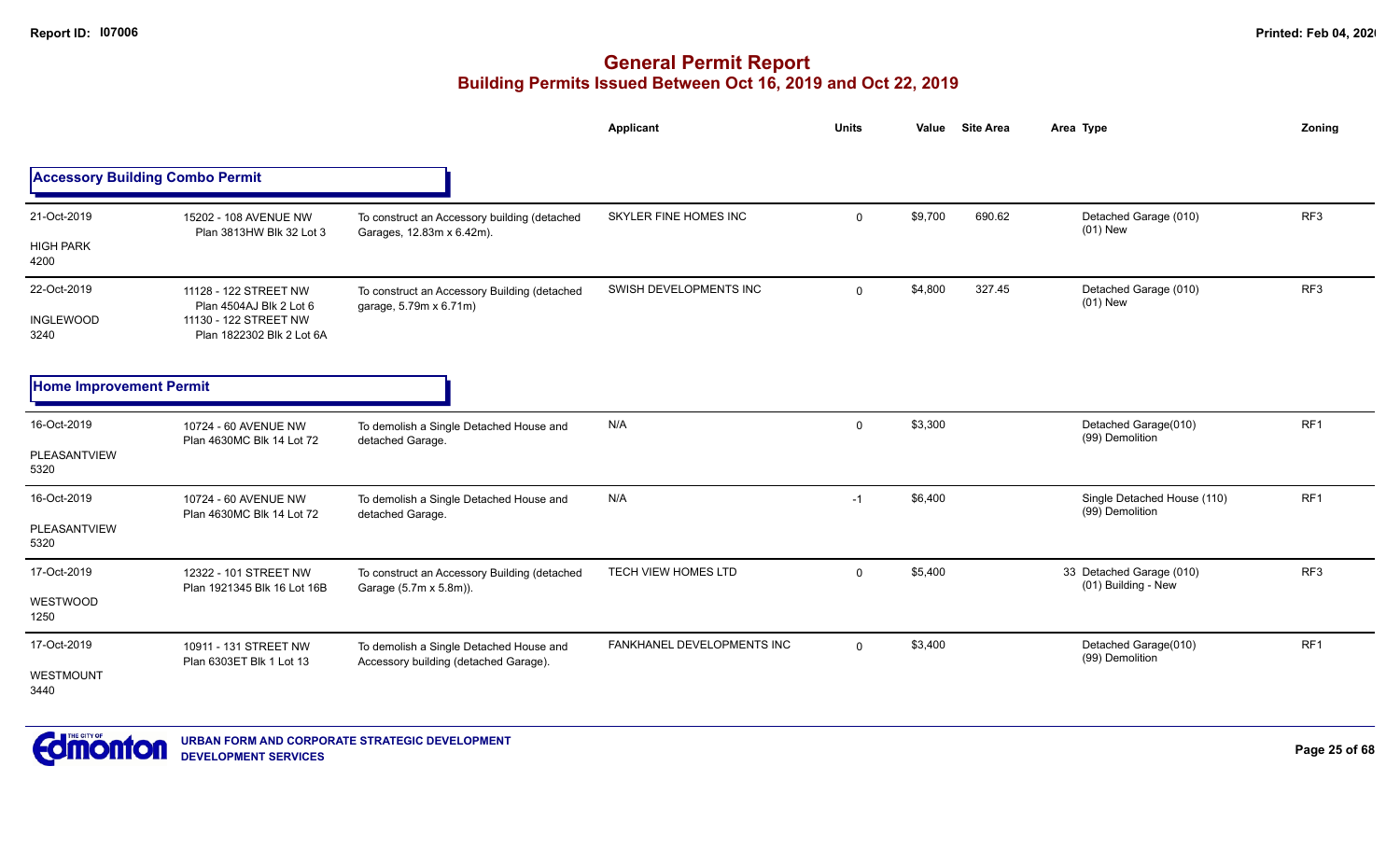|                                |                                                         |                                                                                                | <b>Applicant</b>              | <b>Units</b>   | <b>Site Area</b><br>Value | Area Type                                            | Zoning          |
|--------------------------------|---------------------------------------------------------|------------------------------------------------------------------------------------------------|-------------------------------|----------------|---------------------------|------------------------------------------------------|-----------------|
| <b>Home Improvement Permit</b> |                                                         |                                                                                                |                               |                |                           |                                                      |                 |
| 17-Oct-2019                    | 10911 - 131 STREET NW<br>Plan 6303ET Blk 1 Lot 13       | To demolish a Single Detached House and<br>Accessory building (detached Garage).               | FANKHANEL DEVELOPMENTS INC    | $\mathbf 0$    | \$6,500                   | Single Detached House (110)<br>(99) Demolition       | RF <sub>1</sub> |
| WESTMOUNT<br>3440              |                                                         |                                                                                                |                               |                |                           |                                                      |                 |
| 18-Oct-2019                    | 5015 - 190A STREET NW<br>Plan 0120682 Blk 18 Lot 37     | To construct an Accessory Building (shed,<br>3.13m x 3.18m)) and to construct a rear           | N/A                           | $\mathbf 0$    | \$3,500                   | 14 Single Detached House (110)<br>(03) Deck Attached | RF <sub>1</sub> |
| <b>JAMIESON PLACE</b><br>4220  |                                                         | uncovered deck (3.68m x 3.76m @ 1.1m in<br>Height) with privacy screen (1.89m in Height).      |                               |                |                           |                                                      |                 |
| 18-Oct-2019                    | 5015 - 190A STREET NW<br>Plan 0120682 Blk 18 Lot 37     | To construct an Accessory Building (shed,<br>3.13m x 3.18m)) and to construct a rear           | N/A                           | $\Omega$       | \$300                     | 10 Shed (040)<br>(01) Building - New                 | RF <sub>1</sub> |
| <b>JAMIESON PLACE</b><br>4220  |                                                         | uncovered deck (3.68m x 3.76m @ 1.1m in<br>Height) with privacy screen (1.89m in Height).      |                               |                |                           |                                                      |                 |
| 18-Oct-2019                    | 11929 - 94 STREET NW<br>Plan 8271AF Blk 3 Lot 2         | To construct a 2 tiered rear uncovered deck to<br>a Single Detached House (Upper tier: 2.44m x | N/A                           | $\Omega$       | \$6,400                   | 25 Single Detached House (110)<br>(03) Deck Attached | RF <sub>3</sub> |
| ALBERTA AVENUE<br>1010         |                                                         | 1.06m @ 0.95m in Height Lower tier: 5.79m x<br>4.39m @ 0.56m in Height).                       |                               |                |                           |                                                      |                 |
| 16-Oct-2019                    | 12743 - 135 STREET NW<br>Plan 1847KS Blk 54 Lot 39      | To construct exterior alterations to a Single<br>Detached House, existing without permits      | SHAREK LOGAN & VAN LEENAN LLP | $\overline{0}$ |                           | Single Detached House (110)<br>(02) Addition         | RF1             |
| <b>ATHLONE</b><br>3010         |                                                         | (veranda in the Side Yard (Abutting 12747 - 135<br>Street NW), 1.65m x 1.04m).                 |                               |                |                           |                                                      |                 |
| 17-Oct-2019                    | 10737 - 130 STREET NW<br>Plan 1920974 Blk 27 Lot 12A    | To construct an Accessory Building (detached<br>Garage, 5.79m x 6.71m).                        | <b>TECH VIEW HOMES LTD</b>    | $\Omega$       | \$67,400                  | 418 Detached Garage (010)<br>(01) Building - New     | RF <sub>1</sub> |
| WESTMOUNT<br>3440              |                                                         |                                                                                                |                               |                |                           |                                                      |                 |
| 18-Oct-2019                    | 4059 - ASPEN DRIVE EAST NW<br>Plan 6773MC Blk 19 Lot 13 | To construct an Accessory Building (rear<br>detached Garage, 6.71m x 7.32m).                   | PREMIER BUILT GARAGES         | $\mathbf 0$    | \$7,900                   | 49 Detached Garage (010)<br>(01) Building - New      | RF <sub>1</sub> |
| <b>ASPEN GARDENS</b><br>5020   |                                                         |                                                                                                |                               |                |                           |                                                      |                 |

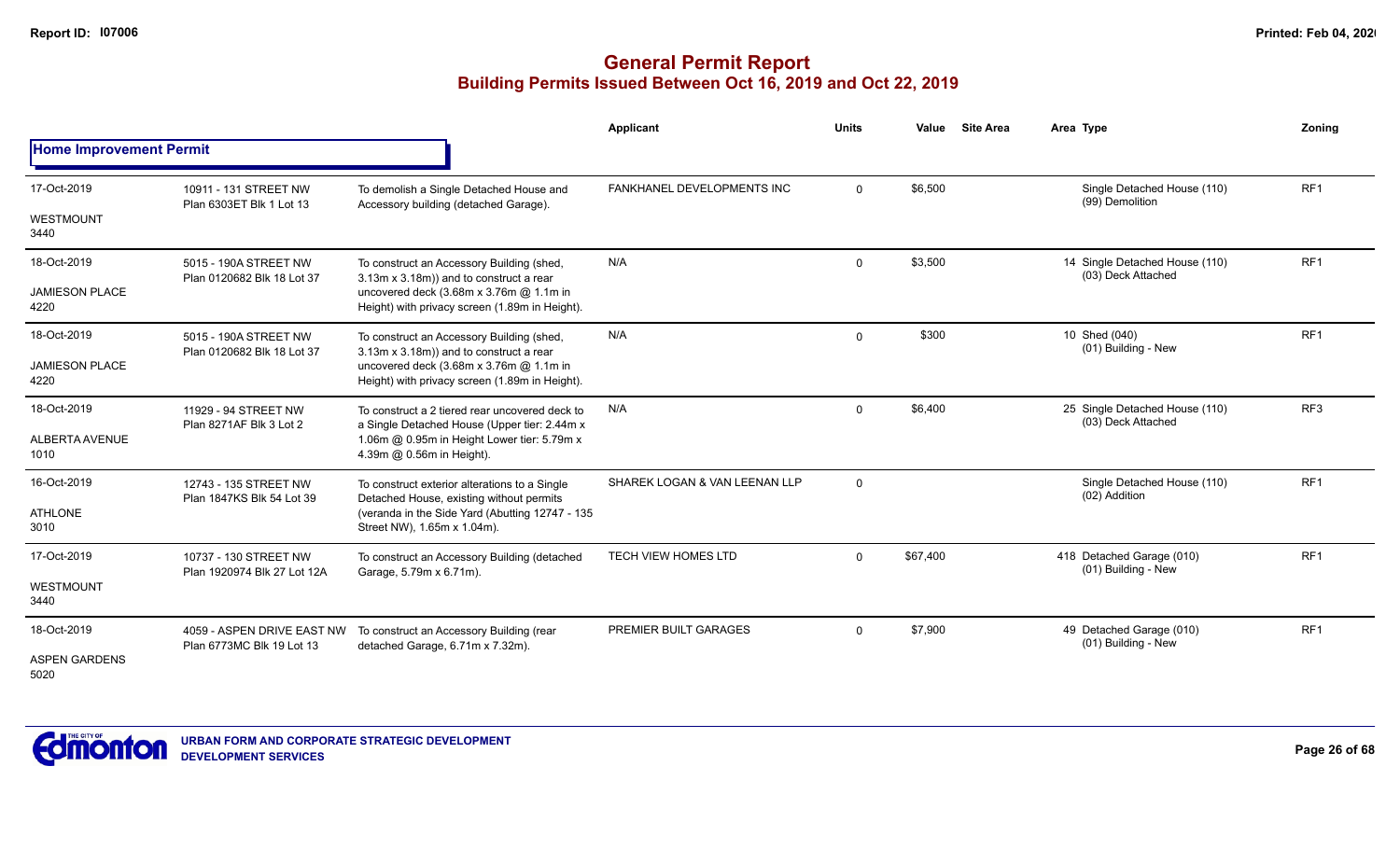|                                              |                                                     |                                                                                                                                                                                                                                                                                                   | Applicant                    | <b>Units</b> | Value    | <b>Site Area</b> | Area Type                                                | Zoning          |
|----------------------------------------------|-----------------------------------------------------|---------------------------------------------------------------------------------------------------------------------------------------------------------------------------------------------------------------------------------------------------------------------------------------------------|------------------------------|--------------|----------|------------------|----------------------------------------------------------|-----------------|
| <b>Home Improvement Permit</b>               |                                                     |                                                                                                                                                                                                                                                                                                   |                              |              |          |                  |                                                          |                 |
| 22-Oct-2019<br><b>OLESKIW</b><br>4360        | 539 - WILKIN PLACE NW<br>Plan 8823121 Blk 18 Lot 48 | To construct interior alterations and uncovered<br>deck to a Single Detached House (Basement<br>development, NOT to be used as an additional<br>Dwelling (3 storage rooms, 1 bathroom,<br>mechanical room); side and rear deck, 6.88m x<br>4.27m @ 1.00m in Height), existing without<br>permits. | N/A                          | $\Omega$     | \$7,400  |                  | 29 Single Detached House (110)<br>(03) Deck Attached     | RF1             |
| 22-Oct-2019<br><b>OLESKIW</b><br>4360        | 539 - WILKIN PLACE NW<br>Plan 8823121 Blk 18 Lot 48 | To construct interior alterations and uncovered<br>deck to a Single Detached House (Basement<br>development, NOT to be used as an additional<br>Dwelling (3 storage rooms, 1 bathroom,<br>mechanical room); side and rear deck, 6.88m x<br>4.27m @ 1.00m in Height), existing without<br>permits. | N/A                          | $\mathbf 0$  |          |                  | Single Detached House (110)<br>(03) Interior Alterations | RF1             |
| 17-Oct-2019<br><b>FOREST HEIGHTS</b><br>6230 | 10307 - 78 STREET NW<br>Plan 4172HW Blk 14 Lot 2    | To construct a rear addition to a Duplex<br>(breezeway between House and Garage,<br>4.23m x 7.06m).                                                                                                                                                                                               | N/A                          | $\mathbf 0$  | \$1,000  |                  | Single Detached House (110)<br>(02) Addition             | RF3             |
| 22-Oct-2019<br><b>MCKERNAN</b><br>5290       | 7609 - 111 STREET NW<br>Plan 169HW Blk 11A Lot C    | To construct an Accessory Building (detached<br>Garage, 13.11m x 6.40m).                                                                                                                                                                                                                          | <b>EVANI HOMES INC.</b>      | $\mathbf 0$  | \$12,600 |                  | 78 Detached Garage (010)<br>(01) Building - New          | RF <sub>3</sub> |
| 22-Oct-2019<br>ALBERTA AVENUE<br>1010        | 11147 - 96 STREET NW<br>Plan 1645AC Blk B Lot 14A   | To demolish a Single Detached House.                                                                                                                                                                                                                                                              | <b>GAON CONSTRUCTION.LTD</b> | $-1$         | \$6,500  |                  | Single Detached House (110)<br>(99) Demolition           | RF3             |
| 16-Oct-2019<br><b>MCLEOD</b><br>2530         | 14416 - 65 STREET NW<br>Plan 3175NY Blk 26 Lot 20   | To construct a front addition to a Single<br>Detached House (covered front deck 6.10 x<br>$2.13m$ ).                                                                                                                                                                                              | RENOVATIONS BY ALCAM         | $\Omega$     |          |                  | Single Detached House (110)<br>(02) Addition             | RF1             |

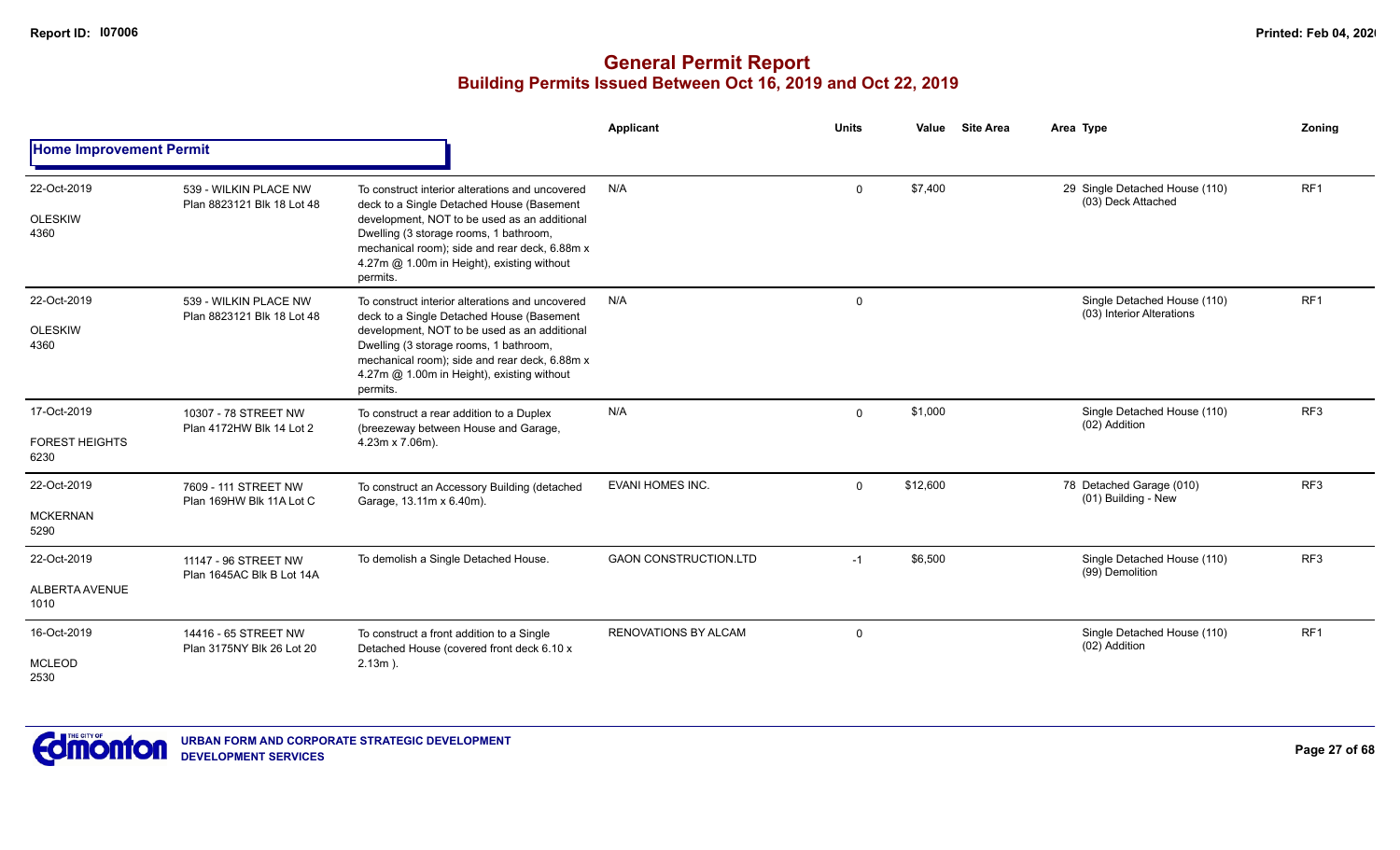|                                             |                                                     |                                                                                                                                                                                   | Applicant                                          | <b>Units</b> | Value     | <b>Site Area</b> | Area Type                                                         | Zoning          |
|---------------------------------------------|-----------------------------------------------------|-----------------------------------------------------------------------------------------------------------------------------------------------------------------------------------|----------------------------------------------------|--------------|-----------|------------------|-------------------------------------------------------------------|-----------------|
| <b>Home Improvement Permit</b>              |                                                     |                                                                                                                                                                                   |                                                    |              |           |                  |                                                                   |                 |
| 17-Oct-2019                                 | 11417 - 74 AVENUE NW<br>Plan 1822654 Blk 13 Lot 42A | To develop a Secondary Suite in the Basement<br>(1 bedroom, bathroom, furnace room, laundry                                                                                       | SERENE DEVELOPMENTS CORPORATIC<br>(PLUMBING & GAS) |              | \$20,000  |                  | Single Detached House (110)<br>(07) Add Suites to Single Dwelling | RF <sub>1</sub> |
| <b>BELGRAVIA</b><br>5040                    |                                                     | room, kitchen & living room) of a Single<br>Detached House.                                                                                                                       |                                                    |              |           |                  |                                                                   |                 |
| 16-Oct-2019                                 | 9515 - 146 STREET NW<br>Plan 6334HW Blk 90 Lot 4    | To construct a rear addition (main floor and<br>basement, 14.3 m x 7.3 m) with a Secondary                                                                                        | ARCHIVE CONTRACTING & DESIGN INC                   | $\mathbf{0}$ | \$3,400   |                  | Detached Garage(010)<br>(99) Demolition                           | RF <sub>1</sub> |
| <b>CRESTWOOD</b><br>3140                    |                                                     | Suite to a Single Detached House, and to<br>construct an Accessory Building (rear<br>detached Garage, 7.6 m x 10.7 m).                                                            |                                                    |              |           |                  |                                                                   |                 |
| 16-Oct-2019                                 | 9515 - 146 STREET NW<br>Plan 6334HW Blk 90 Lot 4    | To construct a rear addition (main floor and<br>basement, 14.3 m x 7.3 m) with a Secondary                                                                                        | ARCHIVE CONTRACTING & DESIGN INC                   | $\Omega$     | \$0       |                  | Detached Garage (010)<br>(01) Building - New                      | RF <sub>1</sub> |
| <b>CRESTWOOD</b><br>3140                    |                                                     | Suite to a Single Detached House, and to<br>construct an Accessory Building (rear<br>detached Garage, 7.6 m x 10.7 m).                                                            |                                                    |              |           |                  |                                                                   |                 |
| 16-Oct-2019                                 | 9515 - 146 STREET NW<br>Plan 6334HW Blk 90 Lot 4    | To construct a rear addition (main floor and<br>basement, 14.3 m x 7.3 m) with a Secondary                                                                                        | ARCHIVE CONTRACTING & DESIGN INC                   |              |           |                  | Single Detached House (110)<br>(07) Add Suites to Single Dwelling | RF <sub>1</sub> |
| <b>CRESTWOOD</b><br>3140                    |                                                     | Suite to a Single Detached House, and to<br>construct an Accessory Building (rear<br>detached Garage, 7.6 m x 10.7 m).                                                            |                                                    |              |           |                  |                                                                   |                 |
| 16-Oct-2019                                 | 9515 - 146 STREET NW<br>Plan 6334HW Blk 90 Lot 4    | To construct a rear addition (main floor and<br>basement, 14.3 m x 7.3 m) with a Secondary                                                                                        | ARCHIVE CONTRACTING & DESIGN INC                   | $\Omega$     | \$300,000 |                  | Single Detached House (110)<br>(02) Addition                      | RF <sub>1</sub> |
| <b>CRESTWOOD</b><br>3140                    |                                                     | Suite to a Single Detached House, and to<br>construct an Accessory Building (rear<br>detached Garage, 7.6 m x 10.7 m).                                                            |                                                    |              |           |                  |                                                                   |                 |
| 21-Oct-2019<br><b>LENDRUM PLACE</b><br>5270 | 5119 - 112 STREET NW<br>Plan 1923300 Blk 4 Lot 8A   | To construct an addition and interior alterations<br>to a Single Detached House (second storey<br>addition with new windows and interior<br>stairwell) (3 bedrooms, 2 bathrooms). | N/A                                                | $\Omega$     | \$150,000 |                  | Single Detached House (110)<br>(02) Addition                      | RF <sub>1</sub> |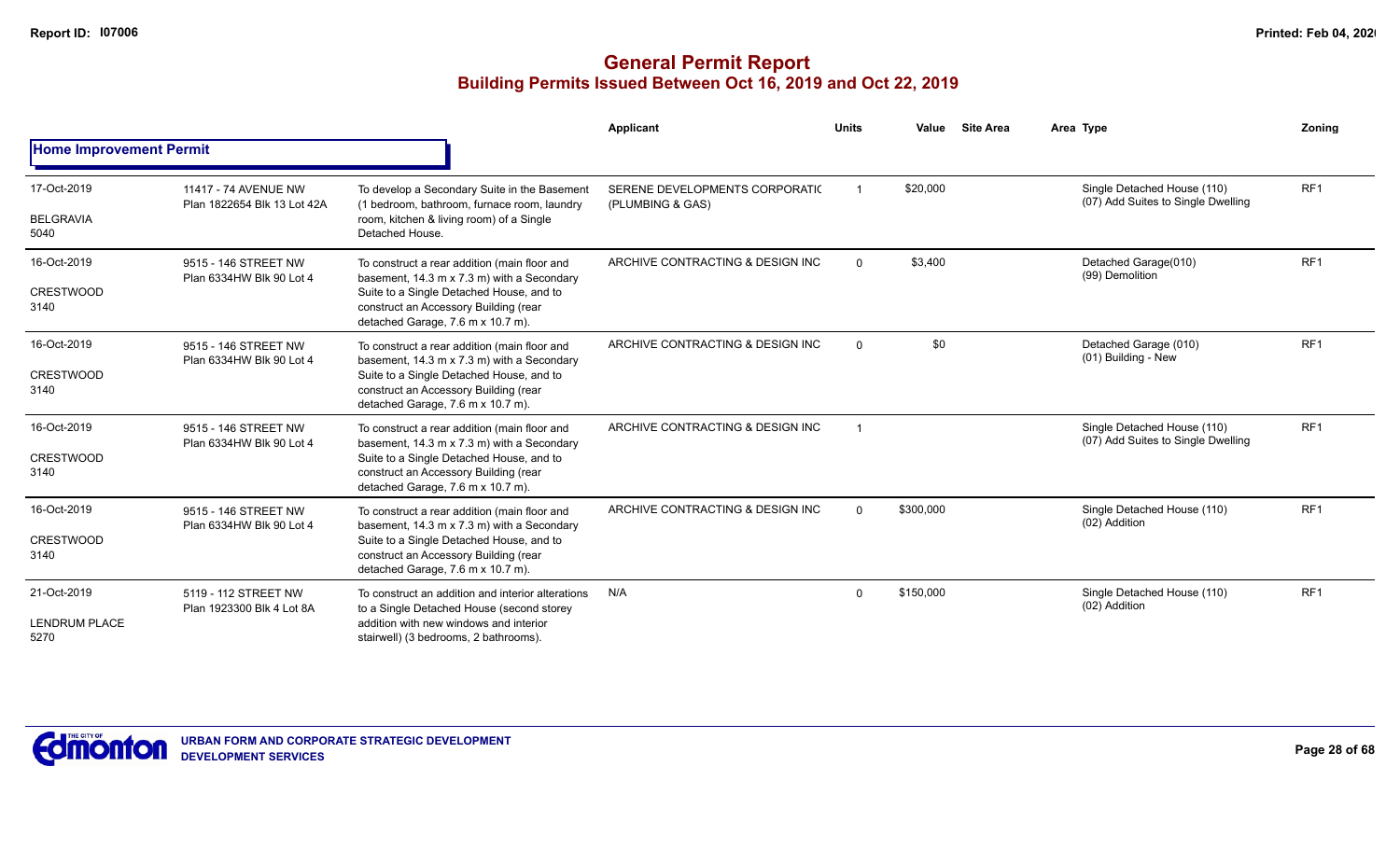|                                 |                                                         |                                                                                                                                                          | Applicant                     | <b>Units</b> | Value    | <b>Site Area</b> | Area Type                                                            | Zoning          |
|---------------------------------|---------------------------------------------------------|----------------------------------------------------------------------------------------------------------------------------------------------------------|-------------------------------|--------------|----------|------------------|----------------------------------------------------------------------|-----------------|
| <b>Home Improvement Permit</b>  |                                                         |                                                                                                                                                          |                               |              |          |                  |                                                                      |                 |
| 17-Oct-2019                     | 9278 - 77 STREET NW<br>Plan 1722202 Blk 20 Lot 30A      | To develop a Secondary Suite in the Basement<br>of a Single Detached House (2 bedroom, 1                                                                 | <b>EXCELSIOR BUILDERS LTD</b> |              | \$40,000 |                  | 76 Single Detached House (110)<br>(07) Add Suites to Single Dwelling | RF <sub>1</sub> |
| <b>HOLYROOD</b><br>6310         |                                                         | bathroom, Furnace room, kitchen & living area).                                                                                                          |                               |              |          |                  |                                                                      |                 |
| 18-Oct-2019                     | Plan 4820KS Blk 1 Lot 3                                 | 16 - QUESNELL CRESCENT NW To construct an addition to a Single Detached<br>House (addition to the attached Garage, 5.5m x                                | N/A                           | $\Omega$     | \$20,000 |                  | Single Detached House (110)<br>(02) Addition                         | RF <sub>1</sub> |
| <b>QUESNELL HEIGHTS</b><br>4420 |                                                         | $9.9m$ ).                                                                                                                                                |                               |              |          |                  |                                                                      |                 |
| 18-Oct-2019                     | 131 - ROSELAND VILLAGE NW                               | To construct exterior and interior alterations<br>(enlarged Basement window on the west                                                                  | N/A                           | $\mathbf 0$  |          |                  | Row House Condo (335)<br>(03) Exterior Alterations                   | RF <sub>5</sub> |
| <b>NORTHMOUNT</b><br>2580       | Plan 8622870 Unit 6                                     | elevation, replaced living room wall with LVL on<br>the main floor, and Basement development, not<br>to be used as an additional Dwelling). 1<br>bedroom |                               |              |          |                  |                                                                      |                 |
| 18-Oct-2019                     | 131 - ROSELAND VILLAGE NW<br>Plan 8622870 Unit 6        | To construct exterior and interior alterations<br>(enlarged Basement window on the west                                                                  | N/A                           | $\mathbf 0$  |          |                  | Row House Condo (335)<br>(03) Interior Alterations                   | RF <sub>5</sub> |
| <b>NORTHMOUNT</b><br>2580       |                                                         | elevation, replaced living room wall with LVL on<br>the main floor, and Basement development, not<br>to be used as an additional Dwelling). 1<br>bedroom |                               |              |          |                  |                                                                      |                 |
| 18-Oct-2019                     | 2831 - 36 STREET NW<br>Plan 8021676 Blk 41 Lot 8        | To construct an addition to a Single Detached<br>House (front Garage, 5.49m x 6.71m).                                                                    | N/A                           | $\Omega$     | \$9,300  |                  | Single Detached House (110)<br>(02) Addition                         | RF <sub>1</sub> |
| <b>BISSET</b><br>6030           |                                                         |                                                                                                                                                          |                               |              |          |                  |                                                                      |                 |
| 22-Oct-2019                     | 7629 - CREIGHTON PLACE SW<br>Plan 1723183 Blk 14 Lot 12 | To construct an Accessory Building (detached<br>Garage (6.1m x 7.32m)).                                                                                  | PROMINENT HOMES EDMONTON LTD  | $\mathbf 0$  | \$7,200  |                  | 45 Detached Garage (010)<br>(01) Building - New                      | <b>RMD</b>      |
| <b>CHAPPELLE AREA</b><br>5462   |                                                         |                                                                                                                                                          |                               |              |          |                  |                                                                      |                 |

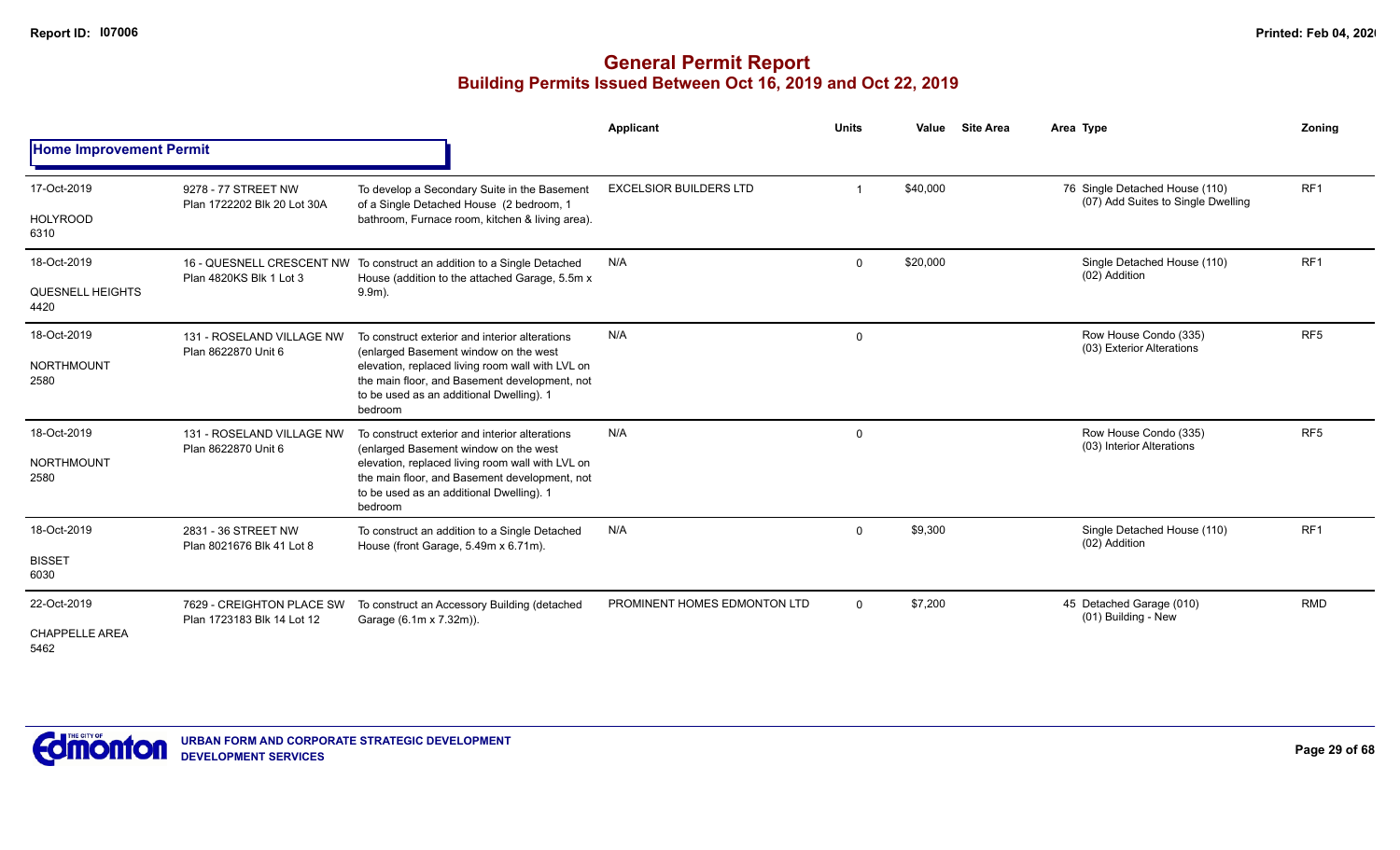|                                             |                                                     |                                                                                                                                   | Applicant        | <b>Units</b> | <b>Site Area</b><br>Value | Area Type                                                            | Zoning          |
|---------------------------------------------|-----------------------------------------------------|-----------------------------------------------------------------------------------------------------------------------------------|------------------|--------------|---------------------------|----------------------------------------------------------------------|-----------------|
| <b>Home Improvement Permit</b>              |                                                     |                                                                                                                                   |                  |              |                           |                                                                      |                 |
| 22-Oct-2019                                 | 8435 - 76 STREET NW<br>Plan 4892HW Blk 10 Lot 2     | To demolish a Accessory building (detached<br>Garage).                                                                            | N/A              | $\mathbf 0$  | \$3,400                   | Detached Garage(010)<br>(99) Demolition                              | RF <sub>1</sub> |
| <b>IDYLWYLDE</b><br>6320                    |                                                     |                                                                                                                                   |                  |              |                           |                                                                      |                 |
| 21-Oct-2019                                 | 10445 - 148 STREET NW<br>Plan 8620477 Blk 9 Lot 6   | To construct a front uncovered deck to a Single<br>Detached House, existing without permits (2.44                                 | N/A              | $\Omega$     | \$1,100                   | 5 Single Detached House (110)<br>(03) Deck Attached                  | RF <sub>3</sub> |
| <b>GROVENOR</b><br>3210                     |                                                     | m x 1.90 m @ 0.84 m in Height).                                                                                                   |                  |              |                           |                                                                      |                 |
| 17-Oct-2019                                 | 12735 - 116 STREET NW                               | To construct exterior alterations of a Single<br>Detached House (front attached garage/shed                                       | N/A              | $\mathbf 0$  |                           | Single Detached House (110)<br>(03) Exterior Alterations             | RF <sub>2</sub> |
| CALDER<br>3070                              | Plan 381AJ Blk 6 Lots 21-22                         | and driveway removal).                                                                                                            |                  |              |                           |                                                                      |                 |
| 21-Oct-2019                                 | 2036 - 82 STREET NW<br>Plan 4997TR Blk 14 Lot 37    | To develop a Secondary Suite in the Basement<br>of a Single Detached House (2 bedrooms, 1<br>bathroom, kitchen, mechanical room). | N/A              |              | \$7,000                   | 78 Single Detached House (110)<br>(07) Add Suites to Single Dwelling | RF <sub>1</sub> |
| <b>SATOO</b><br>6680                        |                                                     |                                                                                                                                   |                  |              |                           |                                                                      |                 |
| 16-Oct-2019                                 | 14148 - 98 AVENUE NW<br>Plan 1721085 Blk 6 Lot 36B  | To construct an Accessory Building (detached<br>Garage, 6.71m x 6.71m).                                                           | LOTUS HOMES INC. | $\Omega$     | \$7,300                   | 45 Detached Garage (010)<br>(01) Building - New                      | RF <sub>1</sub> |
| <b>CRESTWOOD</b><br>3140                    |                                                     |                                                                                                                                   |                  |              |                           |                                                                      |                 |
| 21-Oct-2019                                 | 3777 - CHERRY LOOP SW<br>Plan 1820072 Blk 16 Lot 35 | To construct a rear uncovered deck to a Single<br>Detached House (7.32m x 3.66m @ 1.22m in                                        | N/A              | $\Omega$     | \$5,000                   | 20 Single Detached House (110)<br>(03) Deck Attached                 | <b>RMD</b>      |
| THE ORCHARDS AT<br><b>ELLERSLIE</b><br>6216 |                                                     | Height).                                                                                                                          |                  |              |                           |                                                                      |                 |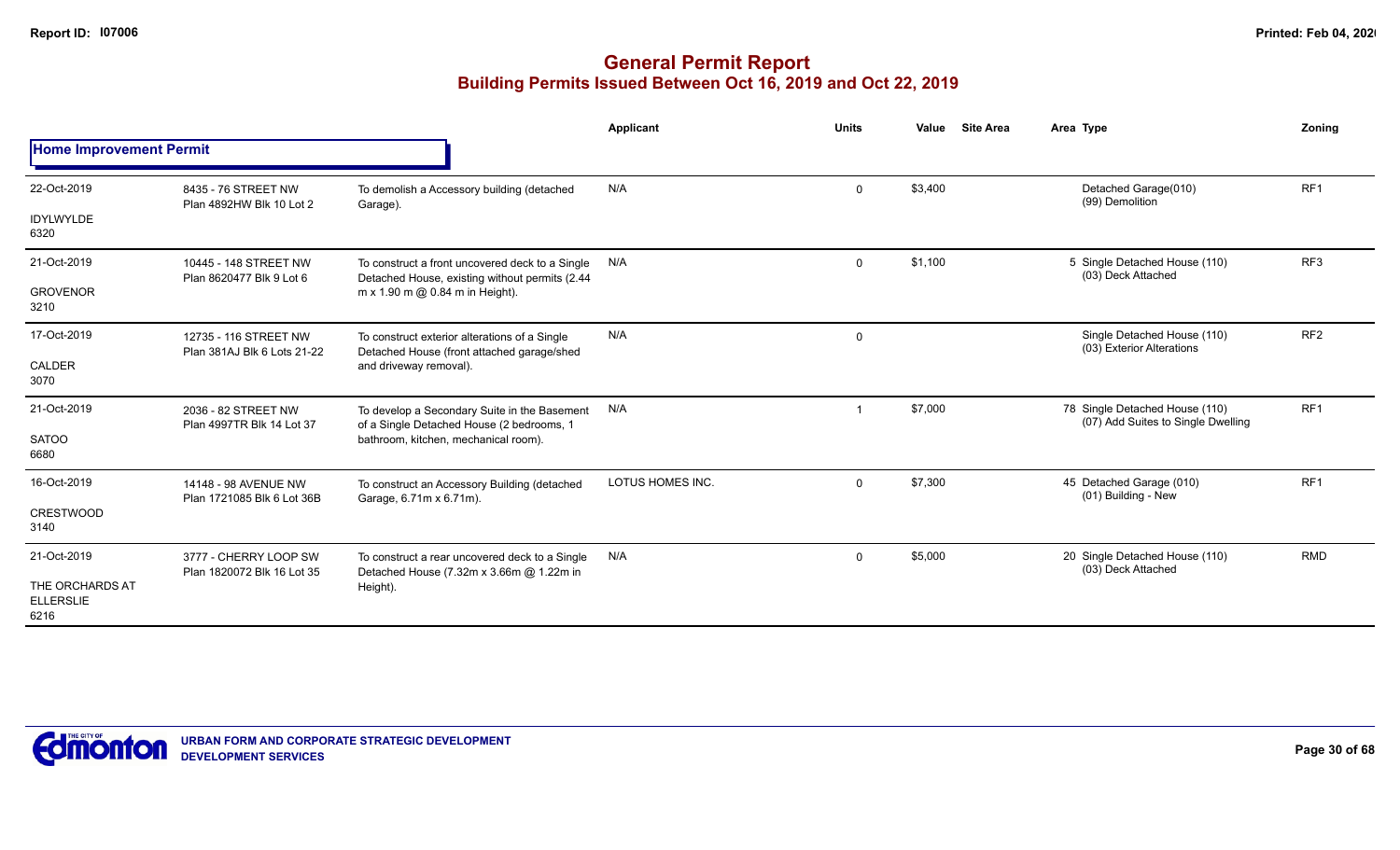|                                         |                                                     |                                                                                                                                                                                                                                                                                                                                                  | Applicant                   | <b>Units</b> | <b>Site Area</b><br>Value | Area Type                                                | Zoning          |
|-----------------------------------------|-----------------------------------------------------|--------------------------------------------------------------------------------------------------------------------------------------------------------------------------------------------------------------------------------------------------------------------------------------------------------------------------------------------------|-----------------------------|--------------|---------------------------|----------------------------------------------------------|-----------------|
| <b>Home Improvement Permit</b>          |                                                     |                                                                                                                                                                                                                                                                                                                                                  |                             |              |                           |                                                          |                 |
| 22-Oct-2019<br><b>HIGH PARK</b><br>4200 | 10725 - 154 STREET NW<br>Plan 4592AD Blk 28 Lot 6   | To construct an interior and exterior alterations.<br>and an addition to a Single Detached House.<br>(addition: main floor footprint with Unenclosed<br>Front Porch and second storey addition),<br>(interior alterations: new floorplans - main floor<br>and second floor, basement development (NOT<br>to be used as an additional Dwelling)). | N/A                         | $\Omega$     |                           | Single Detached House (110)<br>(03) Exterior Alterations | RF <sub>1</sub> |
| 22-Oct-2019<br><b>HIGH PARK</b><br>4200 | 10725 - 154 STREET NW<br>Plan 4592AD Blk 28 Lot 6   | To construct an interior and exterior alterations.<br>and an addition to a Single Detached House.<br>(addition: main floor footprint with Unenclosed<br>Front Porch and second storey addition),<br>(interior alterations: new floorplans - main floor<br>and second floor, basement development (NOT<br>to be used as an additional Dwelling)). | N/A                         | $\Omega$     |                           | Single Detached House (110)<br>(03) Interior Alterations | RF1             |
| 18-Oct-2019<br><b>OZERNA</b><br>2600    | 16547 - 67 STREET NW<br>Plan 0122320 Blk 125 Lot 12 | To construct an addition (covered deck 4.70m x<br>10.97m @ 0.46m in height).                                                                                                                                                                                                                                                                     | <b>LGM PATIO COVERS LTD</b> | $\Omega$     |                           | Single Detached House (110)<br>(02) Addition             | RF <sub>1</sub> |
| 22-Oct-2019<br><b>MILLER</b><br>2541    | 4313 - 152 AVENUE NW<br>Plan 0225112 Blk 13 Lot 40  | To construct exterior alterations to a Single<br>Detached House (replacing window 1.83m x<br>$1m$ ).                                                                                                                                                                                                                                             | TANIA DE CARVALHO HEPFNER   | $\Omega$     |                           | Single Detached House (110)<br>(03) Exterior Alterations | <b>RPL</b>      |
| 17-Oct-2019<br><b>CRESTWOOD</b><br>3140 | 9939 - 146 STREET NW<br>Plan 1443ET Blk 103 Lot H   | To construct an Accessory building (detached<br>Garage, 11.13m x 7.32m) and demolish a Single<br>Detached House and Accessory Building<br>(detached Garage).                                                                                                                                                                                     | URBIS DEVELOPMENTS LTD      | $\mathbf{0}$ | \$12,800                  | 79 Detached Garage (010)<br>(01) Building - New          | RF <sub>1</sub> |
| 17-Oct-2019<br><b>CRESTWOOD</b><br>3140 | 9939 - 146 STREET NW<br>Plan 1443ET Blk 103 Lot H   | To construct an Accessory building (detached<br>Garage, 11.13m x 7.32m) and demolish a Single<br>Detached House and Accessory Building<br>(detached Garage).                                                                                                                                                                                     | URBIS DEVELOPMENTS LTD      | $\Omega$     | \$3,400                   | Detached Garage(010)<br>(99) Demolition                  | RF <sub>1</sub> |

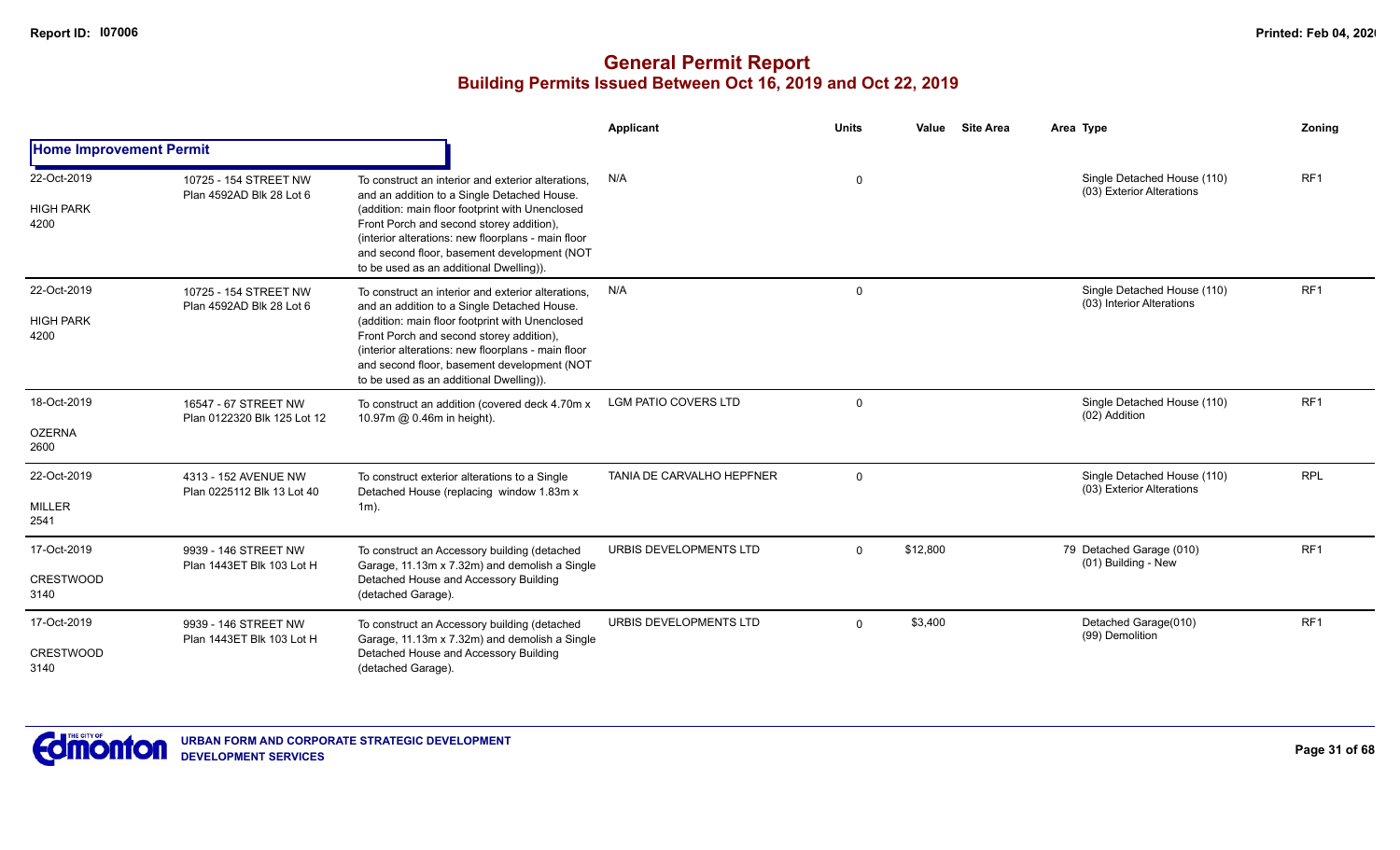|                                                 |                                                       |                                                                                                                                                                                                                                                                              | <b>Applicant</b>                                  | <b>Units</b> | <b>Site Area</b><br>Value | Area Type                                           | Zoning          |
|-------------------------------------------------|-------------------------------------------------------|------------------------------------------------------------------------------------------------------------------------------------------------------------------------------------------------------------------------------------------------------------------------------|---------------------------------------------------|--------------|---------------------------|-----------------------------------------------------|-----------------|
| <b>Home Improvement Permit</b>                  |                                                       |                                                                                                                                                                                                                                                                              |                                                   |              |                           |                                                     |                 |
| 17-Oct-2019<br><b>CRESTWOOD</b><br>3140         | 9939 - 146 STREET NW<br>Plan 1443ET Blk 103 Lot H     | To construct an Accessory building (detached<br>Garage, 11.13m x 7.32m) and demolish a Single<br>Detached House and Accessory Building<br>(detached Garage).                                                                                                                 | URBIS DEVELOPMENTS LTD                            | $-1$         | \$6,500                   | Single Detached House (110)<br>(99) Demolition      | RF <sub>1</sub> |
| 22-Oct-2019<br><b>OTTEWELL</b><br>6550          | 9307 - 72 STREET NW<br>Plan 6450KS Blk 26 Lot 1       | To construct an Accessory Building (rear<br>detached Garage (9.75m x 8.53m) and a front<br>uncovered deck (4.27m x 3.66m @ 0.6m in<br>height).                                                                                                                               | GARRY BUILDERS (1999) LTD                         | $\mathbf 0$  | \$0                       | Detached Garage (010)<br>(01) Building - New        | RF <sub>1</sub> |
| 22-Oct-2019<br><b>OTTEWELL</b><br>6550          | 9307 - 72 STREET NW<br>Plan 6450KS Blk 26 Lot 1       | To construct an Accessory Building (rear<br>detached Garage (9.75m x 8.53m) and a front<br>uncovered deck (4.27m x 3.66m @ 0.6m in<br>height).                                                                                                                               | GARRY BUILDERS (1999) LTD                         | $\Omega$     | \$0                       | Single Detached House (110)<br>(03) Deck Attached   | RF1             |
| 17-Oct-2019<br>POLLARD MEADOWS<br>6580          | 4916 - 19 AVENUE NW<br>Plan 7823024 Blk 10 Lot 2A     | To construct an Accessory Building (detached<br>Garage, 6.70m x 7.31m).                                                                                                                                                                                                      | DMI CONSTRUCTION & HOME<br><b>RENOVATIONS LTD</b> | $\mathbf 0$  | \$7,900                   | 49 Detached Garage (010)<br>(01) Building - New     | RF4             |
| 18-Oct-2019<br><b>TERWILLEGAR TOWNE</b><br>5640 | 3106 - TREDGER PLACE NW<br>Plan 0325733 Blk 74 Lot 81 | To construct exterior alterations to a Single<br>Detached House (Pergola 3.62m x 11.04m<br>above a 2 tiered rear deck; upper deck, 3.62m x<br>2.30m @ 1.21m in Height; lower deck 4.80m x<br>5.07m @ 0.56m in Height) and to install a hot<br>tub, existing without permits. | N/A                                               | $\mathbf 0$  | \$5,200                   | Single Detached House (110)<br>$(14)$ Hot Tub       | <b>RSL</b>      |
| 18-Oct-2019<br><b>TERWILLEGAR TOWNE</b><br>5640 | 3106 - TREDGER PLACE NW<br>Plan 0325733 Blk 74 Lot 81 | To construct exterior alterations to a Single<br>Detached House (Pergola 3.62m x 11.04m<br>above a 2 tiered rear deck; upper deck, 3.62m x<br>2.30m @ 1.21m in Height; lower deck 4.80m x<br>5.07m @ 0.56m in Height) and to install a hot<br>tub, existing without permits. | N/A                                               | $\Omega$     | \$2,100                   | 8 Single Detached House (110)<br>(03) Deck Attached | <b>RSL</b>      |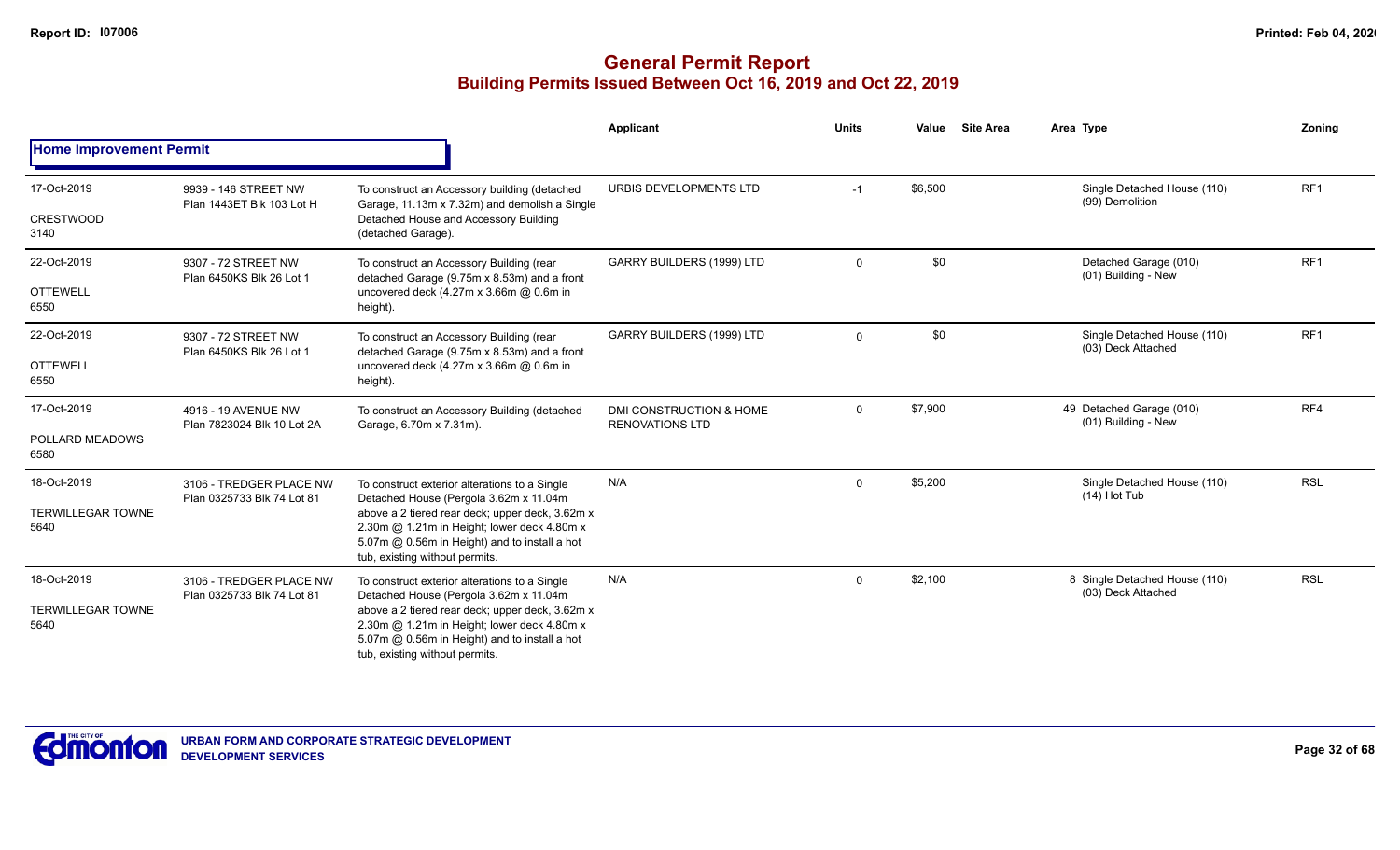|                                                 |                                                                        |                                                                                                                                                                                                                                                                              | Applicant                    | <b>Units</b> | <b>Site Area</b><br>Value | Area Type                                                         | Zoning          |
|-------------------------------------------------|------------------------------------------------------------------------|------------------------------------------------------------------------------------------------------------------------------------------------------------------------------------------------------------------------------------------------------------------------------|------------------------------|--------------|---------------------------|-------------------------------------------------------------------|-----------------|
| <b>Home Improvement Permit</b>                  |                                                                        |                                                                                                                                                                                                                                                                              |                              |              |                           |                                                                   |                 |
| 18-Oct-2019<br><b>TERWILLEGAR TOWNE</b><br>5640 | 3106 - TREDGER PLACE NW<br>Plan 0325733 Blk 74 Lot 81                  | To construct exterior alterations to a Single<br>Detached House (Pergola 3.62m x 11.04m<br>above a 2 tiered rear deck; upper deck, 3.62m x<br>2.30m @ 1.21m in Height; lower deck 4.80m x<br>5.07m @ 0.56m in Height) and to install a hot<br>tub, existing without permits. | N/A                          | $\mathbf 0$  |                           | Single Detached House (110)<br>(02) Addition                      | <b>RSL</b>      |
| 17-Oct-2019<br><b>FOREST HEIGHTS</b><br>6230    | 7408 - ROWLAND ROAD NW<br>Plan 6906KS Blk 7 Lot 10                     | To construct a rear addition (main Floor 3.8 m x<br>5.5 m) and interior alterations to a Single<br>Detached House.                                                                                                                                                           | N/A                          | $\Omega$     | \$40,000                  | Single Detached House (110)<br>(02) Addition                      | RF <sub>1</sub> |
| 16-Oct-2019<br>LAUREL<br>6444                   | 1763 - 24 STREET NW<br>Plan 1920713 Blk 14 Lot 4                       | To construct an Accessory Building (detached<br>Garage (6.1m x 6.1m)).                                                                                                                                                                                                       | MODERN GENERAL CONTRACTORS   | $\Omega$     | \$6,000                   | 37 Detached Garage (010)<br>(01) Building - New                   | <b>RPL</b>      |
| 17-Oct-2019<br><b>MCCONACHIE AREA</b><br>2521   | 1294 - MCCONACHIE<br><b>BOULEVARD NW</b><br>Plan 1823225 Blk 29 Lot 14 | To construct an Accessory Building (mutual<br>detached Garage, 12.2m x 6.7m).                                                                                                                                                                                                | STERLING HOMES EDMONTON LTD. | $\Omega$     | \$13,200                  | 82 Detached Garage (010)<br>(01) Building - New                   | RF4, RF4        |
| 16-Oct-2019<br><b>DUGGAN</b><br>5160            | 10804 - 38A AVENUE NW<br>Plan 3357NY Blk 2 Lot 24                      | To erect a fence 1.85 m in Height in the flanking N/A<br>Side Yard Abutting 108 Street NW.<br>RETURNED TO MAIL SERVICES OCT 3, 2019 -<br>DONNA LEGAULT 3832 - 108 STREET NW<br>EDMONTON AB T6J 1B8                                                                           |                              | $\Omega$     | \$0                       | Single Detached House (110)<br>(03) Exterior Alterations          | RF <sub>1</sub> |
| 17-Oct-2019<br><b>BALWIN</b><br>2020            | 12907 - 73 STREET NW<br>Plan 731MC Blk 9 Lots 25-26                    | To develop a Secondary Suite and exterior<br>alterations to a Single Detached House<br>(changing entrance door).                                                                                                                                                             | <b>LARU HOMES LTD</b>        |              | \$50,000                  | Single Detached House (110)<br>(07) Add Suites to Single Dwelling | RF <sub>1</sub> |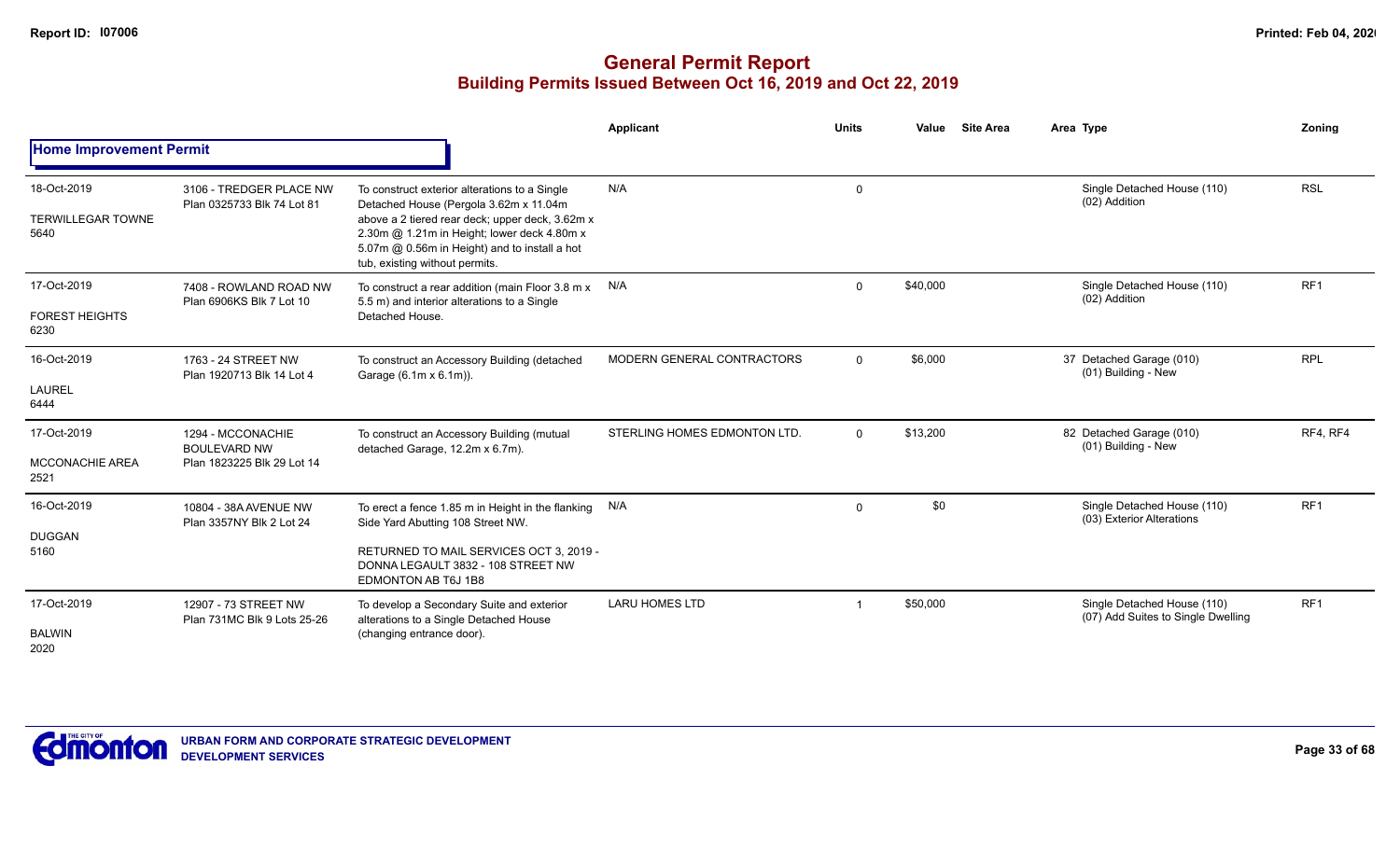|                                    |                                                         |                                                                                                                                                    | Applicant             | <b>Units</b> | Value    | <b>Site Area</b> | Area Type                                                         | Zoning                          |
|------------------------------------|---------------------------------------------------------|----------------------------------------------------------------------------------------------------------------------------------------------------|-----------------------|--------------|----------|------------------|-------------------------------------------------------------------|---------------------------------|
| <b>Home Improvement Permit</b>     |                                                         |                                                                                                                                                    |                       |              |          |                  |                                                                   |                                 |
| 16-Oct-2019                        | 561 - GLENRIDDING RAVINE<br>DRIVE SW                    | To construct an Accessory Building (detached<br>mutual Garage (21.94 m x 6.71 m)).                                                                 | ROHIT COMMUNITIES INC | $\Omega$     | \$23,700 |                  | 147 Detached Garage (010)<br>(01) Building - New                  | DC1, DC1, DC<br>DC <sub>1</sub> |
| <b>GLENRIDDING RAVINE</b><br>5579  | Plan 1921203 Blk 3 Lot 20                               |                                                                                                                                                    |                       |              |          |                  |                                                                   |                                 |
| 17-Oct-2019                        | 16707 - 14 AVENUE SW<br>Plan 1525125 Blk 6 Lot 18       | To construct interior alterations to a<br>Semi-Detached House (Basement development,                                                               | N/A                   | $\mathbf 0$  | \$15,000 |                  | Semi-Detached House (210)<br>(03) Interior Alterations            | RF4                             |
| <b>GLENRIDDING HEIGHTS</b><br>5578 |                                                         | NOT to be used as an additional Dwelling).<br>Storage room, washroom, mechanical and living<br>room)                                               |                       |              |          |                  |                                                                   |                                 |
| 18-Oct-2019                        | 9663 - 87 AVENUE NW<br>Plan 2368Q Blk 5 Lot 14          | To construct an Accessory Building (shed, 1.9m<br>x 1.7m) and to construct an Accessory Building                                                   | N/A                   | $\Omega$     | \$100    |                  | 4 Shed (040)<br>(01) Building - New                               | RF <sub>2</sub>                 |
| <b>STRATHCONA</b><br>5480          |                                                         | (shed, 2.1m x 2.1m), existing without permits.                                                                                                     |                       |              |          |                  |                                                                   |                                 |
| 18-Oct-2019                        | 9663 - 87 AVENUE NW<br>Plan 2368Q Blk 5 Lot 14          | To construct an Accessory Building (shed, 1.9m<br>x 1.7m) and to construct an Accessory Building<br>(shed, 2.1m x 2.1m), existing without permits. | N/A                   | $\Omega$     | \$100    |                  | 3 Shed (040)<br>(01) Building - New                               | RF <sub>2</sub>                 |
| <b>STRATHCONA</b><br>5480          |                                                         |                                                                                                                                                    |                       |              |          |                  |                                                                   |                                 |
| 17-Oct-2019                        | 10146 - 62 STREET NW<br>Plan 1841KS Blk 3 Lot 7         | To construct exterior alterations (enlarge two<br>basement windows) and to develop a                                                               | N/A                   | $\mathbf 0$  |          |                  | Single Detached House (110)<br>(03) Exterior Alterations          | RF <sub>1</sub>                 |
| <b>FULTON PLACE</b><br>6240        |                                                         | Secondary Suite (existing) in the Basement of a<br>Single Detached House.                                                                          |                       |              |          |                  |                                                                   |                                 |
| 17-Oct-2019                        | 10146 - 62 STREET NW<br>Plan 1841KS Blk 3 Lot 7         | To construct exterior alterations (enlarge two<br>basement windows) and to develop a                                                               | N/A                   |              | \$5,000  |                  | Single Detached House (110)<br>(07) Add Suites to Single Dwelling | RF1                             |
| <b>FULTON PLACE</b><br>6240        |                                                         | Secondary Suite (existing) in the Basement of a<br>Single Detached House.                                                                          |                       |              |          |                  |                                                                   |                                 |
| 22-Oct-2019                        | 218 - LINDSAY CRESCENT NW<br>Plan 9822774 Blk 153 Lot 2 | To construct a rear partially covered deck<br>(irregular shaped, 4.42 m x 3.94 m @ 1.35 m in                                                       | <b>PERMITECH</b>      | $\Omega$     | \$4,400  |                  | 17 Single Detached House (110)<br>(03) Deck Attached              | RF <sub>1</sub>                 |
| <b>LEGER</b><br>5630               |                                                         | Height) existing without permits.                                                                                                                  |                       |              |          |                  |                                                                   |                                 |

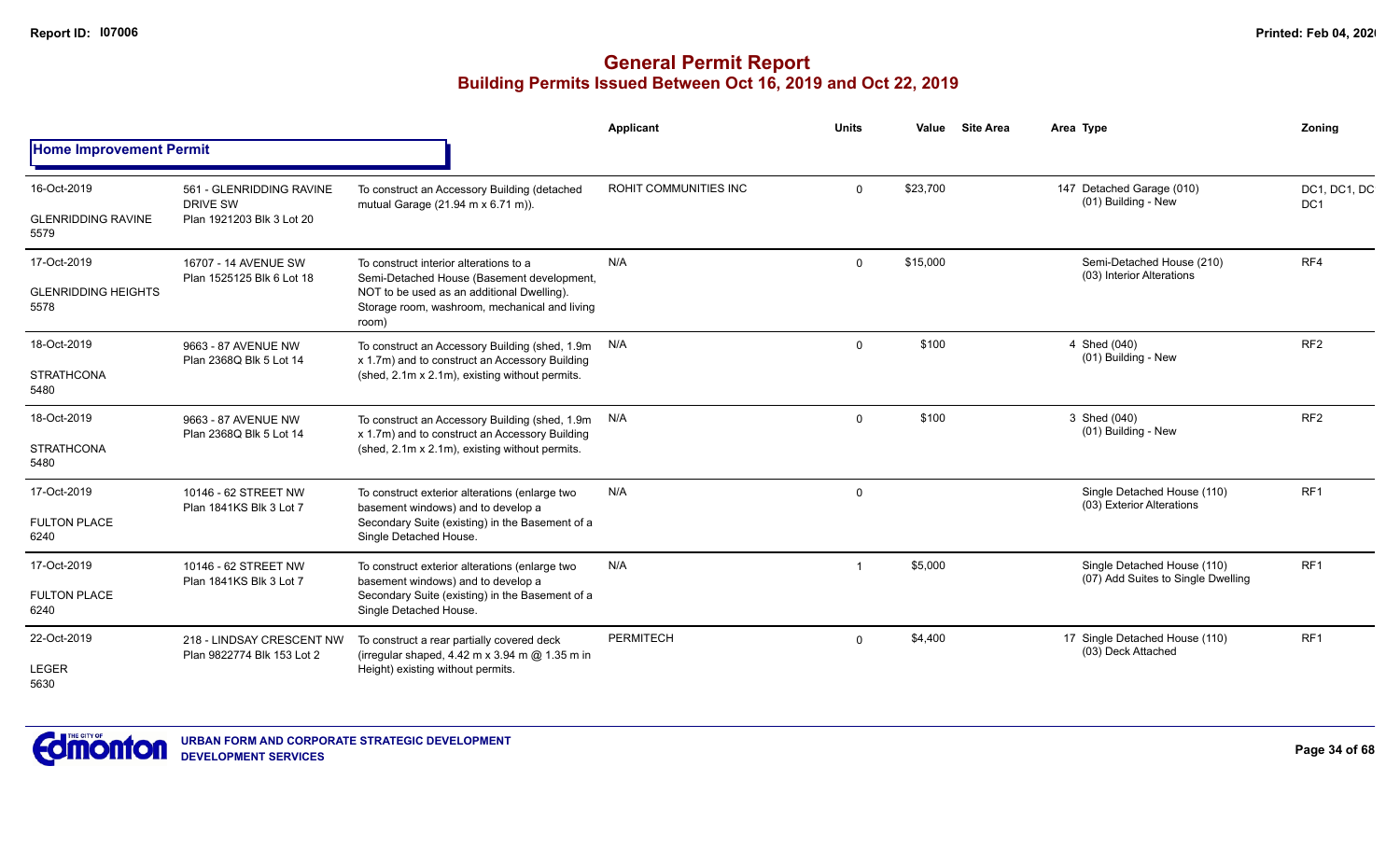|                                  |                                                     |                                                                                                   | <b>Applicant</b>                             | <b>Units</b> | Value    | <b>Site Area</b> | Area Type                                                            | Zonina          |
|----------------------------------|-----------------------------------------------------|---------------------------------------------------------------------------------------------------|----------------------------------------------|--------------|----------|------------------|----------------------------------------------------------------------|-----------------|
| <b>Home Improvement Permit</b>   |                                                     |                                                                                                   |                                              |              |          |                  |                                                                      |                 |
| 17-Oct-2019                      | 3321 - LAKEVIEW ROAD NW<br>Plan 0627961 Blk 1 Lot 7 | To construct an Accessory Building (detached<br>Garage, 6.1m x 7.9m).                             | N/A                                          | $\mathbf 0$  | \$7,700  |                  | 48 Detached Garage (010)<br>(01) Building - New                      | RMH, RMH        |
| <b>WESTVIEW VILLAGE</b><br>4620  |                                                     |                                                                                                   |                                              |              |          |                  |                                                                      |                 |
| 16-Oct-2019                      | 12109 - 101 STREET NW<br>Plan 6537U Blk 4 Lots 4-5  | To construct interior and exterior alterations to a<br>Semi-detached House (Basement development, | N/A                                          | $\mathbf 0$  |          |                  | Single Detached House (110)<br>(03) Exterior Alterations             | RF <sub>3</sub> |
| WESTWOOD<br>1250                 |                                                     | NOT to be used as an additional Dwelling and<br>enlarging 3 windows in basement).                 |                                              |              |          |                  |                                                                      |                 |
| 16-Oct-2019                      | 12109 - 101 STREET NW<br>Plan 6537U Blk 4 Lots 4-5  | To construct interior and exterior alterations to a<br>Semi-detached House (Basement development, | N/A                                          | $\mathbf 0$  |          |                  | Single Detached House (110)<br>(03) Interior Alterations             | RF <sub>3</sub> |
| WESTWOOD<br>1250                 |                                                     | NOT to be used as an additional Dwelling and<br>enlarging 3 windows in basement).                 |                                              |              |          |                  |                                                                      |                 |
| 16-Oct-2019                      | 2511 - PRICE WAY SW<br>Plan 1720738 Blk 11 Lot 41   | To construct an Accessory Building (detached<br>Garage (5.49m x 6.71m)).                          | N/A                                          | $\mathbf 0$  | \$5,900  |                  | 37 Detached Garage (010)<br>(01) Building - New                      | <b>HVLD</b>     |
| <b>PAISLEY</b><br>5469           |                                                     |                                                                                                   |                                              |              |          |                  |                                                                      |                 |
| 16-Oct-2019                      | 9818 - 155 STREET NW<br>Plan 1821103 Blk 4 Lot 7A   | To develop a Secondary Suite in the Basement<br>and construct exterior alterations to a Single    | <b>FRANKEN HOLDINGS LTD</b>                  |              | \$25,000 |                  | 68 Single Detached House (110)<br>(07) Add Suites to Single Dwelling | RF <sub>1</sub> |
| <b>WEST JASPER PLACE</b><br>4580 |                                                     | Detached House (new side door) (1 Bedroom,<br>1 bathroom, Living, Kitchen, Utility).              |                                              |              |          |                  |                                                                      |                 |
| 16-Oct-2019                      | 9818 - 155 STREET NW<br>Plan 1821103 Blk 4 Lot 7A   | To develop a Secondary Suite in the Basement<br>and construct exterior alterations to a Single    | <b>FRANKEN HOLDINGS LTD</b>                  | $\mathbf 0$  |          |                  | Single Detached House (110)<br>(03) Exterior Alterations             | RF <sub>1</sub> |
| <b>WEST JASPER PLACE</b><br>4580 |                                                     | Detached House (new side door) (1 Bedroom,<br>1 bathroom, Living, Kitchen, Utility).              |                                              |              |          |                  |                                                                      |                 |
| 18-Oct-2019                      | 8319 - 80 AVENUE NW<br>Plan 1820614 Blk 13 Lot 25A  | To construct an Accessory Building (detached<br>Garage (5.69m x 7.32m)).                          | MARBLE CONSTRUCTION DEVELOPMEI<br><b>LTD</b> | $\mathbf 0$  | \$6,700  |                  | 42 Detached Garage (010)<br>(01) Building - New                      | RF <sub>3</sub> |
| KING EDWARD PARK<br>6360         |                                                     |                                                                                                   |                                              |              |          |                  |                                                                      |                 |

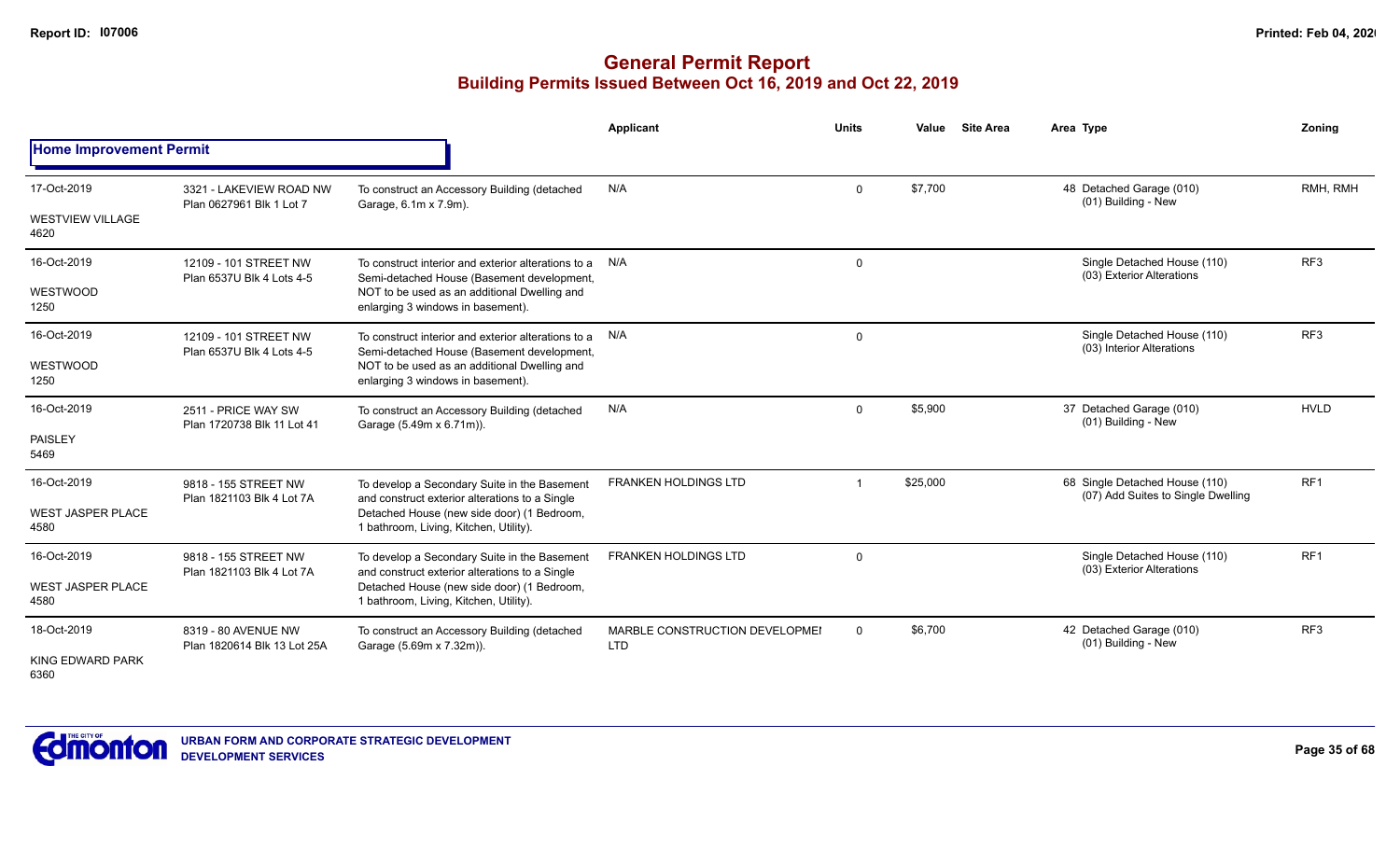|                                |                                                      |                                                                                                      | Applicant                               | <b>Units</b> | Value   | <b>Site Area</b> | Area Type                                                | <b>Zoning</b>                |
|--------------------------------|------------------------------------------------------|------------------------------------------------------------------------------------------------------|-----------------------------------------|--------------|---------|------------------|----------------------------------------------------------|------------------------------|
| <b>Home Improvement Permit</b> |                                                      |                                                                                                      |                                         |              |         |                  |                                                          |                              |
| 22-Oct-2019                    | Plan 1921598 Blk 12 Lot 104                          | 12113 - ASPEN DRIVE WEST NV To construct an Accessory Building (detached<br>Garage (6.81m x 7.32m)). | CANYON SPRING MASTER BUILDER INC        | $\Omega$     | \$7,900 |                  | 49 Detached Garage (010)<br>(01) Building - New          | RF <sub>1</sub>              |
| <b>ASPEN GARDENS</b><br>5020   |                                                      |                                                                                                      |                                         |              |         |                  |                                                          |                              |
| 17-Oct-2019                    | 4617 - ALWOOD WAY SW<br>Plan 1823179 Blk 19 Lot 32   | To construct an Accessory Building (detached<br>Garage (6.1m x 6.1m)).                               | JAYMAN MASTERBUILT INC                  | $\Omega$     | \$6,000 |                  | 37 Detached Garage (010)<br>(01) Building - New          | <b>RMD</b>                   |
| ALLARD<br>5458                 |                                                      |                                                                                                      |                                         |              |         |                  |                                                          |                              |
| 18-Oct-2019                    |                                                      | 12111 - ASPEN DRIVE WEST NW To construct an Accessory Building (detached                             | CANYON SPRING MASTER BUILDER INC        | $\Omega$     | \$8,500 |                  | 53 Detached Garage (010)<br>(01) Building - New          | RF <sub>1</sub>              |
| <b>ASPEN GARDENS</b><br>5020   | Plan 1921598 Blk 12 Lot 103                          | Garage (7.21m x 7.32m)).                                                                             |                                         |              |         |                  |                                                          |                              |
| 22-Oct-2019                    | 4110 - 171A AVENUE NW                                | To construct a rear uncovered deck to a Single<br>Detached House (7.87m x 4.27m @ 0.80m in           | N/A                                     | $\mathbf{0}$ | \$8,400 |                  | 34 Single Detached House (110)<br>(03) Deck Attached     | <b>RSL</b>                   |
| <b>CY BECKER</b><br>2611       | Plan 1425758 Blk 15 Lot 30                           | Height).                                                                                             |                                         |              |         |                  |                                                          |                              |
| 16-Oct-2019                    | 2117 - 85 STREET SW<br>Plan 1722014 Blk 64 Lot 89    | To construct a rear uncovered deck to a<br>Semi-Detached House (3.05m x 3.05m @ 1.30m                | <b>BROOKFIELD RESIDENTIAL PROPERTIE</b> | $\Omega$     | \$2,300 |                  | 9 Semi-Detached House (210)<br>(03) Deck Attached        | RF4                          |
| <b>SUMMERSIDE</b><br>6213      |                                                      | in Height).                                                                                          |                                         |              |         |                  |                                                          |                              |
| 16-Oct-2019                    | 6047 - EDMONDS PLACE NW<br>Plan 1822720 Blk 1 Lot 2  | To construct a rear uncovered deck (3.05 m X)                                                        | <b>BROOKFIELD RESIDENTIAL PROPERTIE</b> | $\Omega$     | \$2,300 |                  | 9 Semi-Detached House (210)<br>(03) Deck Attached        | A, RA8, RMD,<br>RA7, NA, AP, |
| <b>EDGEMONT</b><br>4462        |                                                      | 3.05 m @ 1.4 m in height).                                                                           |                                         |              |         |                  |                                                          | PU, AP, AG,<br>CB1, AP, RMD  |
| 16-Oct-2019                    | 2397 - WARE CRESCENT NW<br>Plan 1323952 Blk 6 Lot 21 | To construct interior alterations (add door from                                                     | N/A                                     | $\Omega$     | \$1,000 |                  | Single Detached House (110)<br>(03) Interior Alterations | RSL, RSL                     |
| WINDERMERE<br>5570             |                                                      | garage to basement landing stairs)                                                                   |                                         |              |         |                  |                                                          |                              |

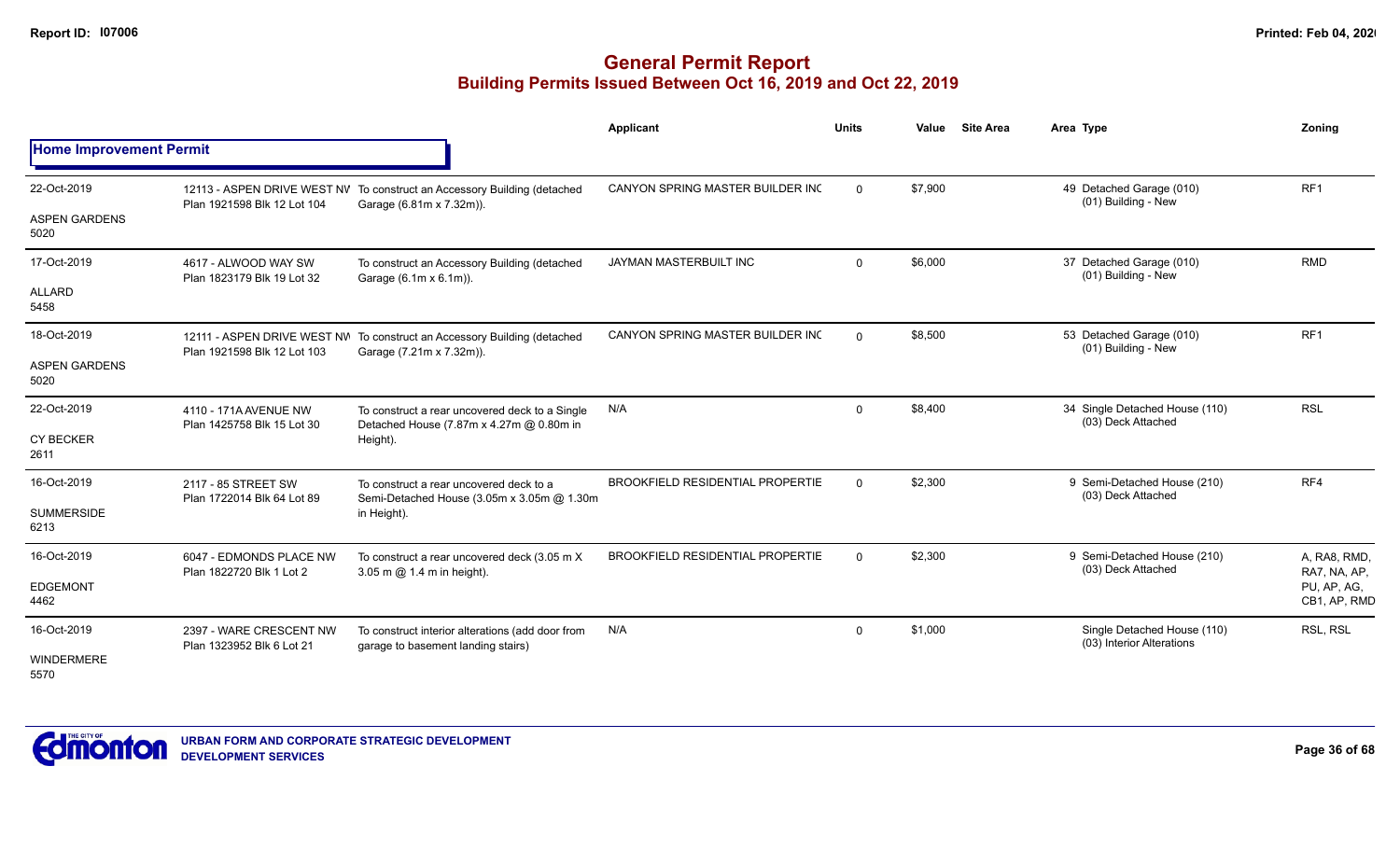|                                             |                                                       |                                                                                                                 | Applicant                                                         | <b>Units</b>   | Value    | <b>Site Area</b> | Area Type                                                         | <b>Zoning</b>   |
|---------------------------------------------|-------------------------------------------------------|-----------------------------------------------------------------------------------------------------------------|-------------------------------------------------------------------|----------------|----------|------------------|-------------------------------------------------------------------|-----------------|
| <b>Home Improvement Permit</b>              |                                                       |                                                                                                                 |                                                                   |                |          |                  |                                                                   |                 |
| 16-Oct-2019                                 | 6051 - EDMONDS PLACE NW<br>Plan 1822720 Blk 1 Lot 2   | To construct a rear uncovered deck (3.05 m X)<br>3.66 m @ 1.2 m in height).                                     | <b>BROOKFIELD RESIDENTIAL PROPERTIE</b>                           | $\Omega$       | \$2,800  |                  | 11 Single Detached House (110)<br>3.05                            | <b>RMD</b>      |
| <b>EDGEMONT</b><br>4462                     |                                                       |                                                                                                                 |                                                                   |                |          |                  |                                                                   |                 |
| 18-Oct-2019                                 | 8117 - ORCHARDS GREEN SW<br>Plan 1822610 Blk 2 Lot 8  | To construct an Accessory Building (detached<br>Garage, 5.49m x 6.71m).                                         | <b>ART HOMES</b>                                                  | $\Omega$       | \$5,900  |                  | 37 Detached Garage (010)<br>(01) Building - New                   | RF4             |
| THE ORCHARDS AT<br><b>ELLERSLIE</b><br>6216 |                                                       |                                                                                                                 |                                                                   |                |          |                  |                                                                   |                 |
| 22-Oct-2019                                 | 8838 - 89 STREET NW<br>Plan 1784HW Blk 1 Lot O        | To construct an addition to a Single Detached<br>House (Unenclosed Front Porch, 4.88m x                         | CEDARBRAE CONTRACTING LTD                                         | $\mathbf 0$    |          |                  | Single Detached House (110)<br>(02) Addition                      | RF <sub>3</sub> |
| <b>BONNIE DOON</b><br>6040                  |                                                       | 1.83m)                                                                                                          |                                                                   |                |          |                  |                                                                   |                 |
| 22-Oct-2019                                 | 11825 - 38 STREET NW<br>Plan 2715AN Blk 21 Lots 29-30 | To develop a Secondary Suite in the Basement<br>of a Semi-detached House. (1 Bedroom, 1                         | 1821254 ALBERTA INC O/A TEKNICON<br><b>CONSTRUCTION SERVICES,</b> | $\overline{1}$ | \$24,000 |                  | Semi-Detached House (210)<br>(07) Add Suites to Single Dwelling   | RF <sub>3</sub> |
| <b>BEACON HEIGHTS</b><br>2040               |                                                       | Bathroom, Living Room, Kitchen, Laundry/<br>Utility).                                                           |                                                                   |                |          |                  |                                                                   |                 |
| 22-Oct-2019                                 | 9327 - 107A AVENUE NW<br>Plan RN23 Blk 18 Lot 13      | To construct an Accessory Building (detached<br>Garage, 6.71m X6.71m).                                          | N/A                                                               | $\Omega$       | \$0      |                  | Detached Garage (010)<br>(01) Building - New                      | RA7             |
| <b>MCCAULEY</b><br>1140                     |                                                       |                                                                                                                 |                                                                   |                |          |                  |                                                                   |                 |
| 16-Oct-2019                                 | 14231 - 91 AVENUE NW<br>Plan 1624261 Blk 1 Lot 32A    | To construct interior alterations to a Single<br>Detached House (Basement development, NOT                      | <b>INNOVATION PLUS DEVELOPMENTS LTL</b>                           | $\Omega$       | \$24,000 |                  | Single Detached House (110)<br>(03) Interior Alterations          | RF <sub>1</sub> |
| <b>PARKVIEW</b><br>3330                     |                                                       | to be used as an additional Dwelling) (1<br>Bedroom, 1 Bathroom, Living, Mech. Room, NO<br>KITCHEN NO WET BAR). |                                                                   |                |          |                  |                                                                   |                 |
| 16-Oct-2019                                 | 13620 - 119 AVENUE NW<br>Plan 5902HW Blk 15 Lot 26    | To develop a Secondary Suite in the Basement<br>of a Single Detached House.                                     | N/A                                                               | -1             | \$25,000 |                  | Single Detached House (110)<br>(07) Add Suites to Single Dwelling | RF1             |
| <b>DOVERCOURT</b><br>3170                   |                                                       |                                                                                                                 |                                                                   |                |          |                  |                                                                   |                 |

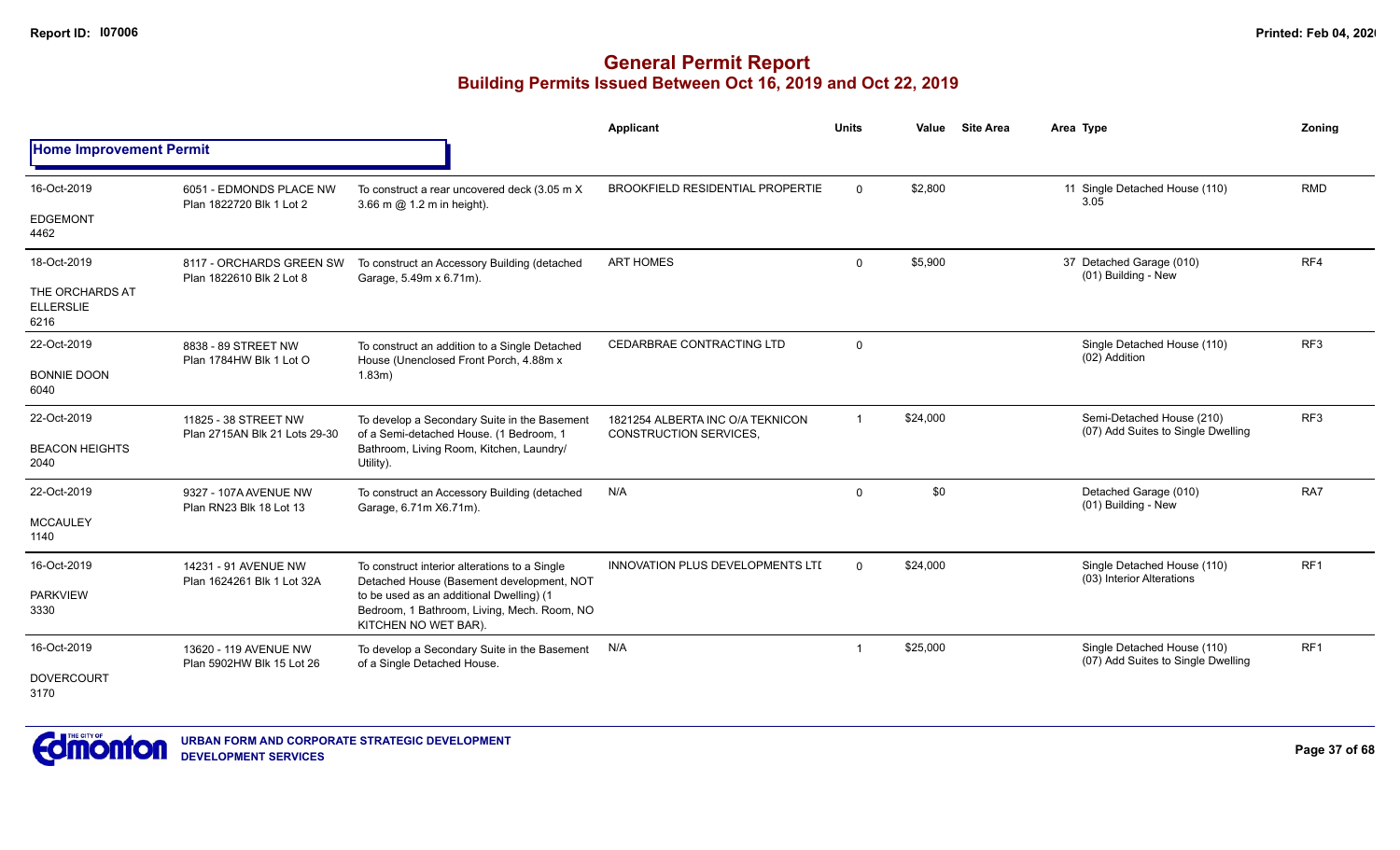|                                      |                                                     |                                                                                                                | Applicant                          | <b>Units</b> | <b>Site Area</b><br>Value | Area Type                                                            | Zoning          |
|--------------------------------------|-----------------------------------------------------|----------------------------------------------------------------------------------------------------------------|------------------------------------|--------------|---------------------------|----------------------------------------------------------------------|-----------------|
| <b>Home Improvement Permit</b>       |                                                     |                                                                                                                |                                    |              |                           |                                                                      |                 |
| 18-Oct-2019                          | 7108 - 81 STREET NW<br>Plan 1014KS Blk 13 Lot 24    | To demolish a Single Detached House.                                                                           | FRANKEN HOLDINGS LTD               | $-1$         | \$6,500                   | Single Detached House (110)<br>(99) Demolition                       | RF <sub>1</sub> |
| <b>AVONMORE</b><br>6020              |                                                     |                                                                                                                |                                    |              |                           |                                                                      |                 |
| 22-Oct-2019                          | 3464 - 40 STREET NW<br>Plan 7922359 Blk 12 Lot 48   | To construct exterior alterations to a Single<br>Detached House (install new window).                          | N/A                                | 0            |                           | Single Detached House (110)<br>(03) Exterior Alterations             | RF <sub>1</sub> |
| <b>MINCHAU</b><br>6530               |                                                     |                                                                                                                |                                    |              |                           |                                                                      |                 |
| 17-Oct-2019                          | 7408 - 82 STREET NW<br>Plan 961KS Blk 1 Lot 40      | To construct an Accessory Building (gazebo<br>$3.05m \times 3.66m$ ).                                          | <b>GREEN TREE ECO-FRIENDLY LTD</b> | $\Omega$     | \$0                       | 11 Gazebo (090)<br>(01) Building - New                               | RF <sub>1</sub> |
| <b>AVONMORE</b><br>6020              |                                                     |                                                                                                                |                                    |              |                           |                                                                      |                 |
| 18-Oct-2019                          | 1530 - 33A STREET NW<br>Plan 1324228 Blk 14 Lot 1   | To construct an Accessory building (detached<br>Garage, 6.10m x 6.40m).                                        | PREMIER BUILT GARAGES              | $\Omega$     | \$6,300                   | 39 Detached Garage (010)<br>(01) Building - New                      | <b>RPL</b>      |
| <b>LAUREL</b><br>6444                |                                                     |                                                                                                                |                                    |              |                           |                                                                      |                 |
| 16-Oct-2019                          | 11615 - 101 STREET NW<br>Plan RN43 Blk 6 Lot 5      | To erect a fence 1.52 m in Height in the Front<br>Yard Abutting 101 Street.                                    | N/A                                | 0            | \$0                       | Single Detached House (110)<br>(03) Exterior Alterations             | RF3             |
| <b>SPRUCE AVENUE</b><br>1230         |                                                     |                                                                                                                |                                    |              |                           |                                                                      |                 |
| 17-Oct-2019                          | 7826 - 174A AVENUE NW<br>Plan 1822549 Blk 15 Lot 11 | To construct interior alterations to a Single<br>Detached House (Basement development with                     | N/A                                | $\Omega$     | \$19,000                  | Single Detached House (110)<br>(03) Interior Alterations             | <b>RMD</b>      |
| <b>CRYSTALLINA NERA WEST</b><br>2463 |                                                     | wet bar. NOT to be used as an additional<br>Dwelling). 2 - BEDROOMS, 1 - BATHROOM                              |                                    |              |                           |                                                                      |                 |
| 17-Oct-2019                          | 1919 - 78 STREET SW<br>Plan 1323184 Blk 50 Lot 44   | PAV RENOVATIONS INC<br>To develop a Secondary Suite in the Basement<br>of a Single Detached House and exterior |                                    |              | \$41,000                  | 81 Single Detached House (110)<br>(07) Add Suites to Single Dwelling | <b>RSL</b>      |
| <b>SUMMERSIDE</b><br>6213            |                                                     | alterations (side door). 2 bedrooms, 1<br>bathroom. 1 mechroom                                                 |                                    |              |                           |                                                                      |                 |

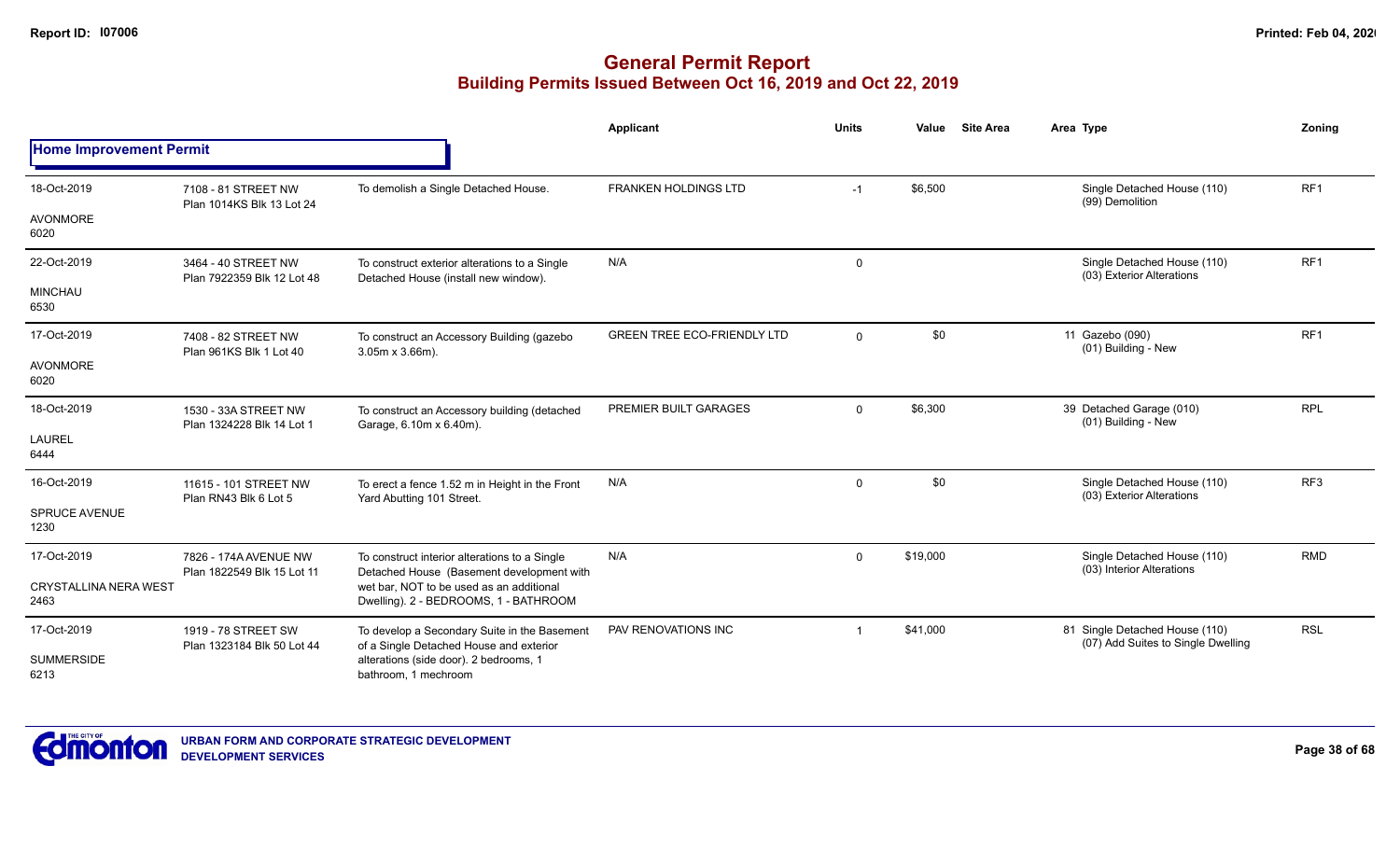|                                               |                                                                        |                                                                                                                                                                    | <b>Applicant</b>             | <b>Units</b> | Value    | <b>Site Area</b> | Area Type                                                         | Zoning          |
|-----------------------------------------------|------------------------------------------------------------------------|--------------------------------------------------------------------------------------------------------------------------------------------------------------------|------------------------------|--------------|----------|------------------|-------------------------------------------------------------------|-----------------|
| <b>Home Improvement Permit</b>                |                                                                        |                                                                                                                                                                    |                              |              |          |                  |                                                                   |                 |
| 21-Oct-2019<br><b>MCKERNAN</b><br>5290        | 11429 - UNIVERSITY AVENUE<br><b>NW</b><br>Plan 2064S Blk 5 Lot 4       | To construct interior alterations to the main floor<br>of a Single Detached House (adding a den to<br>the living room).                                            | N/A                          | $\Omega$     | \$3,000  |                  | Single Detached House (110)<br>(03) Interior Alterations          | RF <sub>1</sub> |
| 22-Oct-2019<br><b>SUMMERSIDE</b><br>6213      | 6911 - 22 AVENUE SW<br>Plan 1024855 Blk 55 Lot 22                      | To install a Hot Tub in the Rear Yard of a Single N/A<br>Detached House (1.93m x 2.13m).                                                                           |                              | $\mathbf 0$  | \$5,200  |                  | Single Detached House (110)<br>$(14)$ Hot Tub                     | <b>RPL</b>      |
| 17-Oct-2019<br><b>HOLYROOD</b><br>6310        | 9111 - 79 STREET NW<br>Plan 5184HW Blk 24 Lot 19                       | To develop a Secondary Suite in the Basement<br>of a Single Detached House (1 Bedroom, 1<br>Bathroom, Living, Kitchen, Utility).                                   | N/A                          |              | \$15,000 |                  | Single Detached House (110)<br>(07) Add Suites to Single Dwelling | RF <sub>1</sub> |
| 17-Oct-2019<br><b>MCCONACHIE AREA</b><br>2521 | 1302 - MCCONACHIE<br><b>BOULEVARD NW</b><br>Plan 1823225 Blk 29 Lot 18 | To construct an Accessory Building (detached<br>Garage (12.2m x 6.10m)).                                                                                           | STERLING HOMES EDMONTON LTD. | $\Omega$     | \$13,200 |                  | 82 Detached Garage (010)<br>(01) Building - New                   | RF4, RF4        |
| 22-Oct-2019<br>NORTH GLENORA<br>3310          | 10959 - 138 STREET NW<br>Plan 1922469 Blk 9 Lot 37A                    | To construct an Accessory Building (detached<br>Garage, 5.79m x 6.25m).                                                                                            | 1914202 ALBERTA LTD          | $\Omega$     | \$5,800  |                  | 36 Detached Garage (010)<br>(01) Building - New                   | <b>RF1. RF1</b> |
| 17-Oct-2019<br><b>GLENGARRY</b><br>2290       | 8531 - 134A AVENUE NW<br>Plan 4095MC Blk 5 Lot 8                       | To develop a Secondary Suite in the Basement<br>of a Single Detached House.<br>(2 Bedrooms, 2 Washrooms, 1 Kitchen, 1 Living<br>room, and 1 Utility/ Laundry room) | TILT PROPERTY GROUP          |              | \$10,000 |                  | Single Detached House (110)<br>(07) Add Suites to Single Dwelling | RF <sub>1</sub> |
| 16-Oct-2019<br><b>CRAWFORD PLAINS</b><br>6140 | 4639 - 10A AVENUE NW<br>Plan 7823021 Blk 43 Lot 31                     | To construct a rear uncovered deck to a Single<br>Detached House (Deck 1: 6.1m x 5.19m<br>@0.48m in Height, Deck 2: 4.71m x 10.58m @<br>0.81m in Height).          | N/A                          | $\Omega$     | \$12,500 |                  | 50 Single Detached House (110)<br>(03) Deck Attached              | RF1             |

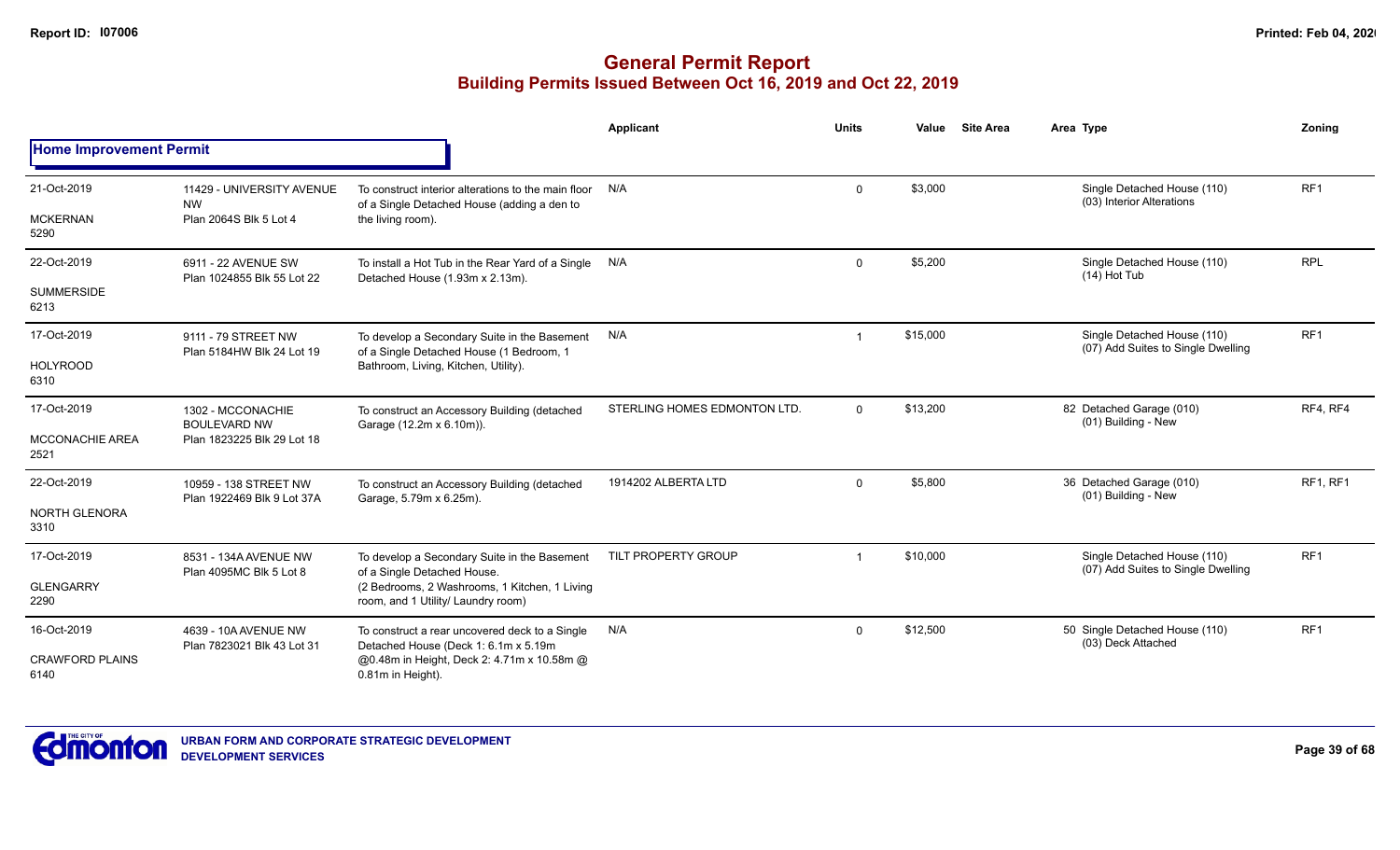|                                |                                                      |                                                                                                        | Applicant | <b>Units</b>   | Value   | <b>Site Area</b> | Area Type                                                              | Zoning          |
|--------------------------------|------------------------------------------------------|--------------------------------------------------------------------------------------------------------|-----------|----------------|---------|------------------|------------------------------------------------------------------------|-----------------|
| <b>Home Improvement Permit</b> |                                                      |                                                                                                        |           |                |         |                  |                                                                        |                 |
| 16-Oct-2019                    | 208 - 59 STREET SW<br>Plan 0727006 Blk 1 Lot 128     | To construct an Accessory Building (detached<br>Garage 6.10m x 6.10m).                                 | N/A       | $\mathbf 0$    | \$6,000 |                  | 37 Detached Garage (010)<br>(01) Building - New                        | <b>RPL</b>      |
| <b>CHARLESWORTH</b><br>6661    |                                                      |                                                                                                        |           |                |         |                  |                                                                        |                 |
| 17-Oct-2019                    | 9235 - 74 STREET NW<br>Plan 6450KS Blk 23 Lot 51     | To install a Hot Tub.                                                                                  | N/A       | $\Omega$       | \$5,200 |                  | Single Detached House (110)<br>$(14)$ Hot Tub                          | RF1             |
| <b>OTTEWELL</b><br>6550        |                                                      |                                                                                                        |           |                |         |                  |                                                                        |                 |
| 16-Oct-2019                    | 1121 - HYNDMAN ROAD NW<br>Plan 0323756 Blk 46 Lot 23 | To construct a rear uncovered deck (3.66m x<br>5.488m @ 0.9m high) and to erect a                      | N/A       | $\mathbf 0$    | \$0     |                  | Single Detached House (110)<br>(03) Deck Attached                      | <b>RPL</b>      |
| <b>CANON RIDGE</b><br>2120     |                                                      | fence/wall/gate @ 1.83(m) in Height in the<br>flanking Side and Rear Yard abutting Hyndman<br>Road NW. |           |                |         |                  | Single Detached House (110)<br><b>RPL</b><br>(03) Exterior Alterations |                 |
| 16-Oct-2019                    | 1121 - HYNDMAN ROAD NW<br>Plan 0323756 Blk 46 Lot 23 | To construct a rear uncovered deck (3.66m x<br>5.488m @ 0.9m high) and to erect a                      | N/A       | $\overline{0}$ | \$0     |                  |                                                                        |                 |
| <b>CANON RIDGE</b><br>2120     |                                                      | fence/wall/gate @ 1.83(m) in Height in the<br>flanking Side and Rear Yard abutting Hyndman<br>Road NW. |           |                |         |                  |                                                                        |                 |
| 22-Oct-2019                    | 12411 - 171 AVENUE NW                                | To construct a rear uncovered deck to a Single<br>Detached House (4.29m x 6.18m @ 0.72m in             | N/A       | $\Omega$       | \$6,700 |                  | 27 Single Detached House (110)<br>(03) Deck Attached                   | <b>RSL</b>      |
| <b>RAPPERSWILL</b><br>3370     | Plan 1120739 Blk 5 Lot 6                             | Height), existing without permits.                                                                     |           |                |         |                  |                                                                        |                 |
| 22-Oct-2019                    | 12515 - 112 AVENUE NW<br>Plan RN39A Blk 5 Lot 10     | To construct a front uncovered deck to a Single<br>Detached House (irregular shape, 4.57m x            | N/A       | $\mathbf 0$    | \$5,200 |                  | 21 Single Detached House (110)<br>(03) Deck Attached                   | RF <sub>3</sub> |
| <b>INGLEWOOD</b><br>3240       |                                                      | 4.52m @ 1.26m in Height).                                                                              |           |                |         |                  |                                                                        |                 |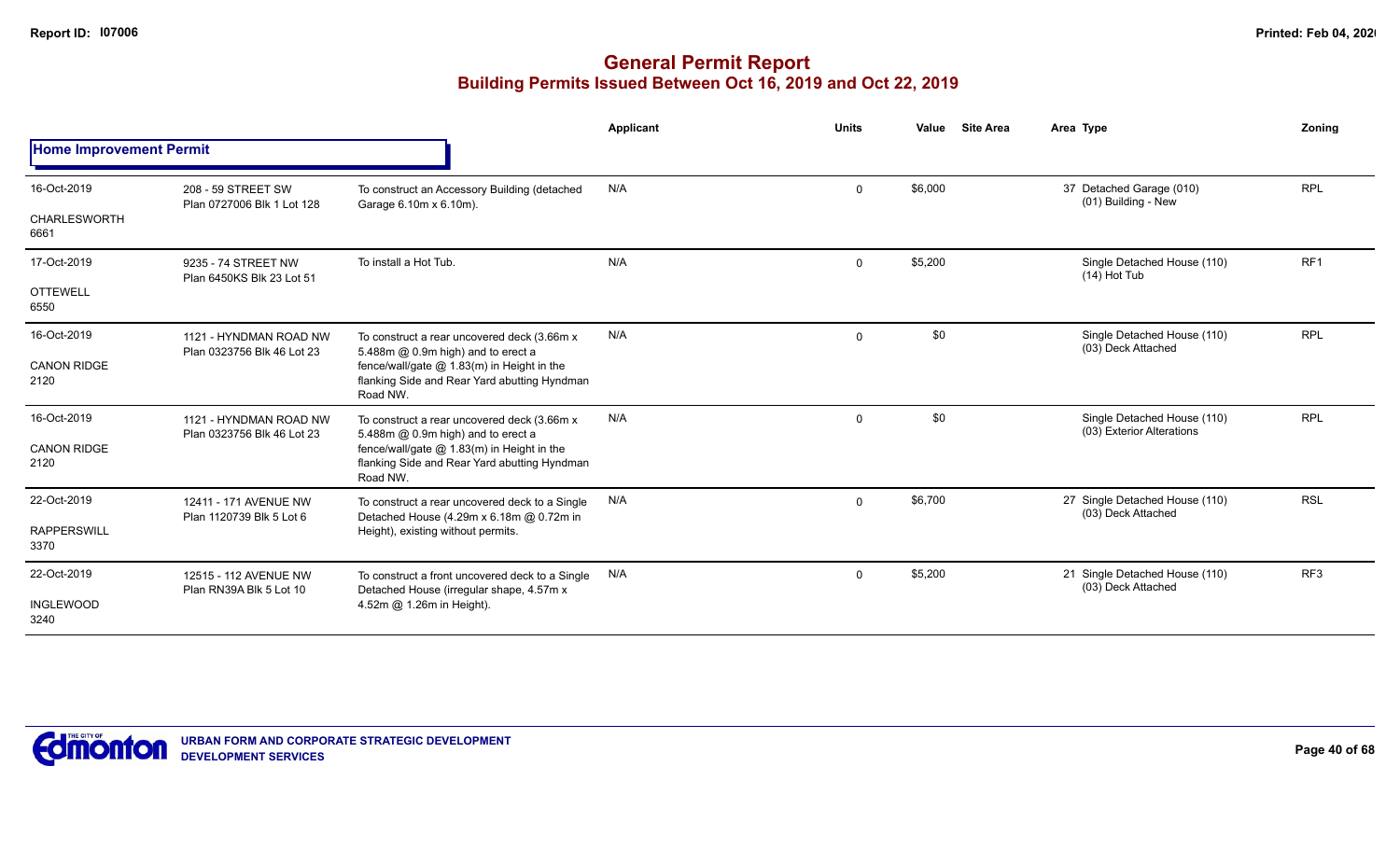|                                       |                                                      |                                                                                                                    | <b>Applicant</b>          | <b>Units</b> | Value    | <b>Site Area</b> | Area Type                                                         | Zoning                           |
|---------------------------------------|------------------------------------------------------|--------------------------------------------------------------------------------------------------------------------|---------------------------|--------------|----------|------------------|-------------------------------------------------------------------|----------------------------------|
| <b>Home Improvement Permit</b>        |                                                      |                                                                                                                    |                           |              |          |                  |                                                                   |                                  |
| 16-Oct-2019<br><b>ELMWOOD</b><br>4140 | 15910 - 83 AVENUE NW<br>Plan 582MC Blk 1 Lot 9       | To erect a Fence 1.83 m in Height in the Front<br>Yard Abutting 159 Street NW and 83 Avenue<br>NW.                 | N/A                       | $\mathbf{0}$ | \$0      |                  | Single Detached House (110)<br>(03) Exterior Alterations          | RF <sub>1</sub>                  |
|                                       |                                                      | NOTICE RETURNED TO MAIL SERVICES OCT<br>2019 - President. West Edmonton Communities<br><b>Council Area Council</b> |                           |              |          |                  |                                                                   |                                  |
| 17-Oct-2019                           | 12961 - 105 STREET NW<br>Plan 1821339 Blk 3A Lot 16B | To develop a Secondary Suite in the Basement<br>of a Semi-Detached House.                                          | N/A                       |              | \$25,000 |                  | 600 Duplex (210)<br>(07) Add Suites to Single Dwelling            | RF <sub>1</sub>                  |
| LAUDERDALE<br>3260                    |                                                      |                                                                                                                    |                           |              |          |                  |                                                                   |                                  |
| 17-Oct-2019                           | 21340 - 90 AVENUE NW<br>Plan 0425140 Blk 23 Lot 155  | To construct a rear uncovered deck with<br>Privacy Screen to a Single Detached House                               | N/A                       | $\Omega$     | \$5,700  |                  | 23 Single Detached House (110)<br>(03) Deck Attached              | <b>RPL</b>                       |
| <b>SUDER GREENS</b><br>4730           |                                                      | (6.10m x 3.74m @ 0.78m in Height and privacy<br>screen @ 1.9m in Height).                                          |                           |              |          |                  |                                                                   |                                  |
| 16-Oct-2019                           | 12920 - 88 STREET NW<br>Plan 4542KS Blk 20 Lot 16    | To develop a Secondary Suite in the Basement<br>of a Single Detached House (New Suite)(2                           | N/A                       |              | \$23,000 |                  | Single Detached House (110)<br>(07) Add Suites to Single Dwelling | RF <sub>1</sub>                  |
| <b>KILLARNEY</b><br>2420              |                                                      | bedroom, 1 bathroom, kitchen, living, laundry,<br>mech. room).                                                     |                           |              |          |                  |                                                                   |                                  |
| 22-Oct-2019                           | 2604 - 201 STREET NW                                 | To construct an Accessory Building (mutual<br>detached Garage 21.96 m x 6.10 m).                                   | <b>COVENTRY HOMES INC</b> | $\Omega$     | \$21,600 |                  | 134 Detached Garage (010)<br>(01) Building - New                  | RF5, RF5, RF5<br>RF <sub>5</sub> |
| THE UPLANDS<br>4464                   | Plan 1920033 Blk 12 Lot 8                            |                                                                                                                    |                           |              |          |                  |                                                                   |                                  |
| 22-Oct-2019                           | 9039 - 20 AVENUE SW<br>Plan 0628200 Blk 30 Lot 66    | To construct exterior alterations to a Single                                                                      | FOX PRO CONSTRUCTION LTD  | $\Omega$     |          |                  | Single Detached House (110)<br>(03) Exterior Alterations          | RSL, RSL                         |
| <b>SUMMERSIDE</b><br>6213             |                                                      | Detached House (replace existing patio door<br>with a larger patio door).                                          |                           |              |          |                  |                                                                   |                                  |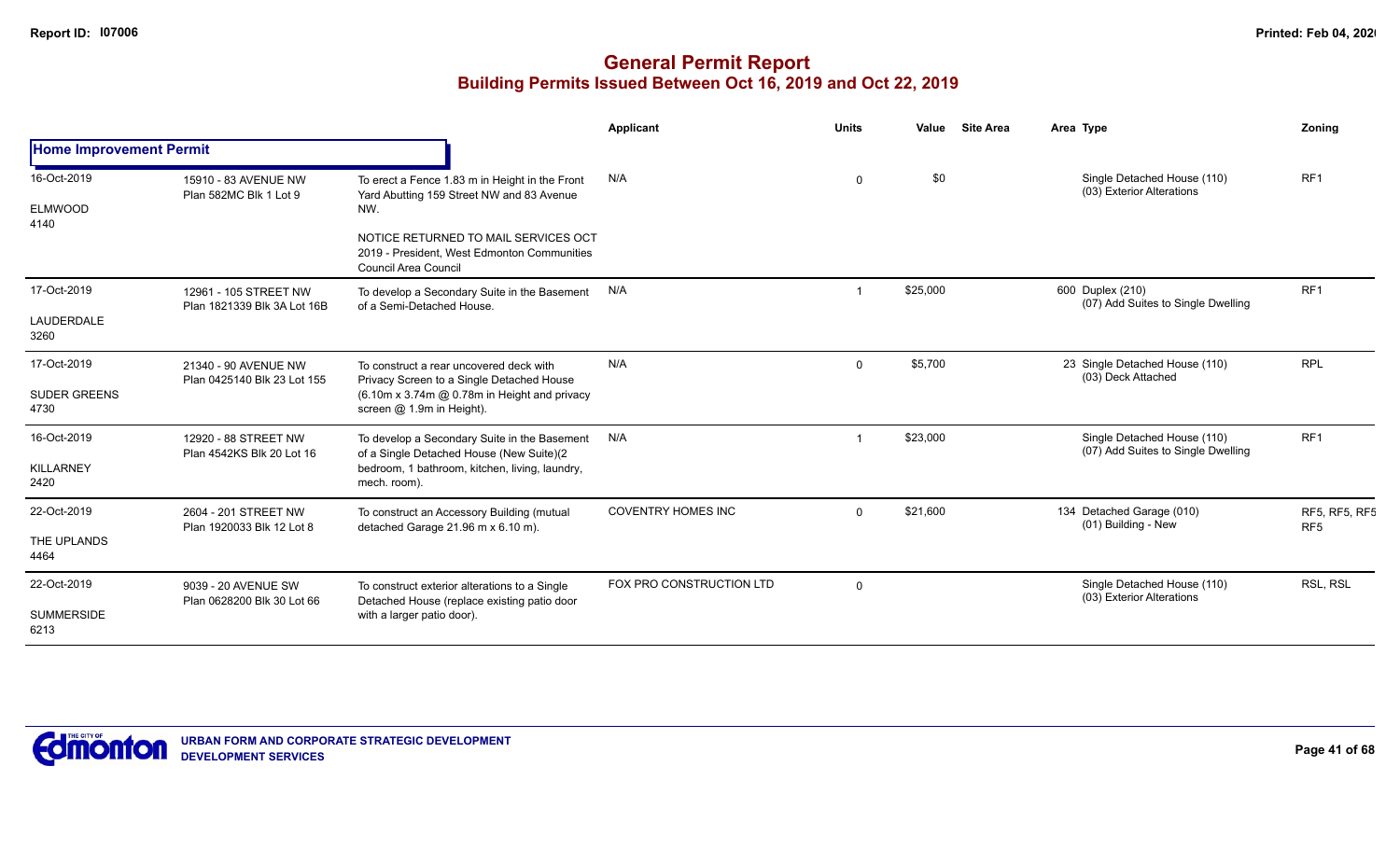|                                             |                                                        |                                                                                                                                   | Applicant                            | <b>Units</b> | Value    | <b>Site Area</b> | Area Type                                                            | <b>Zoning</b>   |
|---------------------------------------------|--------------------------------------------------------|-----------------------------------------------------------------------------------------------------------------------------------|--------------------------------------|--------------|----------|------------------|----------------------------------------------------------------------|-----------------|
| <b>Home Improvement Permit</b>              |                                                        |                                                                                                                                   |                                      |              |          |                  |                                                                      |                 |
| 16-Oct-2019                                 | 7508 - 96 AVENUE NW<br>Plan 5863HW Blk 6 Lot 3         | To construct interior alterations to a Single<br>Detached House (Basement development, NOT                                        | <b>RELIABLE CONTRACTING SERVICES</b> | $\Omega$     | \$10,000 |                  | Single Detached House (110)<br>(03) Interior Alterations             | RF <sub>1</sub> |
| <b>HOLYROOD</b><br>6310                     |                                                        | to be used as an additional Dwelling) (1 Office,<br>1 Bathroom, Living, Laundry Room, Storage,<br>Mech., NO Kitchen, NO Wet bar). |                                      |              |          |                  |                                                                      |                 |
| 17-Oct-2019                                 | 7470 - GETTY WAY NW<br>Plan 1323251 Blk 6 Lot 33       | To construct a rear uncovered deck to a Single<br>Detached House (3.35m x 3.05m @ 0.93m in                                        | N/A                                  | $\Omega$     | \$2,600  |                  | 10 Single Detached House (110)<br>(03) Deck Attached                 | <b>RSL</b>      |
| <b>GRANVILLE</b><br>4551                    |                                                        | Height).                                                                                                                          |                                      |              |          |                  |                                                                      |                 |
| 16-Oct-2019                                 | 5173 - CRABAPPLE LINK SW<br>Plan 1523262 Blk 1 Lot 209 | To construct a rear uncovered deck to a<br>Semi-Detached House (3.66m x 6.10m @ 1.50m                                             | N/A                                  | $\Omega$     | \$5,600  |                  | 22 Semi-Detached House (210)<br>(03) Deck Attached                   | RF4             |
| THE ORCHARDS AT<br><b>ELLERSLIE</b><br>6216 |                                                        | in Height).                                                                                                                       |                                      |              |          |                  |                                                                      |                 |
| 18-Oct-2019                                 | 10455 - 149 STREET NW<br>Plan 1938HW Blk 10 Lot 36     | To develop a Secondary Suite in the Basement<br>of a Single Detached House (New Suite). 1                                         | N/A                                  |              | \$20,000 |                  | 46 Single Detached House (110)<br>(07) Add Suites to Single Dwelling | RF <sub>3</sub> |
| <b>GROVENOR</b><br>3210                     |                                                        | bedroom, 1 bathroom                                                                                                               |                                      |              |          |                  |                                                                      |                 |
| 22-Oct-2019                                 | 10308 - 152 STREET NW<br>Plan 4526AE Blk 37 Lot 19     | To construct exterior alterations (enlarge<br>Basement bedroom windows (x2) and interior                                          | PERMIT MASTERS                       | $\mathbf 0$  |          |                  | Single Detached House (110)<br>(03) Exterior Alterations             | RF <sub>2</sub> |
| <b>CANORA</b><br>4090                       |                                                        | alterations (relocate door to bedroom1) in the<br>Basement Suites of a Semi-detached House.                                       |                                      |              |          |                  |                                                                      |                 |
| 22-Oct-2019                                 | 10308 - 152 STREET NW<br>Plan 4526AE Blk 37 Lot 19     | To construct exterior alterations (enlarge<br>Basement bedroom windows (x2) and interior                                          | PERMIT MASTERS                       | $\mathbf 0$  |          |                  | Single Detached House (110)<br>(03) Interior Alterations             | RF <sub>2</sub> |
| <b>CANORA</b><br>4090                       |                                                        | alterations (relocate door to bedroom1) in the<br>Basement Suites of a Semi-detached House.                                       |                                      |              |          |                  |                                                                      |                 |
| 22-Oct-2019                                 | 13428 - 117A AVENUE NW<br>Plan 732KS Blk 3 Lot 13      | To construct interior alterations to a Single<br>Detached House (fire restoration to main and                                     | N/A                                  | $\Omega$     | \$3,000  |                  | Single Detached House (110)<br>(03) Interior Alterations             | RF <sub>1</sub> |
| <b>WOODCROFT</b><br>3450                    |                                                        | basement and load bearing wall removal<br>replacing with beam).                                                                   |                                      |              |          |                  |                                                                      |                 |

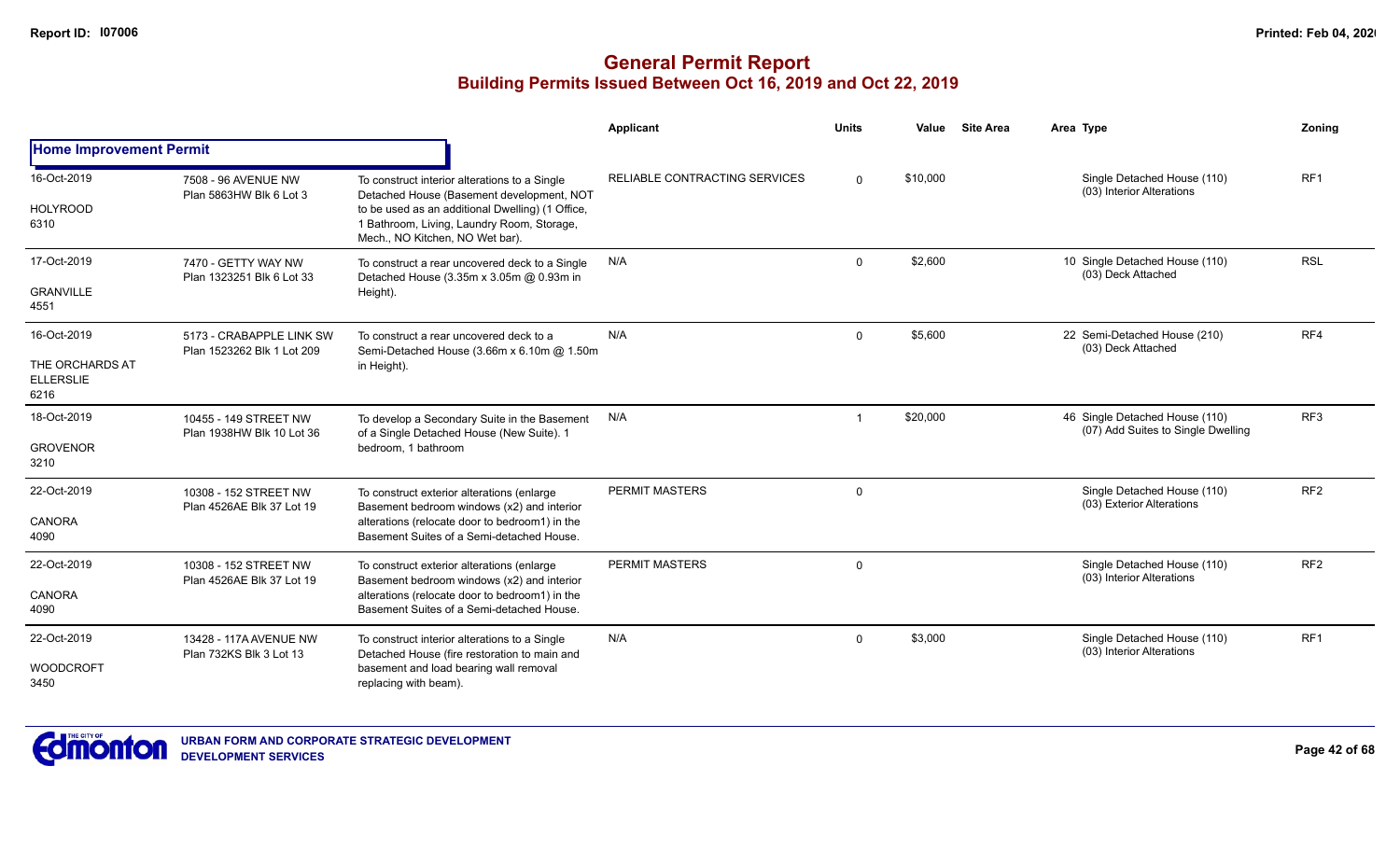|                                              |                                                                    |                                                                                                                                                                                      | <b>Applicant</b>                  | <b>Units</b> | Value     | <b>Site Area</b> | Area Type                                                | Zoning          |
|----------------------------------------------|--------------------------------------------------------------------|--------------------------------------------------------------------------------------------------------------------------------------------------------------------------------------|-----------------------------------|--------------|-----------|------------------|----------------------------------------------------------|-----------------|
| <b>Home Improvement Permit</b>               |                                                                    |                                                                                                                                                                                      |                                   |              |           |                  |                                                          |                 |
| 18-Oct-2019<br><b>OZERNA</b><br>2600         | 15716 - 69 STREET NW<br>Plan 9222215 Blk 48 Lot 65                 | To construct a rear uncovered deck to a Single<br>Detached House (10.97m x 3.05m @ 1.7m in<br>Height), and skirting under the deck, replacing<br>existing uncovered deck & skirting. | N/A                               | $\Omega$     | \$8,400   |                  | 33 Single Detached House (110)<br>(03) Deck Attached     | RF1             |
| 16-Oct-2019<br>SECORD<br>4487                | 22370 - 93A AVENUE NW<br>Plan 1723442 Blk 14 Lot 55                | To construct an Accessory Building (detached<br>Garage (6.1m x 6.1m)).                                                                                                               | <b>MAXIMIN CARPENTRY</b>          | $\Omega$     | \$6,000   |                  | 37 Detached Garage (010)<br>(01) Building - New          | <b>RMD</b>      |
| 22-Oct-2019<br><b>RIO TERRACE</b><br>4430    | 7612 - 152 STREET NW<br>Plan 1693MC Blk 4 Lot 51                   | To install a Hot Tub in the Rear Yard of a Single N/A<br>Detached House (2.13m x 2.13m).                                                                                             |                                   | $\mathbf 0$  | \$5,200   |                  | Single Detached House (110)<br>$(14)$ Hot Tub            | RF1             |
| 16-Oct-2019<br><b>DECHENE</b><br>4110        | 18328 - 57 AVENUE NW<br>Plan 8621482 Blk 23 Lot 57                 | To construct a rear uncovered deck to a Single<br>Detached House (3.65m x 7.31m @ 0.61m in<br>Height).                                                                               | <b>D D DEVINE RENOVATIONS LTD</b> | $\Omega$     | \$6,700   |                  | 27 Single Detached House (110)<br>(03) Deck Attached     | RF <sub>1</sub> |
| 17-Oct-2019<br>WESTMOUNT<br>3440             | 5 - GLENORA POINTE NW<br>Plan 7821580 Blk 137 Lot 5                | To construct exterior alterations (foundation<br>repair).                                                                                                                            | ABARENT CONSTRUCTION LTD          | $\Omega$     | \$220,000 |                  | Single Detached House (110)<br>(03) Interior Alterations | RF <sub>1</sub> |
| 16-Oct-2019<br><b>RAMSAY HEIGHTS</b><br>5340 | 15134 - RAMSAY CRESCENT<br><b>NW</b><br>Plan 7822290 Blk 50 Lot 40 | To construct exterior and interior alterations to a<br>Single Detached House (facade improvements,<br>window changes, and interior renovation).                                      | <b>VRABEL CONSTRUCTION LTD</b>    | $\Omega$     |           |                  | Single Detached House (110)<br>(03) Exterior Alterations | RF <sub>1</sub> |
| 16-Oct-2019<br><b>RAMSAY HEIGHTS</b><br>5340 | 15134 - RAMSAY CRESCENT<br><b>NW</b><br>Plan 7822290 Blk 50 Lot 40 | To construct exterior and interior alterations to a<br>Single Detached House (facade improvements,<br>window changes, and interior renovation).                                      | <b>VRABEL CONSTRUCTION LTD</b>    | $\Omega$     |           |                  | Single Detached House (110)<br>(03) Interior Alterations | RF <sub>1</sub> |

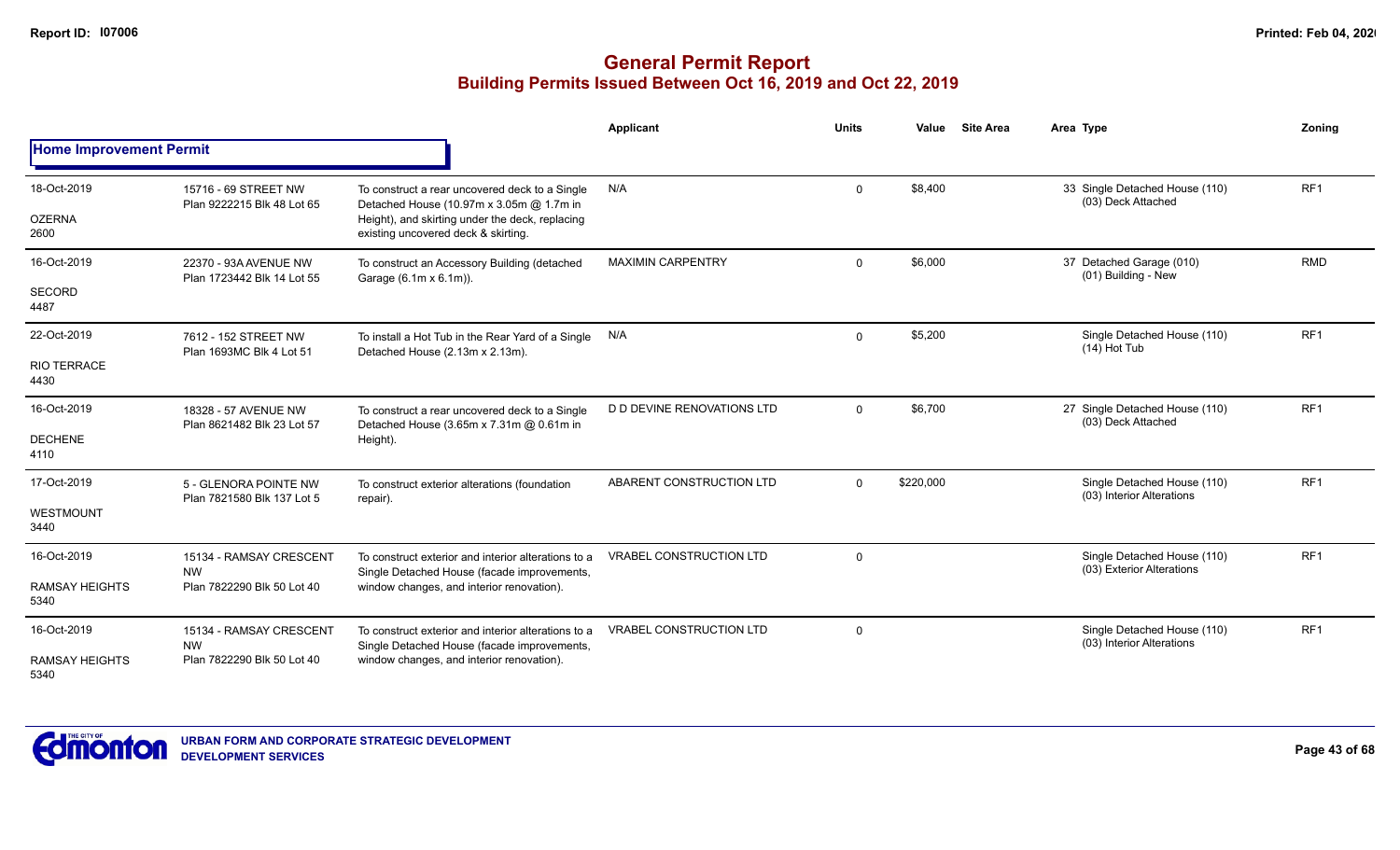|                                |                                                                                                                                                          |                                                                                                                                                                                                               | Applicant             | Units        | Value    | <b>Site Area</b>                             | Area Type                                                | Zoning          |
|--------------------------------|----------------------------------------------------------------------------------------------------------------------------------------------------------|---------------------------------------------------------------------------------------------------------------------------------------------------------------------------------------------------------------|-----------------------|--------------|----------|----------------------------------------------|----------------------------------------------------------|-----------------|
| <b>Home Improvement Permit</b> |                                                                                                                                                          |                                                                                                                                                                                                               |                       |              |          |                                              |                                                          |                 |
| 18-Oct-2019                    | 1014 - 59A STREET SW<br>Plan 1024123 Blk 5 Lot 68                                                                                                        | To construct a rear uncovered deck to a Single<br>Detached House, existing without permits                                                                                                                    | N/A                   | $\Omega$     | \$6,500  |                                              | 26 Single Detached House (110)<br>(03) Deck Attached     | <b>RSL</b>      |
| WALKER<br>6662                 |                                                                                                                                                          | (4.27m x 6.10m @ 0.78m in Height).                                                                                                                                                                            |                       |              |          |                                              |                                                          |                 |
| 16-Oct-2019                    | 6010 - 207A STREET NW<br>Plan 0827369 Blk 45 Lot 8                                                                                                       | To construct interior alterations to a Single<br>Detached House (Basement development, NOT                                                                                                                    | N/A                   | 0            | \$10,000 |                                              | Single Detached House (110)<br>(03) Interior Alterations | <b>RSL</b>      |
| THE HAMPTONS<br>4461           |                                                                                                                                                          | to be used as an additional Dwelling).                                                                                                                                                                        |                       |              |          |                                              |                                                          |                 |
| 17-Oct-2019                    | 5804 - 97A AVENUE NW<br>Plan 6258KS Blk 10 Lot 17                                                                                                        | To construct a front uncovered deck to a Single<br>Detached House (irregular shape, 8.10m x                                                                                                                   | <b>PERMIT MASTERS</b> | 0            | \$4,500  |                                              | 18 Single Detached House (110)<br>(03) Deck Attached     | RF4             |
| <b>OTTEWELL</b><br>6550        |                                                                                                                                                          | 2.30m @ 0.70m in Height), existing without<br>permits.                                                                                                                                                        |                       |              |          |                                              | RF3<br>13 Shed (040)<br>(01) Building - New              |                 |
| 16-Oct-2019                    | 11626 - 125 STREET NW<br>Plan RN46 Blk 32 Lot 7                                                                                                          | To construct an Accessory Building (shed with<br>pergola, shed, 4.95m x 1.38m; pergola, 1.95m x                                                                                                               | N/A                   | $\Omega$     | \$400    |                                              |                                                          |                 |
| <b>INGLEWOOD</b><br>3240       |                                                                                                                                                          | 3.28m) and to construct a rear uncovered deck<br>with privacy screen to a Single Detached<br>House (deck, 4.99m x 4.70m @ 1.13m in Height;<br>privacy screen @ 1.82m in Height), existing<br>without permits. |                       |              |          |                                              |                                                          |                 |
| 16-Oct-2019                    | 11626 - 125 STREET NW<br>Plan RN46 Blk 32 Lot 7                                                                                                          | To construct an Accessory Building (shed with<br>pergola, shed, 4.95m x 1.38m; pergola, 1.95m x                                                                                                               | N/A                   | $\mathbf{0}$ | \$5,900  |                                              | 23 Single Detached House (110)<br>(03) Deck Attached     | RF <sub>3</sub> |
| <b>INGLEWOOD</b><br>3240       |                                                                                                                                                          | 3.28m) and to construct a rear uncovered deck<br>with privacy screen to a Single Detached<br>House (deck, 4.99m x 4.70m @ 1.13m in Height;<br>privacy screen @ 1.82m in Height), existing<br>without permits. |                       |              |          |                                              |                                                          |                 |
| 17-Oct-2019                    | 14, 5203 - 149 AVENUE NW<br>To construct interior alterations to a 3 unit Row<br>Condo Common Area (Plan<br>House (for unit #14), (Basement development, | N/A                                                                                                                                                                                                           | $\Omega$              | \$18,000     |          | Row House (330)<br>(03) Interior Alterations | CS <sub>3</sub>                                          |                 |
| <b>CASSELMAN</b><br>2130       | 1424224)                                                                                                                                                 | NOT to be used as an additional Dwelling), (1<br>kitchen, 1 bedroom, 1 bathroom, 1 study room,<br>NO separate entrance to the basement).                                                                      |                       |              |          |                                              |                                                          |                 |

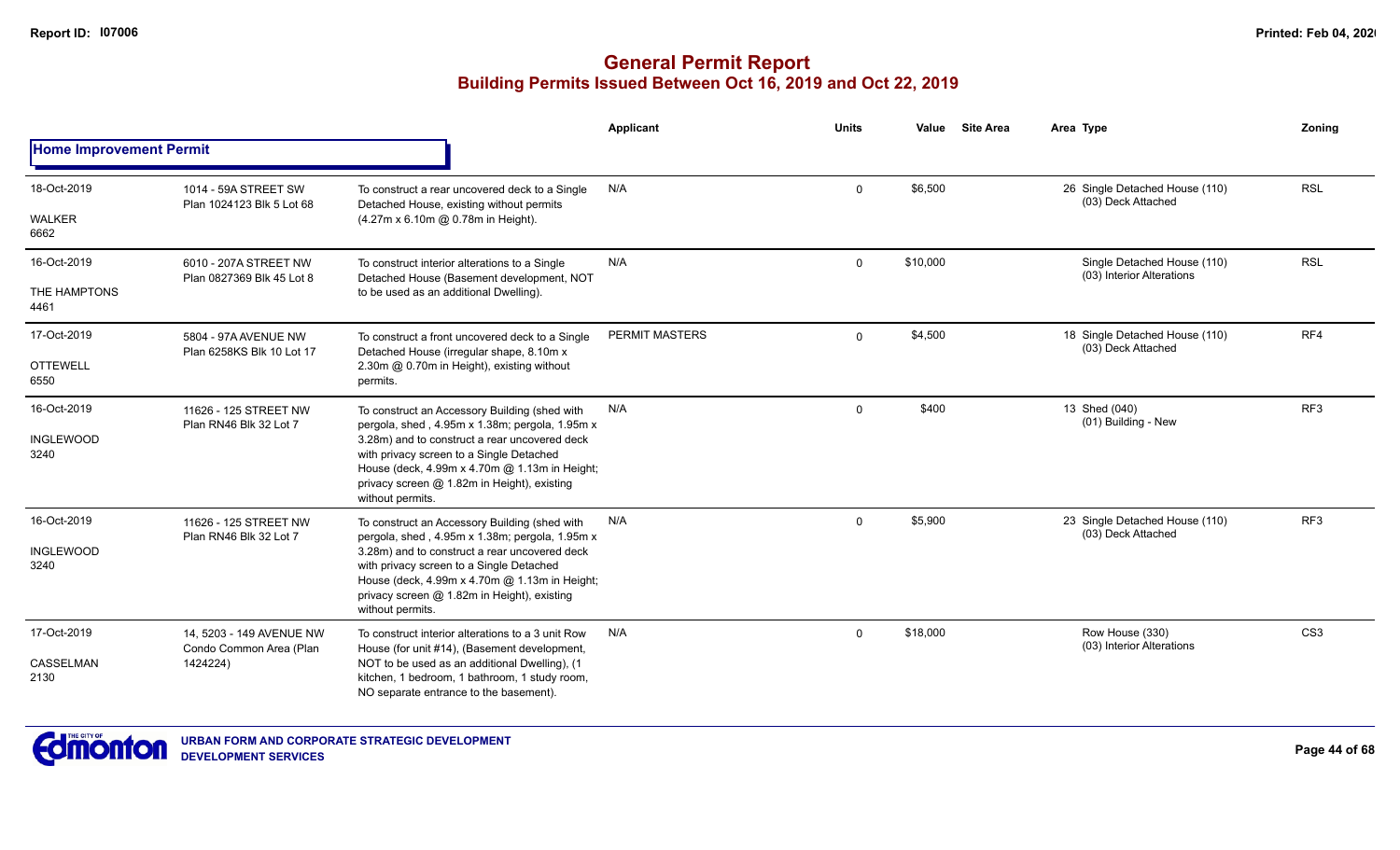|                                |                                                                                           |                                                                               | Applicant                    | <b>Units</b> | Value    | <b>Site Area</b> | Area Type                                                | Zonina          |
|--------------------------------|-------------------------------------------------------------------------------------------|-------------------------------------------------------------------------------|------------------------------|--------------|----------|------------------|----------------------------------------------------------|-----------------|
| <b>Home Improvement Permit</b> |                                                                                           |                                                                               |                              |              |          |                  |                                                          |                 |
| 22-Oct-2019                    |                                                                                           | 1690 - GRAYDON HILL LINK SW To construct an Accessory Building (rear          | STERLING HOMES EDMONTON LTD. | $\mathbf 0$  | \$6,000  |                  | 37 Detached Garage (010)<br>(01) Building - New          | <b>GHLD</b>     |
| <b>GRAYDON HILL</b><br>5468    | Plan 1723470 Blk 9 Lot 61                                                                 | detached Garage (6.10m x 6.10m)).                                             |                              |              |          |                  |                                                          |                 |
| 16-Oct-2019                    | 2237 - CASEY CRESCENT SW<br>Plan 1523350 Blk 11 Lot 53                                    | To construct an Accessory Building (rear<br>detached Garage (6.10m x 6.71m)). | N.P. ARTISAN                 | $\mathbf 0$  | \$6,600  |                  | 41 Detached Garage (010)<br>(01) Building - New          | <b>RMD</b>      |
| CAVANAGH<br>5467               |                                                                                           |                                                                               |                              |              |          |                  |                                                          |                 |
| 17-Oct-2019                    | 2239 - CASEY CRESCENT SW<br>Plan 1523350 Blk 11 Lot 52                                    | To construct an Accessory Building (rear                                      | N.P. ARTISAN                 | $\mathbf 0$  | \$6,600  |                  | 41 Detached Garage (010)<br>(01) Building - New          | <b>RMD</b>      |
| CAVANAGH<br>5467               |                                                                                           | detached Garage (6.10m x 6.71m)).                                             |                              |              |          |                  |                                                          |                 |
| 16-Oct-2019                    | 2243 - CASEY CRESCENT SW                                                                  | To construct an Accessory Building (rear                                      | N.P. ARTISAN                 | $\Omega$     | \$6,000  |                  | 37 Detached Garage (010)<br>(01) Building - New          | <b>RMD</b>      |
| CAVANAGH<br>5467               | Plan 1523350 Blk 11 Lot 50                                                                | detached Garage (6.10m x 6.10m)).                                             |                              |              |          |                  |                                                          |                 |
| 17-Oct-2019                    | 1298 - MCCONACHIE<br><b>BOULEVARD NW</b>                                                  | To construct an Accessory Building (mutual<br>detached Garage 12.2m x 6.1m).  | STERLING HOMES EDMONTON LTD. | $\Omega$     | \$13,200 |                  | 82 Detached Garage (010)<br>(01) Building - New          | RF4, RF4        |
| <b>MCCONACHIE AREA</b><br>2521 | Plan 1823225 Blk 29 Lot 16                                                                |                                                                               |                              |              |          |                  |                                                          |                 |
| 16-Oct-2019                    | 3255 - 17B AVENUE NW                                                                      | To construct interior alterations to a Single                                 | N/A                          | $\mathbf 0$  | \$7,000  |                  | Single Detached House (110)<br>(03) Interior Alterations | <b>RSL</b>      |
| <b>LAUREL</b><br>6444          | Detached House (Basement development, NOT<br>Plan 1026809 Blk 2 Lot 41<br>room 1 bathroom | to be used as an additional Dwelling). 1 bed                                  |                              |              |          |                  |                                                          |                 |
| 21-Oct-2019                    | 13323 - 30 STREET NW<br>Plan 7520091 Blk 6 Lot 36                                         | To construct an Accessory building (shed,<br>4.57m x 3.65m).                  | N/A                          | $\mathbf 0$  | \$500    |                  | 17 Shed (040)<br>(01) Building - New                     | RF <sub>1</sub> |
| <b>BELMONT</b><br>2070         |                                                                                           |                                                                               |                              |              |          |                  |                                                          |                 |

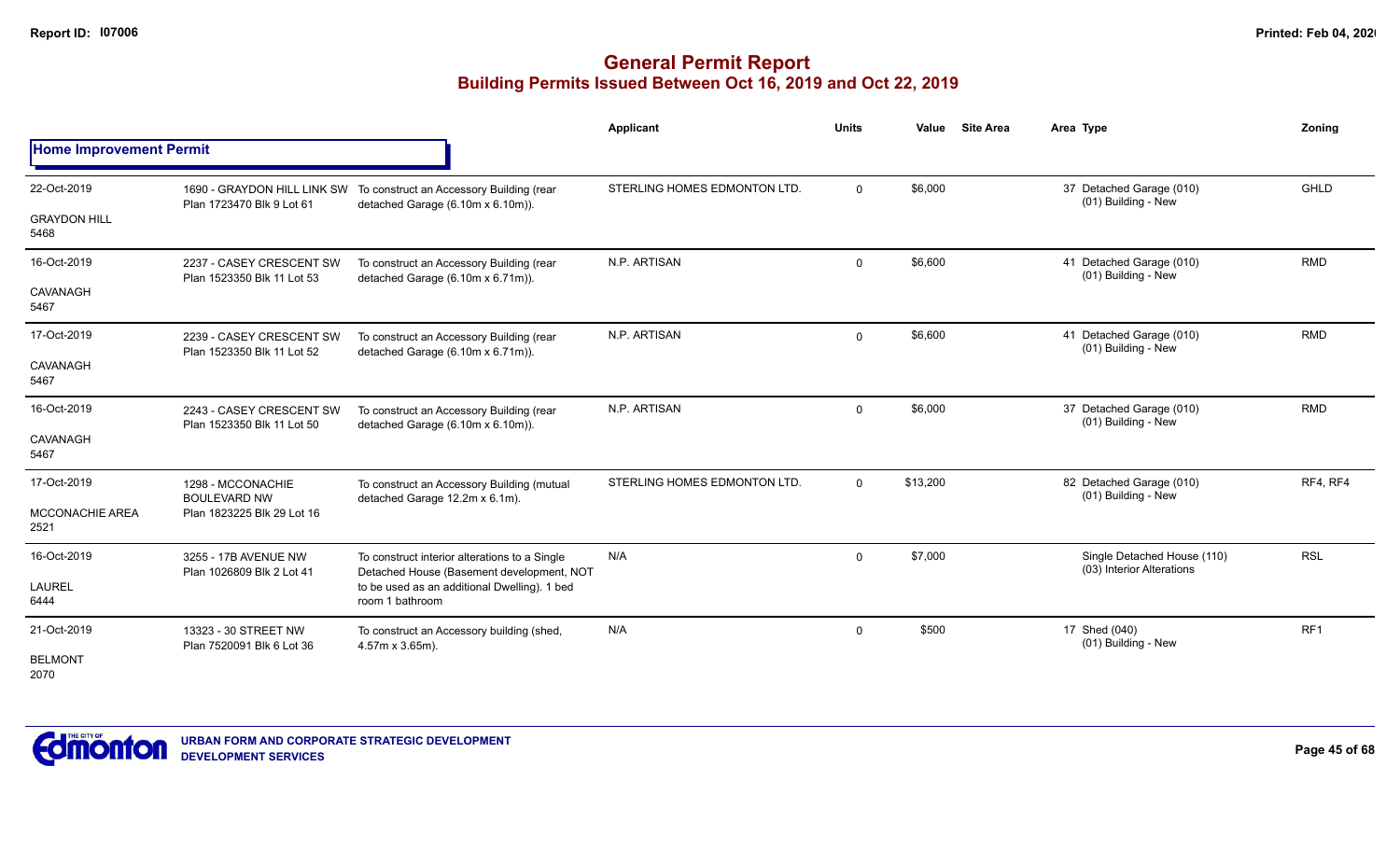|                                |                                                     |                                                                                                         | <b>Applicant</b>            | <b>Units</b> | Value    | <b>Site Area</b> | Area Type                                                | Zoning          |
|--------------------------------|-----------------------------------------------------|---------------------------------------------------------------------------------------------------------|-----------------------------|--------------|----------|------------------|----------------------------------------------------------|-----------------|
| <b>Home Improvement Permit</b> |                                                     |                                                                                                         |                             |              |          |                  |                                                          |                 |
| 16-Oct-2019                    | 9731 - 161 STREET NW<br>Plan 1922726 Blk 18 Lot 19A | To construct an Accessory Building (detached<br>Garage, 5.77m x 6.71m).                                 | N/A                         | $\mathbf 0$  | \$6,200  |                  | 39 Detached Garage (010)<br>(01) Building - New          | RF1             |
| <b>GLENWOOD</b><br>4180        |                                                     |                                                                                                         |                             |              |          |                  |                                                          |                 |
| 22-Oct-2019                    | 9654 - 75 AVENUE NW<br>Plan 8434ET Blk 32 Lot 14    | To demolish a Single Detached House and<br>detached Garage.                                             | DREAM NEST DEVELOPMENTS LTD | $\Omega$     | \$3,400  |                  | Detached Garage(010)<br>(99) Demolition                  | RF <sub>3</sub> |
| <b>RITCHIE</b><br>6610         |                                                     |                                                                                                         |                             |              |          |                  |                                                          |                 |
| 22-Oct-2019                    | 9654 - 75 AVENUE NW<br>Plan 8434ET Blk 32 Lot 14    | To demolish a Single Detached House and<br>detached Garage.                                             | DREAM NEST DEVELOPMENTS LTD | $-1$         | \$6,500  |                  | Single Detached House (110)<br>(99) Demolition           | RF <sub>3</sub> |
| <b>RITCHIE</b><br>6610         |                                                     |                                                                                                         |                             |              |          |                  |                                                          |                 |
| 16-Oct-2019                    | 9654 - 75 AVENUE NW<br>Plan 8434ET Blk 32 Lot 14    | To construct an Accessory Building (rear<br>detached Garage (9.19m x 6.1m)).                            | DREAM NEST DEVELOPMENTS LTD | $\Omega$     | \$9,000  |                  | 56 Detached Garage (010)<br>(01) Building - New          | RF <sub>3</sub> |
| <b>RITCHIE</b><br>6610         |                                                     |                                                                                                         |                             |              |          |                  |                                                          |                 |
| 17-Oct-2019                    | 11339 - 10 AVENUE NW<br>Plan 9022120 Blk 17 Lot 11  | To construct a rear uncovered deck to a Single<br>Detached House (irregular shape, 9.75m x              | N/A                         | $\mathbf 0$  | \$12,400 |                  | 49 Single Detached House (110)<br>(03) Deck Attached     | RF <sub>1</sub> |
| <b>TWIN BROOKS</b><br>5511     |                                                     | 4.87m @ 0.76m in Height).                                                                               |                             |              |          |                  |                                                          |                 |
| 22-Oct-2019                    | 4618 - 163A AVENUE NW<br>Plan 0522734 Blk 15 Lot 63 | To construct interior alterations to a Single<br>Detached House (Basement development, NOT              | N/A                         | $\mathbf 0$  | \$40,000 |                  | Single Detached House (110)<br>(03) Interior Alterations | <b>RSL</b>      |
| <b>BRINTNELL</b><br>2110       |                                                     | to be used as an additional Dwelling) (2<br>Bedroom, 1 Bathroom, Living Room with Wet<br>Bar, Utility). |                             |              |          |                  |                                                          |                 |
| 17-Oct-2019                    | 6820 - 89 AVENUE NW<br>Plan 276MC Blk 54 Lot 26     | To construct interior alterations (install beams to N/A<br>open up floor plan, NOT to be used as an     |                             | $\mathbf 0$  | \$3,500  |                  | Single Detached House (110)<br>(03) Interior Alterations | RF <sub>1</sub> |
| <b>KENILWORTH</b><br>6350      |                                                     | additional Dwelling).                                                                                   |                             |              |          |                  |                                                          |                 |

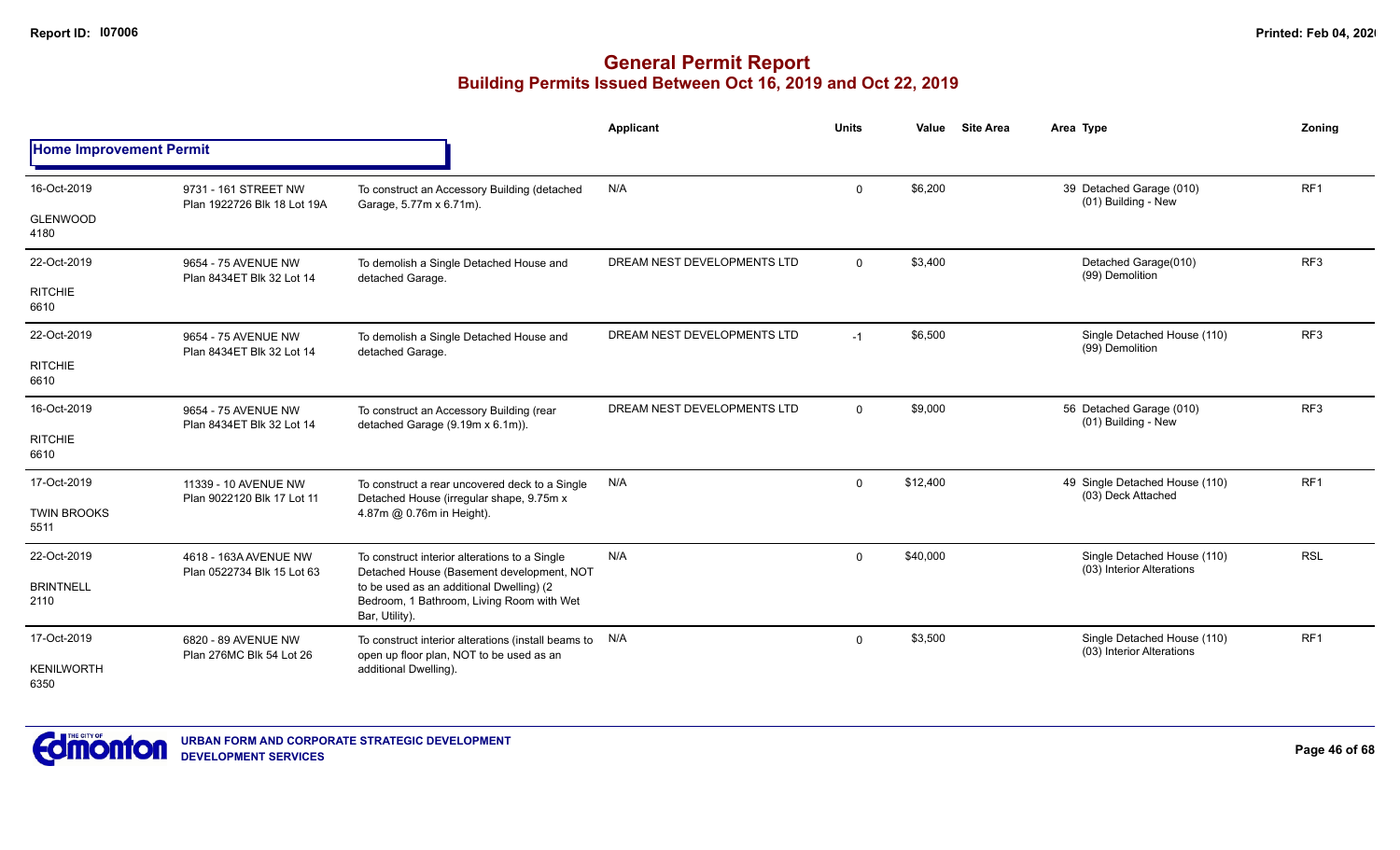|                                |                                                      |                                                                                                   | <b>Applicant</b>         | <b>Units</b> | Value    | <b>Site Area</b> | Area Type                                                | Zoning          |
|--------------------------------|------------------------------------------------------|---------------------------------------------------------------------------------------------------|--------------------------|--------------|----------|------------------|----------------------------------------------------------|-----------------|
| <b>Home Improvement Permit</b> |                                                      |                                                                                                   |                          |              |          |                  |                                                          |                 |
| 16-Oct-2019                    | 9356 - 224 STREET NW<br>Plan 1723442 Blk 27 Lot 41   | To construct an Accessory Building (detached<br>Garage, 6.10m x 6.10m).                           | PREMIER BUILT GARAGES    | $\Omega$     | \$6,000  |                  | 37 Detached Garage (010)<br>(01) Building - New          | <b>RMD</b>      |
| <b>SECORD</b><br>4487          |                                                      |                                                                                                   |                          |              |          |                  |                                                          |                 |
| 18-Oct-2019                    | 1944 - DAVIDSON WYND SW<br>Plan 1723529 Blk 10 Lot 6 | To construct an Accessory Building (detached<br>Garage, 6.10m x 6.10m).                           | PREMIER BUILT GARAGES    | $\Omega$     | \$6,000  |                  | 37 Detached Garage (010)<br>(01) Building - New          | <b>RMD</b>      |
| <b>DESROCHERS AREA</b><br>5463 |                                                      |                                                                                                   |                          |              |          |                  |                                                          |                 |
| 17-Oct-2019                    | 10839 - 80 AVENUE NW<br>Plan 4400R Blk 173 Lot 12    | To construct interior alterations to the main floor<br>of a Single Detached House (wall removal). | N/A                      | $\Omega$     | \$5,000  |                  | Single Detached House (110)<br>(03) Interior Alterations | RF <sub>6</sub> |
| <b>QUEEN ALEXANDRA</b><br>5330 |                                                      |                                                                                                   |                          |              |          |                  |                                                          |                 |
| 18-Oct-2019                    | 3728 - WHITELAW LANE NW<br>Plan 1222384 Unit 4       | To construct interior alterations to a<br>Semi-detached House (Basement development,              | N/A                      | $\Omega$     | \$24,000 |                  | Semi-Detached House (210)<br>(03) Interior Alterations   | RA7             |
| <b>WINDERMERE</b><br>5570      |                                                      | NOT to be used as an additional Dwelling). 1<br>bedroom, 1 bathroom                               |                          |              |          |                  |                                                          |                 |
| 17-Oct-2019                    | 8135 - 224 STREET NW<br>Plan 1325400 Blk 2 Lot 13    | To construct a rear uncovered deck (irregular<br>shaped, 3.66m x 4.12m @ 0.7m in Height).         | N/A                      | $\mathbf{0}$ | \$3,600  |                  | 14 Single Detached House (110)<br>(03) Deck Attached     | <b>RPL</b>      |
| <b>ROSENTHAL</b><br>4750       |                                                      |                                                                                                   |                          |              |          |                  |                                                          |                 |
| 21-Oct-2019                    | 405 - 195 AVENUE NE<br>Plan 9620080 Lot C            | To demolish an Accessory building (detached<br>Garage).                                           | ALL WEST DEMOLITION LTD. | $-1$         | \$6,500  |                  | Single Detached House (110)<br>(99) Demolition           | AG              |
| <b>MARQUIS</b><br>2671         |                                                      |                                                                                                   |                          |              |          |                  |                                                          |                 |
| 16-Oct-2019                    | 4507 - ALWOOD WAY SW<br>Plan 1423518 Blk 17 Lot 1    | To construct a rear uncovered deck to a Single<br>Detached House (3.66m x 3.05m @ 1.67m in        | ROHIT COMMUNITIES INC    | $\Omega$     | \$2,800  |                  | 11 Single Detached House (110)<br>(03) Deck Attached     | DC1             |
| <b>ALLARD</b><br>5458          |                                                      | Height).                                                                                          |                          |              |          |                  |                                                          |                 |

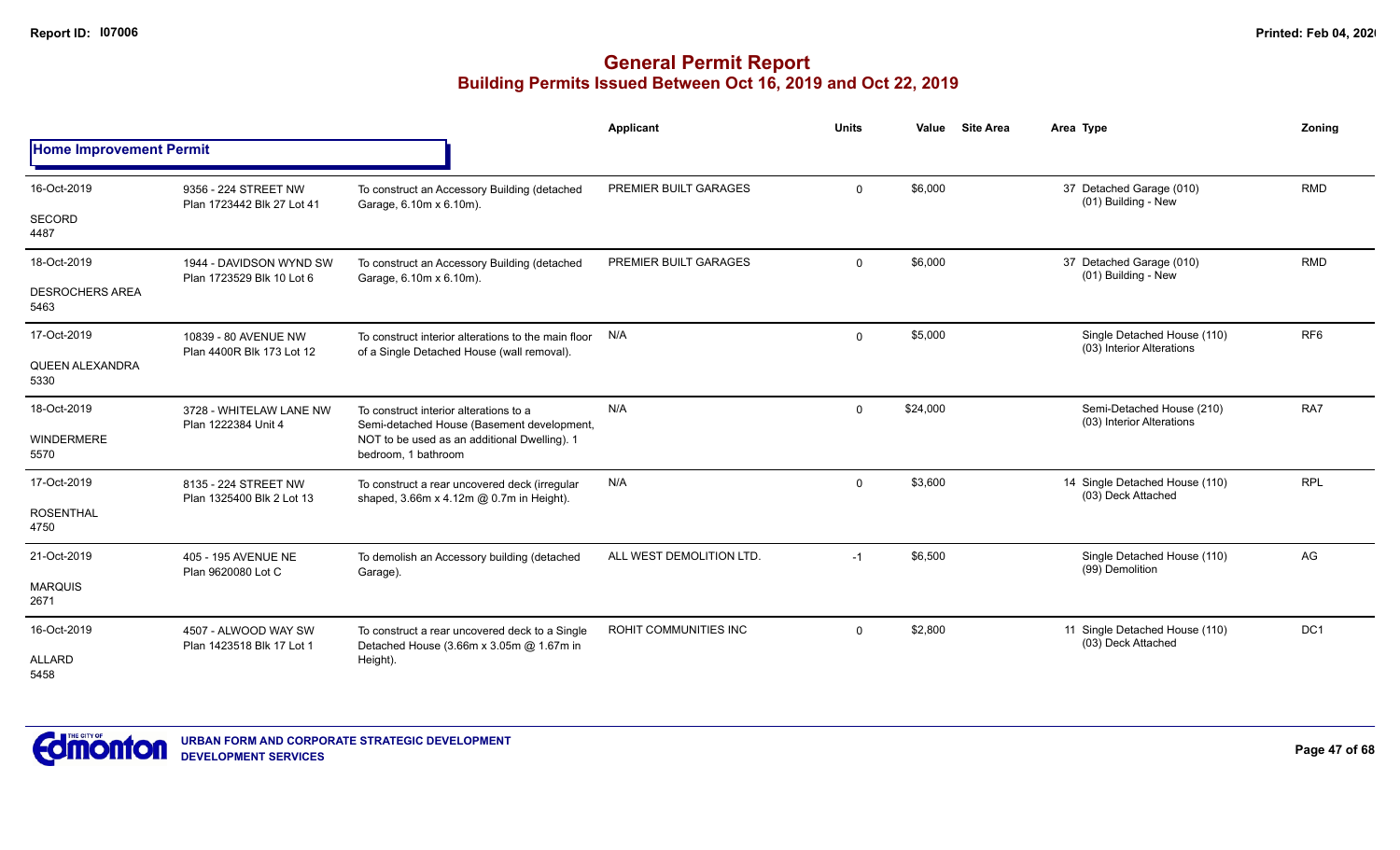|                                             |                                                       |                                                                                                                                          | <b>Applicant</b>          | <b>Units</b> | Value    | <b>Site Area</b> | Area Type                                                         | Zoning                                  |
|---------------------------------------------|-------------------------------------------------------|------------------------------------------------------------------------------------------------------------------------------------------|---------------------------|--------------|----------|------------------|-------------------------------------------------------------------|-----------------------------------------|
| <b>Home Improvement Permit</b>              |                                                       |                                                                                                                                          |                           |              |          |                  |                                                                   |                                         |
| 22-Oct-2019                                 | 9230 - 179 AVENUE NW<br>Plan 8122420 Blk 1 Lot 268    | To construct a 2-tiered side uncovered decks<br>(3.85m x 3.75m @ 0.6m in Height and 3.64m x                                              | N/A                       | $\Omega$     | \$1,800  |                  | 7 Single Detached House (110)<br>(03) Deck Attached               | RF <sub>1</sub>                         |
| <b>LAGO LINDO</b><br>2450                   |                                                       | 1.95m @ 0.16m in Height) and to construct<br>exterior alterations (Driveway extension 1.2m<br>$x5.54m$ ).                                |                           |              |          |                  |                                                                   |                                         |
| 22-Oct-2019<br><b>LAGO LINDO</b>            | 9230 - 179 AVENUE NW<br>Plan 8122420 Blk 1 Lot 268    | To construct a 2-tiered side uncovered decks<br>(3.85m x 3.75m @ 0.6m in Height and 3.64m x<br>1.95m @ 0.16m in Height) and to construct | N/A                       | $\Omega$     | \$3,600  |                  | 14 Single Detached House (110)<br>(03) Deck Attached              | RF <sub>1</sub>                         |
| 2450                                        |                                                       | exterior alterations (Driveway extension 1.2m<br>x5.54m).                                                                                |                           |              |          |                  |                                                                   |                                         |
| 22-Oct-2019                                 | 9230 - 179 AVENUE NW<br>Plan 8122420 Blk 1 Lot 268    | To construct a 2-tiered side uncovered decks<br>(3.85m x 3.75m @ 0.6m in Height and 3.64m x                                              | N/A                       | $\Omega$     |          |                  | Single Detached House (110)<br>(03) Exterior Alterations          | RF <sub>1</sub>                         |
| <b>LAGO LINDO</b><br>2450                   |                                                       | 1.95m @ 0.16m in Height) and to construct<br>exterior alterations (Driveway extension 1.2m<br>x5.54m).                                   |                           |              |          |                  |                                                                   |                                         |
| 17-Oct-2019                                 | 12111 - 58 STREET NW<br>Plan 4636AB Blk 72 Lots 30-31 | To develop a Secondary Suite in the Basement<br>of a Single Detached House.                                                              | <b>SUVH HOMES INC</b>     |              | \$25,000 |                  | Single Detached House (110)<br>(07) Add Suites to Single Dwelling | RF1                                     |
| <b>NEWTON</b><br>2560                       |                                                       |                                                                                                                                          |                           |              |          |                  |                                                                   |                                         |
| 18-Oct-2019                                 | 2747 - ORCHARDS ROAD SW<br>Plan 1822472 Blk 31 Lot 7  | To construct an Accessory Building (mutual<br>detached Garage 21.96 m x 6.10 m).                                                         | DAYTONA HOMES INC         | $\Omega$     | \$21,600 |                  | 134 Detached Garage (010)<br>(01) Building - New                  | <b>RF5, RF5, RF5</b><br>RF <sub>5</sub> |
| THE ORCHARDS AT<br><b>ELLERSLIE</b><br>6216 |                                                       |                                                                                                                                          |                           |              |          |                  |                                                                   |                                         |
| 17-Oct-2019                                 | 12206 - 95 STREET NW<br>Plan 8334ET Blk 30 Lot B      | To demolish a Single Detached House.                                                                                                     | <b>CENTURY LAND HOMES</b> | $\Omega$     | \$6,500  |                  | Single Detached House (110)<br>(99) Demolition                    | RF <sub>3</sub>                         |
| <b>DELTON</b><br>1080                       |                                                       |                                                                                                                                          |                           |              |          |                  |                                                                   |                                         |

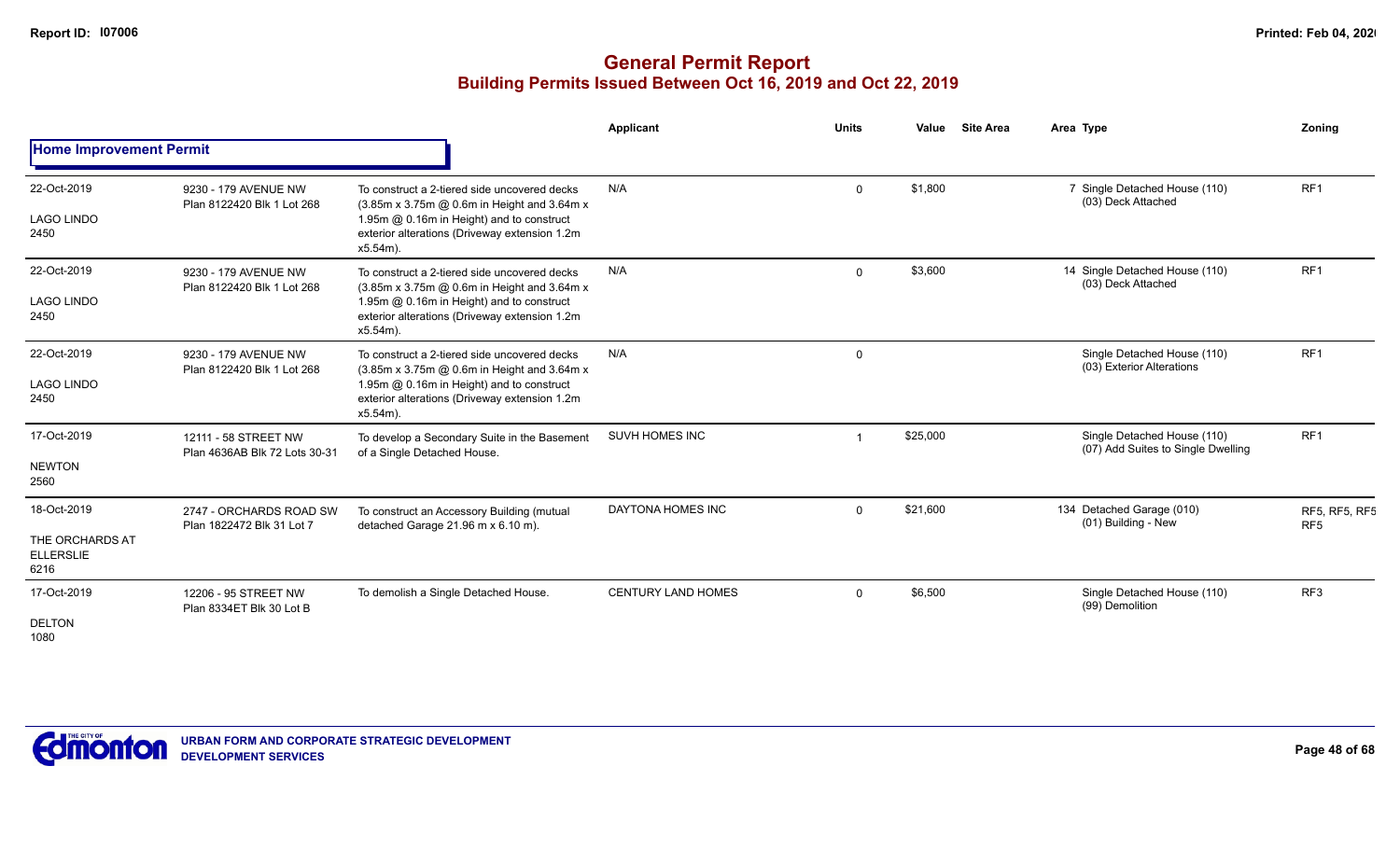|                                             |                                                      |                                                                                                                       | <b>Applicant</b>                  | <b>Units</b> | Value    | <b>Site Area</b> | Area Type                                                | Zoning          |
|---------------------------------------------|------------------------------------------------------|-----------------------------------------------------------------------------------------------------------------------|-----------------------------------|--------------|----------|------------------|----------------------------------------------------------|-----------------|
| <b>Home Improvement Permit</b>              |                                                      |                                                                                                                       |                                   |              |          |                  |                                                          |                 |
| 18-Oct-2019                                 | 1082 - CY BECKER ROAD NW                             | To construct interior alterations to a Row House                                                                      | STREETSIDE DEVELOPMENTS           | $\Omega$     | \$20,900 |                  | Row House (330)<br>(03) Interior Alterations             | RF5, RF5        |
| <b>CY BECKER</b><br>2611                    | Plan 1823038 Blk 22 Lot 38                           | (Basement development, NOT to be used as an<br>additional Dwelling) (1 bedroom, 1 bathroom,<br>mechanical room).      |                                   |              |          |                  |                                                          |                 |
| 22-Oct-2019                                 | 1709 - 25A STREET NW<br>Plan 1722382 Blk 9 Lot 112   | To construct an Accessory Building (detached<br>Garage (6.1m x 6.71m)).                                               | <b>ART HOMES</b>                  | $\Omega$     | \$6,600  |                  | 41 Detached Garage (010)<br>(01) Building - New          | DC <sub>1</sub> |
| LAUREL<br>6444                              |                                                      |                                                                                                                       |                                   |              |          |                  |                                                          |                 |
| 16-Oct-2019                                 | 5936 - 208 STREET NW                                 | To construct interior alterations to a Single<br>Detached House (Basement development, NOT                            | 1976014 ALBERTA LTD O/A YOU GOT A | $\mathbf 0$  | \$24,000 |                  | Single Detached House (110)<br>(03) Interior Alterations | <b>RSL</b>      |
| THE HAMPTONS<br>4461                        | Plan 0827369 Blk 34 Lot 116                          | to be used as an additional Dwelling) (1<br>Bedroom, 1 Bathroom, Rec Room, Mech., NO<br>Kitchen, NO Wet bar).         | GUY, (GAS)                        |              |          |                  |                                                          |                 |
| 16-Oct-2019                                 | 217 - GRIESBACH ROAD NW                              | To construct interior alterations to a<br>Semi-detached House (Basement development,                                  | N/A                               | $\Omega$     | \$9.500  |                  | Semi-Detached House (210)<br>(03) Interior Alterations   | <b>GLG</b>      |
| <b>GRIESBACH</b><br>3111                    | Plan 1623027 Blk 14 Lot 24                           | NOT to be used as an additional Dwelling).                                                                            |                                   |              |          |                  |                                                          |                 |
| 17-Oct-2019                                 | 3303 - 116 STREET NW<br>Plan 4836TR Blk 3 Lot 38     | To install a Hot Tub in the Rear Yard of a Single N/A<br>Detached House (2.18m x 1.78m)                               |                                   | $\mathbf 0$  | \$5,200  |                  | Detached Misc. Structure (090)<br>(14) Hot Tub           | RF <sub>1</sub> |
| <b>SWEET GRASS</b><br>5490                  |                                                      |                                                                                                                       |                                   |              |          |                  |                                                          |                 |
| 18-Oct-2019                                 |                                                      | 2753 - COLLINS CRESCENT SW To construct interior alterations to a Single<br>Detached House (Basement development, NOT | STERLING HOMES EDMONTON LTD.      | $\Omega$     | \$28,600 |                  | Single Detached House (110)<br>(03) Interior Alterations | <b>RMD</b>      |
| CAVANAGH<br>5467                            | Plan 1822233 Blk 6 Lot 42                            | to be used as an additional Dwelling). 2<br>bedroom, bathroom, family room and furnace<br>room)                       |                                   |              |          |                  |                                                          |                 |
| 17-Oct-2019                                 | 5103 - CRABAPPLE LINK SW<br>Plan 1026834 Blk 5 Lot 1 | To construct interior alterations to a Single<br>Detached House (Basement development -                               | N/A                               | $\Omega$     | \$5,000  |                  | Single Detached House (110)<br>(03) Interior Alterations | <b>RSL</b>      |
| THE ORCHARDS AT<br><b>ELLERSLIE</b><br>6216 |                                                      | bathroom & recreation room, NOT to be used<br>as an additional Dwelling).                                             |                                   |              |          |                  |                                                          |                 |

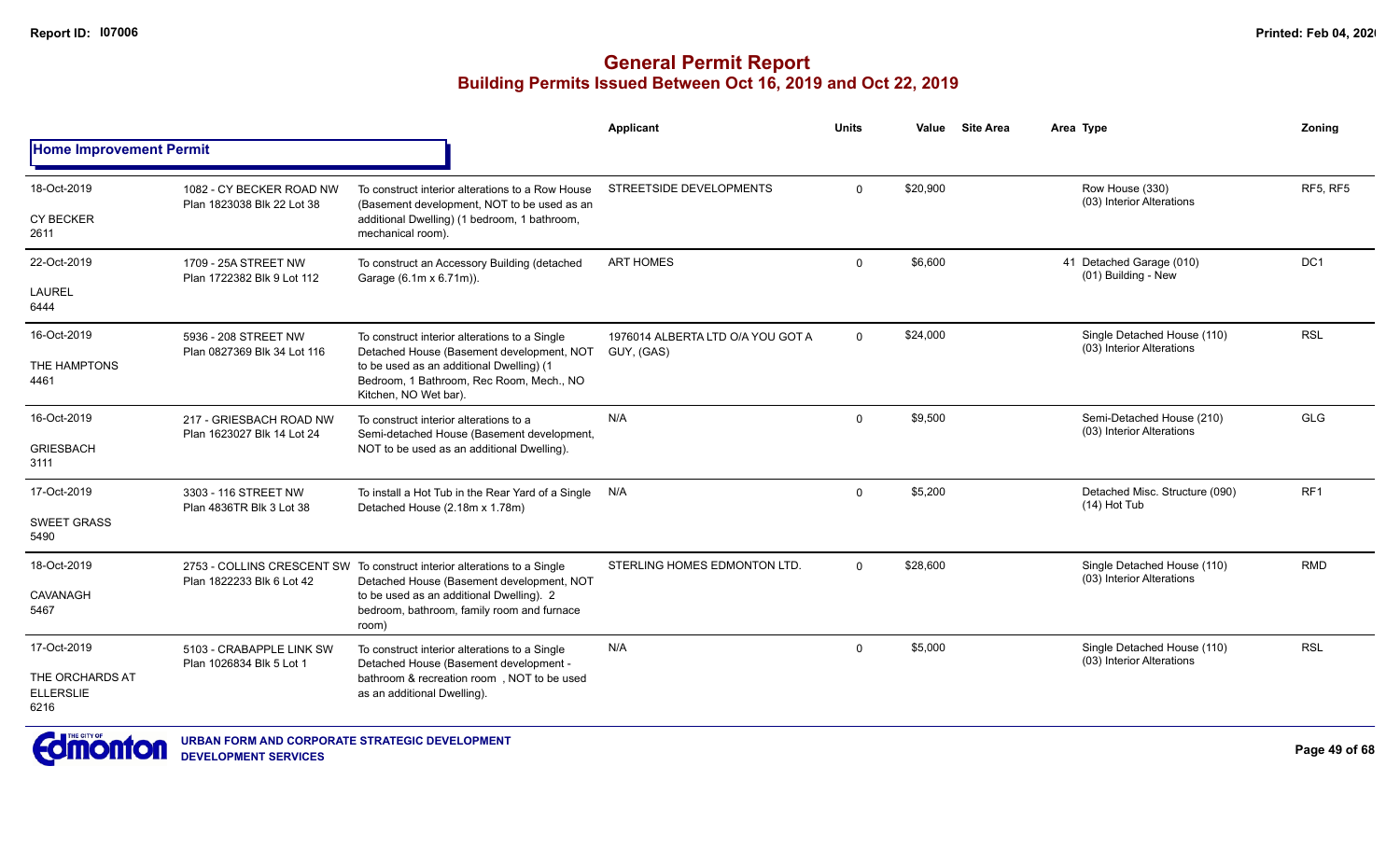|                                                   |                                                                        |                                                                                                                                                                                                                          | <b>Applicant</b>                                       | <b>Units</b> | Value     | <b>Site Area</b> | Area Type                                                | Zoning          |
|---------------------------------------------------|------------------------------------------------------------------------|--------------------------------------------------------------------------------------------------------------------------------------------------------------------------------------------------------------------------|--------------------------------------------------------|--------------|-----------|------------------|----------------------------------------------------------|-----------------|
| <b>Home Improvement Permit</b>                    |                                                                        |                                                                                                                                                                                                                          |                                                        |              |           |                  |                                                          |                 |
| 16-Oct-2019<br><b>LAUREL</b><br>6444              | 1532 - 22 STREET NW<br>Plan 1620504 Blk 3 Lot 17                       | To construct interior alterations to a Single<br>Detached House (Basement development, NOT<br>to be used as an additional Dwelling).<br>(1 Bedroom, 1 Storage area, 1 Toilet, 1 Family<br>room, and 1 Furnace area)      | N/A                                                    | $\Omega$     | \$10,000  |                  | Single Detached House (110)<br>(03) Interior Alterations | <b>RPL</b>      |
| 18-Oct-2019<br><b>LAURIER HEIGHTS</b><br>3270     | 8516 - 134 STREET NW<br>Plan 1822963 Blk 2 Lot 14D                     | To construct an addition (to develop additional<br>space under the garage and additional<br>basement space and car storage space).                                                                                       | 2002995 ALBERTA LTD O/A ALAIR<br><b>HOMES EDMONTON</b> | $\Omega$     | \$140,000 |                  | Single Detached House (110)<br>(02) Addition             | RF <sub>1</sub> |
| 17-Oct-2019<br><b>GLENRIDDING HEIGHTS</b><br>5578 | 15859 - 10 AVENUE SW<br>Plan 1224939 Blk 6 Lot 7                       | To construct interior alterations to a Single<br>Detached House (Basement development, NOT<br>to be used as an additional Dwelling).<br>(1 Washroom, 1 Living room, 1 Study room, 1<br>Storage room, and 1 Furnace room) | N/A                                                    | $\mathbf 0$  | \$10,000  |                  | Single Detached House (110)<br>(03) Interior Alterations | <b>RSL</b>      |
| 16-Oct-2019<br><b>WINDERMERE</b><br>5570          | 1118 - 175 STREET SW<br>Plan 1124874 Blk 3 Lot 237                     | To construct interior alterations to a Row<br>Housing Development (Basement development,<br>NOT to be used as an additional Dwelling).                                                                                   | N/A                                                    | $\mathbf 0$  | \$5,000   |                  | Row House (330)<br>(03) Interior Alterations             | RF <sub>5</sub> |
| 18-Oct-2019<br><b>CAMERON HEIGHTS</b><br>4466     | 3407 - CAMERON HEIGHTS<br><b>COVE NW</b><br>Plan 1323791 Blk 15 Lot 71 | To construct an addition (attached Garage<br>extension from originally approved of 5.08 x<br>3.61m to overall dimension of 5.68 x 3.61m).                                                                                | <b>MARCSON HOMES LTD</b>                               | $\Omega$     | \$500     |                  | Semi-Detached House (210)<br>(02) Addition               | DC <sub>2</sub> |
| 17-Oct-2019<br><b>SUMMERSIDE</b><br>6213          | 6938 - 23 AVENUE SW<br>Plan 1422948 Blk 55 Lot 33                      | To construct an Accessory Building (detached<br>Garage 6.10m x 6.10m).                                                                                                                                                   | <b>RRH CONSTRUCTION LTD</b>                            | $\Omega$     | \$6,000   |                  | 37 Detached Garage (010)<br>(01) Building - New          | <b>RPL</b>      |
| 16-Oct-2019<br><b>TWEDDLE PLACE</b><br>6760       | 4124 - 89 STREET NW<br>Plan 1820242 Blk 30 Lot 45A                     | To erect a fence 2.44 m in Height in the Rear<br>and Side Yards.                                                                                                                                                         | N/A                                                    | $\mathbf 0$  | \$0       |                  | Single Detached House (110)<br>(03) Exterior Alterations | RF <sub>1</sub> |

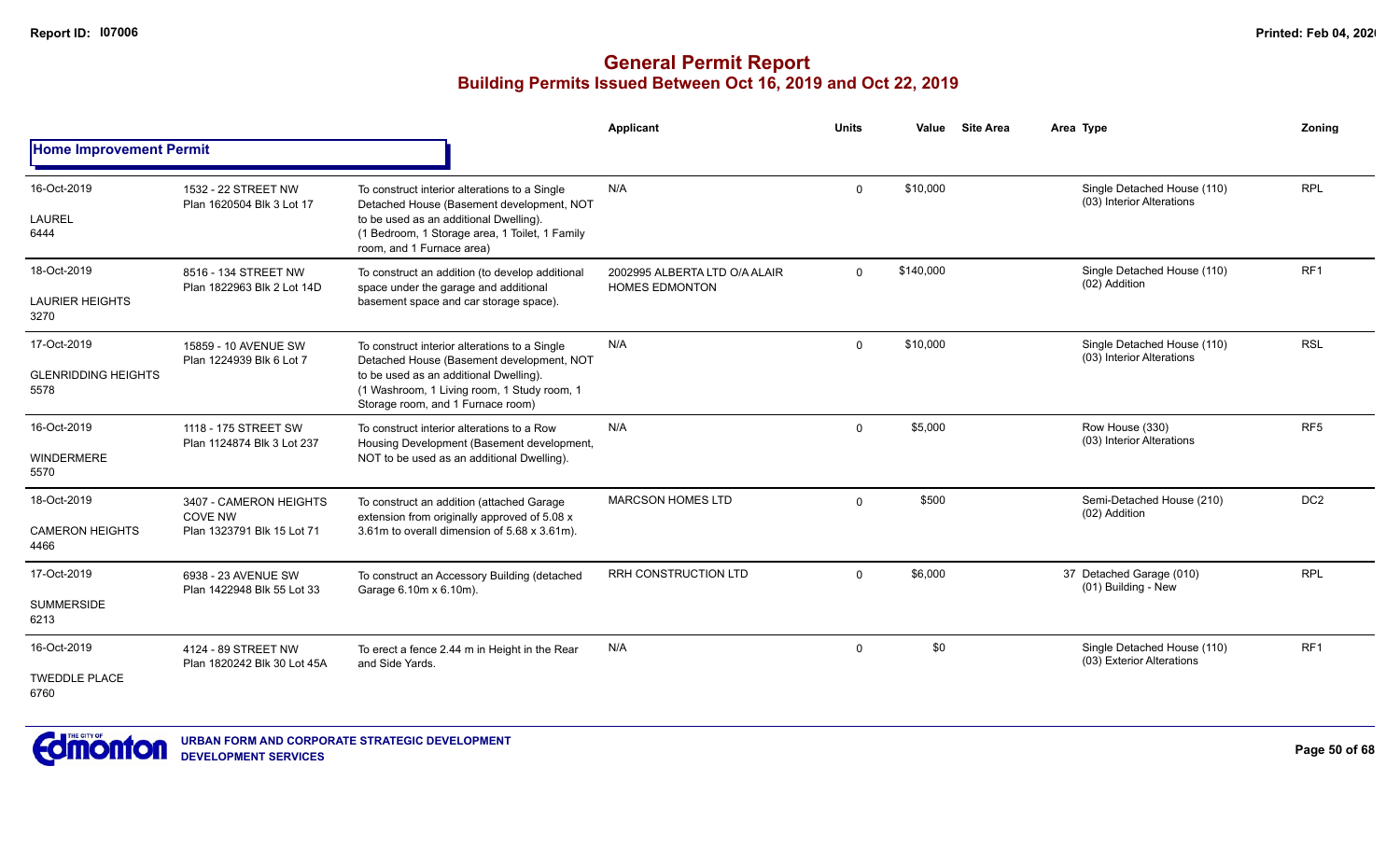|                                |                                                     |                                                                                                                              | Applicant                         | <b>Units</b> | Value    | <b>Site Area</b> | Area Type                                                | Zoning          |
|--------------------------------|-----------------------------------------------------|------------------------------------------------------------------------------------------------------------------------------|-----------------------------------|--------------|----------|------------------|----------------------------------------------------------|-----------------|
| <b>Home Improvement Permit</b> |                                                     |                                                                                                                              |                                   |              |          |                  |                                                          |                 |
| 22-Oct-2019                    | 11724 - 129 AVENUE NW<br>Plan 1971AA Blk 8 Lot 7    | To construct an Accessory Building (detached<br>Garage 6.40m x 6.40 m).                                                      | <b>CANTRUST CONSTRUCTION LTD</b>  | $\mathbf 0$  | \$6,600  |                  | 41 Detached Garage (010)<br>(01) Building - New          | RF <sub>2</sub> |
| CALDER<br>3070                 |                                                     |                                                                                                                              |                                   |              |          |                  |                                                          |                 |
| 18-Oct-2019                    | 5911 - 12 AVENUE SW<br>Plan 1024123 Blk 6 Lot 7     | To construct interior alterations to a Single<br>Detached House (Basement development, NOT                                   | <b>D &amp; R CONSTRUCTION LTD</b> | $\Omega$     | \$15,000 |                  | Single Detached House (110)<br>(03) Interior Alterations | <b>RSL</b>      |
| <b>WALKER</b><br>6662          |                                                     | to be used as an additional Dwelling). 1<br>bedroom, bathroom, storage room, furnace<br>room and living area.                |                                   |              |          |                  |                                                          |                 |
| 17-Oct-2019                    | 4321 - PROWSE LINK SW<br>Plan 1521148 Blk 9 Lot 10  | To construct an Accessory Building (detached<br>Garage, 5.49m x 6.71m).                                                      | N.P. ARTISAN                      | $\Omega$     | \$5,900  |                  | 37 Detached Garage (010)<br>(01) Building - New          | <b>HVLD</b>     |
| <b>PAISLEY</b><br>5469         |                                                     |                                                                                                                              |                                   |              |          |                  |                                                          |                 |
| 17-Oct-2019                    | 3006 - CHECKNITA WAY SW<br>Plan 1720796 Blk 4 Lot 2 | To construct an Accessory Building (detached<br>Garage, 5.49m x 6.10m).                                                      | N.P. ARTISAN                      | $\Omega$     | \$5,400  |                  | 33 Detached Garage (010)<br>(01) Building - New          | <b>RMD</b>      |
| <b>CAVANAGH</b><br>5467        |                                                     |                                                                                                                              |                                   |              |          |                  |                                                          |                 |
| 17-Oct-2019                    | 922 - 173A STREET SW<br>Plan 1525626 Blk 18 Lot 65  | To construct interior alterations to a Single<br>Detached House (Basement development - 1                                    | N/A                               | $\Omega$     | \$20,000 |                  | Single Detached House (110)<br>(03) Interior Alterations | DC <sub>1</sub> |
| <b>WINDERMERE</b><br>5570      |                                                     | bedroom, a bathroom, storage room, office<br>room, furnace room and bonus room NOT to be<br>used as an additional Dwelling). |                                   |              |          |                  |                                                          |                 |
| 17-Oct-2019                    | 1147 - 74 STREET SW<br>Plan 0727503 Blk 26 Lot 56   | To construct an Addition to existing Detached<br>Garage (shed 2.44m x 1.12m).                                                | N/A                               | $\Omega$     | \$100    |                  | 3 Shed (040)<br>(01) Building - New                      | <b>RPL</b>      |
| <b>SUMMERSIDE</b><br>6213      |                                                     |                                                                                                                              |                                   |              |          |                  |                                                          |                 |
| 16-Oct-2019                    | 6331 - 169 AVENUE NW<br>Plan 1723076 Blk 10 Lot 29  | To construct interior alterations to a Single<br>Detached House (Basement development, NOT                                   | <b>REDWILLOW RENOVATIONS INC.</b> | $\Omega$     | \$20,000 |                  | Single Detached House (110)<br>(03) Interior Alterations | <b>RMD</b>      |
| MCCONACHIE AREA<br>2521        |                                                     | to be used as an additional Dwelling).<br>(1 Bedroom, 1 Rec room, 1 Washroom, and 1<br>Utility/storage room)                 |                                   |              |          |                  |                                                          |                 |
|                                |                                                     |                                                                                                                              |                                   |              |          |                  |                                                          |                 |

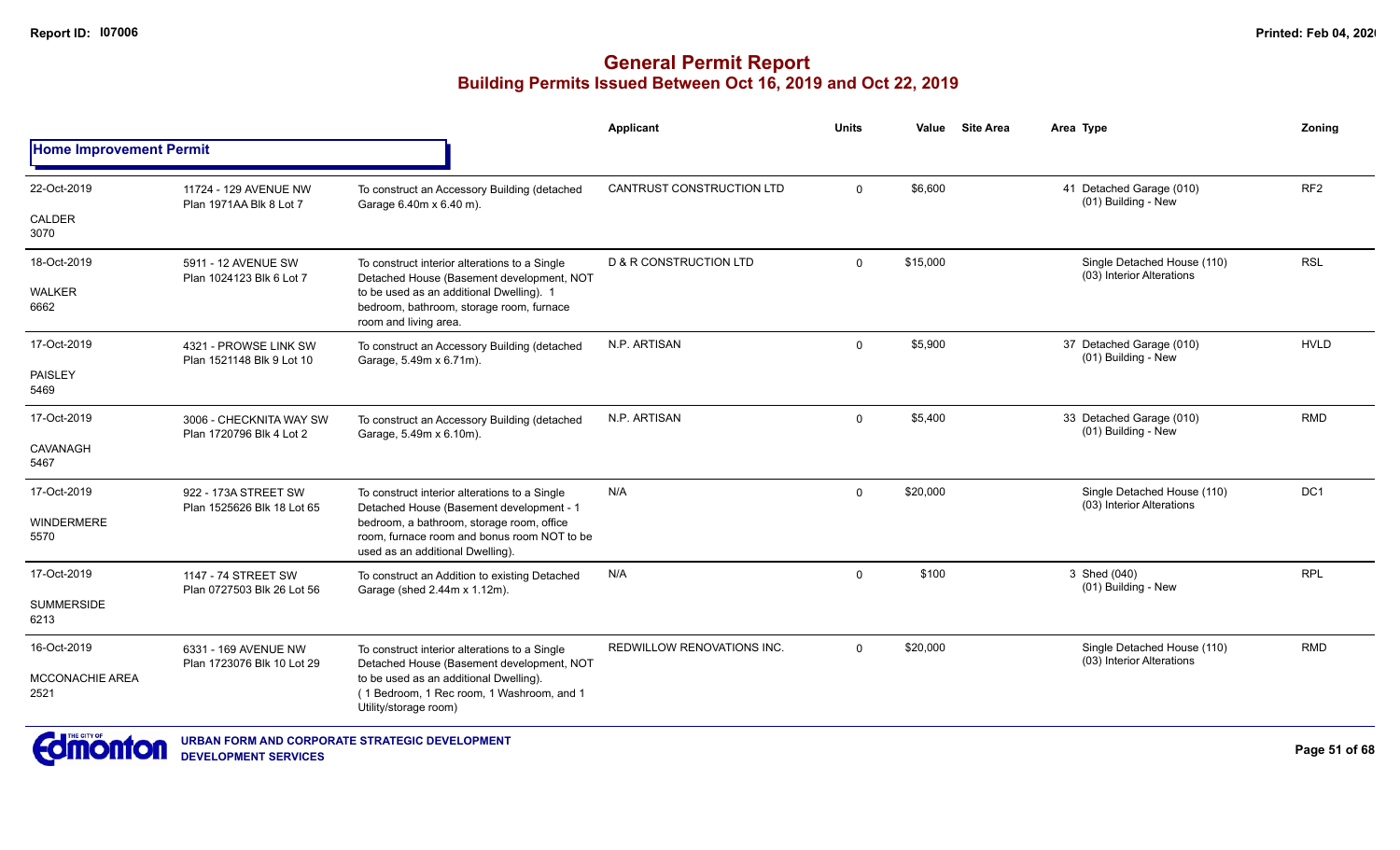|                                               |                                                         |                                                                                                                                                                                                                                | <b>Applicant</b>      | <b>Units</b> | Value    | <b>Site Area</b> | Area Type                                                             | Zonina          |
|-----------------------------------------------|---------------------------------------------------------|--------------------------------------------------------------------------------------------------------------------------------------------------------------------------------------------------------------------------------|-----------------------|--------------|----------|------------------|-----------------------------------------------------------------------|-----------------|
| <b>Home Improvement Permit</b>                |                                                         |                                                                                                                                                                                                                                |                       |              |          |                  |                                                                       |                 |
| 18-Oct-2019<br><b>BELVEDERE</b><br>2080       | 13504 - 60 STREET NW<br>Plan 2676MC Blk 9 Lot 26        | To construct interior alterations to a Single<br>Detached House (Basement development, NOT<br>to be used as an additional Dwelling). 1<br>bedroom, bathroom, storage room and furnace<br>room                                  | N/A                   | $\mathbf 0$  | \$20,000 |                  | Single Detached House (110)<br>(03) Interior Alterations              | RF <sub>1</sub> |
| 17-Oct-2019<br><b>DESROCHERS AREA</b><br>5463 | Plan 1521497 Blk 5 Lot 21                               | 1276 - DANIELS CRESCENT SW To construct interior alterations to a<br>Semi-detached House (Basement development,<br>NOT to be used as an additional Dwelling).<br>(1 Bedroom, 1 Washroom, 1 Utility room, and 1<br>Living room) | N/A                   | $\mathbf 0$  | \$9,300  |                  | Semi-Detached House (210)<br>(03) Interior Alterations                | <b>RMD</b>      |
| 17-Oct-2019<br><b>CHAPPELLE AREA</b><br>5462  | 4031 - CHAPPELLE GREEN SW<br>Plan 1720925 Blk 31 Lot 12 | To construct an Accessory Building (detached<br>Garage, 6.10m x 6.10m).                                                                                                                                                        | PREMIER BUILT GARAGES | $\mathbf 0$  | \$6,000  |                  | 37 Detached Garage (010)<br>(01) Building - New                       | <b>RPL</b>      |
| 17-Oct-2019<br><b>LAUREL</b><br>6444          | 2916 - 17 AVENUE NW<br>Plan 1125515 Blk 7 Lot 25        | To construct interior alterations to a<br>Semi-detached House (Basement development,<br>NOT to be used as an additional Dwelling).<br>(1 Bedroom, 1 Storage, 1 Living room, 1<br>Washroom, and 1 Furnace room)                 | N/A                   | $\mathbf 0$  | \$10,000 |                  | Semi-Detached House (210)<br>(03) Interior Alterations                | RF4             |
| 18-Oct-2019<br>PLEASANTVIEW<br>5320           | 5207 - 109 STREET NW<br>Plan 3748MC Blk 34 Lot 2        | To develop a Secondary Suite in the Basement<br>of a Single Detached House.<br>(2 Bedrooms, 1 Bathroom, 1 Living room, 1<br>Kitchen, 1 Storage, 1 Common space, and 1<br>Mechanical room)                                      | N/A                   | -1           | \$18,500 |                  | 950 Single Detached House (110)<br>(07) Add Suites to Single Dwelling | RF <sub>1</sub> |
| 16-Oct-2019<br><b>FOREST HEIGHTS</b><br>6230  | 10515 - 75 STREET NW<br>Plan 1562AM Blk 1 Lot B         | To demolish a Single Detached House and<br>detached Garage.                                                                                                                                                                    | N/A                   | $\mathbf 0$  | \$3,400  |                  | Detached Garage(010)<br>(99) Demolition                               | RF3, RF3        |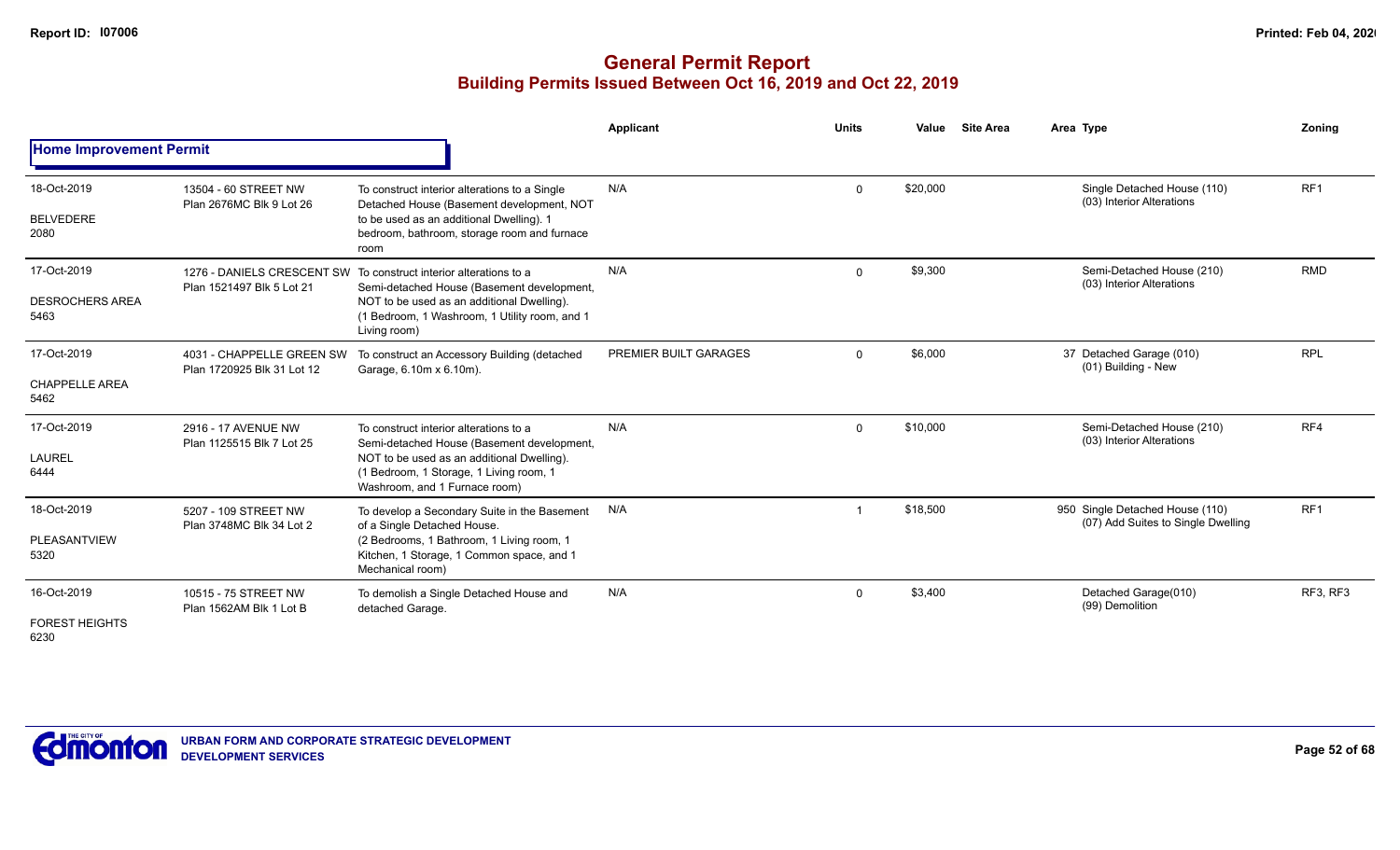|                                |                                                                                                                                                                                                                                                                     |                                                                                              | Applicant                  | <b>Units</b> | Value    | <b>Site Area</b> | Area Type                                                            | Zoning          |
|--------------------------------|---------------------------------------------------------------------------------------------------------------------------------------------------------------------------------------------------------------------------------------------------------------------|----------------------------------------------------------------------------------------------|----------------------------|--------------|----------|------------------|----------------------------------------------------------------------|-----------------|
| <b>Home Improvement Permit</b> |                                                                                                                                                                                                                                                                     |                                                                                              |                            |              |          |                  |                                                                      |                 |
| 16-Oct-2019                    | 10515 - 75 STREET NW<br>Plan 1562AM Blk 1 Lot B                                                                                                                                                                                                                     | To demolish a Single Detached House and<br>detached Garage.                                  | N/A                        | $-1$         | \$6,500  |                  | Single Detached House (110)<br>(99) Demolition                       | RF3, RF3        |
| <b>FOREST HEIGHTS</b><br>6230  |                                                                                                                                                                                                                                                                     |                                                                                              |                            |              |          |                  |                                                                      |                 |
| 16-Oct-2019                    | 8943 - 146 STREET NW<br>Plan 1760KS Blk 10 Lot 15                                                                                                                                                                                                                   | To construct interior alterations (Basement<br>development, NOT to be used as an additional  | N/A                        | $\mathbf 0$  | \$9,000  |                  | Single Detached House (110)<br>(03) Interior Alterations             | RF <sub>1</sub> |
| <b>PARKVIEW</b><br>3330        |                                                                                                                                                                                                                                                                     | Dwelling).                                                                                   |                            |              |          |                  |                                                                      |                 |
| 21-Oct-2019                    | 11836 - 57 STREET NW<br>Plan 5384HW Blk 41 Lot 22                                                                                                                                                                                                                   | To develop a Secondary Suite in the Basement<br>to a Single Detached House (Existing Suite). | N/A                        | -1           | \$0      |                  | Single Detached House (110)<br>(07) Add Suites to Single Dwelling    | RF3             |
| <b>NEWTON</b><br>2560          |                                                                                                                                                                                                                                                                     |                                                                                              |                            |              |          |                  |                                                                      |                 |
| 22-Oct-2019                    | 4816 - 115A STREET NW<br>Plan 5591MC Blk 11 Lot 27                                                                                                                                                                                                                  | To develop a Secondary Suite in the Basement<br>of a Single Detached House (New Suite) (2    | N/A                        | $\mathbf 1$  | \$40,000 |                  | 96 Single Detached House (110)<br>(07) Add Suites to Single Dwelling | RF <sub>1</sub> |
| <b>MALMO PLAINS</b><br>5280    |                                                                                                                                                                                                                                                                     | Bedroom, 1 Bathroom, Kitchen, Living, Storage,<br>Laundry/ Mechanical).                      |                            |              |          |                  |                                                                      |                 |
| 17-Oct-2019                    | 8719 - 221 STREET NW<br>Plan 1624116 Blk 13 Lot 38                                                                                                                                                                                                                  | To construct an Accessory Building (detached<br>Garage, 6.10m x 6.10m).                      | PREMIER BUILT GARAGES      | $\Omega$     | \$6,000  |                  | 37 Detached Garage (010)<br>(01) Building - New                      | <b>RPL</b>      |
| <b>ROSENTHAL</b><br>4750       |                                                                                                                                                                                                                                                                     |                                                                                              |                            |              |          |                  |                                                                      |                 |
| 22-Oct-2019                    | 4322 - 114B STREET NW                                                                                                                                                                                                                                               | To construct an Accessory Building (a mutual<br>detached Garage (7.92m x 6.71m)).            | 1745920 ALBERTA LTD, ALLAN | $\Omega$     | \$8,600  |                  | 53 Detached Garage (010)<br>(01) Building - New                      | RF <sub>1</sub> |
| <b>ROYAL GARDENS</b><br>5430   | Plan 1210NY Blk 29 Lot 54                                                                                                                                                                                                                                           |                                                                                              |                            |              |          |                  |                                                                      |                 |
| 16-Oct-2019                    | 709 - 83 STREET SW<br>To construct interior alterations to Single<br>Detached House (Basement development, NOT<br>Plan 0423893 Blk 15 Lot 51<br>to be used as an additional Dwelling), (1<br>bathroom, 1 office, 1 rec room, 1 storage, NO<br>wet bar, NO kitchen). |                                                                                              | N/A                        | $\Omega$     | \$5,000  |                  | Single Detached House (110)<br>(03) Interior Alterations             | <b>RPL</b>      |
| <b>ELLERSLIE</b><br>6211       |                                                                                                                                                                                                                                                                     |                                                                                              |                            |              |          |                  |                                                                      |                 |

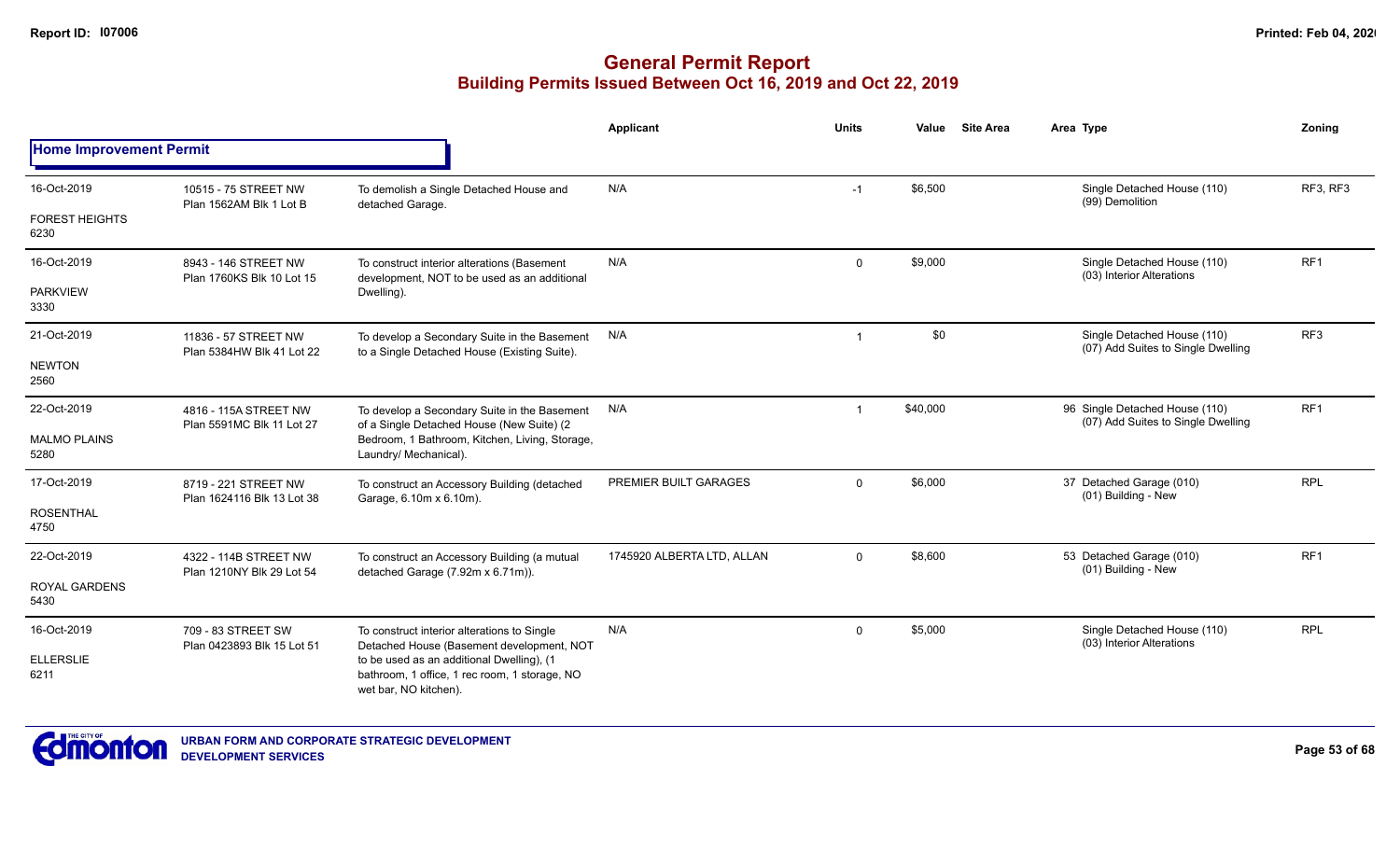|                                                      |                                                                                                                                                                                                                                   | <b>Applicant</b>                                                      | <b>Units</b> | Value    | <b>Site Area</b> | Area Type                                                | Zonina          |
|------------------------------------------------------|-----------------------------------------------------------------------------------------------------------------------------------------------------------------------------------------------------------------------------------|-----------------------------------------------------------------------|--------------|----------|------------------|----------------------------------------------------------|-----------------|
|                                                      |                                                                                                                                                                                                                                   |                                                                       |              |          |                  |                                                          |                 |
| 4106 - MACNEIL COURT NW<br>Plan 0624265 Blk 6 Lot 17 | To construct interior alterations to a Single<br>Detached House (Basement development, NOT<br>to be used as an additional Dwelling), (1 wet<br>bar, 1 bedroom, 1 bathroom, living room, NO<br>separate entrance to the basement). | N/A                                                                   | $\mathbf 0$  | \$15,000 |                  | Single Detached House (110)<br>(03) Interior Alterations | <b>RSL</b>      |
| Plan 1623939 Blk 4 Lot 32                            | 4.57m @ 1.15m in Height).                                                                                                                                                                                                         | LANDMARK LEGACY HOMES INC                                             | $\Omega$     | \$3,500  |                  | 14 Single Detached House (110)<br>(03) Deck Attached     | <b>RMD</b>      |
| 1242 - WATT DRIVE SW<br>Plan 1525739 Blk 8 Lot 98    | To construct interior alterations to a Single<br>Detached House (Basement development, NOT<br>to be used as an additional Dwelling).                                                                                              | N/A                                                                   | $\Omega$     | \$25,000 |                  | Single Detached House (110)<br>(03) Interior Alterations | <b>RSL</b>      |
| 13116 - 89 STREET NW<br>Plan 4542KS Blk 28A Lot 33   | To construct a rear and side uncovered deck<br>with Privacy Screen to a Single Detached<br>House (deck irregular shaped, 7.95m x 7.01 @<br>0.86m in Height and privacy screen @ 1.85m in<br>Height).                              | N/A                                                                   | $\mathbf 0$  | \$14,000 |                  | 56 Single Detached House (110)<br>(03) Deck Attached     | RF <sub>1</sub> |
| 16207 - 48 STREET NW<br>Plan 0325362 Blk 13 Lot 2    | To construct interior alterations to a Single<br>Detached House (Basement development, NOT<br>to be used as an additional Dwelling).                                                                                              | N/A                                                                   | $\Omega$     | \$17,500 |                  | Single Detached House (110)<br>(03) Interior Alterations | <b>RSL</b>      |
| 2319 - 84 STREET SW<br>Plan 1623316 Blk 62 Lot 58    | To construct an Accessory Building (detached<br>Garage, 6.10m x 6.10m).                                                                                                                                                           | N.P. ARTISAN                                                          | $\Omega$     | \$6,000  |                  | 37 Detached Garage (010)<br>(01) Building - New          | <b>RPL</b>      |
| 4015 - 158 AVENUE NW<br>Plan 0426348 Blk 1 Lot 60    | To construct interior alterations to a Single<br>Detached House (Basement development, NOT<br>to be used as an additional Dwelling) (1<br>Bedroom, Play Area, Mech. Room, NO Kitchen<br>NO Wet bar).                              | N/A                                                                   | $\Omega$     | \$4,000  |                  | Single Detached House (110)<br>(03) Interior Alterations | <b>RSL</b>      |
|                                                      | <b>Home Improvement Permit</b>                                                                                                                                                                                                    | 1805 - DUMONT CRESCENT SW To construct a rear uncovered deck (3.05m x |              |          |                  |                                                          |                 |

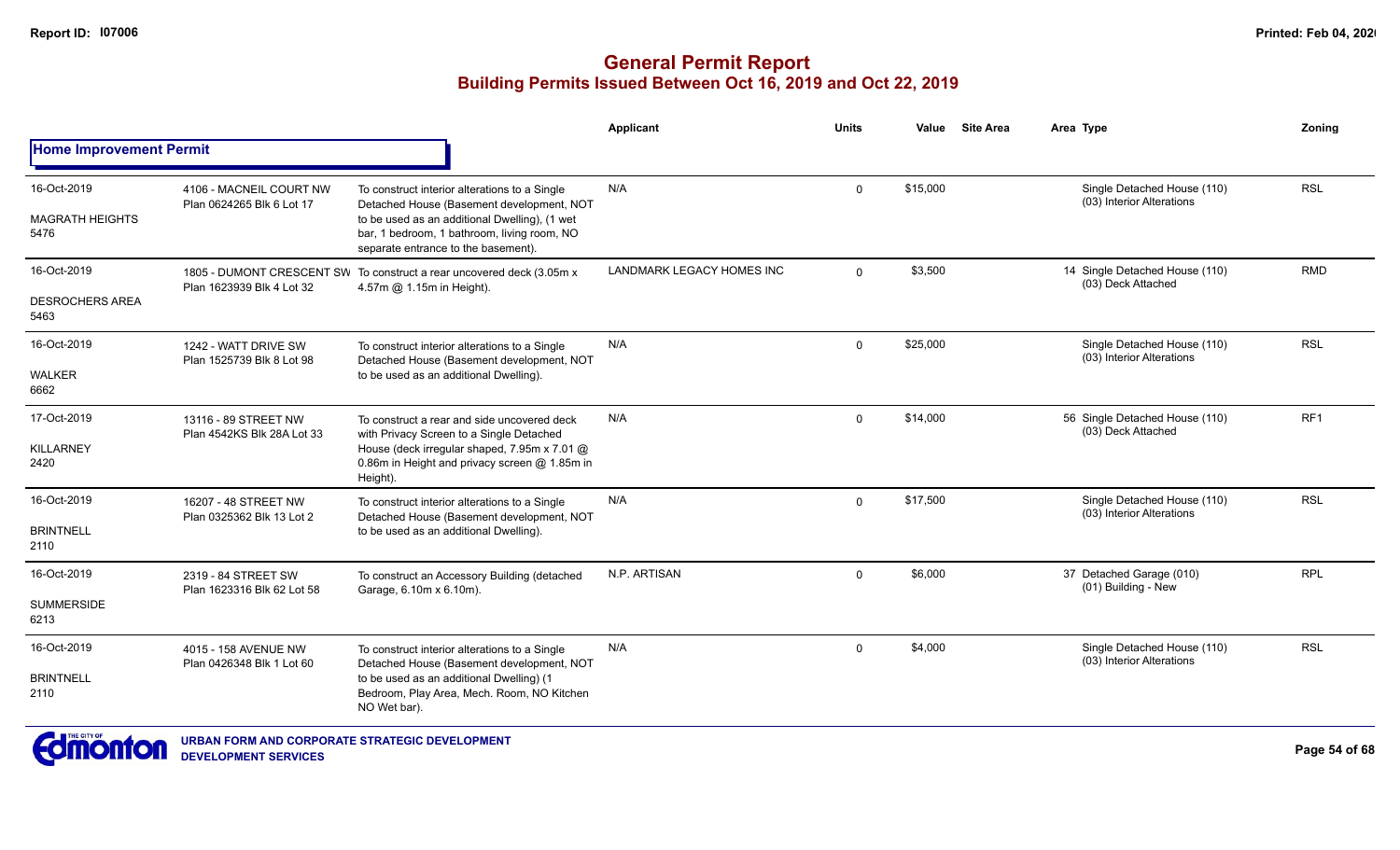|                                |                                                       |                                                                                                                | <b>Applicant</b>             | <b>Units</b>   | Value    | <b>Site Area</b> | Area Type                                                | Zoning     |
|--------------------------------|-------------------------------------------------------|----------------------------------------------------------------------------------------------------------------|------------------------------|----------------|----------|------------------|----------------------------------------------------------|------------|
| <b>Home Improvement Permit</b> |                                                       |                                                                                                                |                              |                |          |                  |                                                          |            |
| 18-Oct-2019                    | 8015 - 182A STREET NW<br>Plan 2352TR Blk 4 Lot 24     | To install a Hot Tub in the Rear Yard of a Single<br>Detached House (1.90m x 1.90m).                           | N/A                          | $\mathbf 0$    | \$5,200  |                  | Single Detached House (110)<br>(14) Hot Tub              | RF1        |
| <b>ALDERGROVE</b><br>4020      |                                                       |                                                                                                                |                              |                |          |                  |                                                          |            |
| 16-Oct-2019                    | Plan 1723470 Blk 9 Lot 62                             | 1688 - GRAYDON HILL LINK SW To construct an Accessory Building (detached<br>Garage (6.1m x 6.1m)).             | STERLING HOMES EDMONTON LTD. | $\overline{0}$ | \$10,400 |                  | 64 Detached Garage (010)<br>(01) Building - New          | GHLD       |
| <b>GRAYDON HILL</b><br>5468    |                                                       |                                                                                                                |                              |                |          |                  |                                                          |            |
| 18-Oct-2019                    | 2594 - COUGHLAN ROAD SW<br>Plan 1620053 Blk 13 Lot 35 | To construct an Accessory Building (detached<br>Garage (6.1m x 7.32m)).                                        | ASAP GARAGE BUILDERS INC     | $\mathbf 0$    | \$7,200  |                  | 45 Detached Garage (010)<br>(01) Building - New          | <b>RPL</b> |
| <b>CHAPPELLE AREA</b><br>5462  |                                                       |                                                                                                                |                              |                |          |                  |                                                          |            |
| 16-Oct-2019                    | 1181 - WATT DRIVE SW<br>Plan 1823360 Blk 10 Lot 10    | To construct an Accessory Building (detached<br>Garage (6.10m x 6.10m)).                                       | <b>MONTORIO HOMES</b>        | $\Omega$       | \$6,000  |                  | 37 Detached Garage (010)<br>(01) Building - New          | <b>RPL</b> |
| <b>WALKER</b><br>6662          |                                                       |                                                                                                                |                              |                |          |                  |                                                          |            |
| 16-Oct-2019                    | 448 - 41 AVENUE NW<br>Plan 1623032 Blk 17 Lot 28      | To construct interior alterations to a Single<br>Detached House (Basement development, NOT                     | N/A                          | $\Omega$       | \$10,000 |                  | Single Detached House (110)<br>(03) Interior Alterations | <b>RMD</b> |
| <b>MAPLE</b><br>6441           |                                                       | to be used as an additional Dwelling), (1<br>bathroom, living room, storage room, NO wet<br>bar, NO kitchen).  |                              |                |          |                  |                                                          |            |
| 16-Oct-2019                    | 1179 - WATT DRIVE SW<br>Plan 1823360 Blk 10 Lot 9     | To construct an Accessory Building (detached<br>Garage 6.10m x 6.10m).                                         | <b>MONTORIO HOMES</b>        | $\Omega$       | \$6,000  |                  | 37 Detached Garage (010)<br>(01) Building - New          | <b>RPL</b> |
| <b>WALKER</b><br>6662          |                                                       |                                                                                                                |                              |                |          |                  |                                                          |            |
| 16-Oct-2019                    | Plan 1024809 Blk 9 Lot 12B                            | 342 - SECORD BOULEVARD NW To construct interior alterations to a<br>Semi-detached House (Basement development, | N/A                          | $\Omega$       | \$5,000  |                  | Semi-Detached House (210)<br>(03) Interior Alterations   | RF4        |
| SECORD<br>4487                 |                                                       | NOT to be used as an additional Dwelling, 1<br>Bedroom, 1 Mech Room, 1 Bathroom, 1 Family<br>Room).            |                              |                |          |                  |                                                          |            |

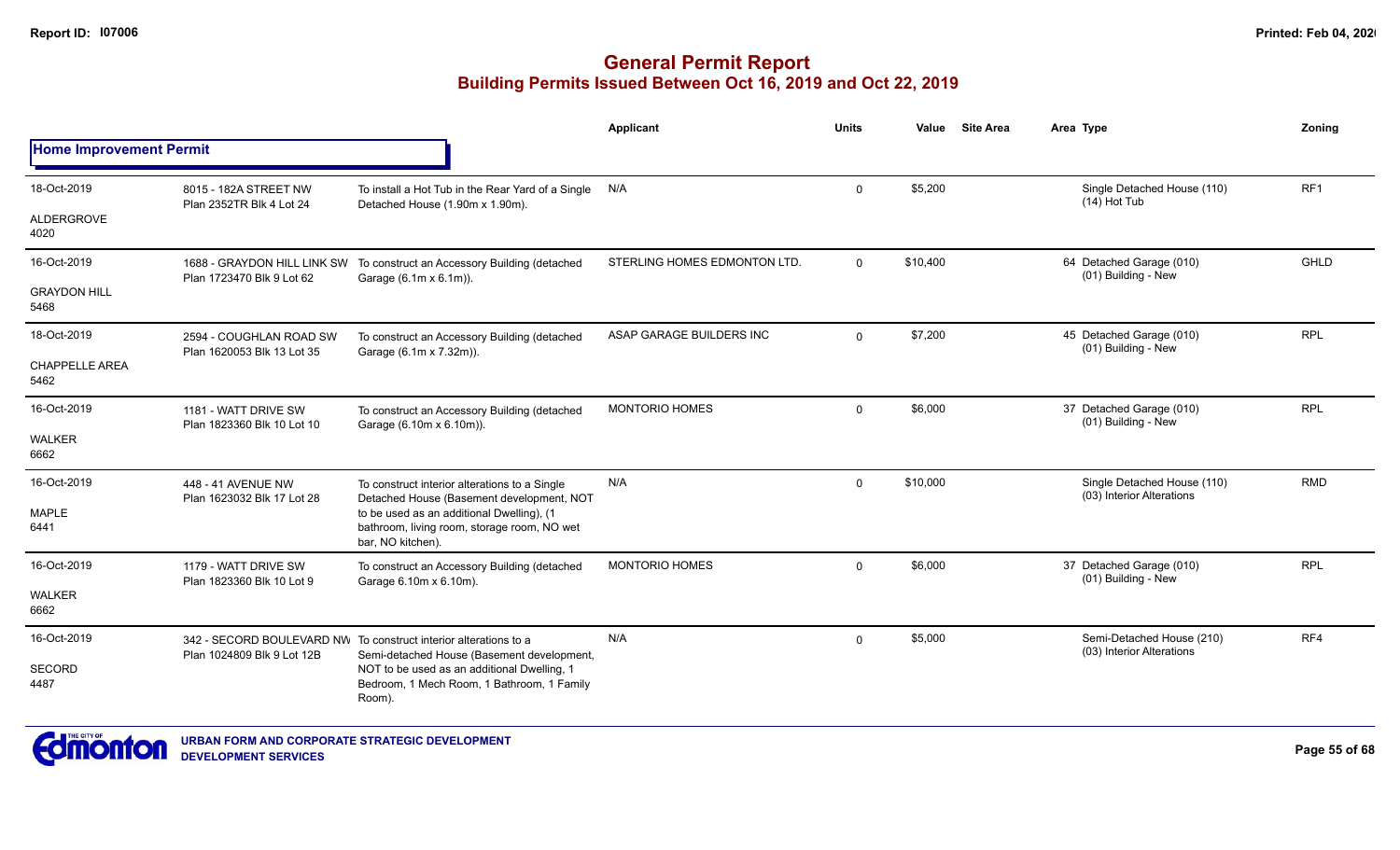|                                  |                                                       |                                                                                                                                  | <b>Applicant</b>                                                | <b>Units</b> | Value    | <b>Site Area</b> | Area Type                                                | Zoning      |
|----------------------------------|-------------------------------------------------------|----------------------------------------------------------------------------------------------------------------------------------|-----------------------------------------------------------------|--------------|----------|------------------|----------------------------------------------------------|-------------|
| <b>Home Improvement Permit</b>   |                                                       |                                                                                                                                  |                                                                 |              |          |                  |                                                          |             |
| 17-Oct-2019                      | 2013 - PRICE LANDING SW<br>Plan 1525428 Blk 10 Lot 6  | To construct interior alterations to a Single<br>Detached House (Basement development, NOT                                       | N/A                                                             | $\mathbf 0$  | \$20,500 |                  | Single Detached House (110)<br>(03) Interior Alterations | <b>HVLD</b> |
| <b>PAISLEY</b><br>5469           |                                                       | to be used as an additional Dwelling).                                                                                           |                                                                 |              |          |                  |                                                          |             |
| 17-Oct-2019                      | 1165 - WATT DRIVE SW<br>Plan 1823360 Blk 10 Lot 2     | To construct an Accessory Building (detached<br>Garage (6.10m x 6.10m).                                                          | <b>MONTORIO HOMES LTD</b>                                       | $\Omega$     | \$6,000  |                  | 37 Detached Garage (010)<br>(01) Building - New          | <b>RPL</b>  |
| <b>WALKER</b><br>6662            |                                                       |                                                                                                                                  |                                                                 |              |          |                  |                                                          |             |
| 17-Oct-2019                      | 2510 - TAYLOR COVE NW<br>Plan 0324731 Blk 75 Lot 53   | To construct interior alterations to a Single<br>Detached House (Basement development, NOT                                       | N/A                                                             | $\mathbf 0$  | \$30,000 |                  | Single Detached House (110)<br>(03) Interior Alterations | <b>TSLR</b> |
| <b>TERWILLEGAR TOWNE</b><br>5640 |                                                       | to be used as an additional Dwelling), (1<br>bedroom, 1 bathroom, family room, storage,<br>den, NO wet bar, NO kitchen).         |                                                                 |              |          |                  |                                                          |             |
| 16-Oct-2019                      | 246 - CHARLESWORTH DRIVE                              | To construct interior alterations to a Single<br>Detached House (Basement development, NOT                                       | N/A                                                             | $\Omega$     | \$22,500 |                  | Single Detached House (110)<br>(03) Interior Alterations | <b>RMD</b>  |
| <b>CHARLESWORTH</b><br>6661      | SW<br>Plan 1823105 Blk 11 Lot 4                       | to be used as an additional Dwelling) (1<br>Bedroom, 1 Bathroom, Rec Room, Utility, NO<br>Kitchen, NO Wet bar).                  |                                                                 |              |          |                  |                                                          |             |
| 18-Oct-2019                      | 711 - CAINE BOULEVARD SW<br>Plan 0729909 Blk 2 Lot 59 | To construct interior alterations to a Single<br>Detached House (Basement development, NOT                                       | DIAMOND CONTRACTING & CABINETRY<br>LTD O/A DIAMOND CONTRACTING, | $\Omega$     | \$38,000 |                  | Single Detached House (110)<br>(03) Interior Alterations | <b>RSL</b>  |
| CALLAGHAN<br>5457                |                                                       | to be used as an additional Dwelling), (2<br>bedroom, 1 bathroom, 1 wet bar, rec room, NO<br>separate entrance to the basement). | (PLUMBING & GAS)                                                |              |          |                  |                                                          |             |
| 16-Oct-2019                      | 9888 - 206 STREET NW<br>Plan 1820287 Blk 8 Lot 18     | To construct an Accessory Building (detached<br>Garage (6.10m x 6.71m)).                                                         | <b>TROIWEST BUILDERS INC</b>                                    | $\Omega$     | \$6,600  |                  | 41 Detached Garage (010)<br>(01) Building - New          | <b>RPL</b>  |
| <b>STEWART GREENS</b><br>4486    |                                                       |                                                                                                                                  |                                                                 |              |          |                  |                                                          |             |
| 17-Oct-2019                      | 119 - 61 STREET SW<br>Plan 0626012 Blk 12 Lot 3       | To construct interior alterations to a Single<br>Detached House (Basement development, NOT                                       | N/A                                                             | $\mathbf 0$  | \$15,000 |                  | Single Detached House (110)<br>(03) Interior Alterations | <b>RPL</b>  |
| <b>CHARLESWORTH</b><br>6661      |                                                       | to be used as an additional Dwelling).                                                                                           |                                                                 |              |          |                  |                                                          |             |

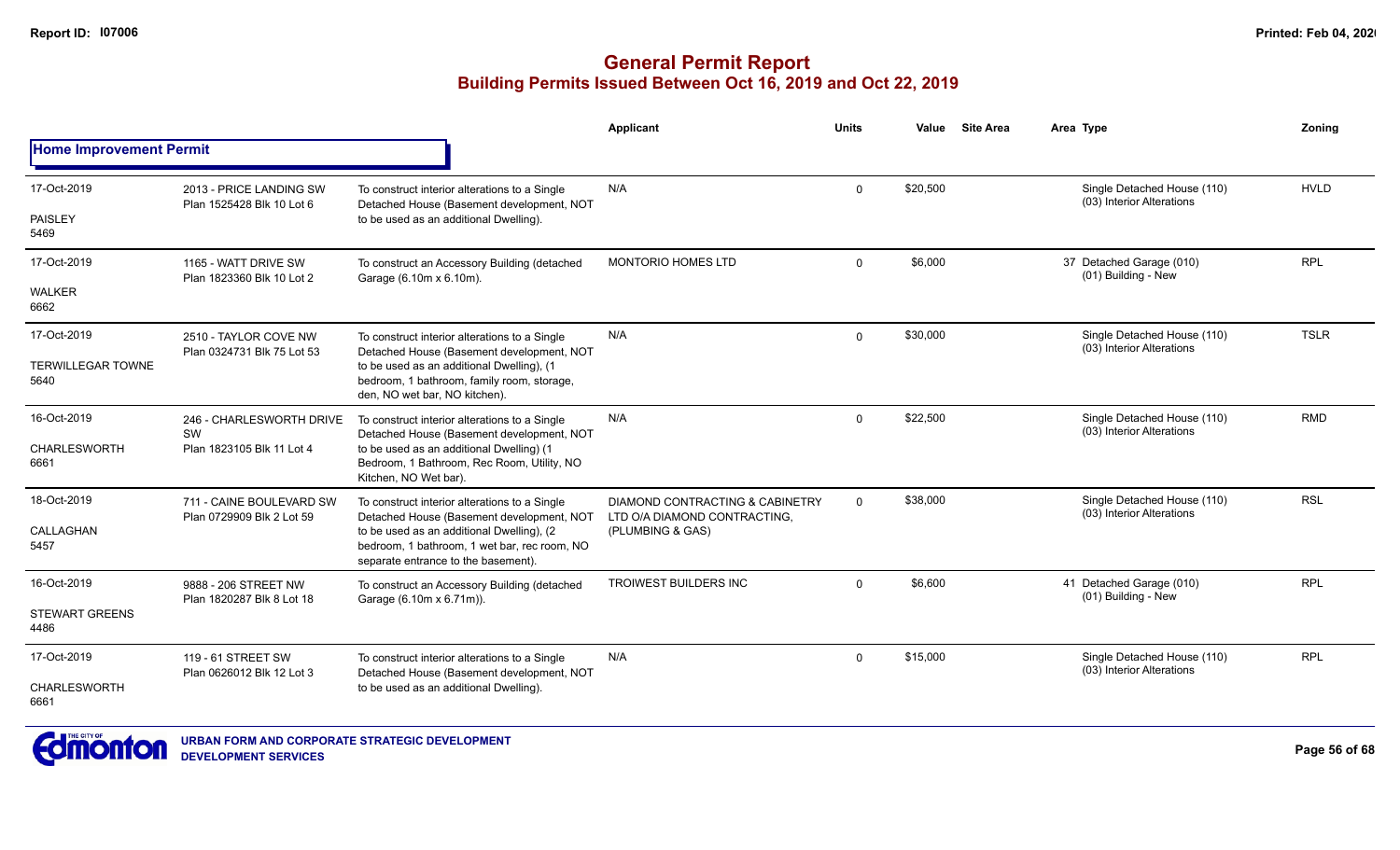|                                |                                                   |                                                                                                                       | Applicant                    | <b>Units</b> | Value    | <b>Site Area</b> | Area Type                                                | Zoning          |
|--------------------------------|---------------------------------------------------|-----------------------------------------------------------------------------------------------------------------------|------------------------------|--------------|----------|------------------|----------------------------------------------------------|-----------------|
| <b>Home Improvement Permit</b> |                                                   |                                                                                                                       |                              |              |          |                  |                                                          |                 |
| 17-Oct-2019                    | 6944 - 31 AVENUE NW<br>Condo Common Area (Plan    | To construct interior alterations to a Row House<br>(Basement development, NOT to be used as an                       | N/A                          | $\mathbf 0$  | \$5,000  |                  | Row House (330)<br>(03) Interior Alterations             | <b>RPL</b>      |
| <b>KAMEYOSEK</b><br>6340       | 8821574)                                          | additional Dwelling). One bedroom, one<br>bathroom, storage room, mechanical room.                                    |                              |              |          |                  |                                                          |                 |
| 16-Oct-2019                    | 9884 - 206 STREET NW<br>Plan 1820287 Blk 8 Lot 19 | To construct an Accessory Building (detached<br>Garage 6.10m x 6.71m).                                                | <b>TROIWEST BUILDERS INC</b> | $\Omega$     | \$6,600  |                  | 41 Detached Garage (010)<br>(01) Building - New          | <b>RPL</b>      |
| <b>STEWART GREENS</b><br>4486  |                                                   |                                                                                                                       |                              |              |          |                  |                                                          |                 |
| 17-Oct-2019                    | Plan 1822233 Blk 5 Lot 17                         | 2764 - COLLINS CRESCENT SW To construct interior alterations to a Single<br>Detached House (Basement development, NOT | N/A                          | $\Omega$     | \$11,000 |                  | Single Detached House (110)<br>(03) Interior Alterations | <b>RSL</b>      |
| CAVANAGH<br>5467               |                                                   | to be used as an additional Dwelling). 1<br>Bathroom, 1 Mechroom                                                      |                              |              |          |                  |                                                          |                 |
| 16-Oct-2019                    | 723 - GREEN WYND NW<br>Plan 0225162 Blk 24 Lot 36 | To construct a rear uncovered deck with<br>privacy screen to a Single Detached House                                  | N/A                          | $\Omega$     | \$4,900  |                  | 19 Single Detached House (110)<br>(03) Deck Attached     | <b>RSL</b>      |
| <b>GLASTONBURY</b><br>4720     |                                                   | (5.09m x 3.81m @ 0.70m in Height), existing<br>without permits.                                                       |                              |              |          |                  | <b>RMD</b><br>Single Detached House (110)                |                 |
| 18-Oct-2019                    | 2866 - ANTON WYND SW                              | To construct interior alterations to a Single<br>Detached House (Basement development, NOT                            | STERLING HOMES EDMONTON LTD. | $\Omega$     | \$23,200 |                  | (03) Interior Alterations                                |                 |
| <b>ALLARD</b><br>5458          | Plan 1723500 Blk 24 Lot 105                       | to be used as an additional Dwelling), (1<br>bedroom, 1 bathroom, family room, NO wet bar,<br>NO kitchen).            |                              |              |          |                  |                                                          |                 |
| 16-Oct-2019                    | 3732 - 48 STREET NW<br>Plan 7922359 Blk 18 Lot 63 | To construct interior alterations to a Single<br>Detached House (splitting one bathroom into                          | N/A                          | $\Omega$     | \$10,000 |                  | Single Detached House (110)<br>(03) Interior Alterations | RF <sub>1</sub> |
| <b>MINCHAU</b><br>6530         |                                                   | two, adding a toilet, shower, sink, and closet,<br>on the upper floor).                                               |                              |              |          |                  |                                                          |                 |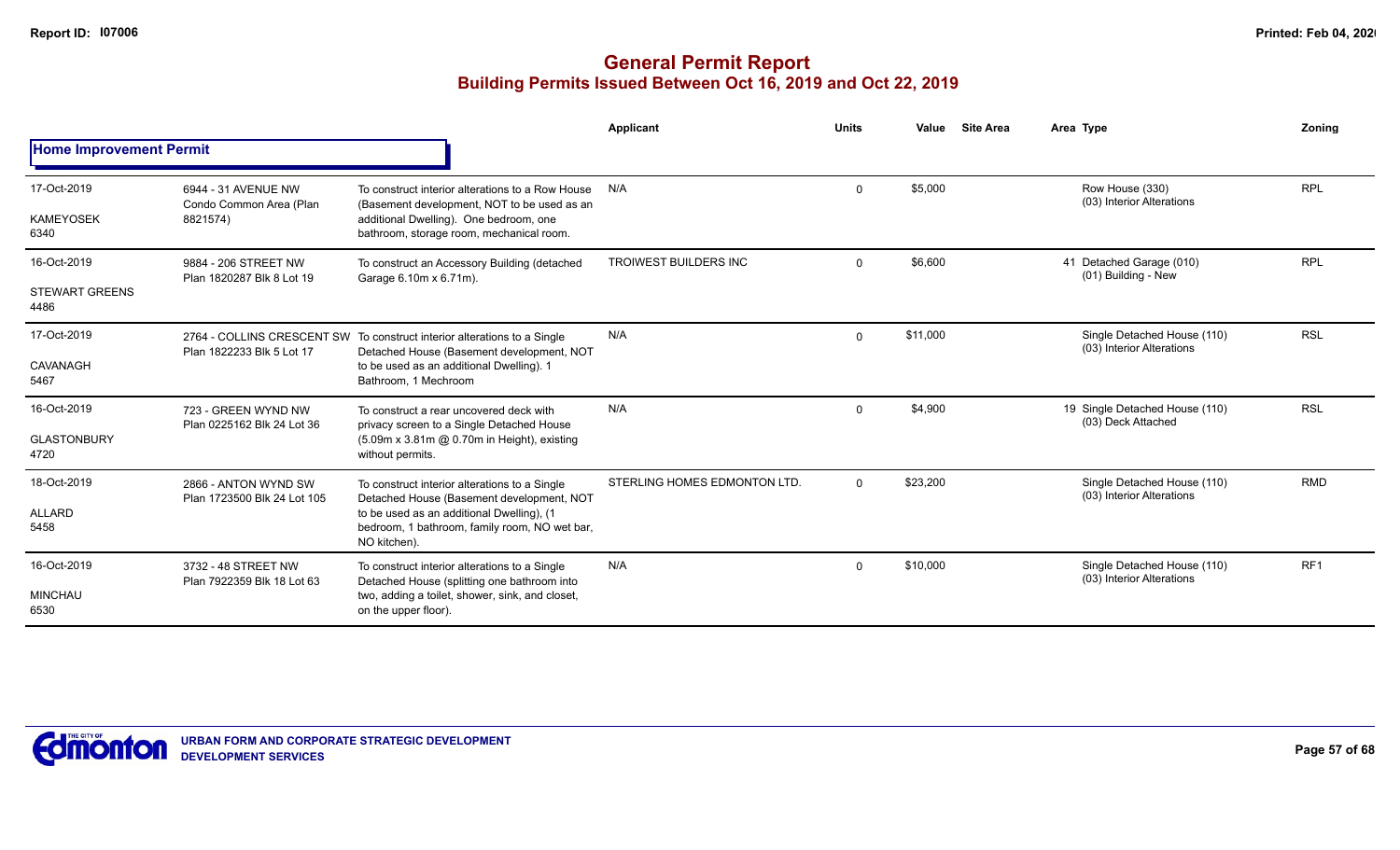|                                               |                                                       |                                                                                                                                                                                                                                                                                                                                                                                  | Applicant                                           | <b>Units</b> | Value    | <b>Site Area</b> | Area Type                                                | Zoning          |
|-----------------------------------------------|-------------------------------------------------------|----------------------------------------------------------------------------------------------------------------------------------------------------------------------------------------------------------------------------------------------------------------------------------------------------------------------------------------------------------------------------------|-----------------------------------------------------|--------------|----------|------------------|----------------------------------------------------------|-----------------|
| <b>Home Improvement Permit</b>                |                                                       |                                                                                                                                                                                                                                                                                                                                                                                  |                                                     |              |          |                  |                                                          |                 |
| 18-Oct-2019<br><b>BRANDER GARDENS</b><br>5080 | 5303 - 151 STREET NW<br>Plan 5452RS Blk 32 Lot 32     | To construct interior and exterior alterations to a<br>Single Detached House (Basement development LTD O/A DIAMOND CONTRACTING,<br>w/ wetbar, NOT to be used as an additional<br>Dwelling, and enlarging the existing basement<br>windows).<br>Basement - (1) storage room, (1) office, (1)<br>bedroom, (1) bathroom, (1) hobby room, (1)<br>games/rec room, (1) mechanical room | DIAMOND CONTRACTING & CABINETRY<br>(PLUMBING & GAS) | $\Omega$     |          |                  | Single Detached House (110)<br>(03) Exterior Alterations | RF <sub>1</sub> |
| 18-Oct-2019<br><b>BRANDER GARDENS</b><br>5080 | 5303 - 151 STREET NW<br>Plan 5452RS Blk 32 Lot 32     | To construct interior and exterior alterations to a<br>Single Detached House (Basement development LTD O/A DIAMOND CONTRACTING,<br>w/wetbar. NOT to be used as an additional<br>Dwelling, and enlarging the existing basement<br>windows).<br>Basement - (1) storage room, (1) office, (1)<br>bedroom, (1) bathroom, (1) hobby room, (1)<br>games/rec room, (1) mechanical room  | DIAMOND CONTRACTING & CABINETRY<br>(PLUMBING & GAS) | $\Omega$     |          |                  | Single Detached House (110)<br>(03) Interior Alterations | RF <sub>1</sub> |
| 16-Oct-2019<br><b>CHAPPELLE AREA</b><br>5462  | 3604 - CLAXTON PLACE SW<br>Plan 1225067 Blk 6 Lot 107 | To construct interior alterations to a Single<br>Detached House (Basement development, NOT<br>to be used as an additional Dwelling). 1<br>Bedroom, 1 Bathroom                                                                                                                                                                                                                    | <b>VENTURE HOME IMPROVEMENTS</b>                    | $\Omega$     | \$20,000 |                  | Single Detached House (110)<br>(03) Interior Alterations | <b>RSL</b>      |
| 16-Oct-2019<br><b>TRUMPETER AREA</b><br>4471  | 20627 - 130 AVENUE NW<br>Plan 1324881 Blk 9 Lot 39    | To construct interior alterations to a Single<br>Detached House (Basement development, NOT<br>to be used as an additional Dwelling).                                                                                                                                                                                                                                             | N/A                                                 | $\Omega$     | \$8,000  |                  | Single Detached House (110)<br>(03) Interior Alterations | <b>RSL</b>      |
| 17-Oct-2019<br><b>KESWICK AREA</b><br>5576    | 2348 - KELLY CIRCLE SW<br>Plan 1823259 Blk 12 Lot 63  | To construct interior alterations to a Single<br>Detached House (Basement development, NOT<br>to be used as an additional Dwelling).                                                                                                                                                                                                                                             | ROYDECOR CONSTRUCTION LTD.                          | $\Omega$     | \$23,000 |                  | Single Detached House (110)<br>(03) Interior Alterations | <b>RSL</b>      |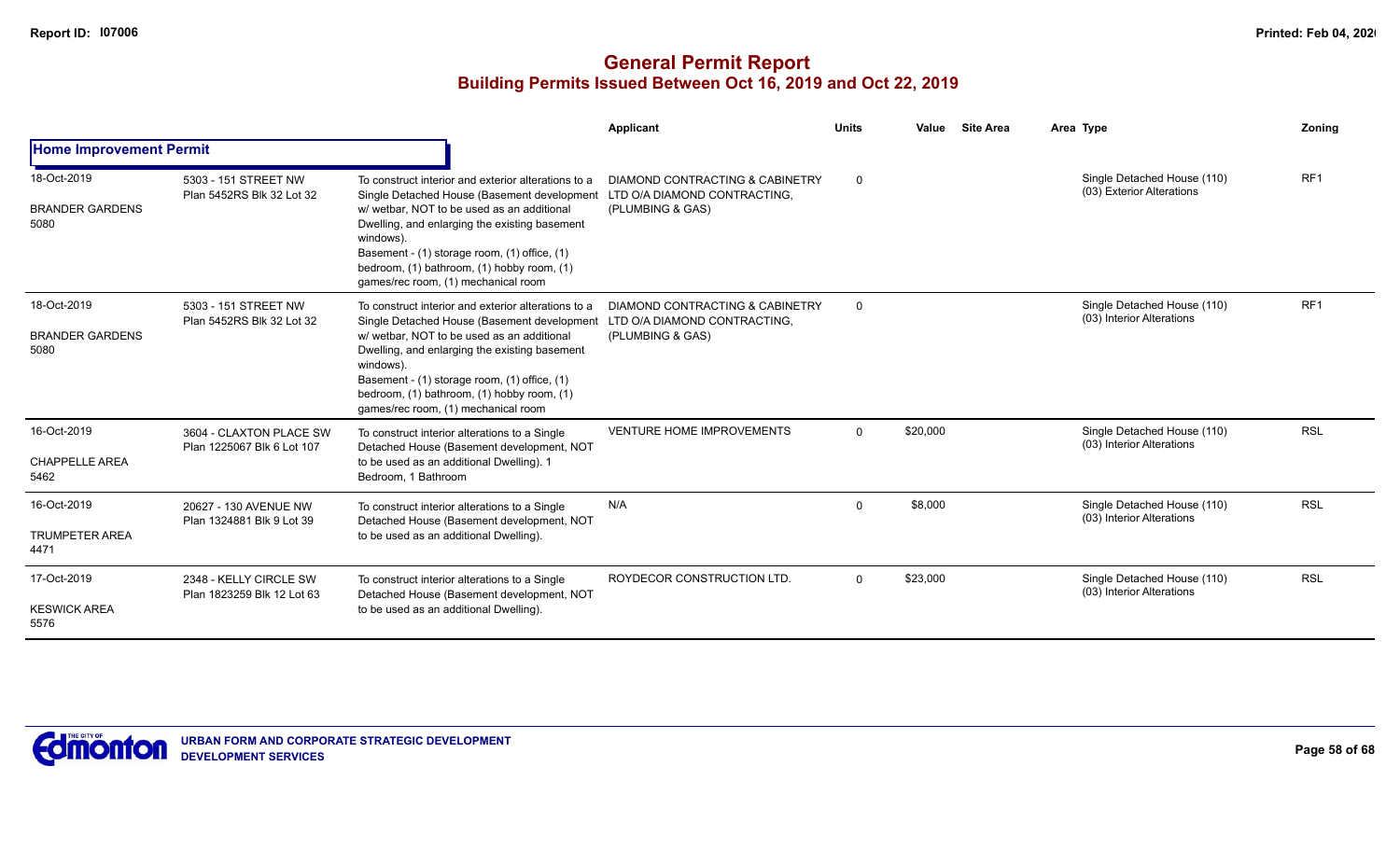|                                |                                                      |                                                                                                                   | Applicant                      | <b>Units</b> | Value    | <b>Site Area</b> | Area Type                                                | <b>Zoning</b>   |
|--------------------------------|------------------------------------------------------|-------------------------------------------------------------------------------------------------------------------|--------------------------------|--------------|----------|------------------|----------------------------------------------------------|-----------------|
| <b>Home Improvement Permit</b> |                                                      |                                                                                                                   |                                |              |          |                  |                                                          |                 |
| 17-Oct-2019                    | 4209 - ALEXANDER BAY SW<br>Plan 1124699 Blk 3 Lot 71 | To construct interior alterations to a Single<br>Detached House (Basement development, NOT                        | <b>REVIVE CONTRACTING</b>      | $\Omega$     | \$22,000 |                  | Single Detached House (110)<br>(03) Interior Alterations | <b>RPL</b>      |
| <b>ALLARD</b><br>5458          |                                                      | to be used as an additional Dwelling), (1<br>bedroom, 1 bathroom, entertainment room, NO<br>wet bar, NO kitchen). |                                |              |          |                  |                                                          |                 |
| 17-Oct-2019                    | 22424 - 80 AVENUE NW<br>Plan 1624112 Blk 4 Lot 31    | To construct an Accessory Building (rear<br>detached Garage (6.10m x 6.10m)).                                     | PREMIER BUILT GARAGES          | $\Omega$     | \$6,000  |                  | 37 Detached Garage (010)<br>(01) Building - New          | <b>RPL</b>      |
| <b>ROSENTHAL</b><br>4750       |                                                      |                                                                                                                   |                                |              |          |                  |                                                          |                 |
| 16-Oct-2019                    | 6608 - DELWOOD ROAD NW<br>Plan 6338MC Blk 1 Lot 36   | To construct interior alterations (Basement<br>development with wet bar, NOT to be used as                        | N/A                            | $\Omega$     | \$15,000 |                  | Single Detached House (110)<br>(03) Interior Alterations | RF <sub>1</sub> |
| <b>DELWOOD</b><br>2230         |                                                      | an additional Dwelling).                                                                                          |                                |              |          |                  |                                                          |                 |
| 18-Oct-2019                    | 1173 - WATT DRIVE SW<br>Plan 1823360 Blk 10 Lot 6    | To construct an Accessory Building (detached<br>Garage (6.1m x 6.1m)).                                            | <b>MONTORIO HOMES LTD</b>      | $\Omega$     | \$6,000  |                  | 37 Detached Garage (010)<br>(01) Building - New          | <b>RPL</b>      |
| <b>WALKER</b><br>6662          |                                                      |                                                                                                                   |                                |              |          |                  |                                                          |                 |
| 17-Oct-2019                    | 2344 - 82 STREET SW<br>Plan 1722014 Blk 64 Lot 48    | To construct an Accessory Building (detached<br>Garage, 6.10m x 7.31m).                                           | PREMIER BUILT GARAGES          | $\Omega$     | \$7,200  |                  | 45 Detached Garage (010)<br>(01) Building - New          | <b>RPL</b>      |
| <b>SUMMERSIDE</b><br>6213      |                                                      |                                                                                                                   |                                |              |          |                  |                                                          |                 |
| 16-Oct-2019                    | 5807 - 95 AVENUE NW<br>Plan 6258KS Blk 7 Lot 10      | To construct interior alterations to a Single<br>Detached House (Basement development, NOT                        | FOUR ELEMENTS CONSTRUCTION INC | $\Omega$     | \$40,000 |                  | Single Detached House (110)<br>(03) Interior Alterations | RF <sub>1</sub> |
| <b>OTTEWELL</b><br>6550        |                                                      | to be used as an additional Dwelling), (1<br>bedroom, 1 bathroom, office, rec room, NO wet<br>bar).               |                                |              |          |                  |                                                          |                 |
| 22-Oct-2019                    | 11113 - 123 STREET NW<br>Plan 4504AJ Blk 2 Lot 18    | To demolish a Single Detached House and an<br>Accessory building (rear detached Garage),                          | COPPERBLOCK CAPITAL CORP       | $\Omega$     | \$3,400  |                  | Detached Garage(010)<br>(99) Demolition                  | DC <sub>2</sub> |
| <b>INGLEWOOD</b><br>3240       |                                                      | demolished without permits.                                                                                       |                                |              |          |                  |                                                          |                 |

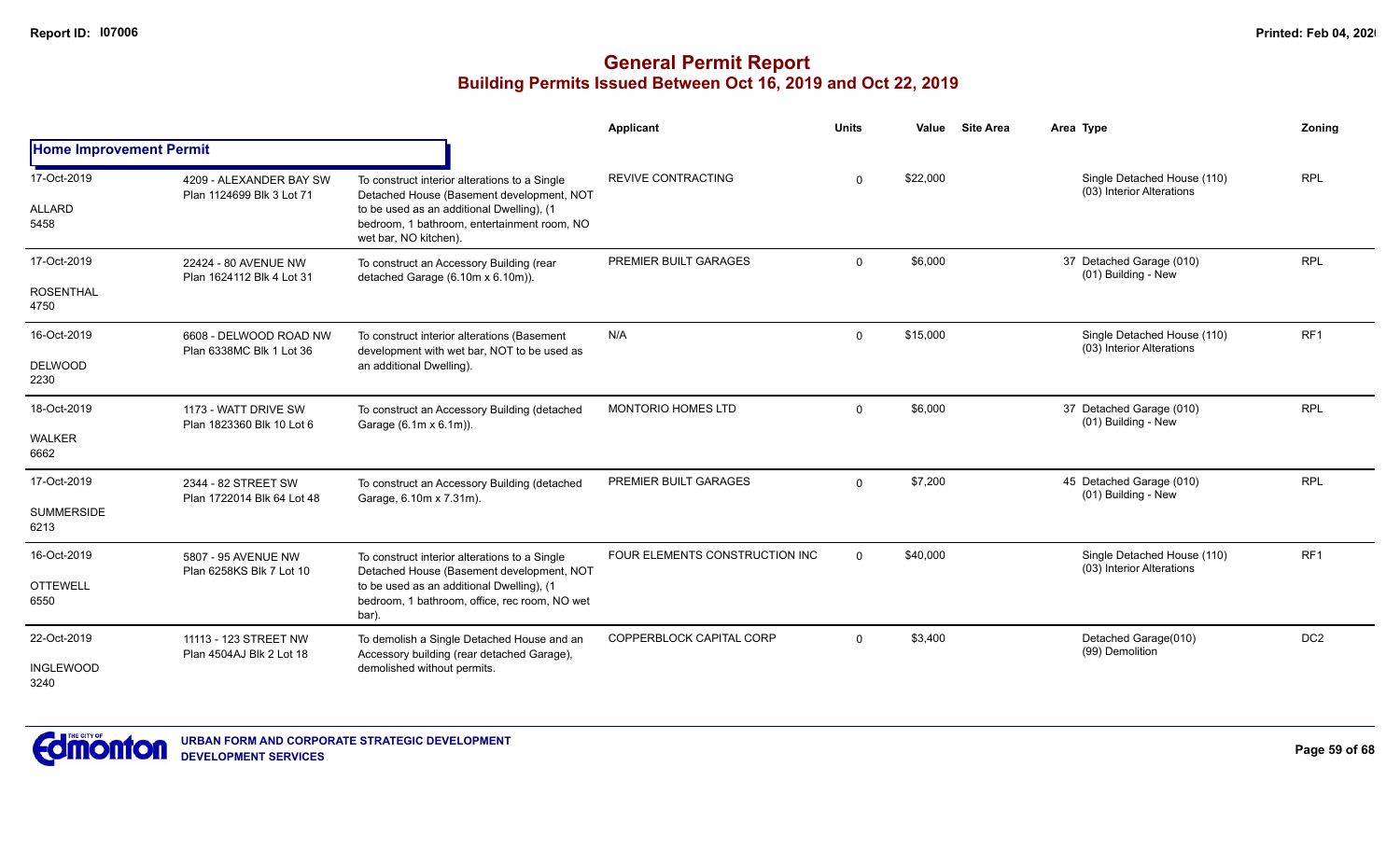|                                           |                                                      |                                                                                                                         | Applicant                 | <b>Units</b> | <b>Site Area</b><br>Value | Area Type                                       | Zonina          |
|-------------------------------------------|------------------------------------------------------|-------------------------------------------------------------------------------------------------------------------------|---------------------------|--------------|---------------------------|-------------------------------------------------|-----------------|
| <b>Home Improvement Permit</b>            |                                                      |                                                                                                                         |                           |              |                           |                                                 |                 |
| 22-Oct-2019<br><b>INGLEWOOD</b><br>3240   | 11113 - 123 STREET NW<br>Plan 4504AJ Blk 2 Lot 18    | To demolish a Single Detached House and an<br>Accessory building (rear detached Garage),<br>demolished without permits. | COPPERBLOCK CAPITAL CORP  | $-1$         | \$6,500                   | Single Detached House (110)<br>(99) Demolition  | DC <sub>2</sub> |
| 22-Oct-2019<br><b>INGLEWOOD</b><br>3240   | 11121 - 123 STREET NW<br>Plan 4504AJ Blk 2 Lot 16    | To demolish a Single Detached House and an<br>Accessory building (rear detached Garage),<br>demolished without permits. | COPPERBLOCK CAPITAL CORP  | $\mathbf{0}$ | \$3,400                   | Detached Garage(010)<br>(99) Demolition         | DC <sub>2</sub> |
| 22-Oct-2019<br><b>INGLEWOOD</b><br>3240   | 11121 - 123 STREET NW<br>Plan 4504AJ Blk 2 Lot 16    | To demolish a Single Detached House and an<br>Accessory building (rear detached Garage),<br>demolished without permits. | COPPERBLOCK CAPITAL CORP  | $-1$         | \$6,500                   | Single Detached House (110)<br>(99) Demolition  | DC <sub>2</sub> |
| 22-Oct-2019<br><b>INGLEWOOD</b><br>3240   | 11117 - 123 STREET NW<br>Plan 4504AJ Blk 2 Lot 17    | To demolish a Single Detached House,<br>demolished without permits.                                                     | COPPERBLOCK CAPITAL CORP  | $-1$         | \$6,500                   | Single Detached House (110)<br>(99) Demolition  | DC <sub>2</sub> |
| 18-Oct-2019<br><b>SWEET GRASS</b><br>5490 | 11246 - 33A AVENUE NW<br>Plan 7620484 Blk 12 Lot 129 | To install a Hot Tub (2.17m x 2.17) in the rear<br>yard of the Single Detached House.                                   | N/A                       | $\mathbf 0$  | \$5,200                   | Single Detached House (110)<br>$(14)$ Hot Tub   | RF <sub>1</sub> |
| 17-Oct-2019<br><b>ROSENTHAL</b><br>4750   | 21944 - 90 AVENUE NW<br>Plan 1325133 Blk 9 Lot 28    | To construct an Accessory Building (rear<br>detached Garage (6.10m x 6.10m)).                                           | PREMIER BUILT GARAGES     | $\Omega$     | \$6,000                   | 37 Detached Garage (010)<br>(01) Building - New | <b>RPL</b>      |
| 17-Oct-2019<br><b>WALKER</b><br>6662      | 1169 - WATT DRIVE SW<br>Plan 1823360 Blk 10 Lot 4    | To construct an Accessory Building (detached<br>Garage (6.1m x 6.1m)).                                                  | <b>MONTORIO HOMES LTD</b> | $\mathbf 0$  | \$6,000                   | 37 Detached Garage (010)<br>(01) Building - New | <b>RPL</b>      |

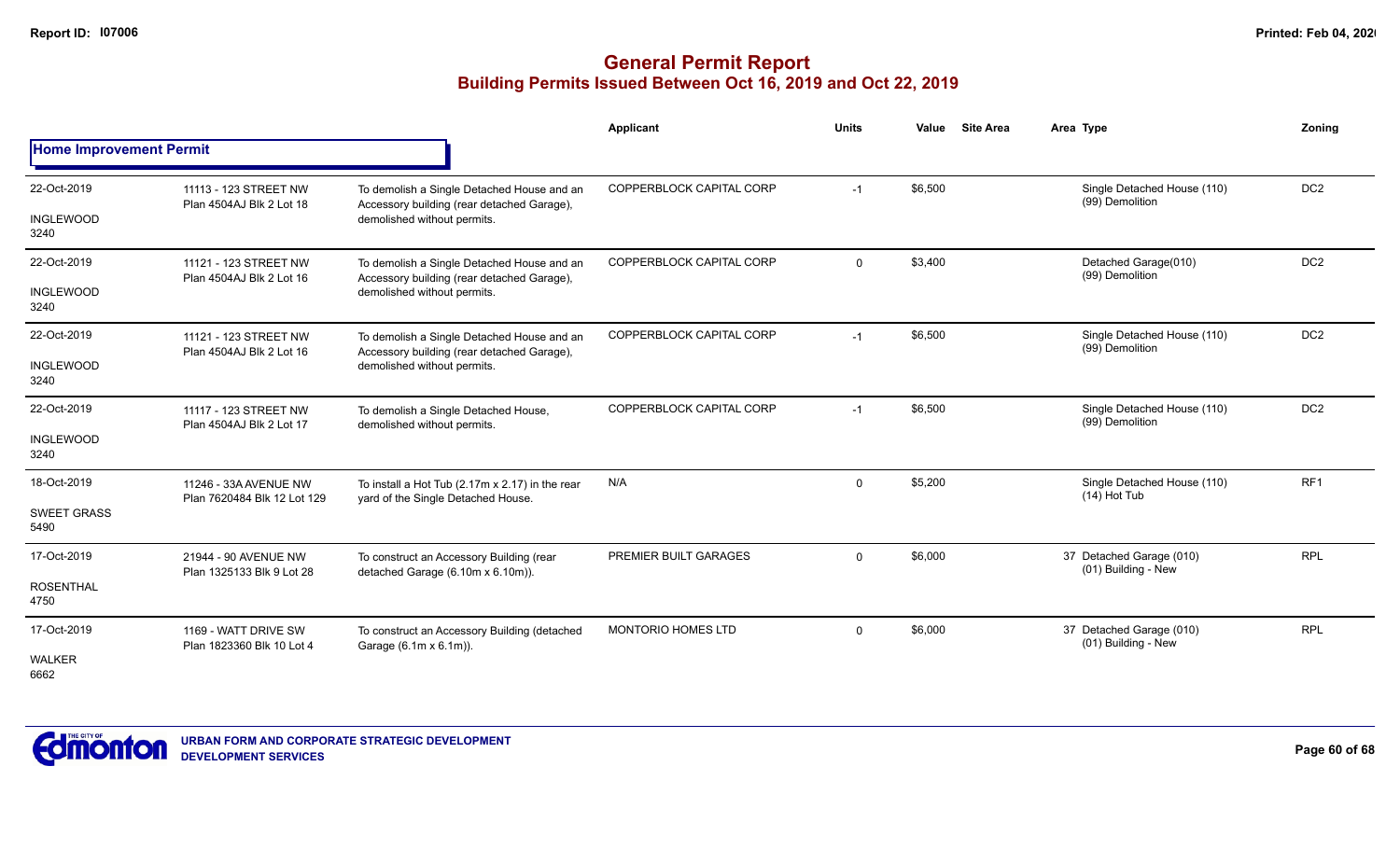|                                                            |                                                             |                                                                                                                                                                                                                               | Applicant                               | <b>Units</b> | Value    | <b>Site Area</b> | Area Type                                                | Zoning          |
|------------------------------------------------------------|-------------------------------------------------------------|-------------------------------------------------------------------------------------------------------------------------------------------------------------------------------------------------------------------------------|-----------------------------------------|--------------|----------|------------------|----------------------------------------------------------|-----------------|
| <b>Home Improvement Permit</b>                             |                                                             |                                                                                                                                                                                                                               |                                         |              |          |                  |                                                          |                 |
| 17-Oct-2019<br><b>ROSSDALE</b><br>1220                     | 9616 - 100A STREET NW<br>Plan Q Blk 4 Lot 26                | To construct interior alterations to a Single<br>Detached House (Basement development, NOT<br>to be used as an additional Dwelling). 0 -<br>BEDROOMS, 0 - BATHROOMS, 1 - STORAGE<br><b>ROOM</b>                               | <b>HAIDAN RENOVATIONS</b>               | $\Omega$     | \$19,000 |                  | Single Detached House (110)<br>(03) Interior Alterations | RF <sub>3</sub> |
| 17-Oct-2019<br>THE ORCHARDS AT<br><b>ELLERSLIE</b><br>6216 | 2640 - CHOKECHERRY LANE<br>SW<br>Plan 1722144 Blk 28 Lot 41 | To construct an Accessory Building (detached<br>Garage (6.1m x 6.1m)).                                                                                                                                                        | <b>BROOKFIELD RESIDENTIAL PROPERTIE</b> | $\Omega$     | \$6,000  |                  | 37 Detached Garage (010)<br>(01) Building - New          | <b>RPL</b>      |
| 17-Oct-2019<br>PAISLEY<br>5469                             | 554 - PATERSON WAY SW<br>Plan 1821022 Blk 15 Lot 13         | To construct an Accessory Building (detached<br>Garage, 6.10m x 6.10m).                                                                                                                                                       | <b>BROOKFIELD RESIDENTIAL PROPERTIE</b> | $\Omega$     | \$6,000  |                  | 37 Detached Garage (010)<br>(01) Building - New          | <b>HVLD</b>     |
| 17-Oct-2019<br><b>STARLING</b><br>4474                     | 4024 - BLACKBIRD LINK NW<br>Plan 1521884 Blk 2 Lot 11       | To construct interior alterations to 5 unit Row<br>House (Basement development, NOT to be used<br>as an additional Dwelling) (for 4024 Blackbird<br>Link/ Lot 11 ONLY), (1 bathroom, open space,<br>NOT wet bar, NO kitchen). | AVERTON HOMES (ALBERTA) INC             | $\Omega$     | \$12,200 |                  | Row House (330)<br>(03) Interior Alterations             | <b>UCRH</b>     |
| 21-Oct-2019<br>THE ORCHARDS AT<br><b>ELLERSLIE</b><br>6216 | 642 - ORCHARDS BOULEVARD<br>SW<br>Plan 1723624 Blk 25 Lot 7 | To construct an Accessory building (detached<br>Garage, 6.10m x 6.10m).                                                                                                                                                       | PREMIER BUILT GARAGES                   | $\Omega$     | \$6,000  |                  | 37 Detached Garage (010)<br>(01) Building - New          | <b>RMD</b>      |
| 17-Oct-2019<br><b>INGLEWOOD</b><br>3240                    | 11114 - 127 STREET NW<br>Plan 1523696 Blk 3 Lot 3A          | To construct interior alterations to a Single<br>Detached House (Basement development, NOT<br>to be used as an additional Dwelling). 1<br>BEDROOM, 1 BATHROOM, 1<br>STORAGE/FURNACE ROOM                                      | N/A                                     | 0            | \$24,000 |                  | Single Detached House (110)<br>(03) Interior Alterations | RF <sub>3</sub> |

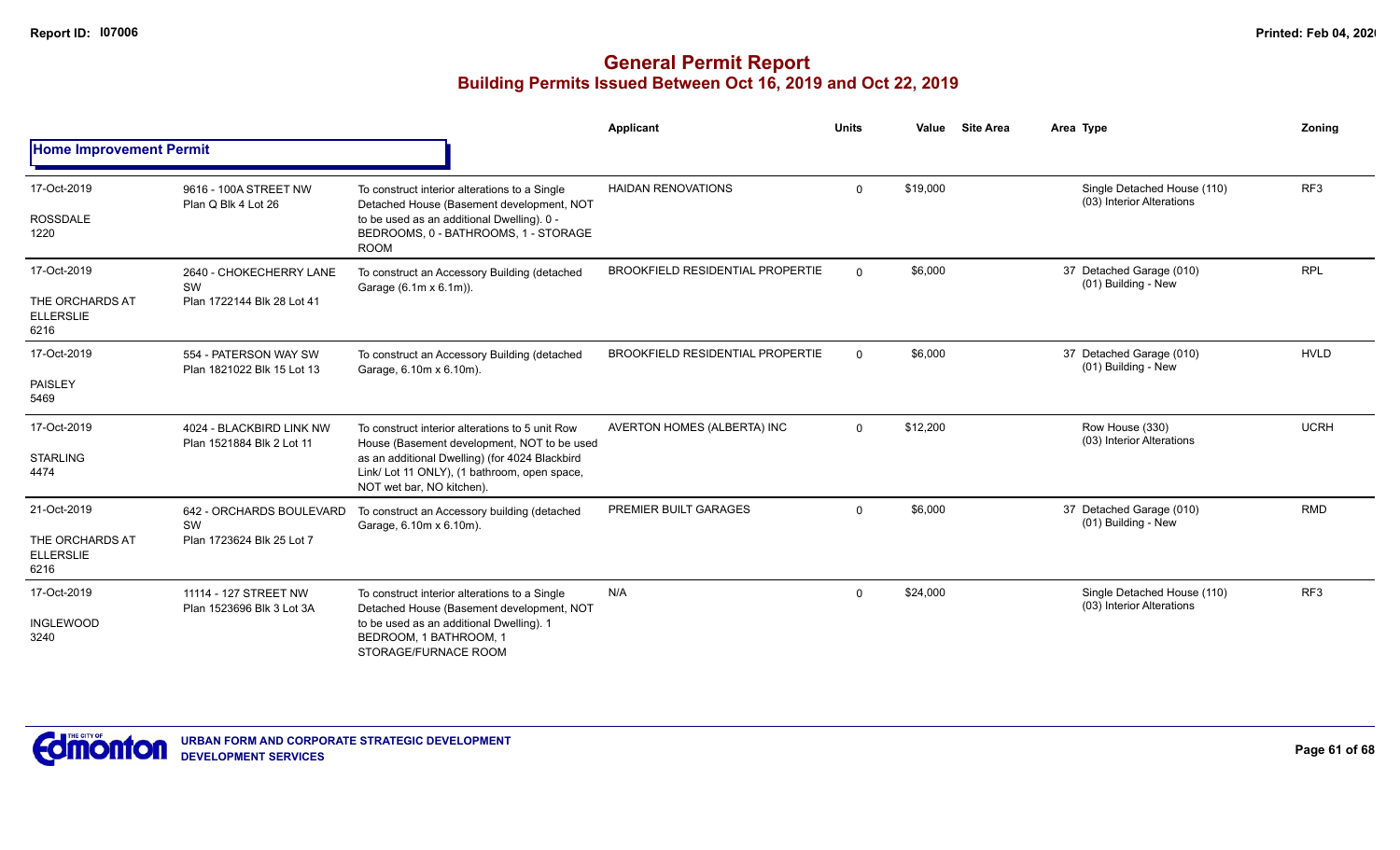|                                |                                                       |                                                                                                                            | <b>Applicant</b>              | <b>Units</b>   | Value    | <b>Site Area</b> | Area Type                                                            | Zoning          |
|--------------------------------|-------------------------------------------------------|----------------------------------------------------------------------------------------------------------------------------|-------------------------------|----------------|----------|------------------|----------------------------------------------------------------------|-----------------|
| <b>Home Improvement Permit</b> |                                                       |                                                                                                                            |                               |                |          |                  |                                                                      |                 |
| 21-Oct-2019                    | 12210 - 86 STREET NW<br>Plan RN94 Blk 31 Lot 19       | To develop a Secondary Suite in the Basement<br>of a Semi-detached House (existing Suite).                                 | N/A                           |                | \$20,000 |                  | 1000 Semi-Detached House (210)<br>(07) Add Suites to Single Dwelling | RF <sub>3</sub> |
| <b>DELTON</b><br>1080          |                                                       |                                                                                                                            |                               |                |          |                  |                                                                      |                 |
| 18-Oct-2019                    | 2409 - KELLY CIRCLE SW<br>Plan 1723548 Blk 13 Lot 21  | To construct an Accessory Building (detached<br>Garage 6.10m x 6.10m).                                                     | LANDMARK LEGACY HOMES INC     | $\overline{0}$ | \$6,000  |                  | 37 Detached Garage (010)<br>(01) Building - New                      | <b>RPL</b>      |
| <b>KESWICK AREA</b><br>5576    |                                                       |                                                                                                                            |                               |                |          |                  |                                                                      |                 |
| 22-Oct-2019                    | 10719 - 128 STREET NW<br>Plan 1822245 Blk 25 Lot 17B  | To construct interior alterations to a Single<br>Detached House (Basement development, NOT                                 | SWISH DEVELOPMENTS INC        | $\Omega$       | \$25,000 |                  | Single Detached House (110)<br>(03) Interior Alterations             | RF <sub>1</sub> |
| WESTMOUNT<br>3440              |                                                       | to be used as an additional Dwelling), (1<br>bedroom, 1 bathroom, lounge, storage under<br>stairs, NO wet bar or kitchen). |                               |                |          |                  |                                                                      |                 |
| 17-Oct-2019                    | 2537 - COLE CRESCENT SW<br>Plan 1120725 Blk 6 Lot 65  | To construct interior alterations to a Single<br>Detached House (Basement development, NOT                                 | MODE CONTRACTING INC.         | $\Omega$       | \$23,900 |                  | Single Detached House (110)<br>(03) Interior Alterations             | DC1             |
| CALLAGHAN<br>5457              |                                                       | to be used as an additional Dwelling) (1 Office,<br>1 Bathroom, Living Room, Storage, Utility, NO<br>Kitchen, NO Wet bar). |                               |                |          |                  |                                                                      |                 |
| 16-Oct-2019                    | 22411 - 96 AVENUE NW<br>Plan 1723645 Blk 6 Lot 152    | To construct a rear uncovered deck (3.05m x<br>3.66m @ 0.76m in Height).                                                   | CITY HOMES MASTER BUILDER INC | $\Omega$       | \$2,800  |                  | 11 Single Detached House (110)<br>(03) Deck Attached                 | <b>RMD</b>      |
| SECORD<br>4487                 |                                                       |                                                                                                                            |                               |                |          |                  |                                                                      |                 |
| 21-Oct-2019                    | 1451 - 24 STREET NW<br>Plan 1722980 Blk 10 Lot 3      | To construct an Accessory building (detached<br>Garage, 6.10m x 6.10m).                                                    | <b>MAXIMIN CARPENTRY</b>      | $\Omega$       | \$6,000  |                  | 37 Detached Garage (010)<br>(01) Building - New                      | <b>RPL</b>      |
| <b>LAUREL</b><br>6444          |                                                       |                                                                                                                            |                               |                |          |                  |                                                                      |                 |
| 21-Oct-2019                    | 2752 - WHEATON DRIVE NW<br>Plan 1420824 Blk 13 Lot 16 | To install a Renewable Energy Device On the<br>roof of a Single Detached House (38 Solar                                   | KUBY RENEWABLE ENERGY LTD     | $\mathbf 0$    | \$0      |                  | Single Detached House (110)<br>(03) Exterior Alterations             | <b>RSL</b>      |
| WINDERMERE<br>5570             |                                                       | PhotoVoltaic (PV) Panels on the Roof).                                                                                     |                               |                |          |                  |                                                                      |                 |

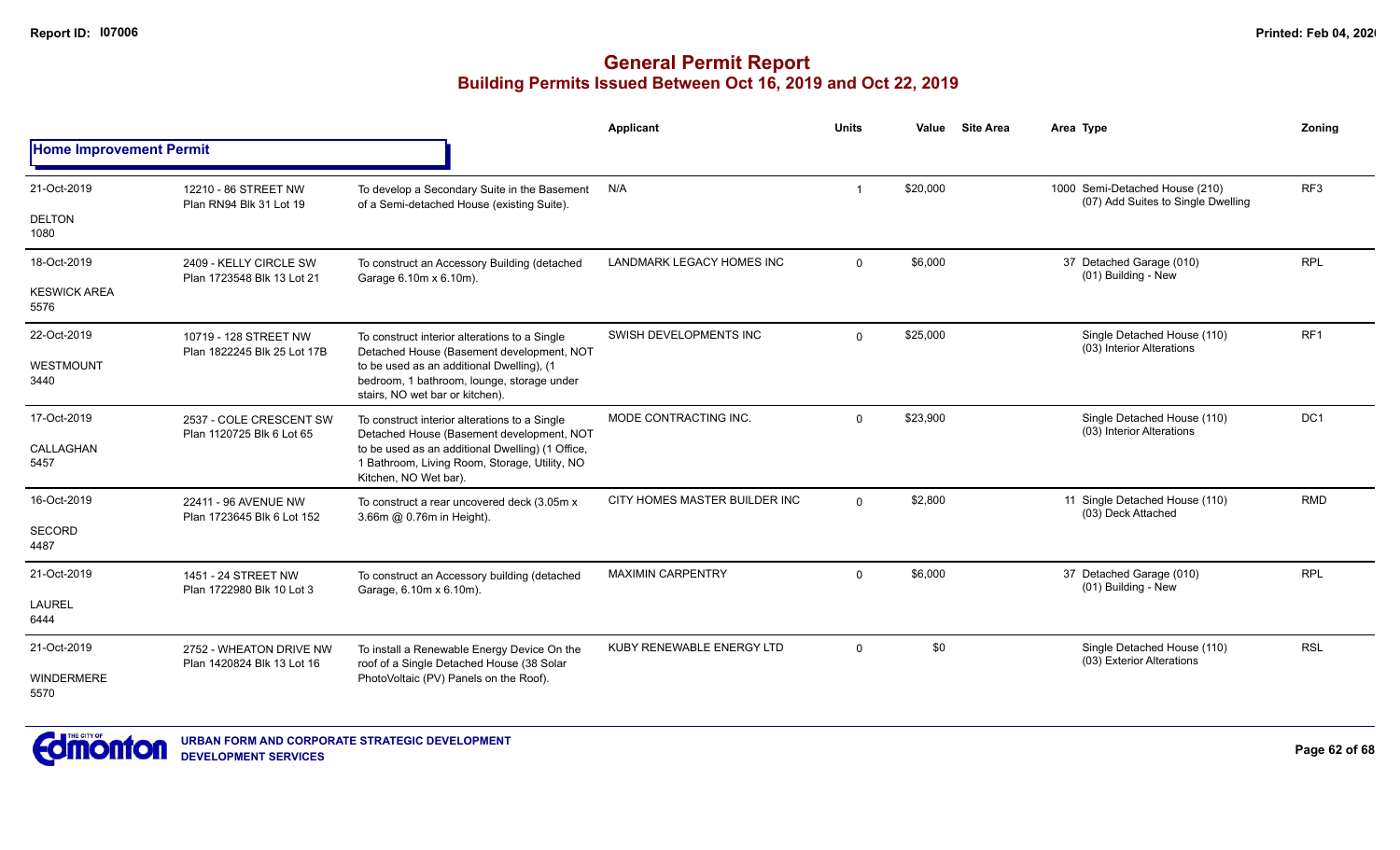|                                                |                                                        |                                                                                                                                                                                                          | Applicant                               | <b>Units</b> | Value   | <b>Site Area</b> | Area Type                                                | Zoning          |
|------------------------------------------------|--------------------------------------------------------|----------------------------------------------------------------------------------------------------------------------------------------------------------------------------------------------------------|-----------------------------------------|--------------|---------|------------------|----------------------------------------------------------|-----------------|
| <b>Home Improvement Permit</b>                 |                                                        |                                                                                                                                                                                                          |                                         |              |         |                  |                                                          |                 |
| 16-Oct-2019<br><b>RUTHERFORD</b>               | Plan 0124148 Blk 1 Lot 88                              | 1256 - RUTHERFORD ROAD SW To install a Hot Tub in the Rear Yard of a Single<br>Detached House (2.33m x 2.33m).                                                                                           | N/A                                     | $\Omega$     | \$5,200 |                  | Single Detached House (110)<br>$(14)$ Hot Tub            | <b>RSL</b>      |
| 5454                                           |                                                        |                                                                                                                                                                                                          |                                         |              |         |                  |                                                          |                 |
| 21-Oct-2019<br><b>KING EDWARD PARK</b><br>6360 | 8320 - 79 AVENUE NW<br>Plan 1221729 Blk 13 Lot 9B      | To install a Renewable Energy Device On a<br>Single Detached House (22 Solar PhotoVoltaic<br>(PV) Panel(s) on the roof) and rear detached<br>Garage (3 Solar PhotoVoltaic (PV) Panel(s) on<br>the roof.) | KUBY RENEWABLE ENERGY LTD               | $\mathbf 0$  | \$0     |                  | Single Detached House (110)<br>(03) Exterior Alterations | RF3             |
| 22-Oct-2019                                    | 9555 - 103 AVENUE NW<br>Plan ND Blk 8 Lot 22           | To demolish a Single Detached House.                                                                                                                                                                     | DELNOR CONSTRUCTION LTD                 | $-1$         | \$6,500 |                  | Single Detached House (110)<br>(99) Demolition           | DC <sub>1</sub> |
| <b>BOYLE STREET</b><br>1020                    |                                                        |                                                                                                                                                                                                          |                                         |              |         |                  |                                                          |                 |
| 17-Oct-2019                                    | 1061 - PAISLEY DRIVE SW<br>Plan 1820127 Blk 14 Lot 10  | To construct an Accessory building (detached<br>Garage, 5.49m x 6.71m).                                                                                                                                  | <b>BROOKFIELD RESIDENTIAL PROPERTIE</b> | $\Omega$     | \$5,900 |                  | 37 Detached Garage (010)<br>(01) Building - New          | <b>HVLD</b>     |
| <b>PAISLEY</b><br>5469                         |                                                        |                                                                                                                                                                                                          |                                         |              |         |                  |                                                          |                 |
| 21-Oct-2019                                    | 10731 - 31 STREET NW<br>Plan 1893NY Blk 12 Lot 45      | To construct an Accessory Building (detached<br>Garage (7.31m x 7.92m))                                                                                                                                  | PREMIER BUILT GARAGES                   | $\mathbf{0}$ | \$9,300 |                  | 58 Detached Garage (010)<br>(01) Building - New          | RF <sub>1</sub> |
| <b>RUNDLE HEIGHTS</b><br>2660                  |                                                        |                                                                                                                                                                                                          |                                         |              |         |                  |                                                          |                 |
| 16-Oct-2019                                    | 4124 - CHAPPELLE GREEN SW<br>Plan 1822411 Blk 34 Lot 9 | To construct an Accessory Building (rear<br>detached Garage (6.10m x 6.10m)).                                                                                                                            | <b>BROOKFIELD RESIDENTIAL PROPERTIE</b> | $\Omega$     | \$6,000 |                  | 37 Detached Garage (010)<br>(01) Building - New          | <b>RPL</b>      |
| <b>CHAPPELLE AREA</b><br>5462                  |                                                        |                                                                                                                                                                                                          |                                         |              |         |                  |                                                          |                 |
| 16-Oct-2019                                    | Plan 1822411 Blk 34 Lot 12                             | 4130 - CHAPPELLE GREEN SW To construct an Accessory Building (rear<br>detached Garage (6.10m x 6.10m)).                                                                                                  | <b>BROOKFIELD RESIDENTIAL PROPERTIE</b> | $\Omega$     | \$6,000 |                  | 37 Detached Garage (010)<br>(01) Building - New          | <b>RPL</b>      |
| <b>CHAPPELLE AREA</b><br>5462                  |                                                        |                                                                                                                                                                                                          |                                         |              |         |                  |                                                          |                 |

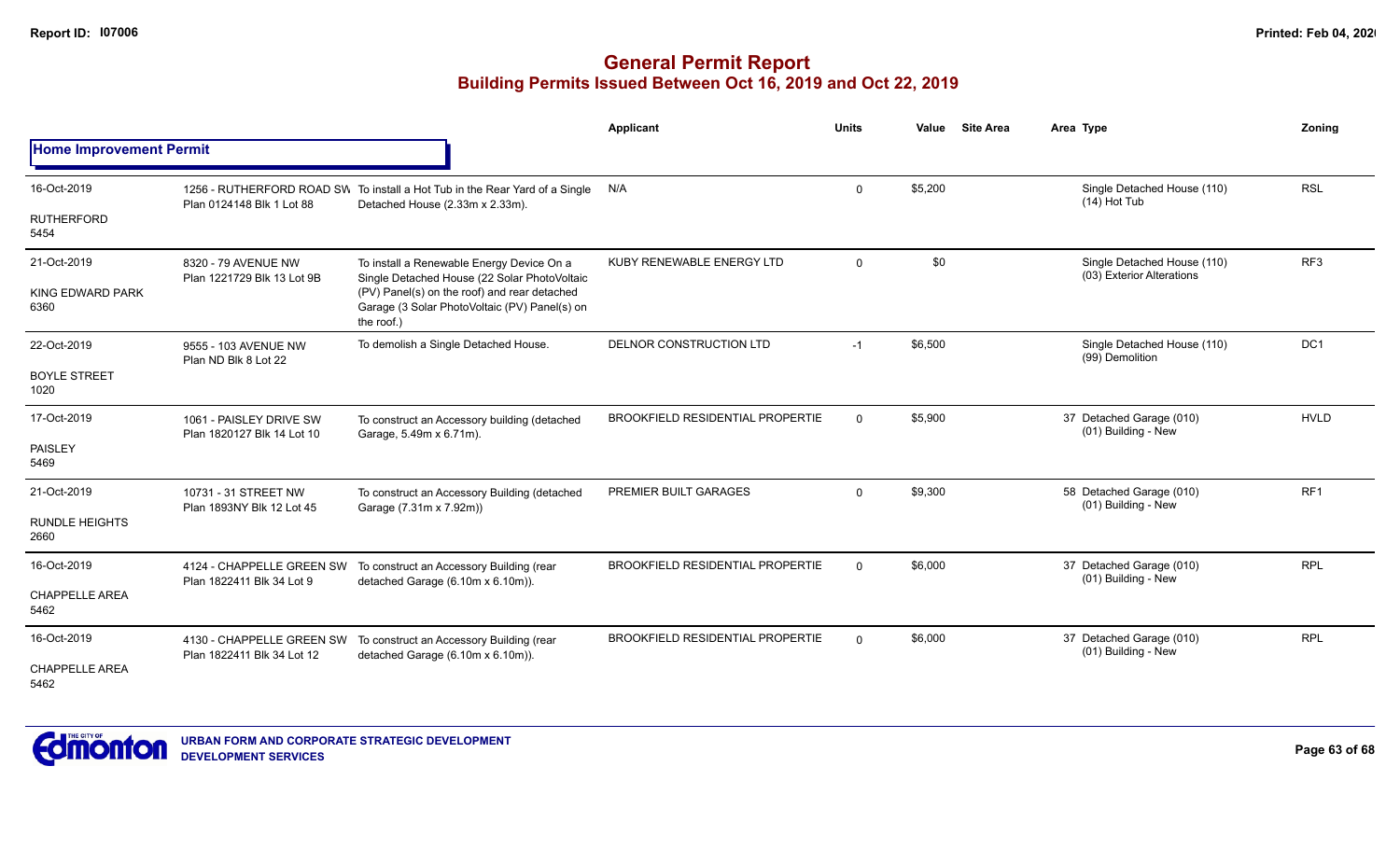|                                          |                                                        |                                                                                                                          | <b>Applicant</b>                        | <b>Units</b> | Value   | <b>Site Area</b> | Area Type                                                | Zoning     |
|------------------------------------------|--------------------------------------------------------|--------------------------------------------------------------------------------------------------------------------------|-----------------------------------------|--------------|---------|------------------|----------------------------------------------------------|------------|
| <b>Home Improvement Permit</b>           |                                                        |                                                                                                                          |                                         |              |         |                  |                                                          |            |
| 342970646-001<br><b>EDGEMONT</b><br>4462 | <b>NW</b><br>Plan 1920259 Blk 7 Lot 3                  | 5177 - EDGEMONT BOULEVARE To construct an Accessory Building (detached<br>Garage (6.1m x 6.1m)).                         | <b>BROOKFIELD RESIDENTIAL PROPERTIE</b> | $\Omega$     | \$6,000 |                  | 37 Detached Garage (010)<br>(01) Building - New          | <b>RMD</b> |
| 16-Oct-2019<br><b>EDGEMONT</b><br>4462   | <b>NW</b><br>Plan 1920259 Blk 7 Lot 4                  | 5175 - EDGEMONT BOULEVARE To construct an Accessory Building (detached<br>Garage (6.1m x 6.1m)).                         | <b>BROOKFIELD RESIDENTIAL PROPERTIE</b> | $\Omega$     | \$6,000 |                  | 37 Detached Garage (010)<br>(01) Building - New          | <b>RMD</b> |
| 16-Oct-2019<br><b>EDGEMONT</b><br>4462   | <b>NW</b><br>Plan 1920259 Blk 7 Lot 5                  | 5173 - EDGEMONT BOULEVARE To construct an Accessory Building (detached<br>Garage (6.10m x 6.10m)).                       | <b>BROOKFIELD RESIDENTIAL PROPERTIE</b> | $\Omega$     | \$6,000 |                  | 37 Detached Garage (010)<br>(01) Building - New          | <b>RMD</b> |
| 21-Oct-2019<br><b>ALLARD</b><br>5458     | 3275 - ABBOTT CRESCENT SW<br>Plan 1225034 Blk 5 Lot 66 | To install a Renewable Energy Device On a<br>Single Detached House (24 Solar PhotoVoltaic<br>(PV) Panel(s) on the Roof). | N/A                                     | $\Omega$     | \$0     |                  | Single Detached House (110)<br>(03) Exterior Alterations | <b>RSL</b> |
| 22-Oct-2019<br><b>STRATHEARN</b><br>6710 | 9425 - 91 STREET NW<br>Plan 1228HW Blk E Lot 24        | To demolish a Single Detached House and an<br>Accessory building (detached Garage).                                      | URBIS DEVELOPMENTS LTD                  | $\Omega$     | \$3,400 |                  | Detached Garage(010)<br>(99) Demolition                  | RA7        |
| 22-Oct-2019<br><b>STRATHEARN</b><br>6710 | 9425 - 91 STREET NW<br>Plan 1228HW Blk E Lot 24        | To demolish a Single Detached House and an<br>Accessory building (detached Garage).                                      | URBIS DEVELOPMENTS LTD                  | $-1$         | \$6,500 |                  | Single Detached House (110)<br>(99) Demolition           | RA7        |
| 17-Oct-2019<br>SECORD<br>4487            | 22914 - 96A AVENUE NW<br>Plan 1920924 Blk 18 Lot 149   | To construct a rear uncovered deck to a Single<br>Detached House (4.42m x 3.05m @ 0.76m in<br>Height).                   | DAYTONA HOMES INC                       | 0            | \$3,400 |                  | 13 Single Detached House (110)<br>(03) Deck Attached     | <b>RMD</b> |

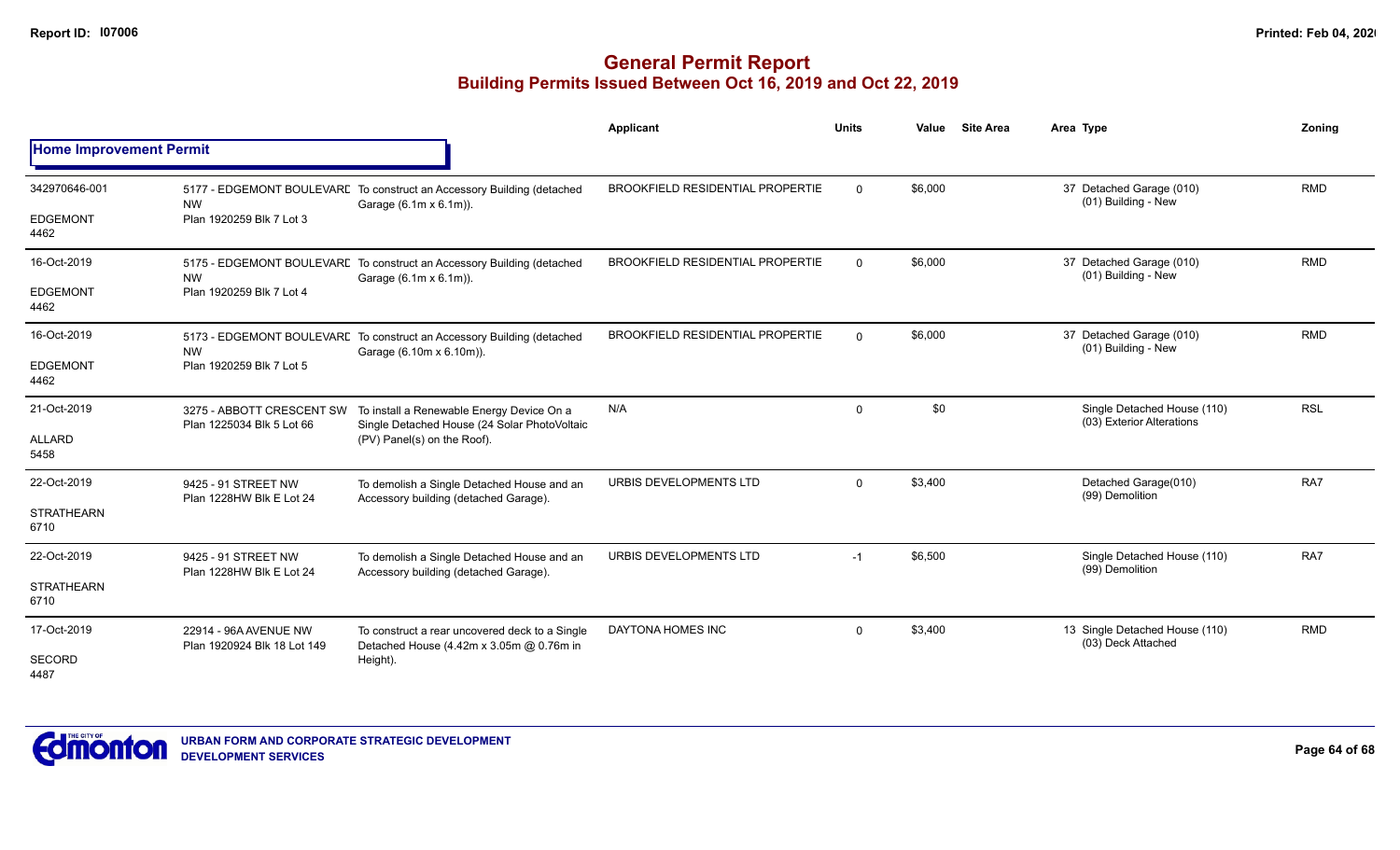## **General Permit Report Building Permits Issued Between Oct 16, 2019 and Oct 22, 2019**

|                                  |                                                                                                                                                                                  |                                                                                                          | Applicant                            | <b>Units</b>   | Value    | <b>Site Area</b> | Area Type                                                | Zoning          |
|----------------------------------|----------------------------------------------------------------------------------------------------------------------------------------------------------------------------------|----------------------------------------------------------------------------------------------------------|--------------------------------------|----------------|----------|------------------|----------------------------------------------------------|-----------------|
| <b>Home Improvement Permit</b>   |                                                                                                                                                                                  |                                                                                                          |                                      |                |          |                  |                                                          |                 |
| 21-Oct-2019                      | 11027 - 150 STREET NW<br>Plan 2248HW Blk 18 Lot 9                                                                                                                                | To demolish a Single Detached House and<br>Accessory building (detached Garage).                         | <b>ARAV HOMES LTD</b>                | $\mathbf 0$    | \$3,400  |                  | Detached Garage(010)<br>(99) Demolition                  | RF1             |
| <b>HIGH PARK</b><br>4200         |                                                                                                                                                                                  |                                                                                                          |                                      |                |          |                  |                                                          |                 |
| 21-Oct-2019                      | 11027 - 150 STREET NW<br>Plan 2248HW Blk 18 Lot 9                                                                                                                                | To demolish a Single Detached House and<br>Accessory building (detached Garage).                         | <b>ARAV HOMES LTD</b>                | $-1$           | \$6,500  |                  | Single Detached House (110)<br>(99) Demolition           | RF <sub>1</sub> |
| <b>HIGH PARK</b><br>4200         |                                                                                                                                                                                  |                                                                                                          |                                      |                |          |                  |                                                          |                 |
| 22-Oct-2019                      | 1940 - 61 STREET NW<br>Plan 7721180 Blk 2 Lot 11                                                                                                                                 | To construct a rear uncovered deck to a Single<br>Detached House, existing without permits               | <b>MALTBY &amp; PRINS ARCHITECTS</b> | $\Omega$       | \$3,700  |                  | 15 Single Detached House (110)<br>(03) Deck Attached     | RF <sub>1</sub> |
| <b>MEYOKUMIN</b><br>6460         |                                                                                                                                                                                  | (3.90m x 3.75m @ 1.05m in Height).                                                                       |                                      |                |          |                  |                                                          |                 |
| 18-Oct-2019                      | 714 - HENDRA CRESCENT NW<br>Plan 8122487 Blk 90 Lot 7                                                                                                                            | To construct exterior alterations (foundation<br>restoration and to increase overall height 12 -<br>18") | <b>GENTRY HOME BUILDERS LTD</b>      | $\mathbf 0$    | \$10,000 |                  | Single Detached House (110)<br>(03) Interior Alterations | RF <sub>1</sub> |
| <b>HENDERSON ESTATES</b><br>5230 |                                                                                                                                                                                  |                                                                                                          |                                      |                |          |                  |                                                          |                 |
| 21-Oct-2019                      | 14036 - 152 AVENUE NW<br>Plan 0225459 Blk 37 Lot 18                                                                                                                              | To construct an Accessory Building (detached<br>Garage, 6.10m x 6.10m).                                  | N.P. ARTISAN                         | $\overline{0}$ | \$6,000  |                  | 37 Detached Garage (010)<br>(01) Building - New          | <b>RPL</b>      |
| <b>CUMBERLAND</b><br>3150        |                                                                                                                                                                                  |                                                                                                          |                                      |                |          |                  |                                                          |                 |
| 17-Oct-2019                      | 2442 - KELLY CIRCLE SW<br>Plan 1723548 Blk 12 Lot 20                                                                                                                             | To construct interior alterations to a<br>Semi-Detached House (Basement development,                     | N/A                                  | $\mathbf 0$    | \$20,000 |                  | Semi-Detached House (210)<br>(03) Interior Alterations   | RF4             |
| <b>KESWICK AREA</b><br>5576      |                                                                                                                                                                                  | NOT to be used as an additional Dwelling). 1 -<br>BEDROOM, 1 BATHROOM, 1 - STORAGE ROO                   |                                      |                |          |                  |                                                          |                 |
| 21-Oct-2019                      | 13826 - 138A STREET NW                                                                                                                                                           | To construct interior alterations to a                                                                   | N/A                                  | $\mathbf 0$    | \$18,000 |                  | Semi-Detached House (210)<br>(03) Interior Alterations   | RF4             |
| <b>HUDSON</b><br>3480            | Plan 1425304 Blk 38 Lot 34<br>Semi-Detached House (Basement development,<br>NOT to be used as an additional Dwelling),<br>(1 bathroom, 1 living area, and 1 mechanical<br>room). |                                                                                                          |                                      |                |          |                  |                                                          |                 |



**Page 65 of 68**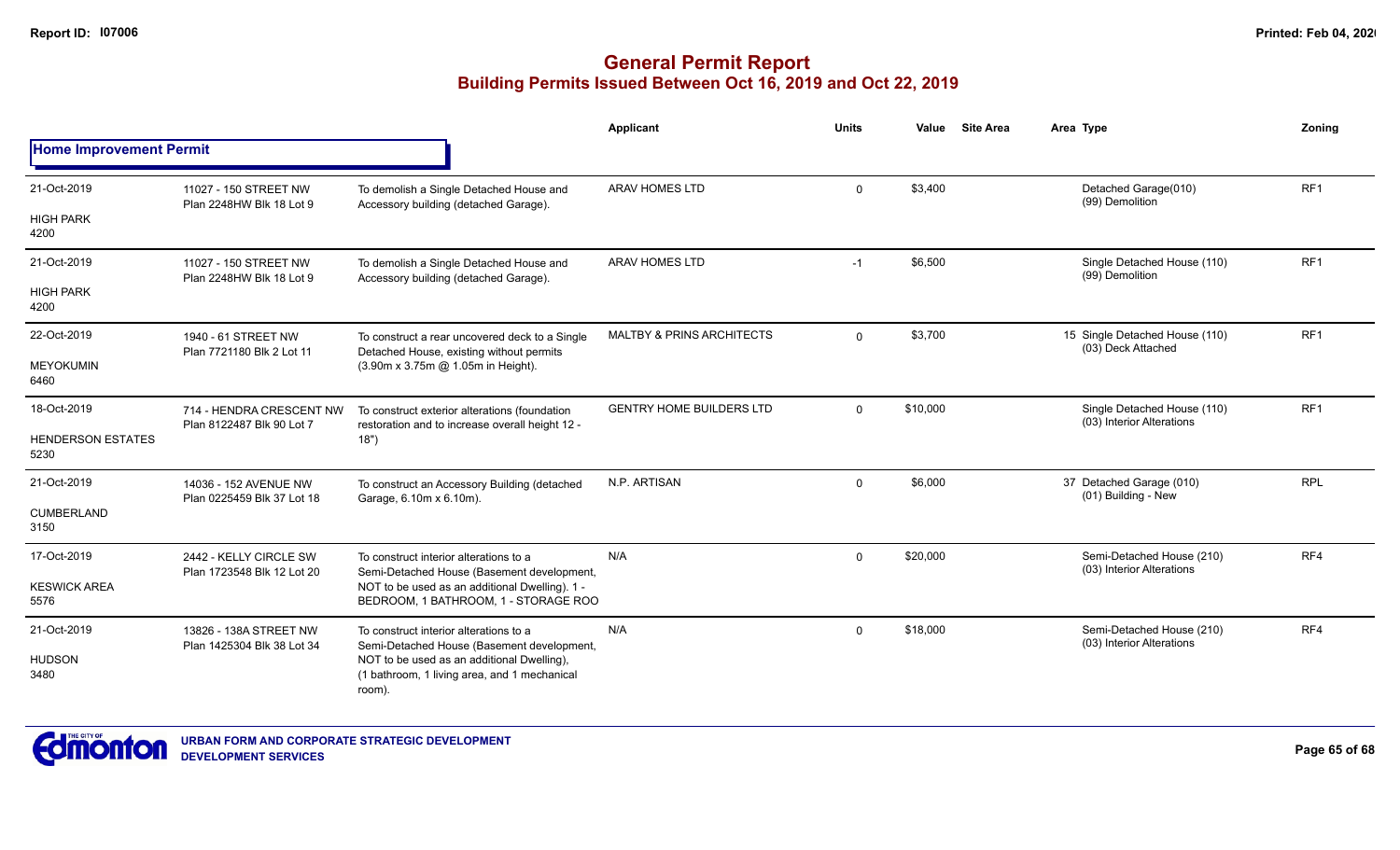|                                                     |                                                     |                                                                                                                                                                                                           | <b>Applicant</b>              | <b>Units</b> | Value    | <b>Site Area</b> | Area Type                                                | Zonina     |
|-----------------------------------------------------|-----------------------------------------------------|-----------------------------------------------------------------------------------------------------------------------------------------------------------------------------------------------------------|-------------------------------|--------------|----------|------------------|----------------------------------------------------------|------------|
| <b>Home Improvement Permit</b>                      |                                                     |                                                                                                                                                                                                           |                               |              |          |                  |                                                          |            |
| 16-Oct-2019<br><b>MCCONACHIE AREA</b><br>2521       | 17518 - 61A STREET NW<br>Plan 1520683 Blk 10 Lot 62 | To construct interior alterations to a Single<br>Detached House (Basement development, NOT<br>to be used as an additional Dwelling) (1<br>bedroom, 1 bathroom, mechanical room).                          | N/A                           | $\mathbf 0$  | \$7,000  |                  | Single Detached House (110)<br>(03) Interior Alterations | <b>RSL</b> |
| 16-Oct-2019<br><b>CRYSTALLINA NERA WEST</b><br>2463 | 17499 - 77 STREET NW<br>Plan 1820022 Blk 16 Lot 54A | To construct an Accessory Building (detached<br>Garage, 6.1m x 6.1m).                                                                                                                                     | PREMIER BUILT GARAGES         | $\Omega$     | \$6,000  |                  | 37 Detached Garage (010)<br>(01) Building - New          | <b>RPL</b> |
| 16-Oct-2019<br><b>CRYSTALLINA NERA WEST</b><br>2463 | 17477 - 77A STREET NW<br>Plan 1722312 Blk 17 Lot 3  | To construct an Accessory Building (detached<br>Garage, 6.09m x 6.09m).                                                                                                                                   | PREMIER BUILT GARAGES         | $\Omega$     | \$6,000  |                  | 37 Detached Garage (010)<br>(01) Building - New          | <b>RPL</b> |
| 16-Oct-2019<br><b>GLENRIDDING HEIGHTS</b><br>5578   | 16128 - 17 AVENUE SW<br>Plan 1525406 Blk 10 Lot 59  | To construct a rear uncovered deck (4.51m x)<br>4.34m @ 0.7m in Height).                                                                                                                                  | N/A                           | $\mathbf 0$  | \$4,900  |                  | 20 Single Detached House (110)<br>(03) Deck Attached     | <b>RSL</b> |
| 16-Oct-2019<br><b>GRANVILLE</b><br>4551             | 7904 - GETTY PLACE NW<br>Plan 1423710 Blk 3 Lot 56  | To construct interior alterations to a Single<br>Detached House (Basement development, NOT<br>to be used as an additional Dwelling) (1<br>bedroom, 1 bathroom, mechanical room).                          | MODE CONTRACTING INC., RYAN   | $\Omega$     | \$35,500 |                  | Single Detached House (110)<br>(03) Interior Alterations | <b>RSL</b> |
| 17-Oct-2019<br><b>HUDSON</b><br>3480                | 580 - HUDSON ROAD NW<br>Plan 1723504 Blk 31 Lot 188 | To construct interior alterations to a Single<br>Detached House (Basement development, NOT<br>to be used as an additional Dwelling). 0 -<br>BEDROOMS, 1 - BATHROOM, 1 - STORAGE<br>ROOM, 1 - LAUNDRY ROOM | JOHN MAXWELL HOME BUILDER INC | $\Omega$     | \$5,000  |                  | Single Detached House (110)<br>(03) Interior Alterations | <b>RSL</b> |
| 17-Oct-2019<br><b>SECORD</b><br>4487                | 21932 - 99 AVENUE NW<br>Plan 1125381 Blk 14 Lot 30  | To construct an Accessory Building (detached<br>Garage, 6.1m x 6.71m).                                                                                                                                    | ASAP GARAGE BUILDERS INC      | $\Omega$     | \$6,600  |                  | 41 Detached Garage (010)<br>(01) Building - New          | <b>RPL</b> |

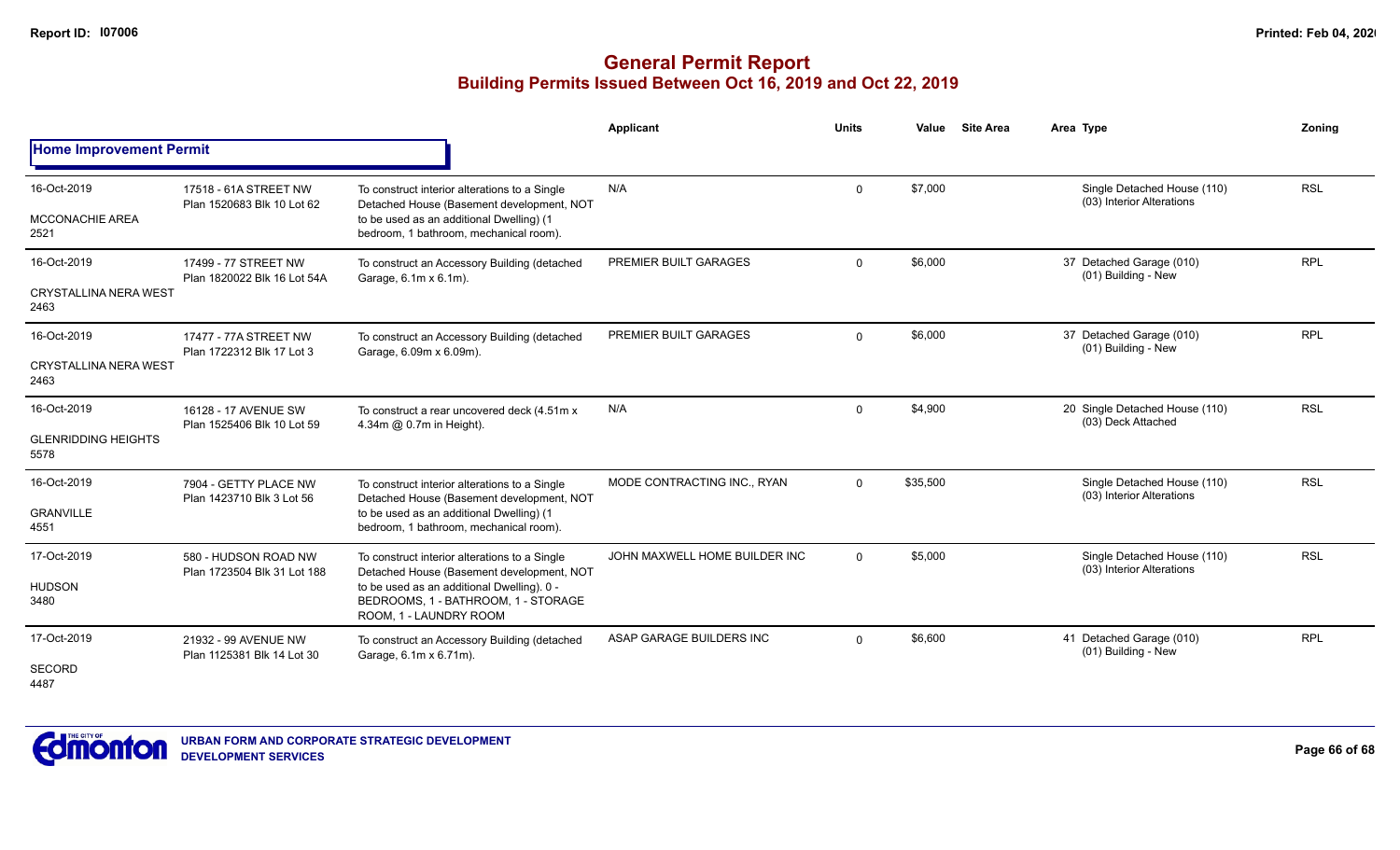|                                    |                                                     |                                                                                                                                                   | Applicant             | <b>Units</b> | Value   | <b>Site Area</b> | Area Type                                                | Zonina          |
|------------------------------------|-----------------------------------------------------|---------------------------------------------------------------------------------------------------------------------------------------------------|-----------------------|--------------|---------|------------------|----------------------------------------------------------|-----------------|
| <b>Home Improvement Permit</b>     |                                                     |                                                                                                                                                   |                       |              |         |                  |                                                          |                 |
| 17-Oct-2019                        | 1512 - 33A STREET NW<br>Plan 1324228 Blk 14 Lot 4   | To construct an Accessory Building (detached<br>Garage, 6.1m x 6.1m).                                                                             | PREMIER BUILT GARAGES | $\Omega$     | \$6,000 |                  | 37 Detached Garage (010)<br>(01) Building - New          | <b>RPL</b>      |
| <b>LAUREL</b><br>6444              |                                                     |                                                                                                                                                   |                       |              |         |                  |                                                          |                 |
| 17-Oct-2019                        | 1109 - 30 AVENUE NW<br>Plan 1521297 Blk 5 Lot 21    | To construct an Accessory Building (detached<br>Garage, 6.1m x 6.1m).                                                                             | PREMIER BUILT GARAGES | $\mathbf 0$  | \$6,000 |                  | 37 Detached Garage (010)<br>(01) Building - New          | RF4             |
| <b>TAMARACK</b><br>6443            |                                                     |                                                                                                                                                   |                       |              |         |                  |                                                          |                 |
| 18-Oct-2019                        | 9860 - 221 STREET NW<br>Plan 1125381 Blk 15 Lot 6   | To construct an Accessory Building (detached<br>Garage, 6.15m x 6.71m).                                                                           | N/A                   | $\mathbf 0$  | \$6,700 |                  | 41 Detached Garage (010)<br>(01) Building - New          | <b>RPL</b>      |
| SECORD<br>4487                     |                                                     |                                                                                                                                                   |                       |              |         |                  |                                                          |                 |
| 18-Oct-2019                        | 6368 - 169 AVENUE NW<br>Plan 1723076 Blk 8 Lot 35   | To construct an Accessory Building (detached<br>Garage, 6.1m x 6.1m).                                                                             | PREMIER BUILT GARAGES | $\Omega$     | \$6,000 |                  | 37 Detached Garage (010)<br>(01) Building - New          | <b>RPL</b>      |
| <b>MCCONACHIE AREA</b><br>2521     |                                                     |                                                                                                                                                   |                       |              |         |                  |                                                          |                 |
| 18-Oct-2019                        |                                                     | 460 - BRECKENRIDGE LANE NV To install a Hot Tub in the Rear Yard of a Single N/A<br>Plan 9422558 Blk 14 Lot 56<br>Detached House (2.44m x 2.44m). |                       | $\mathbf 0$  | \$5,200 |                  | Detached Misc. Structure (090)<br>$(14)$ Hot Tub         | <b>RSL</b>      |
| <b>BRECKENRIDGE GREENS</b><br>4700 |                                                     |                                                                                                                                                   |                       |              |         |                  |                                                          |                 |
| 18-Oct-2019                        | 281 - OZERNA ROAD NW<br>Plan 0120886 Blk 121 Lot 36 | To construct interior alterations on the Main<br>Floor of an existing Single Detached House                                                       | N/A                   | $\mathbf 0$  | \$0     |                  | Single Detached House (110)<br>(03) Interior Alterations | RF1             |
| <b>OZERNA</b><br>2600              |                                                     | (kitchen renovation and removal of a non-load<br>bearing wall).                                                                                   |                       |              |         |                  |                                                          |                 |
| 21-Oct-2019                        | 2611 - MAPLE WAY NW<br>Plan 1822333 Blk 14 Lot 3    | To construct interior alterations to a 4-Dwelling<br>Row House (Lot 3 ONLY, Basement                                                              | <b>HOMES BY AVI</b>   | $\mathbf 0$  | \$5,000 |                  | Row House (330)<br>(03) Interior Alterations             | RF <sub>5</sub> |
| <b>MAPLE</b><br>6441               |                                                     | development, NOT to be used as an additional<br>Dwelling), (1 bedroom, 1 bathroom, recreation<br>room, and 1 mechanical room).                    |                       |              |         |                  |                                                          |                 |